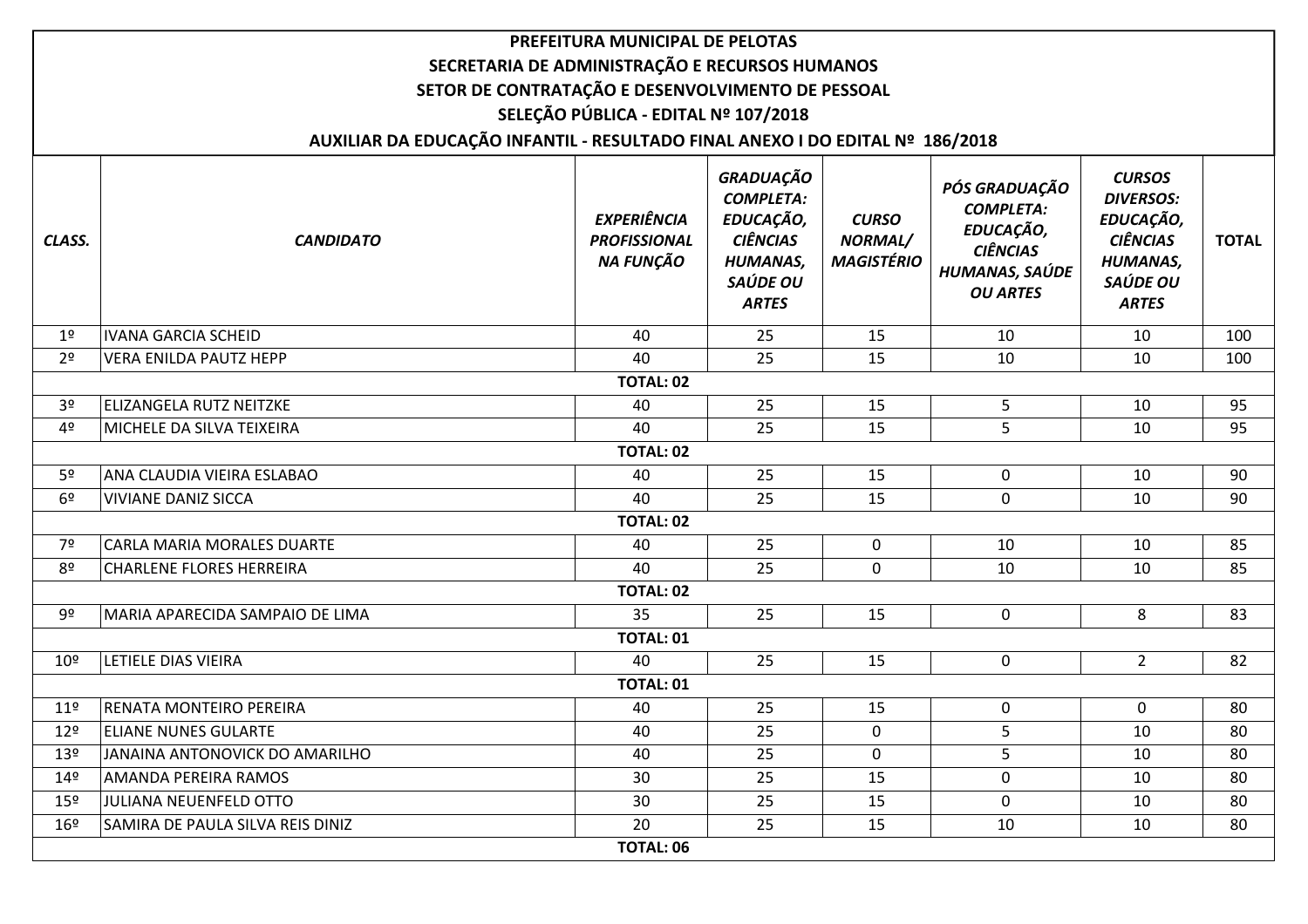| 17 <sup>°</sup> | DANIELE RODRIGUES ABUD                       | 30               | 25 | 15           | 5                | 4            | 79 |
|-----------------|----------------------------------------------|------------------|----|--------------|------------------|--------------|----|
|                 |                                              | <b>TOTAL: 01</b> |    |              |                  |              |    |
| 18 <sup>°</sup> | <b>ANDERSON DE LIMA PIRES</b>                | 40               | 25 | $\mathbf 0$  | $\mathbf 0$      | 10           | 75 |
| $19^{\circ}$    | CLARICE CRUZ DA PORCIUNCULA SIAS             | 40               | 25 | $\mathbf 0$  | $\boldsymbol{0}$ | 10           | 75 |
| 20 <sup>°</sup> | CLAUDIA GRACIELA REHERMANN SILVEIRA          | 40               | 25 | $\mathbf 0$  | 0                | 10           | 75 |
| 21 <sup>°</sup> | DAIANE DA SILVA PINHEIRO                     | 40               | 25 | $\mathbf 0$  | $\mathbf 0$      | 10           | 75 |
| 22 <sup>°</sup> | <b>DAIANE DUARTE RODRIGUES</b>               | 40               | 25 | $\mathbf 0$  | 0                | 10           | 75 |
| 23 <sup>°</sup> | ELISA ALMEIDA LUCENA                         | 40               | 25 | $\mathbf 0$  | $\mathbf 0$      | 10           | 75 |
| 24º             | <b>ELISABETE WEEGE</b>                       | 40               | 25 | $\mathbf 0$  | 0                | 10           | 75 |
| 25 <sup>°</sup> | INGRID DE ALPOIM AMARO VALADAO               | 40               | 25 | $\mathbf 0$  | $\mathbf 0$      | 10           | 75 |
| 26 <sup>°</sup> | KARINA OLIVEIRA LOPES                        | 40               | 25 | $\mathbf 0$  | $\boldsymbol{0}$ | 10           | 75 |
| 27 <sup>°</sup> | KENDOLIN DA SILVA VEIGA DA SILVEIRA          | 40               | 25 | $\mathbf 0$  | $\mathbf 0$      | 10           | 75 |
| 28º             | LETICIA DAS NEVES DE OLIVEIRA FALCAO GOULART | 40               | 25 | $\mathbf 0$  | $\mathbf 0$      | 10           | 75 |
| 29º             | MARIA DE FATIMA FERNANDES BAPTISTA           | 40               | 25 | $\mathbf 0$  | $\mathbf 0$      | 10           | 75 |
| 30 <sup>°</sup> | MARIZA FERNANDA DE SOUZA DOS SANTOS          | 40               | 25 | $\mathbf 0$  | 0                | 10           | 75 |
| 31 <sup>°</sup> | MARLENE TAVARES KASTER                       | 40               | 25 | $\mathbf 0$  | $\mathbf 0$      | 10           | 75 |
| 32 <sup>o</sup> | ROSANA IDA DA SILVA                          | 40               | 25 | $\mathbf 0$  | $\boldsymbol{0}$ | 10           | 75 |
| 33 <sup>°</sup> | JESSICA SALCEDO TEIXEIRA                     | 25               | 25 | 15           | $\mathbf 0$      | 10           | 75 |
|                 |                                              | <b>TOTAL: 16</b> |    |              |                  |              |    |
| 34º             | SARA LUCIANA DIAS CARDOSO                    | 40               | 25 | $\mathbf 0$  | $\mathbf 0$      | 6            | 71 |
| 35 <sup>°</sup> | <b>SERLEI ESLABAO NIZOLI</b>                 | 40               | 25 | $\mathbf 0$  | 0                | 6            | 71 |
|                 |                                              | <b>TOTAL: 02</b> |    |              |                  |              |    |
| 36 <sup>°</sup> | ANA LUIZA MOREIRA ALVES                      | 40               | 25 | $\mathbf 0$  | 5                | $\mathbf 0$  | 70 |
| 37 <sup>°</sup> | RENATA BRAHM CAMPELO                         | 35               | 25 | $\mathbf 0$  | $\mathbf 0$      | 10           | 70 |
| 38º             | MARIZILENE DA SILVA CAMARGO                  | 20               | 25 | 15           | 0                | 10           | 70 |
| 39º             | NATALIA LORENA NOLA                          | 20               | 25 | 15           | $\mathbf 0$      | 10           | 70 |
|                 |                                              | <b>TOTAL: 04</b> |    |              |                  |              |    |
| 40º             | FERNANDA FERRARI MULLER CABREIRA             | 40               | 25 | $\mathbf 0$  | $\boldsymbol{0}$ | 4            | 69 |
|                 |                                              | <b>TOTAL: 01</b> |    |              |                  |              |    |
| 41º             | JACOUELINE KAPPEL VIEIRA                     | 40               | 25 | $\mathbf{0}$ | 0                | $\mathbf{0}$ | 65 |
| 42º             | LISIANE TONUS RIBEIRO                        | 40               | 25 | $\mathbf 0$  | $\mathbf{0}$     | $\mathbf 0$  | 65 |
| 43º             | <b>ALINE SANTANA VITORIA</b>                 | 40               | 0  | 15           | $\mathbf 0$      | 10           | 65 |
| 44º             | <b>ANDRESSA GARCIA DOS SANTOS</b>            | 40               | 0  | 15           | 0                | 10           | 65 |
| 45º             | <b>CAUANE PEREIRA DE VARGAS</b>              | 40               | 0  | 15           | $\mathbf 0$      | 10           | 65 |
| 46º             | JULIANA MADRUGA VITORIA                      | 40               | 0  | 15           | 0                | 10           | 65 |
| 47º             | LUCIANE FIGUEIREDO DURO                      | 40               | 0  | 15           | $\mathbf 0$      | 10           | 65 |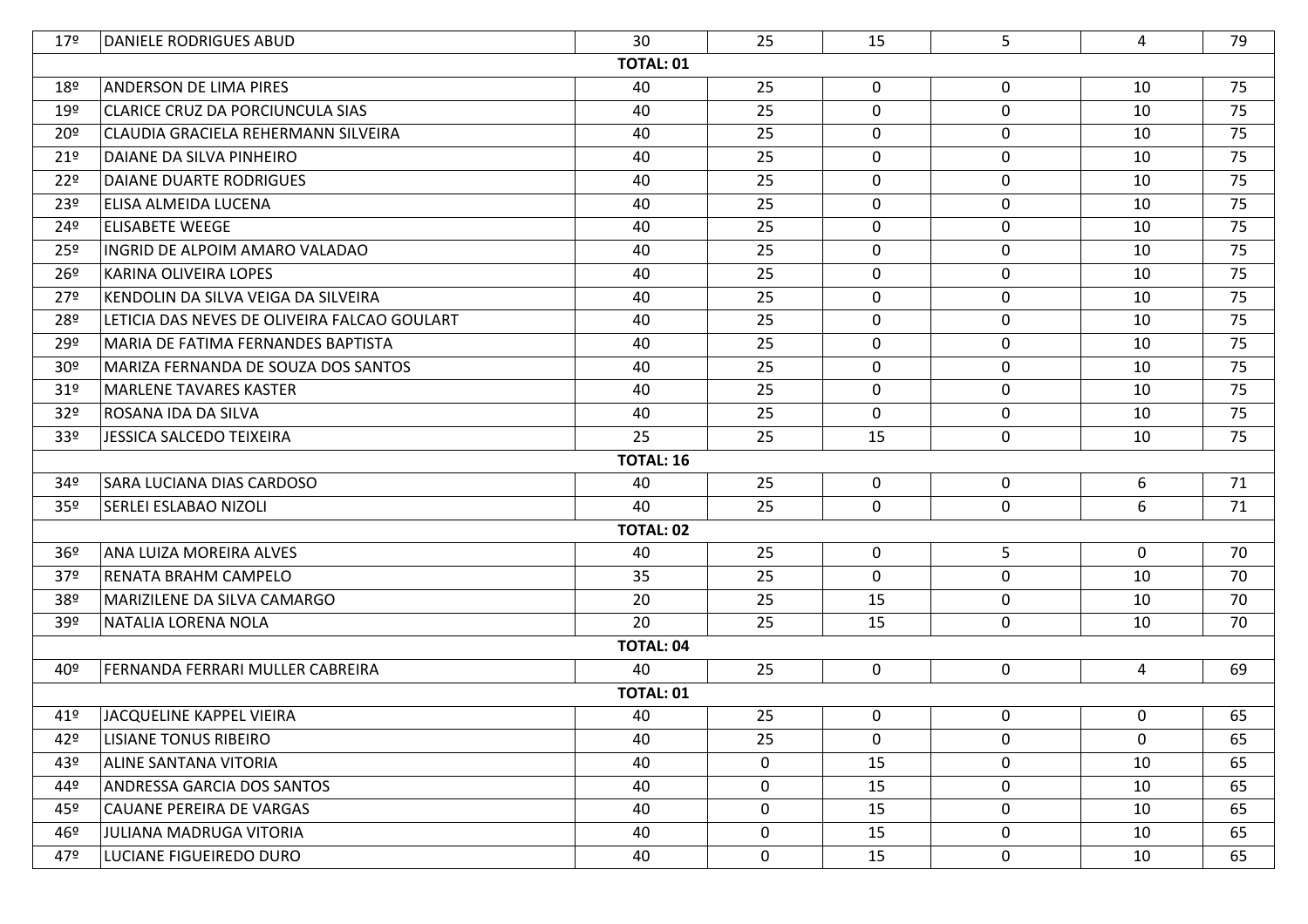| 48º             | MARCIA JAQUELINE CORREA TEIXEIRA DE ALMEIDA | 40               | 0              | 15          | 0                | 10             | 65 |  |  |  |
|-----------------|---------------------------------------------|------------------|----------------|-------------|------------------|----------------|----|--|--|--|
| 49º             | MARIA DE FATIMA PEREIRA DAS NEVES           | 40               | 0              | 15          | 0                | 10             | 65 |  |  |  |
| 50 <sup>°</sup> | MICHELA D'AVILA ALMEIDA                     | 40               | $\mathbf 0$    | 15          | $\mathbf 0$      | 10             | 65 |  |  |  |
| 51 <sup>°</sup> | <b>FABIOLA MORAIS GOMES</b>                 | 30               | 25             | $\mathbf 0$ | $\mathbf 0$      | 10             | 65 |  |  |  |
| 52 <sup>o</sup> | ALESSANDRA NOREMBERG SCHULZ                 | 25               | 25             | $\mathbf 0$ | 5                | 10             | 65 |  |  |  |
| 53º             | <b>ZAIRA TEIXEIRA DE ALBERNAZ</b>           | 25               | 25             | $\mathbf 0$ | 5                | 10             | 65 |  |  |  |
| 54º             | <b>SUELEN GOMES VELEDA</b>                  | 15               | 25             | 15          | $\mathbf 0$      | 10             | 65 |  |  |  |
|                 | <b>TOTAL: 14</b>                            |                  |                |             |                  |                |    |  |  |  |
| 55 <sup>°</sup> | CASSIA VANDERLEIA LUCHE MORTAGUA            | 30               | 25             | $\mathbf 0$ | $\mathbf 0$      | 8              | 63 |  |  |  |
| 56º             | <b>FERNANDA CASTRO MAINO</b>                | 30               | 25             | $\mathbf 0$ | $\mathbf 0$      | 8              | 63 |  |  |  |
| 57º             | <b>VANISE TAVARES MARQUES</b>               | 25               | 25             | $\mathbf 0$ | 5                | 8              | 63 |  |  |  |
|                 |                                             | <b>TOTAL: 03</b> |                |             |                  |                |    |  |  |  |
| 58º             | <b>ROBERTA MADRUGA LEITE</b>                | 40               | $\overline{0}$ | 15          | $\mathbf 0$      | 6              | 61 |  |  |  |
|                 |                                             | <b>TOTAL: 01</b> |                |             |                  |                |    |  |  |  |
| 59º             | MARIA GORETI CORREA DA LUZ                  | 35               | 25             | $\mathbf 0$ | $\mathbf 0$      | $\mathbf 0$    | 60 |  |  |  |
| $60^{\circ}$    | QUELI DAIANE SILVA RIOS                     | 25               | 25             | $\mathbf 0$ | 10               | $\mathbf 0$    | 60 |  |  |  |
| 61 <sup>°</sup> | <b>GRACIELE SILVA DO AMARAL</b>             | 25               | 25             | 0           | $\mathbf 0$      | 10             | 60 |  |  |  |
| 62°             | MIRIAM RAQUEL PERES MORALES                 | 25               | 25             | $\mathbf 0$ | $\boldsymbol{0}$ | 10             | 60 |  |  |  |
| 63º             | RENATA DA SILVA BASILIO                     | 25               | 25             | $\mathbf 0$ | $\boldsymbol{0}$ | 10             | 60 |  |  |  |
| $64^{\circ}$    | SIMONE GONÇALVES BILHALVA                   | 25               | 25             | $\mathbf 0$ | $\boldsymbol{0}$ | 10             | 60 |  |  |  |
| 65º             | <b>TIAGO SENGIK PINTO</b>                   | 25               | 25             | $\mathbf 0$ | $\mathbf 0$      | 10             | 60 |  |  |  |
| 66º             | RAFAEL BACELO HEIDRICH                      | 20               | 25             | $\mathbf 0$ | 5                | 10             | 60 |  |  |  |
| 679             | DEBORA CARDOSO DA SILVA                     | 10               | 25             | 15          | $\boldsymbol{0}$ | 10             | 60 |  |  |  |
| 68º             | <b>FERNANDA SILVA DOS SANTOS</b>            | 10               | 25             | 15          | 0                | 10             | 60 |  |  |  |
|                 |                                             | <b>TOTAL: 10</b> |                |             |                  |                |    |  |  |  |
| $69^{\circ}$    | JAQUELINE AGUZZI CURZIO                     | 40               | 0              | 15          | 0                | 4              | 59 |  |  |  |
| 70º             | ROSANE ZANUSSO                              | 40               | 0              | 15          | $\mathbf 0$      | 4              | 59 |  |  |  |
| 71º             | TAIANA SALGADO DOS SANTOS                   | 40               | 0              | 15          | 0                | 4              | 59 |  |  |  |
|                 |                                             | <b>TOTAL: 03</b> |                |             |                  |                |    |  |  |  |
| 72º             | <b>CLEONICE DA CRUZ VALADAO</b>             | 40               | 0              | 15          | 0                | $\overline{2}$ | 57 |  |  |  |
| 73º             | <b>MARIA SELOI PEREIRA</b>                  | 40               | 0              | 15          | 0                | $\overline{2}$ | 57 |  |  |  |
|                 |                                             | TOTAL: 02        |                |             |                  |                |    |  |  |  |
| 74º             | ALINE LETICIA BARCELLOS DE MELLO            | 40               | 0              | 15          | $\mathbf 0$      | $\mathbf 0$    | 55 |  |  |  |
| 75º             | <b>ELEN RIBEIRO BOTELHO</b>                 | 40               | 0              | 15          | 0                | $\mathbf 0$    | 55 |  |  |  |
| 76º             | JUSSARA DE PINHO AMARAL                     | 40               | 0              | 15          | $\boldsymbol{0}$ | $\mathbf 0$    | 55 |  |  |  |
| 77º             | KAREN CRISTIANE CASSANA PEREIRA             | 40               | 0              | 15          | $\pmb{0}$        | $\mathbf 0$    | 55 |  |  |  |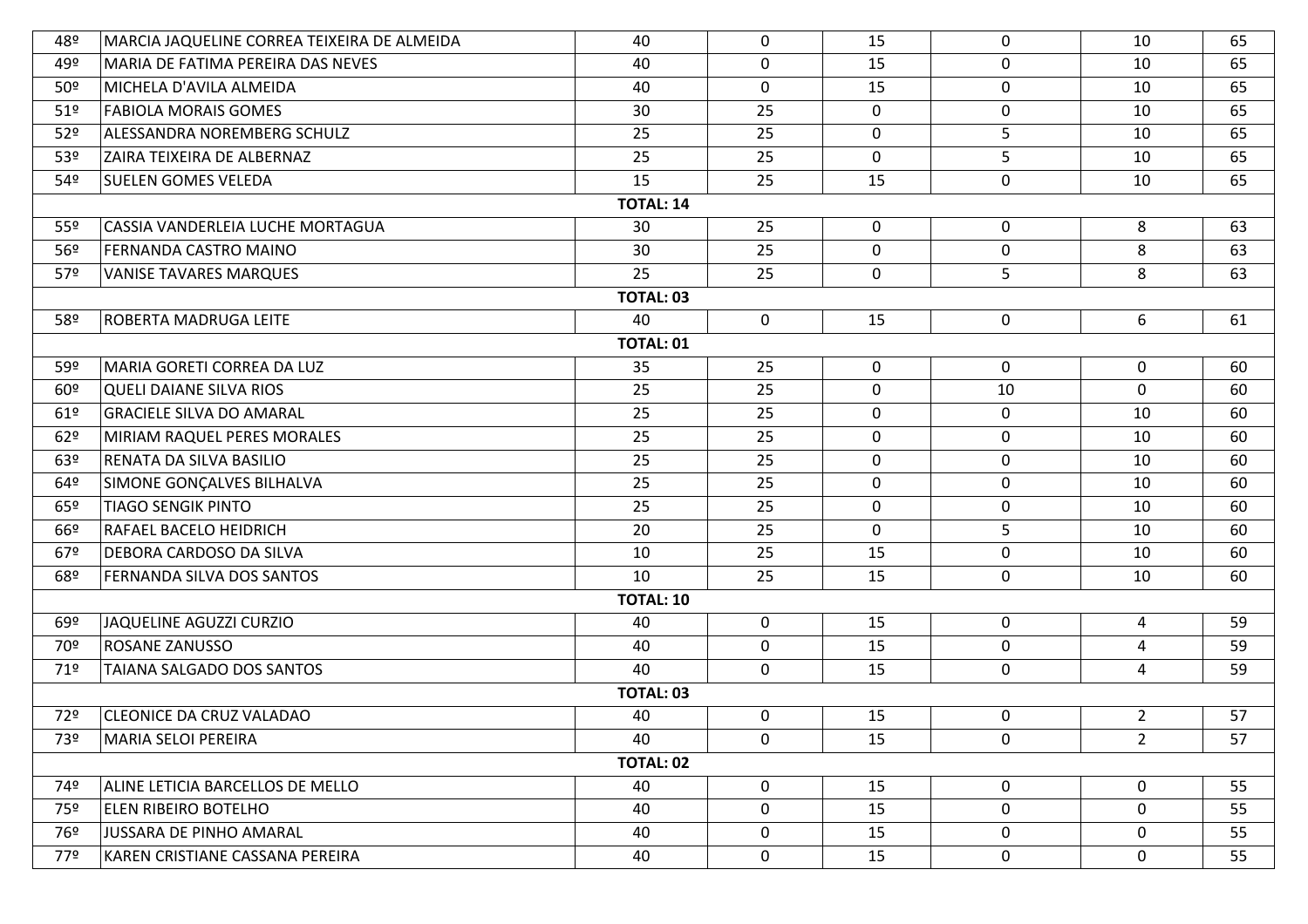| 78º                                                                      | NARA REGINA MADRUGA GOULART        | 40               | 0           | 15          | 0                | 0           | 55 |  |  |  |
|--------------------------------------------------------------------------|------------------------------------|------------------|-------------|-------------|------------------|-------------|----|--|--|--|
| 79º                                                                      | PATRICIA GULART CAMARGO            | 40               | 0           | 15          | $\boldsymbol{0}$ | 0           | 55 |  |  |  |
| 80º                                                                      | STEFANI DOS SANTOS DA SILVA        | 40               | 0           | 15          | $\boldsymbol{0}$ | $\mathbf 0$ | 55 |  |  |  |
| 81°                                                                      | VERENICE DA SILVA DE OLIVEIRA      | 40               | 0           | 15          | $\boldsymbol{0}$ | $\mathbf 0$ | 55 |  |  |  |
| 82º                                                                      | TATIANE FAGUNDES DA SILVA BAST     | 30               | 25          | $\mathbf 0$ | 0                | $\mathbf 0$ | 55 |  |  |  |
| 83º                                                                      | <b>FLAVIA ALSINO SANES</b>         | 20               | 25          | $\mathbf 0$ | $\pmb{0}$        | 10          | 55 |  |  |  |
| 84º                                                                      | GIOVANA GONÇALVES MACKEDANZ        | 20               | 25          | $\mathbf 0$ | $\mathbf 0$      | 10          | 55 |  |  |  |
| 85º                                                                      | LUANA OLIVEIRA DE OLIVEIRA         | 20               | 25          | $\mathbf 0$ | $\mathbf 0$      | 10          | 55 |  |  |  |
| 86º                                                                      | MARIA TEREZA OLIVEIRA LEMOS MILLER | 20               | 25          | $\mathbf 0$ | 0                | 10          | 55 |  |  |  |
| 87º                                                                      | PATRICIA ANDREIA PASSOS ALEIXO     | 20               | 25          | $\mathbf 0$ | $\pmb{0}$        | 10          | 55 |  |  |  |
| 88º                                                                      | <b>SHANA BORGES DOMINGUES</b>      | 20               | 25          | $\mathbf 0$ | $\boldsymbol{0}$ | 10          | 55 |  |  |  |
| 89º                                                                      | ALESSANDRA GONÇALVES DE BOTELHO    | 5                | 25          | 15          | $\boldsymbol{0}$ | 10          | 55 |  |  |  |
| $90^{\circ}$                                                             | MARINEIVA DE OLIVEIRA PIMENTEL     | 5                | 25          | 15          | $\boldsymbol{0}$ | 10          | 55 |  |  |  |
| 91°                                                                      | SIMONE COLVARA DA COSTA            | 5                | 25          | 15          | $\pmb{0}$        | 10          | 55 |  |  |  |
| 92°                                                                      | CLARISSA DA ROSA LEIVAS COELHO     | $\boldsymbol{0}$ | 25          | 15          | 5                | 10          | 55 |  |  |  |
| 93º                                                                      | <b>CLAUDIA GOUVEA REZENDES</b>     | $\boldsymbol{0}$ | 25          | 15          | 5                | 10          | 55 |  |  |  |
| 94º                                                                      | TAMARA SILVEIRA DE FARIAS          | $\mathbf 0$      | 25          | 15          | 5                | 10          | 55 |  |  |  |
| <b>TOTAL: 21</b>                                                         |                                    |                  |             |             |                  |             |    |  |  |  |
| $\mathbf 0$<br>95º<br>VANESSA XAVIER FARIAS<br>10<br>25<br>15<br>54<br>4 |                                    |                  |             |             |                  |             |    |  |  |  |
|                                                                          |                                    | <b>TOTAL: 01</b> |             |             |                  |             |    |  |  |  |
| 96º                                                                      | ADRIANA PEREIRA SOUZA              | 5                | 25          | 15          | 0                | 8           | 53 |  |  |  |
|                                                                          |                                    | <b>TOTAL: 01</b> |             |             |                  |             |    |  |  |  |
| 97º                                                                      | <b>VANESSA RODRIGUES BORGES</b>    | 20               | 25          | $\mathbf 0$ | $\boldsymbol{0}$ | 6           | 51 |  |  |  |
| 98º                                                                      | FRANCINE DOS SANTOS DA SILVA       | 5                | 25          | 15          | $\boldsymbol{0}$ | 6           | 51 |  |  |  |
|                                                                          |                                    | <b>TOTAL: 02</b> |             |             |                  |             |    |  |  |  |
| 99º                                                                      | <b>ANDREIA DOS SANTOS MORAES</b>   | 40               | $\mathbf 0$ | $\mathbf 0$ | 0                | 10          | 50 |  |  |  |
| 100º                                                                     | LEANDRA DA LUZ FERREIRA            | 40               | $\mathbf 0$ | $\mathbf 0$ | $\mathbf 0$      | 10          | 50 |  |  |  |
| 101º                                                                     | <b>LIZAINE GOMES ALVES</b>         | 40               | 0           | $\mathbf 0$ | $\boldsymbol{0}$ | 10          | 50 |  |  |  |
| 102º                                                                     | LUCILEIA GONÇALVES OLIVEIRA        | 40               | $\mathbf 0$ | $\mathbf 0$ | $\boldsymbol{0}$ | 10          | 50 |  |  |  |
| 103º                                                                     | THAIANE DUARTE FRANCONI            | 40               | 0           | $\mathbf 0$ | $\pmb{0}$        | 10          | 50 |  |  |  |
| 104º                                                                     | VANDRELEIA RUSCHEL SILVA           | 40               | 0           | $\Omega$    | $\mathbf 0$      | 10          | 50 |  |  |  |
| 105º                                                                     | VIVIANE DE OLIVEIRA RIBEIRO        | 40               | 0           | $\mathbf 0$ | 0                | 10          | 50 |  |  |  |
| 106º                                                                     | VIVIANE VAGHETTI RIBEIRO           | 40               | 0           | $\mathbf 0$ | 0                | 10          | 50 |  |  |  |
| 107º                                                                     | YARA DA SILVA MORO                 | 40               | 0           | $\mathbf 0$ | $\mathbf 0$      | 10          | 50 |  |  |  |
| 108º                                                                     | LILIAN KELLY DOS SANTOS DOUGLAS    | 25               | 0           | 15          | 0                | 10          | 50 |  |  |  |
| 109º                                                                     | MARIA INACIA BORGES DO AMARAL      | 20               | 25          | $\mathbf 0$ | 5                | 0           | 50 |  |  |  |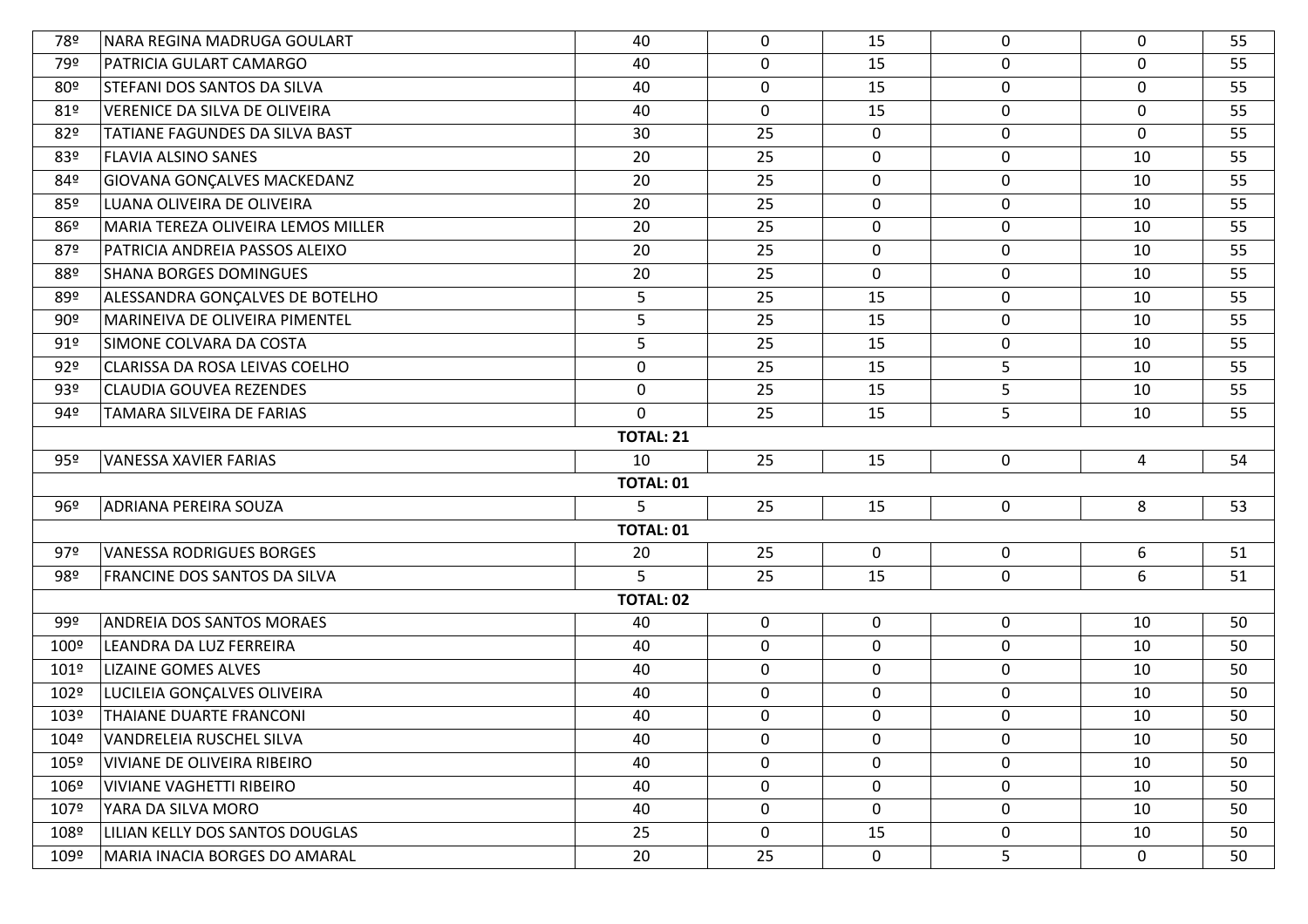| 110º             | CARLA ROSI BOTELHO DA SILVA                  | 15               | 25          | $\Omega$     | $\mathbf 0$      | 10          | 50 |  |
|------------------|----------------------------------------------|------------------|-------------|--------------|------------------|-------------|----|--|
| 1119             | KELI CRISTINE CENTENO DO ESTREITO            | 15               | 25          | $\Omega$     | $\mathbf 0$      | 10          | 50 |  |
| 112º             | RAIKA GULARTE DE OLIVEIRA                    | 15               | 25          | $\mathbf 0$  | $\mathbf 0$      | 10          | 50 |  |
| 1139             | <b>STEFANNIE BRAHM</b>                       | 15               | 25          | $\mathbf{0}$ | $\mathbf 0$      | 10          | 50 |  |
| 114º             | SUSANA ALVES LEITE                           | 15               | 25          | $\Omega$     | $\boldsymbol{0}$ | 10          | 50 |  |
| $115^{\circ}$    | <b>BRUNO CHRISTOPHER EICHHOLZ BLAAS</b>      | 10               | 25          | $\mathbf{0}$ | 5                | 10          | 50 |  |
| 116º             | PATRICIA PRIMEIRO LIMA ROSA                  | 5                | 25          | $\mathbf 0$  | 10               | 10          | 50 |  |
| 1179             | LOREN RENATA EUZEBIO MOREIRA                 | $\boldsymbol{0}$ | 25          | 15           | 10               | 0           | 50 |  |
| 118º             | <b>GILSELENE MEIRELES RIBEIRO FALCAO</b>     | 0                | 25          | 15           | $\mathbf{0}$     | 10          | 50 |  |
| 119º             | JOSIANE ADRIANE GONÇALVES DE MATTOS SILVEIRA | 0                | 25          | 15           | $\mathbf 0$      | 10          | 50 |  |
| 120º             | KELEN DAIANE FERREIRA ESCALANTE              | $\mathbf 0$      | 25          | 15           | $\mathbf 0$      | 10          | 50 |  |
| $121^{\circ}$    | KETI SANARA COSTA MOREIRA                    | $\mathbf 0$      | 25          | 15           | $\mathbf 0$      | 10          | 50 |  |
| 122º             | <b>LIZETE LOPES VICENTINI</b>                | 0                | 25          | 15           | $\mathbf{0}$     | 10          | 50 |  |
| 123º             | <b>MARILIA CORREA DOMINGUES</b>              | $\mathbf 0$      | 25          | 15           | $\mathbf 0$      | 10          | 50 |  |
| 124º             | NELCIA NORIS BARROS DA CUNHA                 | $\Omega$         | 25          | 15           | $\mathbf 0$      | 10          | 50 |  |
|                  |                                              | <b>TOTAL: 26</b> |             |              |                  |             |    |  |
| $125^{\circ}$    | ANGELA CRISTIANE DOS SANTOS MACHADO          | $\Omega$         | 25          | 15           | 5                | 4           | 49 |  |
| <b>TOTAL: 01</b> |                                              |                  |             |              |                  |             |    |  |
| 126º             | MARIA EDINALVA BARBOSA ACOSTA                | 40               | $\mathbf 0$ | $\mathbf 0$  | $\boldsymbol{0}$ | 8           | 48 |  |
| 127º             | MARILENE TORMA MARTINS                       | 40               | $\mathbf 0$ | $\mathbf{0}$ | $\mathbf{0}$     | 8           | 48 |  |
| 128º             | FABIANE CASSANA ROSA                         | 15               | 25          | $\Omega$     | $\boldsymbol{0}$ | 8           | 48 |  |
| 129º             | MARIA ANGELITA MATTOSO PEREIRA               | $\mathbf 0$      | 25          | 15           | 0                | 8           | 48 |  |
|                  |                                              | <b>TOTAL: 04</b> |             |              |                  |             |    |  |
| 130º             | JACIARA DA CUNHA ALMEIDA                     | 0                | 25          | 15           | $\mathbf 0$      | 6           | 46 |  |
| 131º             | RAPHAELA MACHADO DE ALPOIM AMARA             | 0                | 25          | 15           | $\mathbf 0$      | 6           | 46 |  |
| 132º             | <b>ROSIMERI DO AMARAL DIAS</b>               | $\Omega$         | 25          | 15           | $\mathbf 0$      | 6           | 46 |  |
|                  |                                              | <b>TOTAL: 03</b> |             |              |                  |             |    |  |
| 133º             | <b>ERICK REGO MANO</b>                       | 20               | 25          | $\mathbf 0$  | $\mathbf 0$      | 0           | 45 |  |
| 134º             | <b>ROSANE GERALDO FABRES</b>                 | 20               | 25          | $\Omega$     | $\boldsymbol{0}$ | $\mathbf 0$ | 45 |  |
| 135º             | <b>ELISABETH BAPTISTA RODRIGUES</b>          | 10               | 25          | $\mathbf{0}$ | 0                | 10          | 45 |  |
| 136º             | LEONARDO LEMOS SILVEIRA                      | 10               | 25          | $\Omega$     | $\mathbf{0}$     | 10          | 45 |  |
| 137º             | <b>LIANE STERN ANDRADE</b>                   | 10               | 25          | $\mathbf 0$  | $\mathbf 0$      | 10          | 45 |  |
| 138º             | MARCIA FERNANDA DA SILVA SIAS                | 10               | 25          | $\mathbf 0$  | $\mathbf 0$      | 10          | 45 |  |
| 139º             | <b>RAQUEL GOUVEIA DA SILVA</b>               | $\mathbf 0$      | 25          | $\mathbf 0$  | 10               | 10          | 45 |  |
| 140º             | <b>TAMNA MARTINS CUNHA</b>                   | 0                | 25          | $\mathbf 0$  | 10               | 10          | 45 |  |
| 141º             | WINICIUS DE CARVALHO ALVES                   | $\mathbf 0$      | 25          | $\mathbf{0}$ | 10               | 10          | 45 |  |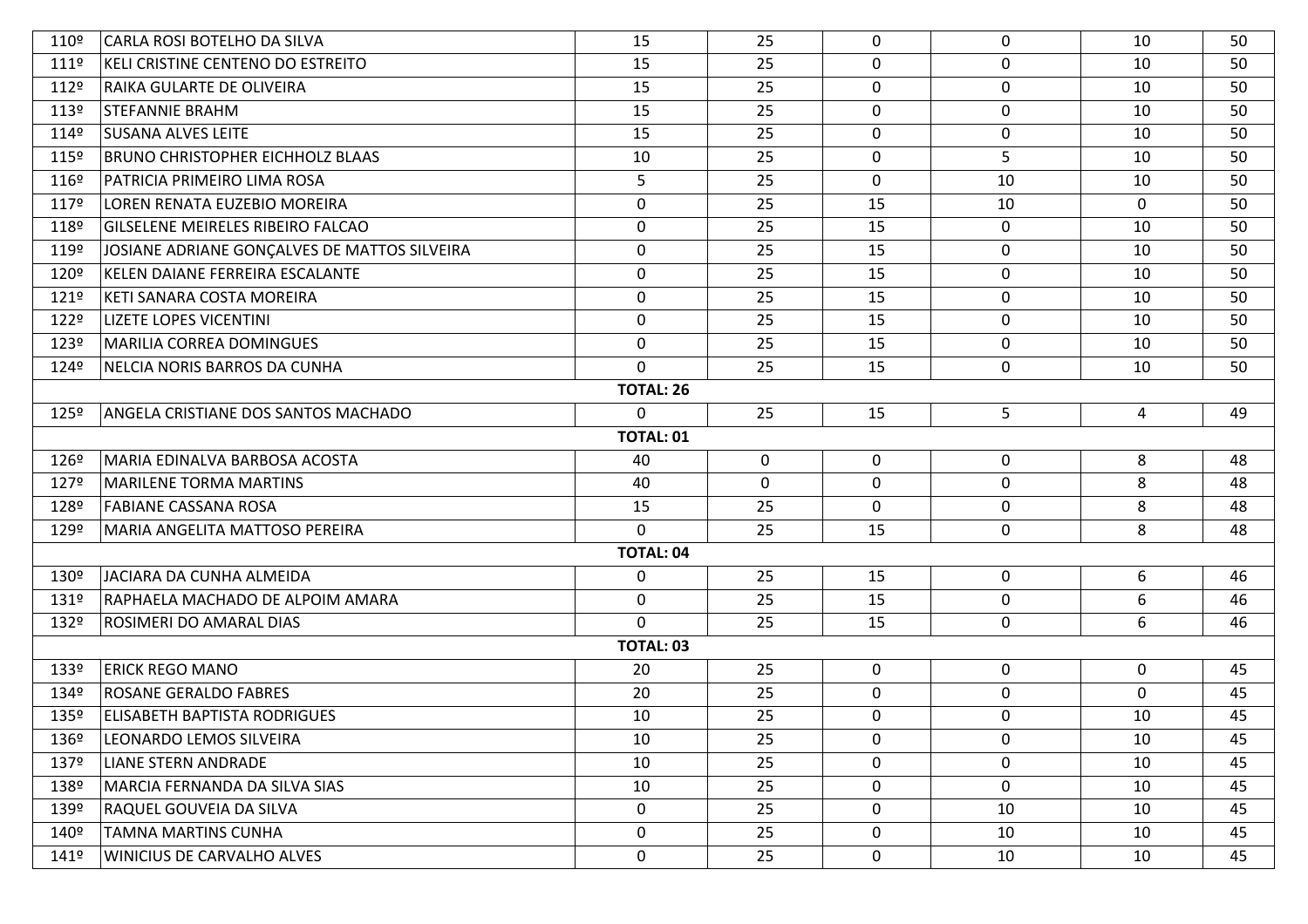|      | <b>TOTAL: 09</b>                  |                  |              |                |                  |                |    |  |  |  |  |
|------|-----------------------------------|------------------|--------------|----------------|------------------|----------------|----|--|--|--|--|
| 142º | ANDREIA BARBOSA DA CONCEIÇÃO      | 40               | 0            | 0              | $\mathbf 0$      | $\overline{4}$ | 44 |  |  |  |  |
| 143º | ROSANA SOUTO                      | 40               | 0            | 0              | 0                | $\overline{4}$ | 44 |  |  |  |  |
| 144º | <b>VANDERLEIA SILVA MARTINS</b>   | 40               | 0            | $\overline{0}$ | $\mathbf 0$      | $\overline{4}$ | 44 |  |  |  |  |
| 145º | MARIA ELIZABETE TEIXEIRA MACHADO  | 25               | 0            | 15             | $\mathbf 0$      | 4              | 44 |  |  |  |  |
| 146º | <b>VERONICA HOFFMANN</b>          | 15               | 25           | 0              | $\boldsymbol{0}$ | 4              | 44 |  |  |  |  |
| 147º | ANA PAULA GONÇALVES BIERHALS      | $\mathbf 0$      | 25           | 15             | $\boldsymbol{0}$ | $\overline{4}$ | 44 |  |  |  |  |
| 148º | DANIELA DA SILVEIRA DAS NEVES     | 0                | 25           | 15             | $\boldsymbol{0}$ | 4              | 44 |  |  |  |  |
| 149º | DORIANE MELLO GONCALVES           | $\mathbf 0$      | 25           | 15             | $\mathbf 0$      | 4              | 44 |  |  |  |  |
| 150º | ELISANGELA LESSA RIBEIRO          | 0                | 25           | 15             | $\mathbf 0$      | $\overline{4}$ | 44 |  |  |  |  |
| 151º | MARISA FERNANDA SILVEIRA MATIAS   | 0                | 25           | 15             | $\mathbf 0$      | 4              | 44 |  |  |  |  |
| 152º | <b>SHEILA JARDIM RODRIGUES</b>    | $\mathbf 0$      | 25           | 15             | $\mathbf 0$      | $\overline{4}$ | 44 |  |  |  |  |
|      | <b>TOTAL: 11</b>                  |                  |              |                |                  |                |    |  |  |  |  |
| 153º | CARMEM REGINA RIBEIRO FERREIRA    | 20               | $\mathbf 0$  | 15             | $\bf{0}$         | 8              | 43 |  |  |  |  |
| 154º | JANE MARCIA SOARES KROLOW         | 5                | 25           | $\mathbf 0$    | 5                | 8              | 43 |  |  |  |  |
|      | <b>TOTAL: 02</b>                  |                  |              |                |                  |                |    |  |  |  |  |
| 155º | <b>ALICE ESPILMA COSTA</b>        | 40               | $\mathbf{0}$ | 0              | $\boldsymbol{0}$ | $\overline{2}$ | 42 |  |  |  |  |
| 156º | RUANY MARIA DA SILVA SILVA        | 15               | 25           | $\mathbf 0$    | $\mathbf 0$      | $\overline{2}$ | 42 |  |  |  |  |
| 157º | <b>ELENISE CROCHEMORE RUTZ</b>    | 10               | 25           | 0              | 5                | $\overline{2}$ | 42 |  |  |  |  |
| 158º | <b>VANESSA DA CRUZ LUBKE</b>      | $\mathbf 0$      | 25           | 15             | $\mathbf 0$      | $\overline{2}$ | 42 |  |  |  |  |
|      |                                   | <b>TOTAL: 04</b> |              |                |                  |                |    |  |  |  |  |
| 159º | RENATA FERREIRA COELHO            | 35               | $\mathbf 0$  | $\mathbf 0$    | $\mathbf 0$      | 6              | 41 |  |  |  |  |
| 160º | ROSELAINE DE SÁ NUNES             | 10               | 25           | $\mathbf 0$    | $\mathbf 0$      | 6              | 41 |  |  |  |  |
| 1619 | JULIANA PEGORARO ADAMOLI          | 5                | 25           | $\mathbf 0$    | 5                | 6              | 41 |  |  |  |  |
| 162º | ISAIAS DANIEL PEREIRA DE PEREIRA  | 0                | 25           | 0              | 10               | 6              | 41 |  |  |  |  |
| 163º | SILVIA MARIA PEREIRA DOS SANTOS   | $\mathbf{0}$     | 25           | $\mathbf 0$    | 10               | 6              | 41 |  |  |  |  |
|      |                                   | <b>TOTAL: 05</b> |              |                |                  |                |    |  |  |  |  |
| 164º | <b>ADAO JOSE CORREA</b>           | 40               | $\mathbf 0$  | $\mathbf 0$    | $\mathbf 0$      | $\mathbf 0$    | 40 |  |  |  |  |
| 165º | <b>CAMILA MEDEIROS TERRES</b>     | 40               | $\mathbf 0$  | $\mathbf 0$    | $\mathbf 0$      | $\mathbf{0}$   | 40 |  |  |  |  |
| 166º | <b>DENISE PEROBA DE ANDRADE</b>   | 40               | 0            | 0              | $\mathbf 0$      | 0              | 40 |  |  |  |  |
| 167º | <b>DOLORES NICK GONÇALVES</b>     | 40               | 0            | $\mathbf 0$    | $\mathbf 0$      | 0              | 40 |  |  |  |  |
| 168º | MILENE DIAS DOS SANTOS            | 40               | 0            | $\mathbf 0$    | $\mathbf 0$      | $\mathbf 0$    | 40 |  |  |  |  |
| 169º | PATRICIA FAMIL CARDOSO            | 40               | 0            | 0              | $\boldsymbol{0}$ | 0              | 40 |  |  |  |  |
| 170º | <b>SAMANTA DA ROSA SOARES</b>     | 40               | 0            | $\mathbf 0$    | $\mathbf 0$      | $\mathbf 0$    | 40 |  |  |  |  |
| 171º | QUELEN CRISTINA GONÇALVES CARDOSO | 25               | $\mathbf 0$  | 15             | $\mathbf 0$      | $\mathbf 0$    | 40 |  |  |  |  |
| 172º | SIMONE RICARDO PEREIRA            | 15               | 0            | 15             | $\mathbf 0$      | 10             | 40 |  |  |  |  |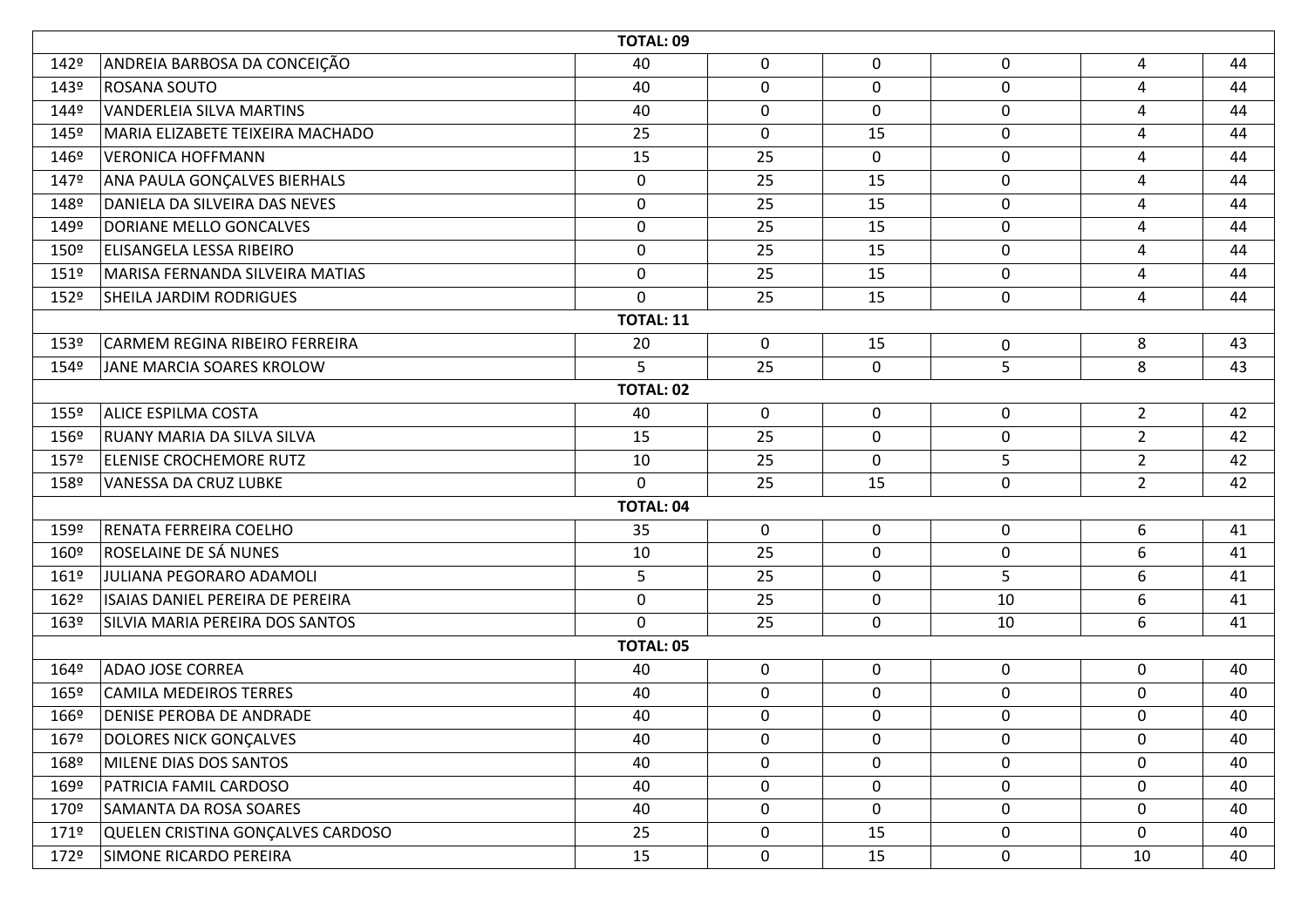| 173º | ANDRE RODRIGUES DA SILVA                  | 5                | 25 | $\Omega$     | $\mathbf 0$ | 10          | 40 |
|------|-------------------------------------------|------------------|----|--------------|-------------|-------------|----|
| 174º | CATIUSCIA DANIELA MACHADO SOUZA PONS      | 5                | 25 | 0            | 0           | 10          | 40 |
| 175º | <b>JULIANA CANEZ LACERDA</b>              | 5                | 25 | 0            | 0           | 10          | 40 |
| 176º | LILIAN BRAGA DA SILVA                     | 5                | 25 | 0            | $\mathbf 0$ | 10          | 40 |
| 1779 | MILENA ALVES BORBA                        | 5                | 25 | 0            | 0           | 10          | 40 |
| 178º | ROSA MARANI RODRIGUES BRIZOLARA           | 5                | 25 | 0            | 0           | 10          | 40 |
| 179º | ROSALIA AMORIN DA ROSA                    | 5                | 25 | 0            | 0           | 10          | 40 |
| 180º | SAMARA MARTINS MUNHOZ                     | 5                | 25 | 0            | $\mathbf 0$ | 10          | 40 |
| 181º | SONIA HELENA TELLES TAJES DE OLIVEIRA     | 5                | 25 | $\mathbf{0}$ | 0           | 10          | 40 |
| 182º | <b>ANDREA MORAES MORALES</b>              | $\boldsymbol{0}$ | 25 | 15           | 0           | 0           | 40 |
| 183º | CRISTINA DA SILVA DANDA MIRITZ            | 0                | 25 | 15           | 0           | $\mathbf 0$ | 40 |
| 184º | DULCE PINHEIRO BERNDT                     | $\mathbf 0$      | 25 | 15           | 0           | 0           | 40 |
| 185º | ELIZABETE BEATRIZ CASANOVA MORAES         | 0                | 25 | 15           | 0           | $\mathbf 0$ | 40 |
| 186º | JUCIARA SILVEIRA CALDEIRA GUIDOTTI        | 0                | 25 | 15           | 0           | 0           | 40 |
| 187º | KAREN LEANDRA AVILA DA SILVA              | $\mathbf 0$      | 25 | 15           | 0           | 0           | 40 |
| 188º | LUCIANA SPECHT SIEFERT                    | 0                | 25 | 15           | 0           | 0           | 40 |
| 189º | MIRELLE FERREIRA DA ROSA                  | $\mathbf 0$      | 25 | 15           | 0           | $\mathbf 0$ | 40 |
| 190º | ROBERTA LEIVAS MACHADO                    | $\boldsymbol{0}$ | 25 | 15           | 0           | 0           | 40 |
| 191º | SABRINA ESCOBAR FREITAS RIBEIRO           | 0                | 25 | 15           | 0           | $\mathbf 0$ | 40 |
| 192º | TATIANE DA SILVA ROCHA                    | $\boldsymbol{0}$ | 25 | 15           | 0           | 0           | 40 |
| 193º | ANDRIARA DE FREITAS COUTO                 | 0                | 25 | $\mathbf 0$  | 5           | 10          | 40 |
| 194º | CARINA BANDEIRA DE PAULA                  | 0                | 25 | 0            | 5           | 10          | 40 |
| 195º | <b>CRISTIANE GALEAO LOPES</b>             | 0                | 25 | $\mathbf 0$  | 5           | 10          | 40 |
| 196º | DANIELLE MACHADO DE OLIVEIRA              | 0                | 25 | $\mathbf 0$  | 5           | 10          | 40 |
| 197º | FLAVIA CRISTIANE DE OLIVEIRA VASCONCELLOS | $\mathbf 0$      | 25 | $\mathbf 0$  | 5           | 10          | 40 |
| 198º | <b>GISELE DE CALDAS SOUZA</b>             | 0                | 25 | $\mathbf 0$  | 5           | 10          | 40 |
| 199º | <b>GISSELENE BLANCK SCHULER</b>           | 0                | 25 | $\mathbf 0$  | 5           | 10          | 40 |
| 200º | <b>HAMILTON DEBLI CASALINHO</b>           | 0                | 25 | $\mathbf 0$  | 5           | 10          | 40 |
| 201º | <b>ISIS ALVARENGA MARIA</b>               | 0                | 25 | $\mathbf 0$  | 5           | 10          | 40 |
| 202º | JAQUELINE DA SILVA SCAGLIONI              | $\mathbf 0$      | 25 | $\Omega$     | 5           | 10          | 40 |
| 203º | <b>JULIANE RECUERO GARCIA</b>             | 0                | 25 | 0            | 5           | 10          | 40 |
| 204º | <b>KARINA DIAS LOPES</b>                  | $\boldsymbol{0}$ | 25 | $\mathbf 0$  | 5           | 10          | 40 |
| 205º | LISSANI LUCAS GONÇALVES                   | $\mathbf 0$      | 25 | $\mathbf 0$  | 5           | 10          | 40 |
| 206º | LUANA LACERDA ROSA                        | $\mathbf 0$      | 25 | $\mathbf 0$  | 5           | 10          | 40 |
| 207º | MAGDA TATIARA DA SILVA BANDEIRA           | $\mathbf 0$      | 25 | 0            | 5           | 10          | 40 |
| 208º | MARISTELA AMARAL RODRIGUES TISSOT         | $\mathbf 0$      | 25 | $\mathbf 0$  | 5           | 10          | 40 |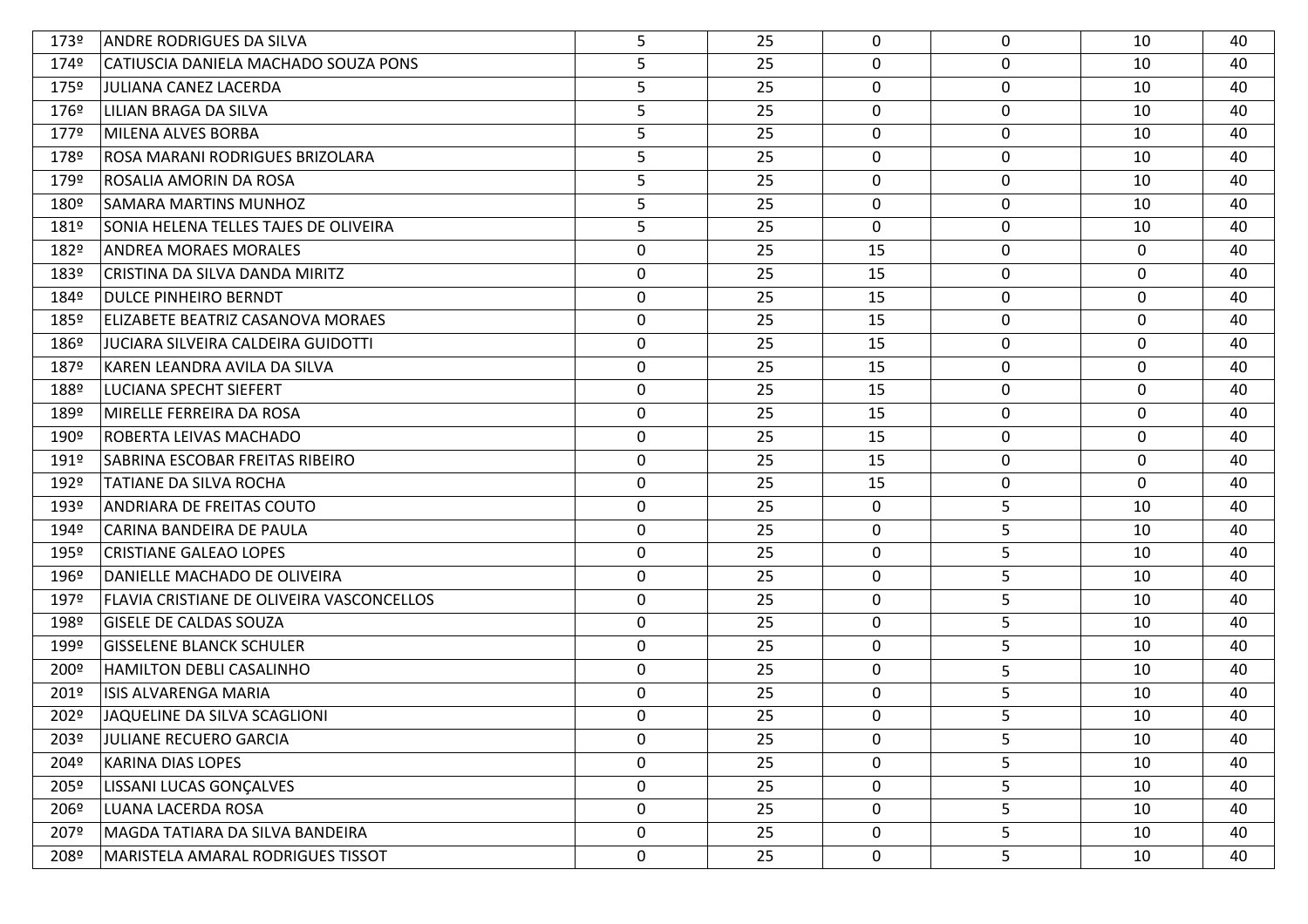| 209º             | PATRICIA BRUM ALVES                | $\mathbf 0$      | 25          | $\mathbf{0}$ | 5                | 10             | 40 |  |  |  |
|------------------|------------------------------------|------------------|-------------|--------------|------------------|----------------|----|--|--|--|
| 210º             | <b>PRISCILA DIAS IDIART</b>        | $\boldsymbol{0}$ | 25          | $\Omega$     | 5                | 10             | 40 |  |  |  |
| 211º             | REBECA DOS SANTOS BELMONTE         | $\boldsymbol{0}$ | 25          | 0            | 5                | 10             | 40 |  |  |  |
| 212º             | SILVANA DA SILVA DALLMANN          | $\mathbf 0$      | 25          | 0            | 5                | 10             | 40 |  |  |  |
| 213º             | <b>VANESSA MACEDO GOMES</b>        | 0                | 25          | 0            | 5                | 10             | 40 |  |  |  |
| 214º             | <b>VANESSA PETER CAMACHO</b>       | $\boldsymbol{0}$ | 25          | $\mathbf 0$  | 5                | 10             | 40 |  |  |  |
| 215º             | VICTORIA DE MORAES GONÇALVES       | $\mathbf 0$      | 25          | 0            | 5                | 10             | 40 |  |  |  |
|                  |                                    | <b>TOTAL: 52</b> |             |              |                  |                |    |  |  |  |
| 216º             | JESSICA LUIS MAIA                  | 20               | $\mathbf 0$ | 15           | $\mathbf 0$      | 4              | 39 |  |  |  |
| 217º             | TATIANE DA SILVA SOUZA             | 20               | $\mathbf 0$ | 15           | $\mathbf 0$      | $\overline{4}$ | 39 |  |  |  |
| 218º             | THAIS GRAVATO KUNZE FIGUEIREDO     | 10               | 25          | 0            | $\mathbf 0$      | 4              | 39 |  |  |  |
| 219º             | VANESSA GOULART SIMOES DE SIMOES   | 10               | 25          | 0            | $\mathbf 0$      | 4              | 39 |  |  |  |
|                  |                                    | <b>TOTAL: 04</b> |             |              |                  |                |    |  |  |  |
| 220º             | RITA DE CASSIA BRAGA PEREIRA       | 5                | 25          | 0            | $\mathbf 0$      | 8              | 38 |  |  |  |
|                  |                                    | <b>TOTAL: 01</b> |             |              |                  |                |    |  |  |  |
| 221º             | <b>ROSEMAR CARDOSO FURTADO</b>     | 10               | 25          | $\mathbf 0$  | $\mathbf 0$      | $2^{\circ}$    | 37 |  |  |  |
| <b>TOTAL: 01</b> |                                    |                  |             |              |                  |                |    |  |  |  |
| 222º             | ANDREA TEIXEIRA VIANNA             | $\boldsymbol{0}$ | 25          | $\mathbf 0$  | 5                | 6              | 36 |  |  |  |
| 223º             | ROSANA ROJAS GONÇALVES THUROW      | $\mathbf{0}$     | 25          | 0            | 5                | 6              | 36 |  |  |  |
|                  |                                    | <b>TOTAL: 02</b> |             |              |                  |                |    |  |  |  |
| 224º             | <b>CELI COUTINHO</b>               | 20               | $\mathbf 0$ | 15           | 0                | $\mathbf 0$    | 35 |  |  |  |
| 225º             | FERNANDA REGINA DA SILVA CORREIA   | 20               | $\mathbf 0$ | 15           | $\boldsymbol{0}$ | $\mathbf 0$    | 35 |  |  |  |
| 226º             | <b>MONICA COSTA DUARTE</b>         | 20               | $\mathbf 0$ | 15           | $\mathbf 0$      | $\mathbf 0$    | 35 |  |  |  |
| 227º             | PATRICIA SANTOS DOS SANTOS         | 20               | $\mathbf 0$ | 15           | $\mathbf 0$      | $\mathbf 0$    | 35 |  |  |  |
| 228º             | <b>MAURICIO MENDES VON AHN</b>     | 10               | 25          | $\mathbf{0}$ | $\mathbf 0$      | $\mathbf 0$    | 35 |  |  |  |
| 229º             | <b>ANNE ELISE ALVES RAMM</b>       | 10               | $\mathbf 0$ | 15           | $\boldsymbol{0}$ | 10             | 35 |  |  |  |
| 230º             | ELIZANDRA MACHADO BENGUA           | 10               | $\mathbf 0$ | 15           | $\mathbf 0$      | 10             | 35 |  |  |  |
| 231º             | PATRICIA DE MORAES ANTUNES         | 10               | $\mathbf 0$ | 15           | $\boldsymbol{0}$ | 10             | 35 |  |  |  |
| 232º             | CINTIA ANDRIELE VERGARA DA ROCHA   | 5                | 25          | 0            | 5                | $\mathbf 0$    | 35 |  |  |  |
| 233º             | <b>ANDRESSA CAVALHEIRO MARQUES</b> | $\mathbf 0$      | 25          | 0            | 10               | 0              | 35 |  |  |  |
| 234º             | JEFERSON PONS CRUZ                 | 0                | 25          | $\mathbf{0}$ | 10               | $\mathbf 0$    | 35 |  |  |  |
| 235º             | ADILSON DE OLIVEIRA FERREIRA       | $\mathbf 0$      | 25          | 0            | $\mathbf 0$      | 10             | 35 |  |  |  |
| 236º             | <b>ADRIANA CONSEGLIO DIAS</b>      | 0                | 25          | 0            | $\mathbf 0$      | 10             | 35 |  |  |  |
| 237º             | <b>ADRIANA MARTH BITENCOURT</b>    | $\mathbf 0$      | 25          | 0            | $\mathbf 0$      | 10             | 35 |  |  |  |
| 238º             | <b>ADRIANE SANTOS TEIXEIRA</b>     | 0                | 25          | 0            | 0                | 10             | 35 |  |  |  |
| 239º             | <b>ADRIELE PADILHA RODRIGUES</b>   | $\mathbf 0$      | 25          | 0            | $\mathbf 0$      | 10             | 35 |  |  |  |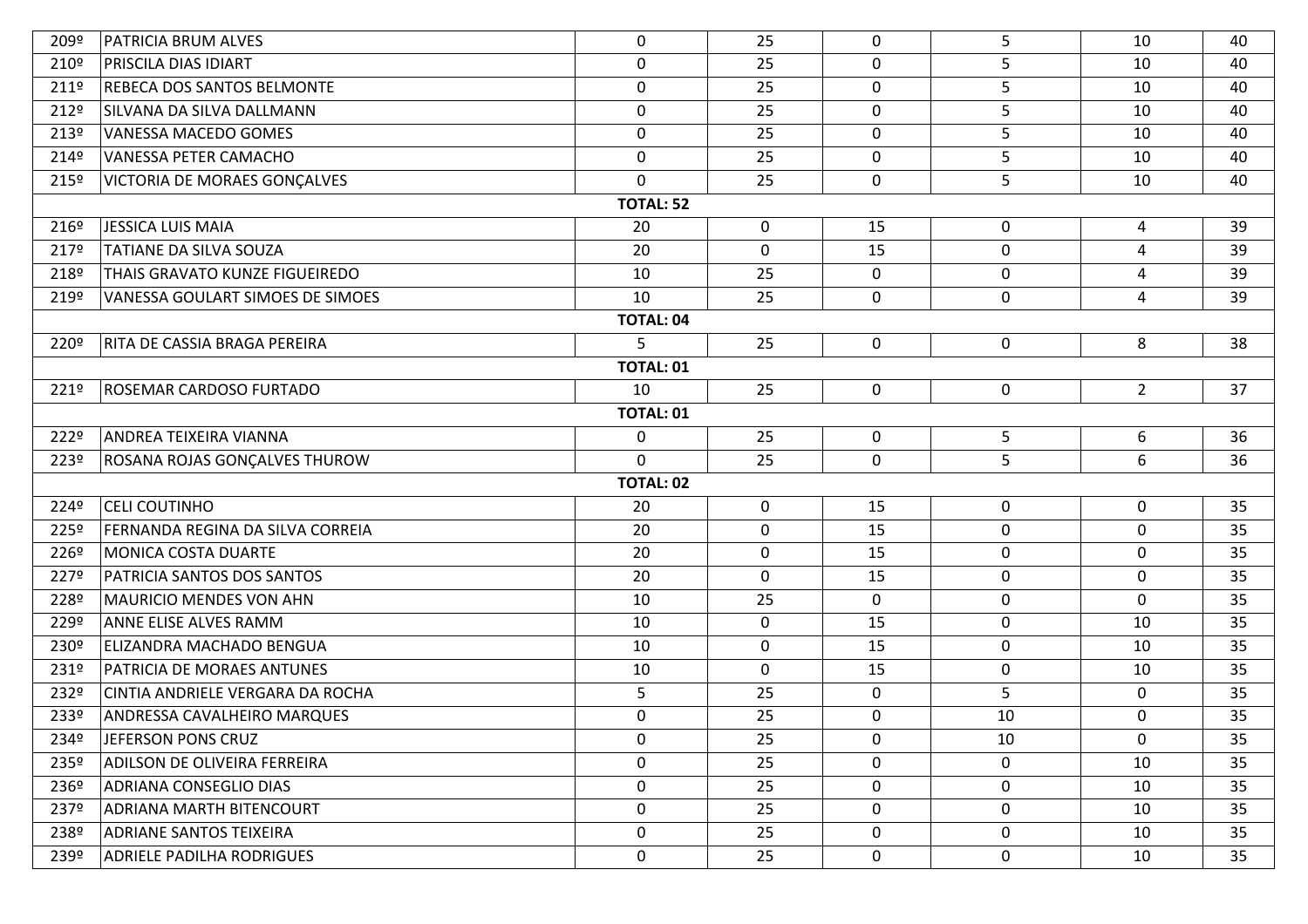| 240º             | <b>AGNES PEREIRA MENDES</b>         | $\mathbf{0}$     | 25 | 0           | $\mathbf 0$      | 10 | 35 |
|------------------|-------------------------------------|------------------|----|-------------|------------------|----|----|
| 241º             | ALAIDES TEREZINHA DIAS DA COSTA     | $\mathbf 0$      | 25 | 0           | $\mathbf 0$      | 10 | 35 |
| 242º             | ALESSANDRA GUSMAO MACHADO ALVES     | $\mathbf 0$      | 25 | 0           | $\mathbf 0$      | 10 | 35 |
| 243º             | ALESSANDRA VARGAS OLIVEIRA          | $\mathbf 0$      | 25 | 0           | $\mathbf 0$      | 10 | 35 |
| 244º             | ALIANA ROSTAND MENDES               | 0                | 25 | 0           | $\mathbf 0$      | 10 | 35 |
| 245º             | <b>ALICE BERNEIRA MATTOS AFONSO</b> | 0                | 25 | $\mathbf 0$ | $\boldsymbol{0}$ | 10 | 35 |
| 246º             | ALINE COSTA DUTRA AYRES             | $\mathbf 0$      | 25 | $\mathbf 0$ | $\mathbf 0$      | 10 | 35 |
| 247º             | <b>ALINE KOPF</b>                   | $\mathbf 0$      | 25 | 0           | $\mathbf 0$      | 10 | 35 |
| 248º             | ALINE TEIXEIRA DE OLIVEIRA          | $\mathbf 0$      | 25 | 0           | $\mathbf 0$      | 10 | 35 |
| 249º             | <b>ALVACIR CHOLLET</b>              | $\mathbf 0$      | 25 | $\mathbf 0$ | $\boldsymbol{0}$ | 10 | 35 |
| 250º             | AMANDA DA SILVA BROD                | 0                | 25 | 0           | $\mathbf 0$      | 10 | 35 |
| 251º             | <b>ANA PAULA MATOSO</b>             | $\boldsymbol{0}$ | 25 | $\mathbf 0$ | $\mathbf 0$      | 10 | 35 |
| 252º             | ANA ROSA BOTELHO PEREIRA            | 0                | 25 | 0           | $\mathbf 0$      | 10 | 35 |
| 253º             | <b>ANDERSON MOREIRA PASSOS</b>      | $\mathbf 0$      | 25 | 0           | $\mathbf 0$      | 10 | 35 |
| 254º             | <b>BIANCA BRAHM INSAURRIAGA</b>     | $\mathbf 0$      | 25 | 0           | $\mathbf 0$      | 10 | 35 |
| 255º             | <b>BRUNA CORDEIROS LIRA</b>         | $\mathbf 0$      | 25 | 0           | $\mathbf 0$      | 10 | 35 |
| 256º             | <b>CAMILA CRIZEL RUZICKI</b>        | 0                | 25 | 0           | $\mathbf 0$      | 10 | 35 |
| 257º             | CARINA BANDEIRA DE PAULA            | $\boldsymbol{0}$ | 25 | 0           | $\boldsymbol{0}$ | 10 | 35 |
| 258º             | <b>CARLA ALDRIGHI GOMES</b>         | $\mathbf 0$      | 25 | 0           | $\mathbf 0$      | 10 | 35 |
| 259º             | <b>CAROLINA DA MOTTA TAVARES</b>    | 0                | 25 | 0           | $\boldsymbol{0}$ | 10 | 35 |
| 260 <sup>o</sup> | <b>CAROLINA VIEIRA DOS REIS</b>     | 0                | 25 | 0           | $\mathbf 0$      | 10 | 35 |
| 261º             | CAROLINE DE OLIVEIRA VARGAS         | 0                | 25 | 0           | $\boldsymbol{0}$ | 10 | 35 |
| 262º             | CATIA REGINA VIEIRA DA SILVA        | 0                | 25 | $\mathbf 0$ | $\mathbf 0$      | 10 | 35 |
| 263º             | <b>CATIA RIBEIRO GOVEIA SCHAUN</b>  | 0                | 25 | 0           | $\mathbf 0$      | 10 | 35 |
| 264º             | CATIA ROSANE DOS SANTOS RODRIGUES   | $\mathbf 0$      | 25 | 0           | $\mathbf 0$      | 10 | 35 |
| 265º             | CHAYANE ALINE DA SILVA              | $\mathbf 0$      | 25 | $\mathbf 0$ | $\boldsymbol{0}$ | 10 | 35 |
| 266º             | <b>CRISTIALINE PAGEL LUDTKE</b>     | 0                | 25 | 0           | $\mathbf 0$      | 10 | 35 |
| 267º             | <b>CRISTIANE MIRANDA SOUSA</b>      | $\mathbf 0$      | 25 | 0           | $\mathbf 0$      | 10 | 35 |
| 268º             | DAIANE DE SOUZA RIBEIRO             | 0                | 25 | 0           | $\mathbf 0$      | 10 | 35 |
| 269º             | DAISIANE SANTOS ROBAINA             | $\mathbf 0$      | 25 | 0           | $\mathbf 0$      | 10 | 35 |
| 270º             | DEBORA DE QUADROS DA SILVA          | 0                | 25 | $\mathbf 0$ | 0                | 10 | 35 |
| 2719             | <b>DENISE OLIVEIRA BRASIL</b>       | $\mathbf 0$      | 25 | $\mathbf 0$ | $\mathbf 0$      | 10 | 35 |
| 272º             | DIONATAN DOMINGUES GONÇALVES        | $\mathbf 0$      | 25 | 0           | $\boldsymbol{0}$ | 10 | 35 |
| 273º             | DJOVANA MIELKE NORNBERG             | $\mathbf 0$      | 25 | $\mathbf 0$ | $\mathbf 0$      | 10 | 35 |
| 274º             | DOUGLAS ALMEIDA XAVIER              | $\mathbf 0$      | 25 | 0           | $\mathbf 0$      | 10 | 35 |
| 275º             | <b>ELIANE FARIAS PINHEIRO</b>       | 0                | 25 | 0           | $\boldsymbol{0}$ | 10 | 35 |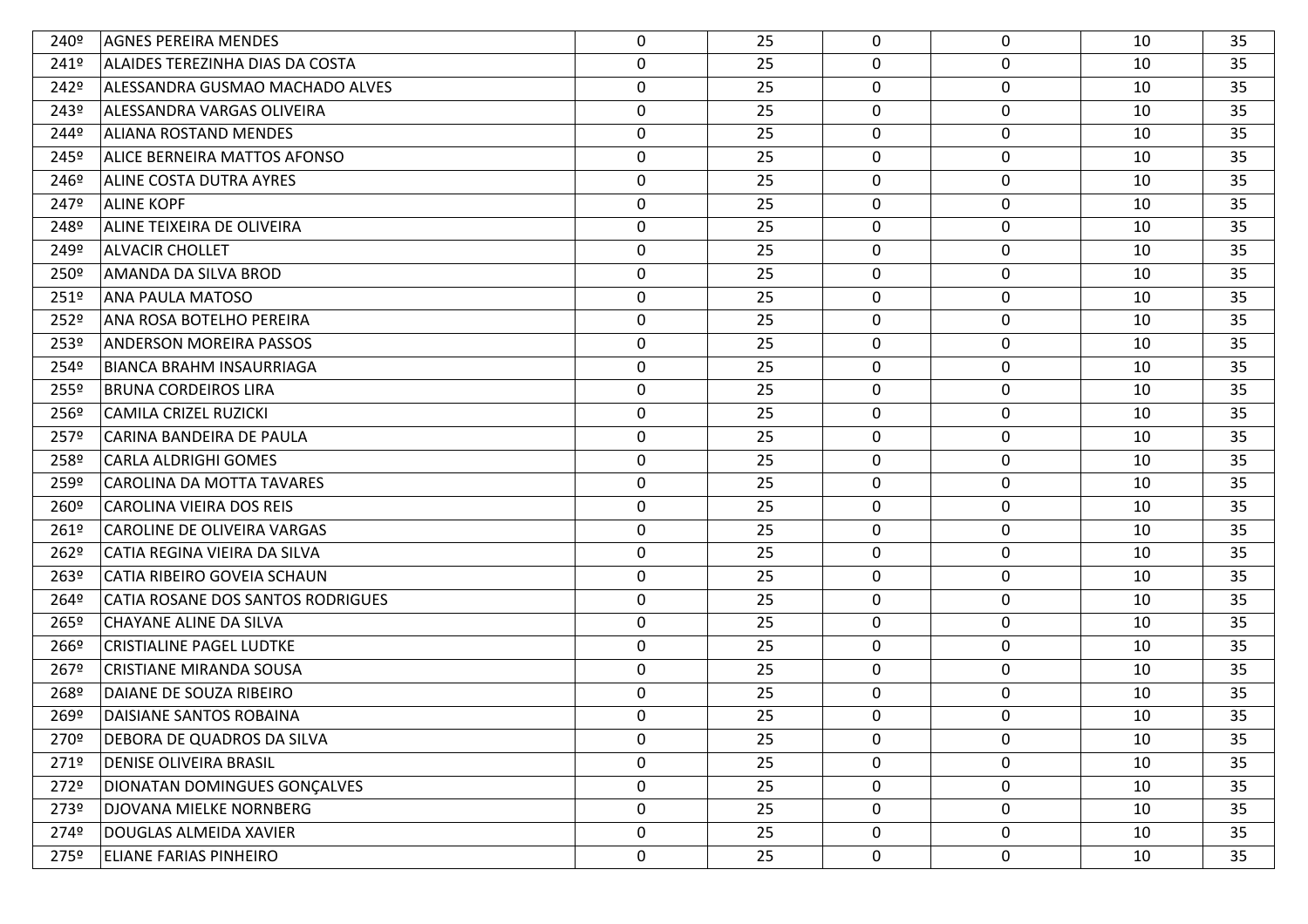| 276º             | ELISANGELA PINTO AMARAL SCHMIDT      | $\mathbf 0$      | 25 | $\mathbf{0}$ | 0                | 10 | 35 |
|------------------|--------------------------------------|------------------|----|--------------|------------------|----|----|
| 277º             | <b>EMELINE GULARTE CARDOSO</b>       | 0                | 25 | $\mathbf{0}$ | $\mathbf 0$      | 10 | 35 |
| 278º             | FATIMA LUANA DA SILVA LEAL           | $\boldsymbol{0}$ | 25 | 0            | $\pmb{0}$        | 10 | 35 |
| 279º             | FATIMA ROSANE RIBEIRO DE AVILA       | $\boldsymbol{0}$ | 25 | 0            | $\mathbf 0$      | 10 | 35 |
| 280º             | <b>FERNANDA FERNANDES BASTOS</b>     | $\boldsymbol{0}$ | 25 | 0            | $\mathbf 0$      | 10 | 35 |
| 281º             | FERNANDA KUHN BEHLING                | 0                | 25 | 0            | $\pmb{0}$        | 10 | 35 |
| 282º             | <b>FRANCIELE PRADO RODRIGUES</b>     | 0                | 25 | $\mathbf 0$  | $\mathbf 0$      | 10 | 35 |
| 283º             | <b>GEISIBEL MACHADO SILVEIRA</b>     | $\boldsymbol{0}$ | 25 | 0            | $\pmb{0}$        | 10 | 35 |
| 284º             | <b>GILNEI DOS ANJOS</b>              | 0                | 25 | 0            | $\mathbf 0$      | 10 | 35 |
| 285º             | <b>GISELE ORTIZ MOLINA</b>           | $\boldsymbol{0}$ | 25 | 0            | $\pmb{0}$        | 10 | 35 |
| 286º             | <b>GREICE DOS SANTOS BIZARRO</b>     | $\boldsymbol{0}$ | 25 | $\mathbf 0$  | $\boldsymbol{0}$ | 10 | 35 |
| 287º             | HUMBELE TANIANE SOARES DE BARROS     | $\boldsymbol{0}$ | 25 | 0            | $\pmb{0}$        | 10 | 35 |
| 288º             | IARA MARIA BELEM TEIXEIRA            | 0                | 25 | 0            | $\mathbf 0$      | 10 | 35 |
| 289º             | JAMIR MADEIRA DE FREITAS             | $\boldsymbol{0}$ | 25 | 0            | $\pmb{0}$        | 10 | 35 |
| 290º             | JENNIFER DA SILVA ROCHA              | $\boldsymbol{0}$ | 25 | $\mathbf 0$  | $\pmb{0}$        | 10 | 35 |
| 291º             | <b>JESLINE BORGES CANTOS</b>         | $\boldsymbol{0}$ | 25 | 0            | $\mathbf 0$      | 10 | 35 |
| 292º             | <b>JESSICA HOFFMANN DOS SANTOS</b>   | $\boldsymbol{0}$ | 25 | 0            | $\pmb{0}$        | 10 | 35 |
| 293º             | <b>JESSICA PEREIRA QUINTANA</b>      | $\boldsymbol{0}$ | 25 | 0            | $\pmb{0}$        | 10 | 35 |
| 294º             | <b>JESSICA SILVA DOS SANTOS</b>      | $\boldsymbol{0}$ | 25 | 0            | $\pmb{0}$        | 10 | 35 |
| 295º             | <b>JULIA MACHADO CARNIEL</b>         | $\boldsymbol{0}$ | 25 | 0            | $\pmb{0}$        | 10 | 35 |
| 296º             | <b>JULIANA DA SILVA VARLETT</b>      | 0                | 25 | 0            | $\mathbf 0$      | 10 | 35 |
| 297º             | JULIANE BERNE DA COSTA               | 0                | 25 | 0            | $\mathbf 0$      | 10 | 35 |
| 298º             | JULIE DE FREITAS SALDANHA            | 0                | 25 | 0            | $\mathbf 0$      | 10 | 35 |
| 299º             | KATERINE CORREA MEDRONHA             | 0                | 25 | 0            | $\mathbf 0$      | 10 | 35 |
| 300º             | KELIA LUANA ALVES MARQUES            | 0                | 25 | 0            | $\mathbf 0$      | 10 | 35 |
| 301º             | KIMBERLY GONÇALVES SILVA             | 0                | 25 | 0            | $\mathbf 0$      | 10 | 35 |
| 302º             | <b>LAIS MENDES LOPES</b>             | 0                | 25 | 0            | $\mathbf 0$      | 10 | 35 |
| 303º             | LEONARDO CARVALHO OLIVEIRA           | 0                | 25 | 0            | $\mathbf 0$      | 10 | 35 |
| 304º             | LETICIA ANGELO DE VARGAS             | 0                | 25 | 0            | $\mathbf 0$      | 10 | 35 |
| 305º             | LETICIA MEYER                        | 0                | 25 | 0            | 0                | 10 | 35 |
| 306º             | LICELI BERWALDT CRIZEL               | $\mathbf{0}$     | 25 | 0            | 0                | 10 | 35 |
| 307º             | <b>LIDIANE GARCIA LOPES</b>          | 0                | 25 | 0            | 0                | 10 | 35 |
| 308º             | LILIAN OLIVEIRA GARCIA               | $\mathbf 0$      | 25 | $\mathbf 0$  | 0                | 10 | 35 |
| 309º             | LISIANE EBELING DA SILVA             | $\mathbf 0$      | 25 | $\mathbf 0$  | 0                | 10 | 35 |
| 310º             | LITIELE OLIVIERA DA FONSECA DA ROCHA | $\mathbf 0$      | 25 | $\mathbf 0$  | $\boldsymbol{0}$ | 10 | 35 |
| 311 <sup>°</sup> | LUCIA DA CRUZ PIRES                  | 0                | 25 | 0            | $\boldsymbol{0}$ | 10 | 35 |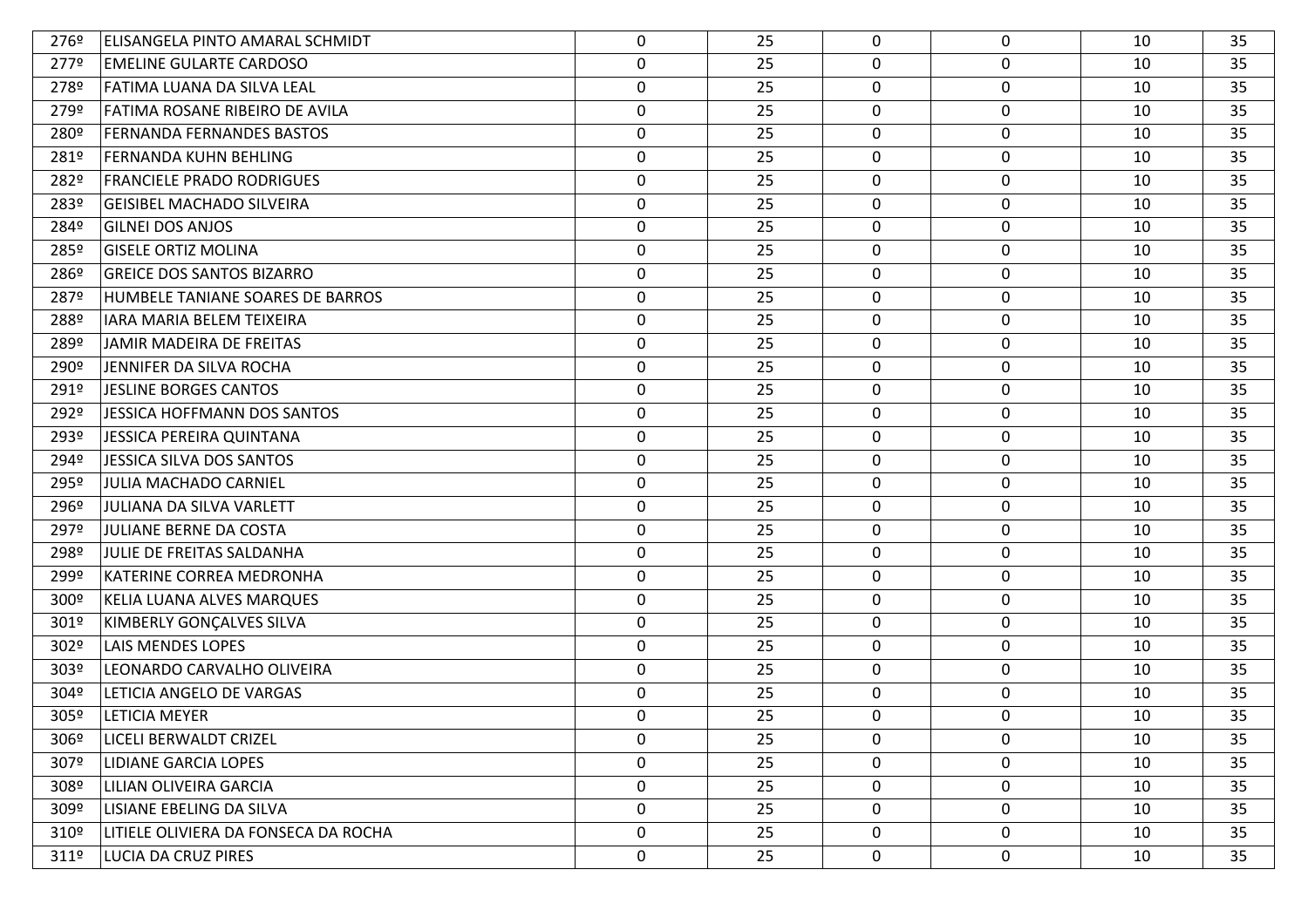| 312º | MARIA DE FATIMA FERNANDES PACHECO     | 0                | 25 | $\Omega$     | 0                | 10 | 35 |
|------|---------------------------------------|------------------|----|--------------|------------------|----|----|
| 313º | MARIA DINA BARBOSA DA MARTA           | 0                | 25 | $\mathbf{0}$ | 0                | 10 | 35 |
| 314º | <b>MARIANE SCHRODER</b>               | 0                | 25 | $\mathbf 0$  | $\mathbf 0$      | 10 | 35 |
| 315º | <b>MARTA ROSANE POSSAPP TAVARES</b>   | 0                | 25 | 0            | $\mathbf 0$      | 10 | 35 |
| 316º | MAURICIO ANTONIO CARDOSO PEREIRA      | 0                | 25 | 0            | $\mathbf 0$      | 10 | 35 |
| 317º | <b>MELISSA CHRIST ROVERE</b>          | 0                | 25 | 0            | $\mathbf 0$      | 10 | 35 |
| 318º | NAIR ELAINE MARTINS DOS SANTOS        | 0                | 25 | 0            | $\mathbf 0$      | 10 | 35 |
| 319º | NATALIA PRESTES SILVEIRA              | $\boldsymbol{0}$ | 25 | 0            | $\mathbf 0$      | 10 | 35 |
| 320º | <b>NUBIA FLORES AMARO</b>             | 0                | 25 | 0            | $\mathbf 0$      | 10 | 35 |
| 321º | PAMELA FERREIRA SILVEIRA              | $\boldsymbol{0}$ | 25 | 0            | $\mathbf 0$      | 10 | 35 |
| 322º | PAMELA MACHADO AMARAL                 | 0                | 25 | $\mathbf 0$  | $\mathbf 0$      | 10 | 35 |
| 323º | PAULA PINHEIRO MUSSI                  | $\boldsymbol{0}$ | 25 | 0            | $\mathbf 0$      | 10 | 35 |
| 324º | PRISCILA SIGNORINI BLANK BARROS       | 0                | 25 | 0            | $\mathbf 0$      | 10 | 35 |
| 325º | RAFAELA MORTAGUA GUERRA               | $\boldsymbol{0}$ | 25 | 0            | $\mathbf 0$      | 10 | 35 |
| 326º | RAQUEL GUTERRES PALMA                 | 0                | 25 | $\mathbf 0$  | $\mathbf 0$      | 10 | 35 |
| 327º | RAQUEL PINHO BEULKE                   | 0                | 25 | 0            | $\mathbf 0$      | 10 | 35 |
| 328º | <b>RENATA LOPES SOPENA</b>            | 0                | 25 | 0            | $\mathbf 0$      | 10 | 35 |
| 329º | RENATA MARQUES SILVEIRA               | 0                | 25 | 0            | $\pmb{0}$        | 10 | 35 |
| 330º | ROSANA DOS SANTOS RODRIGUES           | $\boldsymbol{0}$ | 25 | $\mathbf 0$  | $\mathbf 0$      | 10 | 35 |
| 331º | SANDRA MARIA SILVEIRA ECHEVERRY FEIJO | 0                | 25 | 0            | $\mathbf 0$      | 10 | 35 |
| 332º | SILVANE RIBEIRO GOVEIA                | 0                | 25 | 0            | $\mathbf 0$      | 10 | 35 |
| 333º | SILVIA MARIA BARBOSA HARDTKE          | 0                | 25 | 0            | $\mathbf 0$      | 10 | 35 |
| 334º | <b>SUELEN BORGES LOTH CORREA</b>      | 0                | 25 | 0            | $\mathbf 0$      | 10 | 35 |
| 335º | SUELEN DE PAULA WEIDENMULLER          | 0                | 25 | 0            | 0                | 10 | 35 |
| 336º | TAIS RODRIGUES DE AGUIAR              | $\mathbf 0$      | 25 | 0            | 0                | 10 | 35 |
| 337º | TAMIRES LACERDA MACHADO               | 0                | 25 | 0            | $\mathbf 0$      | 10 | 35 |
| 338º | THALISSA BEATRICE FERNANDES SOARES    | 0                | 25 | 0            | $\mathbf 0$      | 10 | 35 |
| 339º | VALDIRENE TEIXEIRA LUCERO             | 0                | 25 | 0            | 0                | 10 | 35 |
| 340º | VALESCA SILVEIRA DA SILVA             | $\mathbf 0$      | 25 | 0            | $\mathbf 0$      | 10 | 35 |
| 341º | VANESSA CALDAS DA SILVA               | $\Omega$         | 25 | 0            | $\Omega$         | 10 | 35 |
| 342º | <b>VANICE PETER SCHULLER</b>          | $\mathbf 0$      | 25 | 0            | 0                | 10 | 35 |
| 343º | VANICE SILVA ACOSTA                   | 0                | 25 | 0            | 0                | 10 | 35 |
| 344º | <b>VERIDIANA DE FREITAS MATTOSO</b>   | $\mathbf 0$      | 25 | $\mathbf 0$  | 0                | 10 | 35 |
| 345º | <b>VERONICA DE ALMEIDA CHAVES</b>     | 0                | 25 | 0            | 0                | 10 | 35 |
| 346º | <b>VERONICA ZANETTI MACHADO</b>       | $\mathbf 0$      | 25 | $\mathbf 0$  | 0                | 10 | 35 |
| 347º | YASMIN TEIXEIRA MELLO                 | 0                | 25 | $\mathbf 0$  | $\boldsymbol{0}$ | 10 | 35 |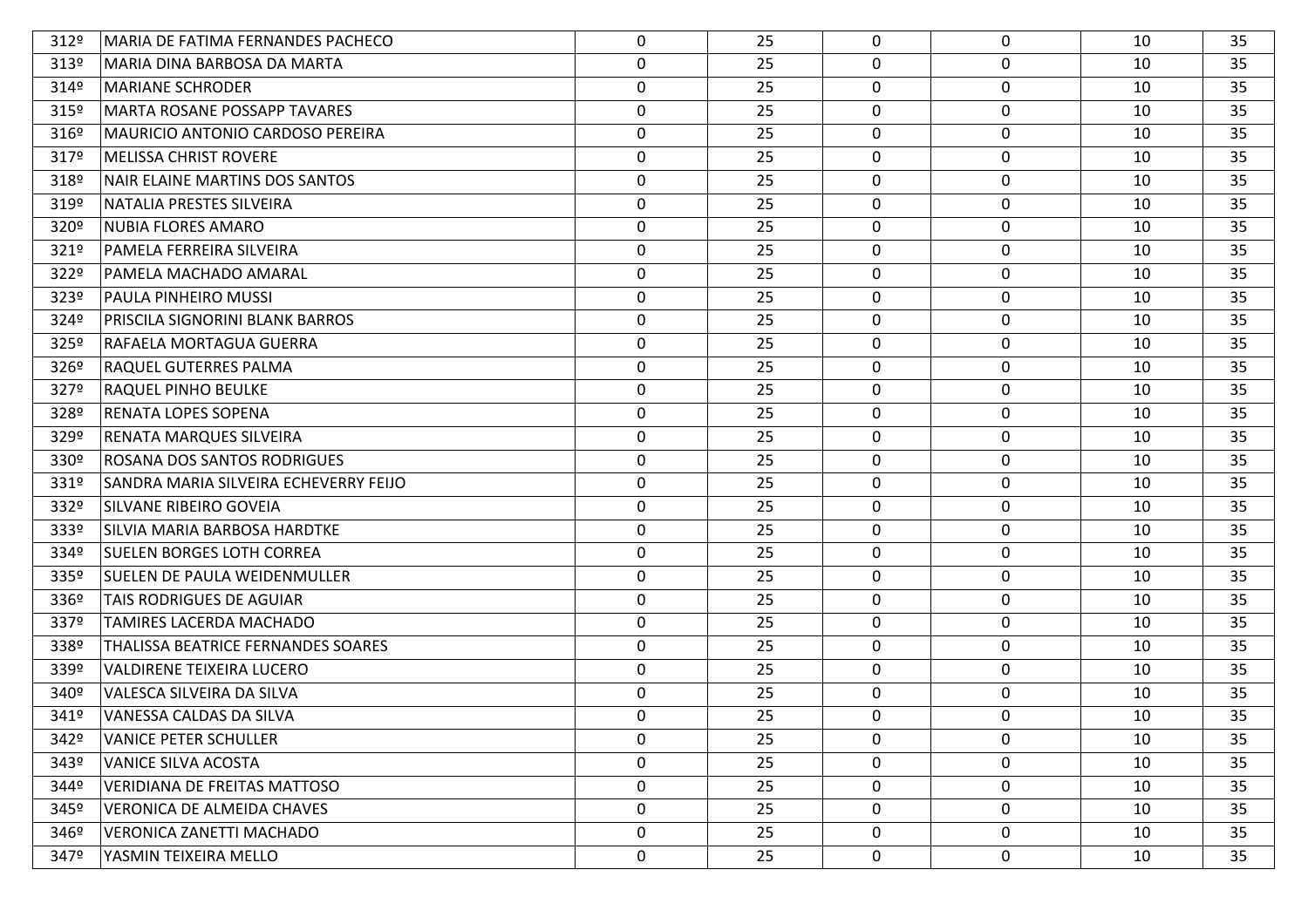|                  | <b>TOTAL: 124</b>                          |                  |    |              |                  |                |    |  |  |  |  |
|------------------|--------------------------------------------|------------------|----|--------------|------------------|----------------|----|--|--|--|--|
| 348º             | <b>BARBARA CEZANO RODY</b>                 | 5                | 25 | 0            | $\mathbf 0$      | 4              | 34 |  |  |  |  |
| 349º             | <b>GABRIEL AUGUSTO DE FREITAS DA SILVA</b> | 5                | 25 | 0            | 0                | 4              | 34 |  |  |  |  |
| 350 <sup>o</sup> | MARLON CUNHA DE LIMA                       | 5                | 25 | 0            | $\mathbf 0$      | 4              | 34 |  |  |  |  |
| 351 <sup>°</sup> | <b>ROSA MARIA ALVES SOUZA</b>              | 0                | 25 | 0            | 5                | 4              | 34 |  |  |  |  |
|                  | <b>TOTAL: 04</b>                           |                  |    |              |                  |                |    |  |  |  |  |
| 352º             | <b>ALINE PORTO LINCK</b>                   | $\mathbf 0$      | 25 | 0            | 0                | 8              | 33 |  |  |  |  |
| 353º             | <b>ANDREIA DOS SANTOS</b>                  | $\mathbf 0$      | 25 | 0            | $\boldsymbol{0}$ | 8              | 33 |  |  |  |  |
| 354º             | CAROLINA COLOMBY CORREA                    | $\mathbf 0$      | 25 | 0            | 0                | 8              | 33 |  |  |  |  |
| 355º             | <b>CAROLINE DEGEN WACHHOLZ</b>             | $\mathbf 0$      | 25 | 0            | 0                | 8              | 33 |  |  |  |  |
| 356º             | DAYANA PEREIRA DOS ANJOS                   | $\boldsymbol{0}$ | 25 | 0            | 0                | 8              | 33 |  |  |  |  |
| 357º             | <b>DEBORA DIAS OSORIO</b>                  | $\mathbf 0$      | 25 | 0            | $\mathbf 0$      | 8              | 33 |  |  |  |  |
| 358º             | <b>ELIZABETE PEREIRA NOBRE</b>             | $\boldsymbol{0}$ | 25 | 0            | 0                | 8              | 33 |  |  |  |  |
| 359º             | FERNANDA DE ABREU MENDONÇA                 | $\mathbf 0$      | 25 | 0            | $\pmb{0}$        | 8              | 33 |  |  |  |  |
| 360º             | <b>FRANCINE CARDOSO PACHET</b>             | 0                | 25 | 0            | 0                | 8              | 33 |  |  |  |  |
| 361º             | LUCIDALVA DE JESUS MENDONÇA NUNES          | $\mathbf 0$      | 25 | 0            | $\mathbf 0$      | 8              | 33 |  |  |  |  |
| 362º             | MACIELIA CARVALHO DE FREITAS               | 0                | 25 | 0            | 0                | 8              | 33 |  |  |  |  |
| 363º             | MATHEUS DA SILVA KROLOW                    | $\mathbf 0$      | 25 | $\mathbf 0$  | $\mathbf 0$      | 8              | 33 |  |  |  |  |
| 364º             | PATRICIA BASTOS BOEIRA BENTO               | $\boldsymbol{0}$ | 25 | 0            | 0                | 8              | 33 |  |  |  |  |
| 365º             | <b>PRISCILA BICHET VASCONCELLOS</b>        | $\mathbf 0$      | 25 | 0            | $\mathbf 0$      | 8              | 33 |  |  |  |  |
| 366º             | RAQUEL PEREIRA PINHEIRO BASSI              | $\mathbf 0$      | 25 | 0            | 0                | 8              | 33 |  |  |  |  |
| 367º             | <b>RAYSSA FAGUNDES MAIA</b>                | $\mathbf 0$      | 25 | 0            | 0                | 8              | 33 |  |  |  |  |
|                  |                                            | <b>TOTAL: 16</b> |    |              |                  |                |    |  |  |  |  |
| 368º             | ANGEL MOTTA DA SILVA                       | 15               | 0  | 15           | $\mathbf 0$      | $\overline{2}$ | 32 |  |  |  |  |
| 369º             | <b>ANDREA NUNES PEIXOTO</b>                | $\mathbf 0$      | 25 | 0            | 5                | $\overline{2}$ | 32 |  |  |  |  |
| 370º             | CAMILA BERTOLINO DA SILVA                  | $\boldsymbol{0}$ | 25 | 0            | 5                | $\overline{2}$ | 32 |  |  |  |  |
| 371º             | <b>ELIANA DA COSTA RAMOS</b>               | $\mathbf 0$      | 25 | 0            | 5                | $\overline{2}$ | 32 |  |  |  |  |
| 372º             | ISABELE RUFFATO RODRIGUES DOS SANTOS       | $\mathbf 0$      | 25 | 0            | 5                | $\overline{2}$ | 32 |  |  |  |  |
| 373º             | <b>RODRIGO ZANATTO NOBRE</b>               | $\mathbf 0$      | 25 | 0            | 5                | $\overline{2}$ | 32 |  |  |  |  |
|                  |                                            | <b>TOTAL: 06</b> |    |              |                  |                |    |  |  |  |  |
| 374º             | CAROLINE DUTRA DA SILVA                    | $\mathbf{0}$     | 25 | $\mathbf 0$  | 0                | 6              | 31 |  |  |  |  |
| 375º             | <b>EVERTON SAMUEL MARQUES COSTA</b>        | $\mathbf 0$      | 25 | 0            | 0                | 6              | 31 |  |  |  |  |
| 376º             | <b>FRANCIELE DA SILVA MUNIZ</b>            | $\boldsymbol{0}$ | 25 | $\mathbf{0}$ | 0                | 6              | 31 |  |  |  |  |
| 377º             | <b>GISELIA BARBOSA FERREIRA</b>            | $\mathbf 0$      | 25 | 0            | 0                | 6              | 31 |  |  |  |  |
| 378º             | <b>GLEICIELY DOS SANTOS DA SILVA</b>       | $\mathbf 0$      | 25 | 0            | 0                | 6              | 31 |  |  |  |  |
| 379º             | INCRID BERENICI LIMA SCAGLIONI             | $\boldsymbol{0}$ | 25 | 0            | 0                | 6              | 31 |  |  |  |  |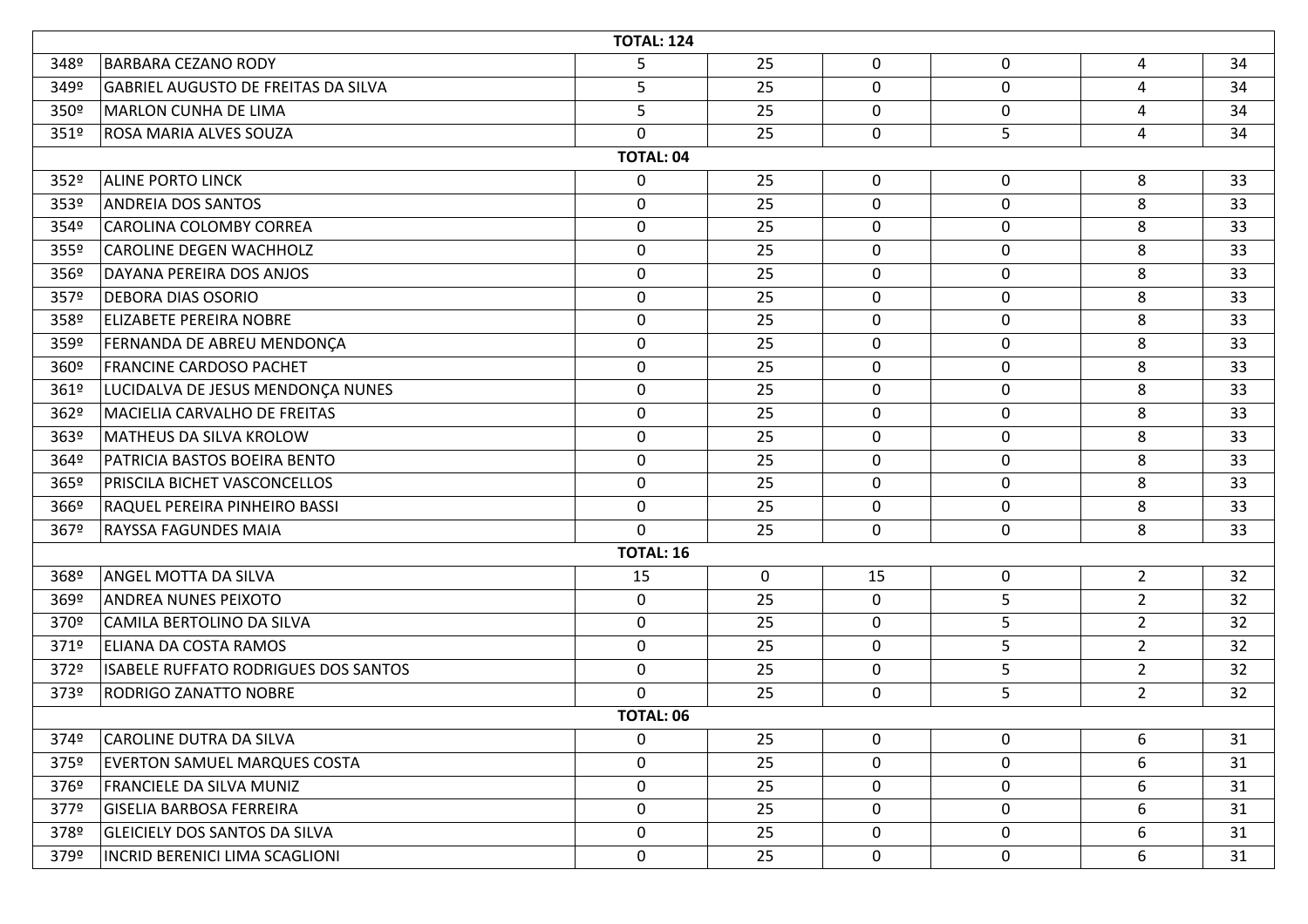| 380º             | JESSICA BOSENBECKER KASTER           | 0                | 25          | 0           | 0                | 6              | 31 |
|------------------|--------------------------------------|------------------|-------------|-------------|------------------|----------------|----|
| 381º             | JOSIANE SILVEIRA MACHADO             | 0                | 25          | 0           | 0                | 6              | 31 |
| 382º             | LETICIA SCHULER BUENO                | $\mathbf 0$      | 25          | $\mathbf 0$ | $\mathbf 0$      | 6              | 31 |
| 383º             | MIRIAM SANTOS LOURENÇO RIBEIRO       | 0                | 25          | 0           | $\mathbf 0$      | 6              | 31 |
| 384º             | NATALIA PONTES BOM GUIDOTTI          | 0                | 25          | 0           | $\mathbf 0$      | 6              | 31 |
| 385º             | NATASHA BORGES DOS SANTOS            | 0                | 25          | $\mathbf 0$ | 0                | 6              | 31 |
| 386 <sup>o</sup> | <b>PABLO CRESPO CARDOSO</b>          | $\mathbf 0$      | 25          | $\mathbf 0$ | $\mathbf 0$      | 6              | 31 |
| 387º             | <b>PAULA CORREA SOARES</b>           | $\mathbf 0$      | 25          | $\mathbf 0$ | $\mathbf 0$      | 6              | 31 |
| 388º             | ROSANE SANTOS DA SILVEIRA            | $\mathbf 0$      | 25          | $\mathbf 0$ | 0                | 6              | 31 |
|                  |                                      | <b>TOTAL: 15</b> |             |             |                  |                |    |
| 389º             | CARMEN LUCIA CASES DE LEON           | 30               | 0           | $\mathbf 0$ | 0                | $\mathbf 0$    | 30 |
| 390°             | NATALIA LOPES DA SILVA               | 30               | 0           | $\mathbf 0$ | $\mathbf 0$      | $\mathbf 0$    | 30 |
| 391º             | <b>TALITA SOARES BASTOS</b>          | 30               | $\mathbf 0$ | 0           | 0                | 0              | 30 |
| 392º             | LISANE ANDRADE DA ROSA               | 15               | 0           | 15          | 0                | $\mathbf 0$    | 30 |
| 393º             | <b>MARCIA JULIANA RIBEIRO NUNES</b>  | 15               | 0           | 15          | $\mathbf 0$      | 0              | 30 |
| 394º             | <b>CAREN LETICIA PEIL DOS SANTOS</b> | 5                | 25          | 0           | $\mathbf 0$      | $\mathbf 0$    | 30 |
| 395º             | JULIANA DALL'AGNOL                   | 5                | 0           | 15          | 0                | 10             | 30 |
| 396º             | <b>ADRIANE VIEIRA GRIMM</b>          | 0                | 25          | $\mathbf 0$ | 5                | $\mathbf 0$    | 30 |
| 397º             | CAMILA DOS SANTOS CARDOSO            | $\mathbf 0$      | 25          | $\mathbf 0$ | 5                | $\mathbf 0$    | 30 |
| 398º             | CAMILA PORTO DE SOUZA                | 0                | 25          | 0           | 5                | $\mathbf 0$    | 30 |
| 399º             | CARLA GIOVANA VENANCIO OLIVEIRA      | 0                | 25          | 0           | 5                | 0              | 30 |
| 400º             | <b>ELISELE DOS SANTOS CAMARGO</b>    | 0                | 25          | $\mathbf 0$ | 5                | $\mathbf 0$    | 30 |
| 401º             | <b>FABIANE LIMA HERNRIQSON DIAS</b>  | 0                | 25          | $\mathbf 0$ | 5                | $\mathbf 0$    | 30 |
| 402º             | JULIA NEITZEL UECKER                 | 0                | 25          | $\mathbf 0$ | 5                | $\mathbf 0$    | 30 |
| 403º             | MILENE DE FREITAS CORREA             | $\Omega$         | 25          | $\mathbf 0$ | 5                | 0              | 30 |
|                  |                                      | <b>TOTAL: 15</b> |             |             |                  |                |    |
| 404º             | ALINE BEATRIZ ALMEIDA ROOS           | 0                | 25          | $\mathbf 0$ | $\mathbf 0$      | $\overline{4}$ | 29 |
| 405º             | <b>ALINE ROBERTO ALENCAR</b>         | $\mathbf 0$      | 25          | $\mathbf 0$ | $\boldsymbol{0}$ | 4              | 29 |
| 406º             | <b>BRUNA DE ANDRADE MACHADO</b>      | 0                | 25          | 0           | 0                | 4              | 29 |
| 407º             | BRUNA NORNBERG VANIEL BERNEIRA       | $\boldsymbol{0}$ | 25          | 0           | $\boldsymbol{0}$ | 4              | 29 |
| 408º             | CAMILA FARIAS JAMBEIRO               | 0                | 25          | 0           | 0                | 4              | 29 |
| 409º             | CHEILA DE OLIVEIRA SCHIMIDT          | $\mathbf 0$      | 25          | $\mathbf 0$ | 0                | $\overline{4}$ | 29 |
| 410º             | CLAUDIA DOS SANTOS SILVEIRA          | 0                | 25          | $\mathbf 0$ | 0                | 4              | 29 |
| 411º             | <b>DENISE PERLEBERG SOARES</b>       | 0                | 25          | $\mathbf 0$ | 0                | 4              | 29 |
| 412º             | <b>ELENYR CAVADAS</b>                | 0                | 25          | $\mathbf 0$ | 0                | 4              | 29 |
| 413º             | <b>FABIANE LESSA CANTO SILVA</b>     | 0                | 25          | $\mathbf 0$ | 0                | 4              | 29 |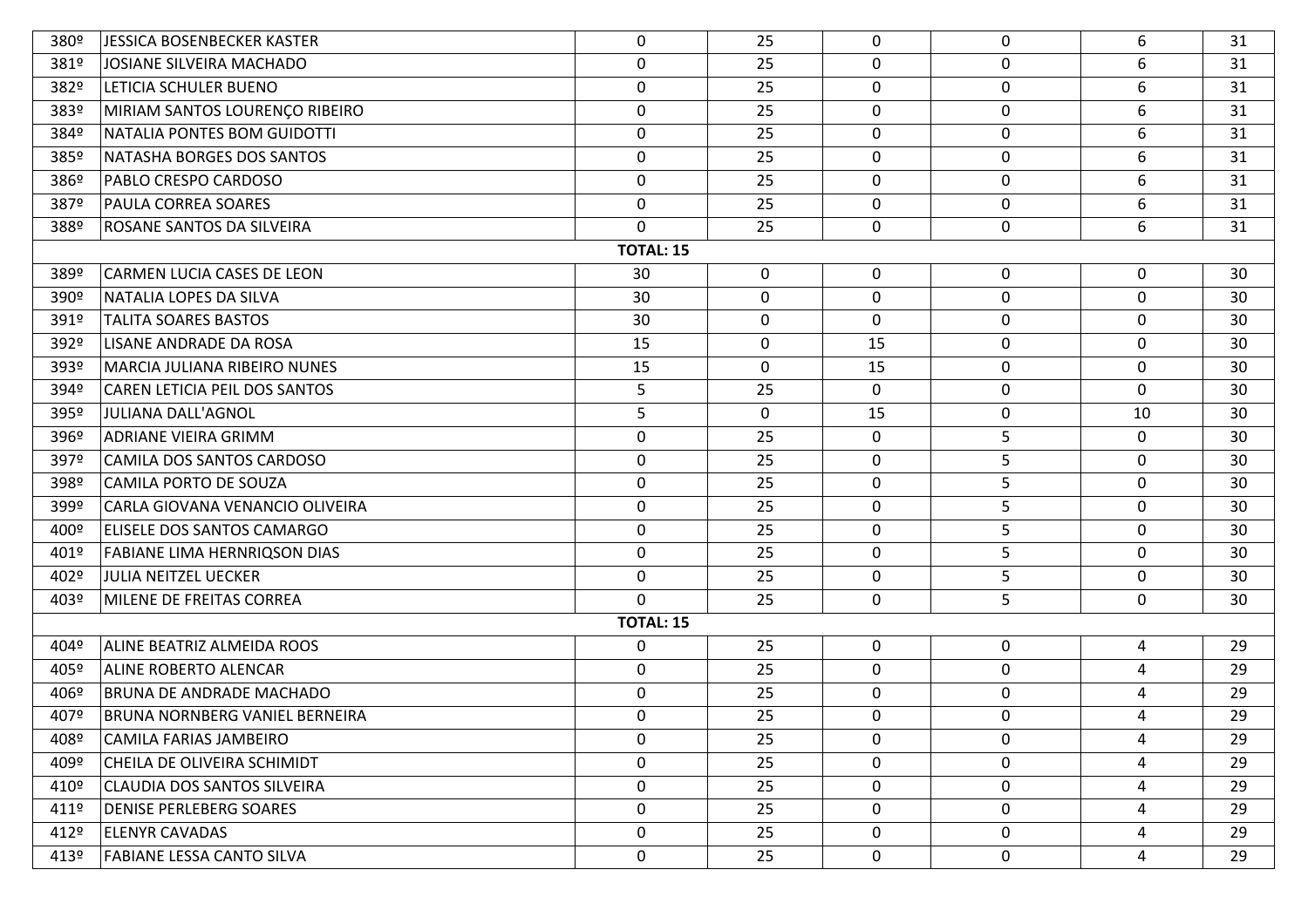| 414º | <b>GABRIEL ESTRELA OLIVEIRA</b>        | 0                | 25          | $\mathbf{0}$ | 0                | 4              | 29 |  |  |
|------|----------------------------------------|------------------|-------------|--------------|------------------|----------------|----|--|--|
| 415º | <b>GRACIELA ESTEVES BARBIERI</b>       | 0                | 25          | 0            | 0                | 4              | 29 |  |  |
| 416º | <b>GRAZIANE BITTENCOURT ANGHINONI</b>  | $\boldsymbol{0}$ | 25          | 0            | $\mathbf 0$      | 4              | 29 |  |  |
| 417º | <b>GUILHERME AUGUSTO CABREIRA</b>      | $\boldsymbol{0}$ | 25          | $\mathbf 0$  | $\mathbf 0$      | 4              | 29 |  |  |
| 418º | <b>JULIANA BILHALVA VIEIRA</b>         | 0                | 25          | 0            | $\mathbf 0$      | 4              | 29 |  |  |
| 419º | KELEN ARAUJO DA SILVA                  | $\boldsymbol{0}$ | 25          | $\mathbf 0$  | $\mathbf 0$      | 4              | 29 |  |  |
| 420º | PAMELA DOS SANTOS HELLWIG              | 0                | 25          | $\mathbf 0$  | $\boldsymbol{0}$ | 4              | 29 |  |  |
| 421º | ROSIANE ORENDE DA SILVA                | $\boldsymbol{0}$ | 25          | $\mathbf 0$  | $\mathbf 0$      | 4              | 29 |  |  |
| 422º | VALESCA DA SILVA FONSECA               | $\mathbf 0$      | 25          | $\mathbf 0$  | $\mathbf 0$      | 4              | 29 |  |  |
| 423º | YAGO BORGES MOREIRA                    | $\mathbf 0$      | 25          | $\mathbf 0$  | $\boldsymbol{0}$ | 4              | 29 |  |  |
|      | <b>TOTAL: 20</b>                       |                  |             |              |                  |                |    |  |  |
| 4249 | <b>LIDIANE DOMINGUES RODRIGUES</b>     | 20               | $\mathbf 0$ | $\mathbf 0$  | $\mathbf 0$      | 8              | 28 |  |  |
| 425º | <b>PATRICIA PORTO MAURELL</b>          | 5                | $\mathbf 0$ | 15           | $\mathbf 0$      | 8              | 28 |  |  |
|      |                                        | <b>TOTAL: 02</b> |             |              |                  |                |    |  |  |
| 426º | JAQUELINE BANDEIRA MARTINS             | 10               | 0           | 15           | 0                | $\overline{2}$ | 27 |  |  |
| 427º | ALESSANDRA ESTEVES MAINO               | 0                | 25          | $\mathbf 0$  | $\mathbf 0$      | $2^{\circ}$    | 27 |  |  |
| 428º | <b>AMAPOLA CORREA SOARES</b>           | 0                | 25          | $\mathbf 0$  | 0                | $2^{\circ}$    | 27 |  |  |
| 429º | <b>ANGELICA WEGNER CANEZ LOPES</b>     | $\boldsymbol{0}$ | 25          | $\mathbf 0$  | $\boldsymbol{0}$ | $2^{\circ}$    | 27 |  |  |
| 430º | <b>CAMILA SOARES LUZ</b>               | 0                | 25          | $\mathbf 0$  | $\mathbf 0$      | $2^{\circ}$    | 27 |  |  |
| 431º | CATIUCIA ALMEIDA SOUZA DA ROCHA        | $\boldsymbol{0}$ | 25          | 0            | $\mathbf 0$      | $2^{\circ}$    | 27 |  |  |
| 432º | CLAUDIA BOHNS SILVA                    | $\mathbf 0$      | 25          | $\mathbf 0$  | $\mathbf 0$      | $\overline{2}$ | 27 |  |  |
| 433º | DAVID ANDREW CARDOSO CALEIRO           | 0                | 25          | 0            | $\mathbf 0$      | $2^{\circ}$    | 27 |  |  |
| 434º | DEUSA OLIVEIRA DE PAULA                | $\boldsymbol{0}$ | 25          | 0            | 0                | $2^{\circ}$    | 27 |  |  |
| 435º | ISABEL DA ROCHA ALDRIGHI               | 0                | 25          | 0            | $\mathbf 0$      | $2^{\circ}$    | 27 |  |  |
| 436º | JANAINA MESQUITA SANTOS                | 0                | 25          | 0            | $\mathbf 0$      | $\overline{2}$ | 27 |  |  |
| 437º | MAGDA HELENA GUILHERME                 | 0                | 25          | 0            | $\mathbf 0$      | $2^{\circ}$    | 27 |  |  |
| 438º | <b>MARTA GABRIELA DE FARIAS MORAES</b> | 0                | 25          | 0            | $\mathbf 0$      | $2^{\circ}$    | 27 |  |  |
| 439º | MARTIOLLI DOS SANTOS FARIAS            | $\boldsymbol{0}$ | 25          | 0            | 0                | $2^{\circ}$    | 27 |  |  |
| 440º | NEIVA MARIA MESQUITA                   | 0                | 25          | $\mathbf 0$  | $\mathbf 0$      | $2^{\circ}$    | 27 |  |  |
| 441º | <b>PRISCILA DUARTE LESSA</b>           | $\mathbf 0$      | 25          | $\Omega$     | $\mathbf 0$      | $2^{\circ}$    | 27 |  |  |
| 442º | RAFAELA CARDOSO DA FONSECA             | 0                | 25          | 0            | 0                | $\overline{2}$ | 27 |  |  |
| 443º | ROBERTA MENDES COSTA                   | 0                | 25          | $\mathbf 0$  | 0                | $2^{\circ}$    | 27 |  |  |
| 444º | <b>ROGER FERREIRA KNABAH</b>           | 0                | 25          | $\mathbf 0$  | $\mathbf 0$      | $2^{\circ}$    | 27 |  |  |
|      |                                        | <b>TOTAL: 19</b> |             |              |                  |                |    |  |  |
| 445° | <b>ELIANE RODRIGUES GARCIA</b>         | 20               | 0           | $\mathbf 0$  | $\mathbf 0$      | 6              | 26 |  |  |
|      |                                        | TOTAL: 01        |             |              |                  |                |    |  |  |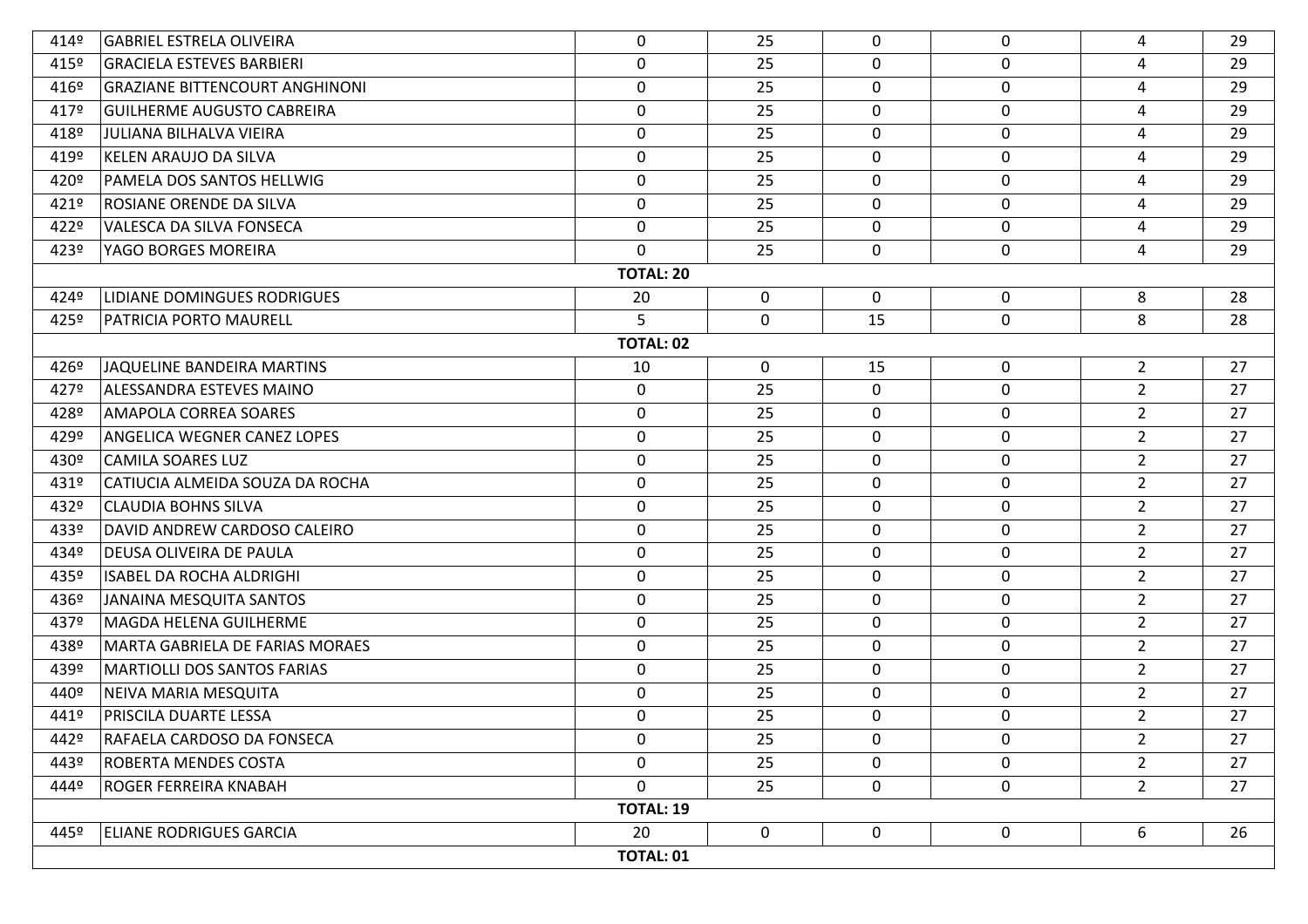| 446º | MARIZANI VAZ MADRUGA                | 25          | 0           | $\mathbf{0}$     | 0                | $\mathbf 0$ | 25 |
|------|-------------------------------------|-------------|-------------|------------------|------------------|-------------|----|
| 447º | SIMONE COSTA DA MOTA DOS SANTOS     | 25          | 0           | $\mathbf 0$      | $\mathbf 0$      | 0           | 25 |
| 448º | <b>CAREN OLIVEIRA</b>               | 15          | 0           | $\mathbf 0$      | $\boldsymbol{0}$ | 10          | 25 |
| 449º | LUCIANE DE SOUZA LEMES              | 15          | 0           | 0                | $\mathbf 0$      | 10          | 25 |
| 450º | <b>SORAIA COUTO ALVES</b>           | 15          | $\mathbf 0$ | $\mathbf{0}$     | $\mathbf 0$      | 10          | 25 |
| 451º | JOSIVANE ALVES AFONSO               | 10          | 0           | 15               | $\boldsymbol{0}$ | 0           | 25 |
| 452º | <b>MARTA MORAES CARDOSO</b>         | 10          | $\mathbf 0$ | 15               | 0                | 0           | 25 |
| 453º | TAIS CRISTINA MAURICIO WEBER        | 10          | 0           | 15               | $\mathbf 0$      | 0           | 25 |
| 454º | ADRIANE DA SILVEIRA PINTO BOEIRA    | 0           | 25          | $\mathbf 0$      | 0                | 0           | 25 |
| 455º | AIANA SILVEIRA BILHALVA             | 0           | 25          | $\boldsymbol{0}$ | $\mathbf 0$      | $\mathbf 0$ | 25 |
| 456º | ALESSANDRA MARICEL DO VAL           | 0           | 25          | 0                | 0                | 0           | 25 |
| 457º | <b>ALICE ECHEVENGUA GONÇALVES</b>   | 0           | 25          | 0                | $\mathbf 0$      | $\mathbf 0$ | 25 |
| 458º | ALINE LOREDO SOARES LIMA            | $\mathbf 0$ | 25          | 0                | $\mathbf 0$      | 0           | 25 |
| 459º | ALINE MOLINA MARTINO                | 0           | 25          | 0                | $\boldsymbol{0}$ | $\mathbf 0$ | 25 |
| 460º | <b>ALINE PEREIRA LOPES</b>          | $\mathbf 0$ | 25          | $\mathbf 0$      | $\boldsymbol{0}$ | 0           | 25 |
| 461º | <b>ALINE ROSA DE MATOS</b>          | 0           | 25          | 0                | $\mathbf 0$      | 0           | 25 |
| 462º | ANA RUTZ DEVANTIER REINKE           | 0           | 25          | 0                | 0                | 0           | 25 |
| 463º | <b>ANIELE AMARAL ALVES</b>          | 0           | 25          | $\boldsymbol{0}$ | $\mathbf 0$      | $\mathbf 0$ | 25 |
| 464º | ANNE ROCHELLE DA ROSA ANDRADES      | 0           | 25          | 0                | 0                | $\mathbf 0$ | 25 |
| 465º | ANTONIO CESAR BENTO DE AVILA JUNIOR | $\mathbf 0$ | 25          | $\mathbf 0$      | $\mathbf 0$      | 0           | 25 |
| 466º | <b>BEATRIZ LOPES BARCELOS</b>       | 0           | 25          | 0                | 0                | 0           | 25 |
| 467º | <b>BEATRIZ TEIXEIRA RABASSA</b>     | 0           | 25          | $\mathbf 0$      | $\boldsymbol{0}$ | $\mathbf 0$ | 25 |
| 468º | BENHARA CAVALHEIRO CASTRO           | 0           | 25          | 0                | $\mathbf 0$      | $\mathbf 0$ | 25 |
| 469º | <b>CAMILA LEITE LIMA</b>            | 0           | 25          | 0                | $\mathbf 0$      | 0           | 25 |
| 470º | <b>CAMILA SOARES DOS SANTOS</b>     | 0           | 25          | 0                | $\mathbf 0$      | 0           | 25 |
| 471º | CAROLINA DE AVILA PAZ DA SILVA      | 0           | 25          | $\mathbf 0$      | $\boldsymbol{0}$ | $\mathbf 0$ | 25 |
| 472º | <b>CAROLINA KIRST LOPES</b>         | $\mathbf 0$ | 25          | 0                | $\mathbf 0$      | $\mathbf 0$ | 25 |
| 473º | <b>CAROLINE SILVA LOPES</b>         | 0           | 25          | 0                | $\mathbf 0$      | $\mathbf 0$ | 25 |
| 474º | <b>CECILIA COELHO ROSA</b>          | 0           | 25          | 0                | $\mathbf 0$      | $\mathbf 0$ | 25 |
| 475º | CECILIA USSANDIZAGA SILVA SILVEIRA  | $\mathbf 0$ | 25          | $\mathbf 0$      | $\mathbf 0$      | $\mathbf 0$ | 25 |
| 476º | CHAIANE LUCIELE ROSA POLLNOW        | 0           | 25          | $\Omega$         | $\mathbf 0$      | $\mathbf 0$ | 25 |
| 477º | <b>CHAIEINE LERM LARRE</b>          | 0           | 25          | $\mathbf 0$      | $\boldsymbol{0}$ | 0           | 25 |
| 478º | <b>CIBELE EICHHOLZ LANGE</b>        | 0           | 25          | $\mathbf{0}$     | $\mathbf 0$      | 0           | 25 |
| 479º | CLAUDIO ROGERIO DA SILVA DIAS       | 0           | 25          | $\mathbf 0$      | $\mathbf 0$      | 0           | 25 |
| 480º | <b>CRISIANE D'AVILA DE OLIVEIRA</b> | 0           | 25          | $\mathbf 0$      | $\mathbf 0$      | $\mathbf 0$ | 25 |
| 481º | <b>CRISTIANE PORTO FONSECA</b>      | 0           | 25          | 0                | $\boldsymbol{0}$ | 0           | 25 |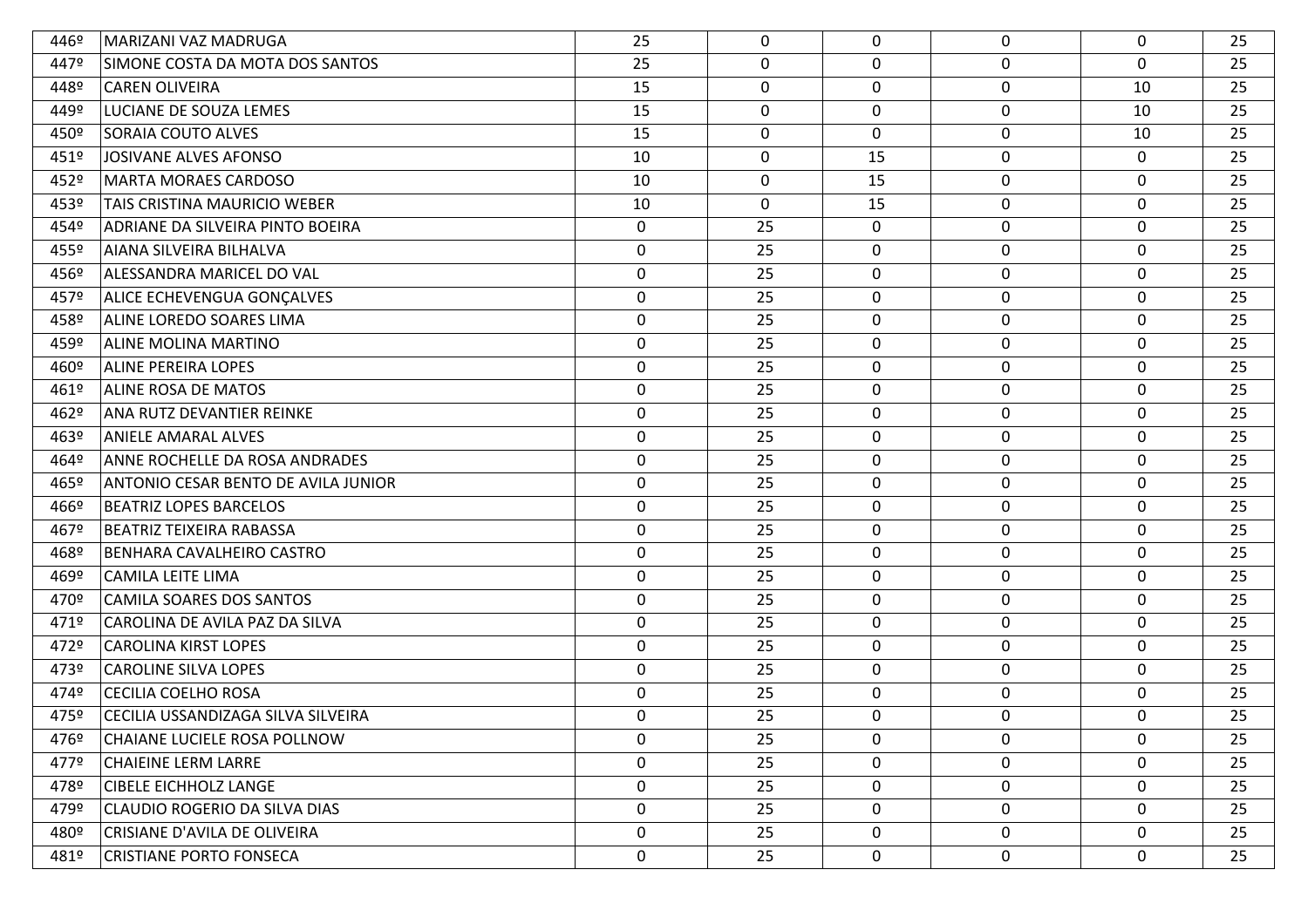| 482º             | <b>CRISTIANE VIEIRA SCHERDIEN</b>        | 0                | 25 | $\Omega$    | $\mathbf 0$      | $\mathbf 0$ | 25 |
|------------------|------------------------------------------|------------------|----|-------------|------------------|-------------|----|
| 483º             | DAIANE DA SILVA BARCELOS                 | $\pmb{0}$        | 25 | 0           | $\mathbf 0$      | 0           | 25 |
| 484º             | DAIANE LEMKE SCHWALM DE SOARES           | $\boldsymbol{0}$ | 25 | 0           | $\mathbf 0$      | 0           | 25 |
| 485º             | DAIANE OLIVEIRA TAVARES                  | $\pmb{0}$        | 25 | 0           | $\mathbf 0$      | 0           | 25 |
| 486º             | <b>DAIANE RESENDE COSTA</b>              | $\mathbf 0$      | 25 | 0           | 0                | 0           | 25 |
| 487º             | DANIELA FERREIRA DE OLIVEIRA             | $\pmb{0}$        | 25 | 0           | $\boldsymbol{0}$ | 0           | 25 |
| 488º             | EDILMA SANTOS DA SILVA DUARTE            | $\boldsymbol{0}$ | 25 | 0           | 0                | 0           | 25 |
| 489º             | <b>ELEN PEREIRA PEDRA</b>                | $\boldsymbol{0}$ | 25 | 0           | $\mathbf 0$      | 0           | 25 |
| 490º             | ELISABETE TEIXEIRA RABASSA               | 0                | 25 | 0           | 0                | 0           | 25 |
| 491º             | ELISANDRA FALCAO PERLEBERG               | $\pmb{0}$        | 25 | 0           | $\mathbf 0$      | 0           | 25 |
| 492º             | ELIZ RAQUEL DANEMBERG DA SILVA ROSCHILDT | 0                | 25 | 0           | $\mathbf 0$      | 0           | 25 |
| 493º             | EVA DE CASSICA MENDES VALADAO            | $\pmb{0}$        | 25 | 0           | $\mathbf 0$      | 0           | 25 |
| 494º             | FRANCIELE MELGAREJO LIMA                 | $\boldsymbol{0}$ | 25 | 0           | $\mathbf 0$      | 0           | 25 |
| 495º             | <b>GABRIELA DA SILVA BRITO</b>           | $\pmb{0}$        | 25 | 0           | $\boldsymbol{0}$ | 0           | 25 |
| 496º             | <b>GILVIANE TORALES BERÇOT</b>           | $\boldsymbol{0}$ | 25 | 0           | $\mathbf 0$      | 0           | 25 |
| 497º             | <b>GISELE SILVA DE SOUZA</b>             | $\boldsymbol{0}$ | 25 | 0           | $\mathbf 0$      | 0           | 25 |
| 498º             | <b>ILONE BEZERRA MULLER</b>              | 0                | 25 | 0           | 0                | 0           | 25 |
| 499º             | ILZA ELISABETE RIBEIRO DA SILVA          | $\pmb{0}$        | 25 | 0           | $\mathbf 0$      | $\mathbf 0$ | 25 |
| 500 <sup>o</sup> | <b>INDAIA ESTEVES MEIATO</b>             | 0                | 25 | 0           | 0                | 0           | 25 |
| 501º             | <b>JAIRSON MARTINS DUARTE</b>            | $\boldsymbol{0}$ | 25 | 0           | $\mathbf 0$      | 0           | 25 |
| 502º             | <b>JAMILA GUIMARAES DE GOES</b>          | 0                | 25 | 0           | $\mathbf 0$      | 0           | 25 |
| 503º             | <b>JANAINA PAIVA ZANETTI</b>             | $\pmb{0}$        | 25 | $\mathbf 0$ | $\mathbf 0$      | 0           | 25 |
| 504º             | <b>JANAINA ROSSALES</b>                  | $\boldsymbol{0}$ | 25 | 0           | $\mathbf 0$      | 0           | 25 |
| 505º             | JAQUELINE MOREDA NEVES                   | $\boldsymbol{0}$ | 25 | 0           | $\mathbf 0$      | 0           | 25 |
| 506º             | <b>JESSICA DA NOVA TELES</b>             | $\mathbf 0$      | 25 | 0           | $\mathbf 0$      | 0           | 25 |
| 507º             | <b>JESSICA ROSA FERREIRA</b>             | $\pmb{0}$        | 25 | 0           | $\boldsymbol{0}$ | 0           | 25 |
| 508º             | <b>JORDANA RAMOS PRIETSCH</b>            | $\boldsymbol{0}$ | 25 | 0           | $\mathbf 0$      | 0           | 25 |
| 509º             | <b>JOSIANE MAURENTE PEREIRA</b>          | $\boldsymbol{0}$ | 25 | 0           | $\mathbf 0$      | 0           | 25 |
| 510º             | <b>JULIANA TAVARES PEREIRA</b>           | $\mathbf 0$      | 25 | 0           | $\mathbf 0$      | 0           | 25 |
| 511º             | <b>JULIE MOREIRA GARCIA</b>              | $\mathbf 0$      | 25 | 0           | $\mathbf 0$      | $\mathbf 0$ | 25 |
| 512º             | JULIO CESAR BARBOSA DE ARAUJO            | $\mathbf 0$      | 25 | $\Omega$    | $\mathbf{0}$     | $\mathbf 0$ | 25 |
| 513°             | KAREN LEAL DE SOUZA                      | $\mathbf 0$      | 25 | 0           | $\mathbf 0$      | 0           | 25 |
| 514º             | KARINA MEDEIROS MADRUGA                  | $\mathbf 0$      | 25 | $\mathbf 0$ | $\mathbf 0$      | 0           | 25 |
| $515^{\circ}$    | KATARINA ALBERNAZ CECHIN                 | $\mathbf 0$      | 25 | $\mathbf 0$ | $\mathbf 0$      | 0           | 25 |
| 516º             | LEILA XAVIER DA SILVA                    | $\mathbf 0$      | 25 | 0           | 0                | $\mathbf 0$ | 25 |
| 5179             | <b>LEONI GULARTE DUARTE</b>              | $\boldsymbol{0}$ | 25 | 0           | $\mathbf 0$      | 0           | 25 |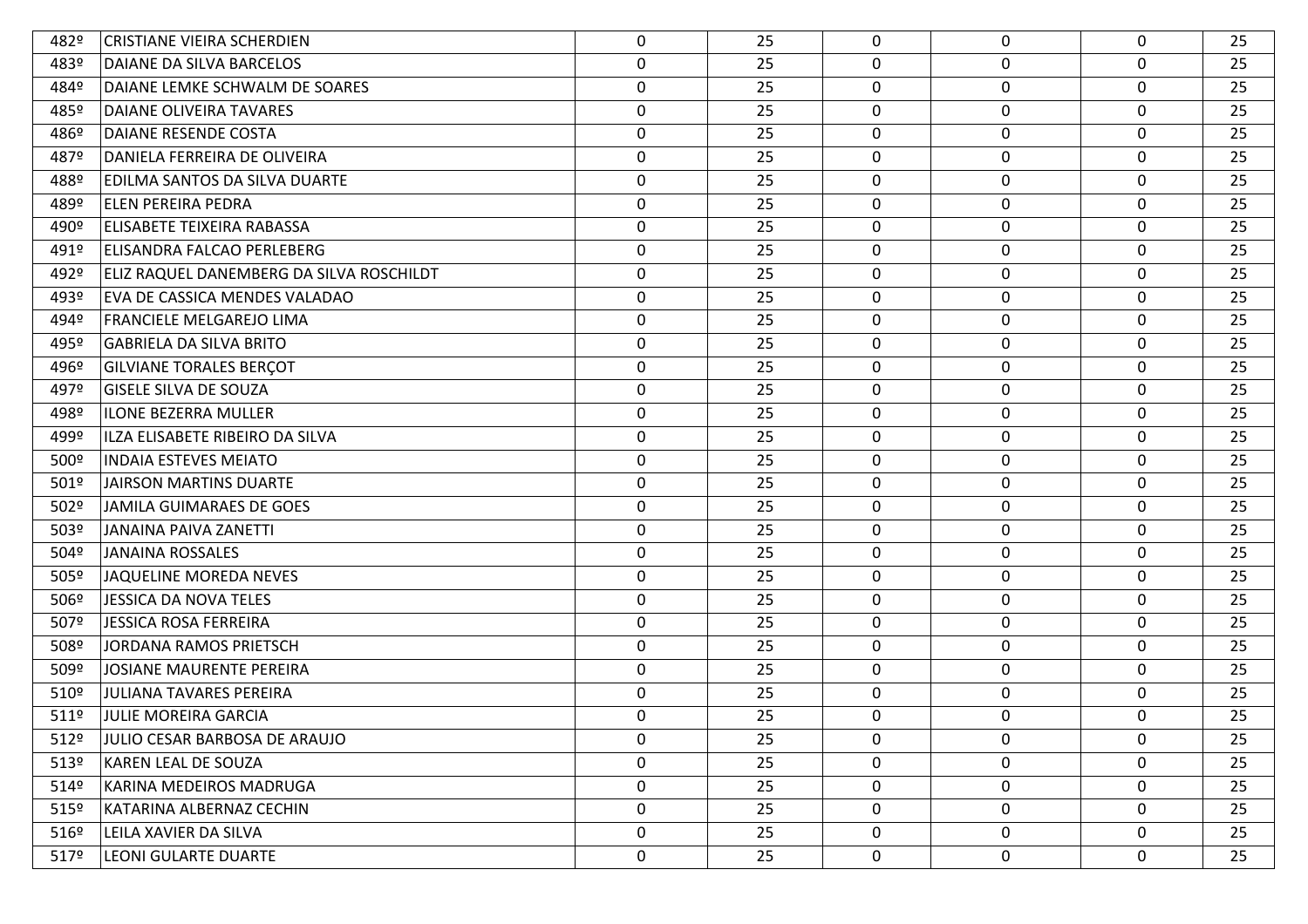| 518º | LETICIA DE OLIVEIRA KURZ                  | 0                | 25 | $\mathbf{0}$ | $\mathbf 0$      | 0           | 25 |
|------|-------------------------------------------|------------------|----|--------------|------------------|-------------|----|
| 519º | LIDIANE DOS SANTOS GARCIA                 | $\boldsymbol{0}$ | 25 | 0            | $\mathbf 0$      | 0           | 25 |
| 520º | LISIANE URCHNJAK HEPP                     | $\boldsymbol{0}$ | 25 | $\mathbf 0$  | 0                | 0           | 25 |
| 521º | LOCAMARA SANDIN DA SILVA                  | $\boldsymbol{0}$ | 25 | 0            | $\mathbf 0$      | 0           | 25 |
| 522º | <b>MARA LUIZ SILVEIRA RODRIGUES</b>       | 0                | 25 | 0            | $\mathbf 0$      | $\mathbf 0$ | 25 |
| 523º | MARCIA ROSANE GOULART MESQUITA ALVARO     | $\boldsymbol{0}$ | 25 | 0            | $\mathbf 0$      | 0           | 25 |
| 524º | MARI IZABEL DE BORBA ROSINHA              | 0                | 25 | 0            | $\mathbf 0$      | 0           | 25 |
| 525º | MARI JOSIANE FALKENBERG GOULART           | 0                | 25 | 0            | $\mathbf 0$      | 0           | 25 |
| 526º | MARIA DO CARMO FARIAS JAMBEIRO            | 0                | 25 | 0            | $\mathbf 0$      | $\mathbf 0$ | 25 |
| 527º | MARIA REGINA CARDOZO                      | $\boldsymbol{0}$ | 25 | 0            | $\mathbf 0$      | 0           | 25 |
| 528º | MARIAMA DA SILVA SOARES                   | $\boldsymbol{0}$ | 25 | 0            | $\mathbf 0$      | 0           | 25 |
| 529º | MARIELE AFONSO DOMINGUES                  | $\boldsymbol{0}$ | 25 | 0            | $\mathbf 0$      | 0           | 25 |
| 530º | <b>MARINA FUNARI DUTRA</b>                | 0                | 25 | $\mathbf 0$  | 0                | $\mathbf 0$ | 25 |
| 531º | MARISTELA CARDOSO AVILA                   | $\pmb{0}$        | 25 | 0            | $\mathbf 0$      | 0           | 25 |
| 532º | MARTA ELISA BANDEIRA MOTA                 | 0                | 25 | 0            | $\mathbf 0$      | 0           | 25 |
| 533º | MAURA CAETANO BARROS                      | $\pmb{0}$        | 25 | 0            | $\mathbf 0$      | 0           | 25 |
| 534º | <b>MAYARA COI CHAVES</b>                  | $\boldsymbol{0}$ | 25 | 0            | $\mathbf 0$      | 0           | 25 |
| 535º | MICHELE VASCONCELLOS MACHADO              | $\boldsymbol{0}$ | 25 | 0            | $\boldsymbol{0}$ | $\mathbf 0$ | 25 |
| 536º | MIRIAN KATHLEEN DOS SANTOS OLIVEIRA       | 0                | 25 | 0            | $\mathbf 0$      | 0           | 25 |
| 537º | MORGANA VILELA GONZALES                   | $\boldsymbol{0}$ | 25 | 0            | $\mathbf 0$      | 0           | 25 |
| 538º | MUNIQUE DE SOUZA                          | $\mathbf 0$      | 25 | $\mathbf 0$  | 0                | $\mathbf 0$ | 25 |
| 539º | NATHIELE CHAGAS DUARTE                    | $\pmb{0}$        | 25 | 0            | $\boldsymbol{0}$ | 0           | 25 |
| 540º | NUBIA VANULCIA ISQUIERDO RIBEIRO HEINRICH | $\boldsymbol{0}$ | 25 | $\mathbf 0$  | $\mathbf 0$      | 0           | 25 |
| 541º | PAMELA MOTTA BRITO RAMIRES NOGUEZ         | $\boldsymbol{0}$ | 25 | 0            | $\mathbf 0$      | 0           | 25 |
| 542º | PATRICIA DIAS MARTINS TORRES              | $\mathbf 0$      | 25 | 0            | $\boldsymbol{0}$ | $\mathbf 0$ | 25 |
| 543º | PRISCILA CARVALHO GRAVATO                 | $\boldsymbol{0}$ | 25 | 0            | $\mathbf 0$      | 0           | 25 |
| 544º | RAIRA GONÇALVES SANGIC                    | $\boldsymbol{0}$ | 25 | 0            | $\mathbf 0$      | 0           | 25 |
| 545º | RANA STEPHANE DOS SANTOS SCHOLL           | $\boldsymbol{0}$ | 25 | 0            | $\mathbf 0$      | 0           | 25 |
| 546º | RAQUEL ALCARRAZ DUARTE                    | 0                | 25 | $\mathbf{0}$ | $\mathbf 0$      | $\mathbf 0$ | 25 |
| 547º | RENATA CANTOS DE CASTRO                   | 0                | 25 | $\Omega$     | 0                | 0           | 25 |
| 548º | RICHARD SILVEIRA QUEVEDO                  | $\mathbf 0$      | 25 | $\Omega$     | $\mathbf 0$      | $\mathbf 0$ | 25 |
| 549º | RITA DE CASSIA SOUZA DA ROSA              | 0                | 25 | 0            | $\mathbf 0$      | 0           | 25 |
| 550° | ROBERTA DE SOUZA ROSA                     | 0                | 25 | $\mathbf 0$  | $\boldsymbol{0}$ | 0           | 25 |
| 5519 | ROBERTA VARGAS DORNELLES                  | 0                | 25 | 0            | $\mathbf 0$      | 0           | 25 |
| 552º | RODRIGO WEINHEIMER PEREIRA                | 0                | 25 | 0            | $\mathbf 0$      | 0           | 25 |
| 553º | ROSANE MENDES DA SILVA                    | 0                | 25 | 0            | $\boldsymbol{0}$ | 0           | 25 |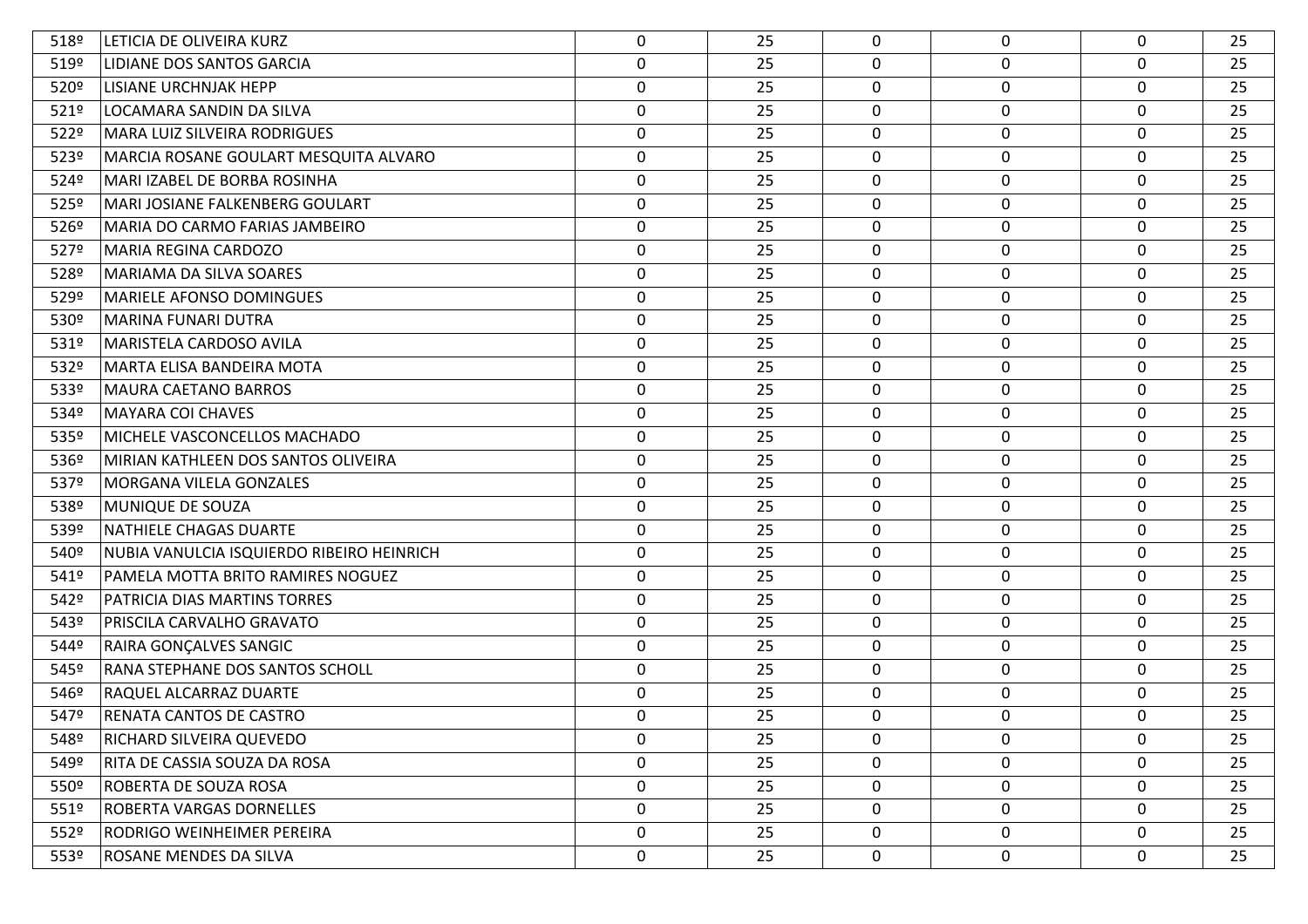| 554º | SARAH DA SILVA BRAGA                   | 0                 | 25           | $\mathbf{0}$ | $\mathbf 0$      | 0                | 25 |
|------|----------------------------------------|-------------------|--------------|--------------|------------------|------------------|----|
| 555º | SILVINA PEROBA TEIXEIRA                | $\boldsymbol{0}$  | 25           | 0            | $\mathbf 0$      | 0                | 25 |
| 556º | SINARA QUEVEDO CUNHA                   | 0                 | 25           | $\mathbf 0$  | $\mathbf 0$      | 0                | 25 |
| 557º | SOLANGE DA CRUZ CONTREIRA              | $\mathbf 0$       | 25           | 0            | $\mathbf 0$      | $\mathbf 0$      | 25 |
| 558º | <b>SUZAN DIAS LATORE</b>               | 0                 | 25           | 0            | $\mathbf 0$      | 0                | 25 |
| 559º | TAIS DE MATTOS LOPES                   | 0                 | 25           | $\mathbf 0$  | $\boldsymbol{0}$ | 0                | 25 |
| 560º | TAIZE LEMES BITENCOURT SOUZA           | 0                 | 25           | $\mathbf 0$  | $\mathbf 0$      | 0                | 25 |
| 561º | <b>TALITA JULIAO BERNY</b>             | $\mathbf 0$       | 25           | 0            | $\mathbf 0$      | $\boldsymbol{0}$ | 25 |
| 562º | TARCIANA DAMASCENO ARAUJO              | 0                 | 25           | 0            | $\mathbf 0$      | 0                | 25 |
| 563º | TIAGO DOS SANTOS AMARAL                | 0                 | 25           | $\mathbf 0$  | $\pmb{0}$        | $\mathbf 0$      | 25 |
| 564º | <b>VANESSA FERNANDES GOULART</b>       | 0                 | 25           | $\mathbf 0$  | $\mathbf 0$      | 0                | 25 |
| 565º | <b>VANESSA SAGAS RODRIGUES</b>         | 0                 | 25           | 0            | $\mathbf 0$      | $\mathbf 0$      | 25 |
| 566º | VANIA SWENSON LUCAS DA CONCEIÇÃO       | 0                 | 25           | 0            | $\mathbf 0$      | 0                | 25 |
| 567º | <b>VINICIUS BATISTA FAGUNDES</b>       | 0                 | 25           | $\mathbf 0$  | $\boldsymbol{0}$ | 0                | 25 |
| 568º | YASMIN MEIRELES DUARTE                 | 0                 | 25           | 0            | $\mathbf 0$      | 0                | 25 |
| 569º | ANA MARIA GONÇALVES RECH               | $\boldsymbol{0}$  | 0            | 15           | $\mathbf 0$      | 10               | 25 |
| 570º | ANDRESSA SANTOS BLAAS                  | 0                 | 0            | 15           | $\mathbf 0$      | 10               | 25 |
| 571º | <b>ANELISE MARQUES MOTTA</b>           | 0                 | 0            | 15           | $\mathbf 0$      | 10               | 25 |
| 572º | <b>CATIA NOBRE FERSULA</b>             | 0                 | $\mathbf 0$  | 15           | $\mathbf 0$      | 10               | 25 |
| 573º | DAIANE XAVIER FERNANDES                | 0                 | 0            | 15           | $\mathbf 0$      | 10               | 25 |
| 574º | <b>DIRCE ELOA VARGAS</b>               | $\mathbf 0$       | $\mathbf 0$  | 15           | $\mathbf 0$      | 10               | 25 |
| 575º | <b>FLAVIA SOUZA DE ARAUJO</b>          | 0                 | 0            | 15           | $\pmb{0}$        | 10               | 25 |
| 576º | FRANCINE RODRIGUES SCHWANZ             | 0                 | $\mathbf 0$  | 15           | $\mathbf 0$      | 10               | 25 |
| 577º | GABRIELA BRASIL FALCAO DA SILVA        | $\boldsymbol{0}$  | 0            | 15           | $\mathbf 0$      | 10               | 25 |
| 578º | JAQUELINE CONCEIÇÃO SOARES             | 0                 | 0            | 15           | $\mathbf 0$      | 10               | 25 |
| 579º | JOCIELE TIMM FERREIRA                  | 0                 | 0            | 15           | $\pmb{0}$        | 10               | 25 |
| 580º | <b>LENIRA PETERS RODRIGUES</b>         | 0                 | $\mathbf 0$  | 15           | $\mathbf 0$      | 10               | 25 |
| 581º | LETICIA DUVAL CORREA                   | $\boldsymbol{0}$  | 0            | 15           | $\mathbf 0$      | 10               | 25 |
| 582º | MAGDA VILANOVA DA LUZ                  | $\mathbf 0$       | $\mathbf 0$  | 15           | $\mathbf 0$      | 10               | 25 |
| 583º | MARA REGINA JORGE MINUTO               | 0                 | 0            | 15           | $\mathbf 0$      | 10               | 25 |
| 584º | MARCIA MAIA GODOI DE SOUZA             | 0                 | 0            | 15           | $\mathbf 0$      | 10               | 25 |
| 585º | TAMARA PEREIRA FERREIRA                | 0                 | 0            | 15           | $\mathbf 0$      | 10               | 25 |
| 586º | TATIANE ACOSTA DE OLIVEIRA             | 0                 | 0            | 15           | 0                | 10               | 25 |
| 587º | VANIA ELISABETE MAYER SCHMIDT          | 0                 | 0            | 15           | $\mathbf 0$      | 10               | 25 |
| 588º | <b>VERIDIANA SIQUEIRA SIMON SOARES</b> | 0                 | $\mathbf{0}$ | 15           | $\mathbf 0$      | 10               | 25 |
|      |                                        | <b>TOTAL: 143</b> |              |              |                  |                  |    |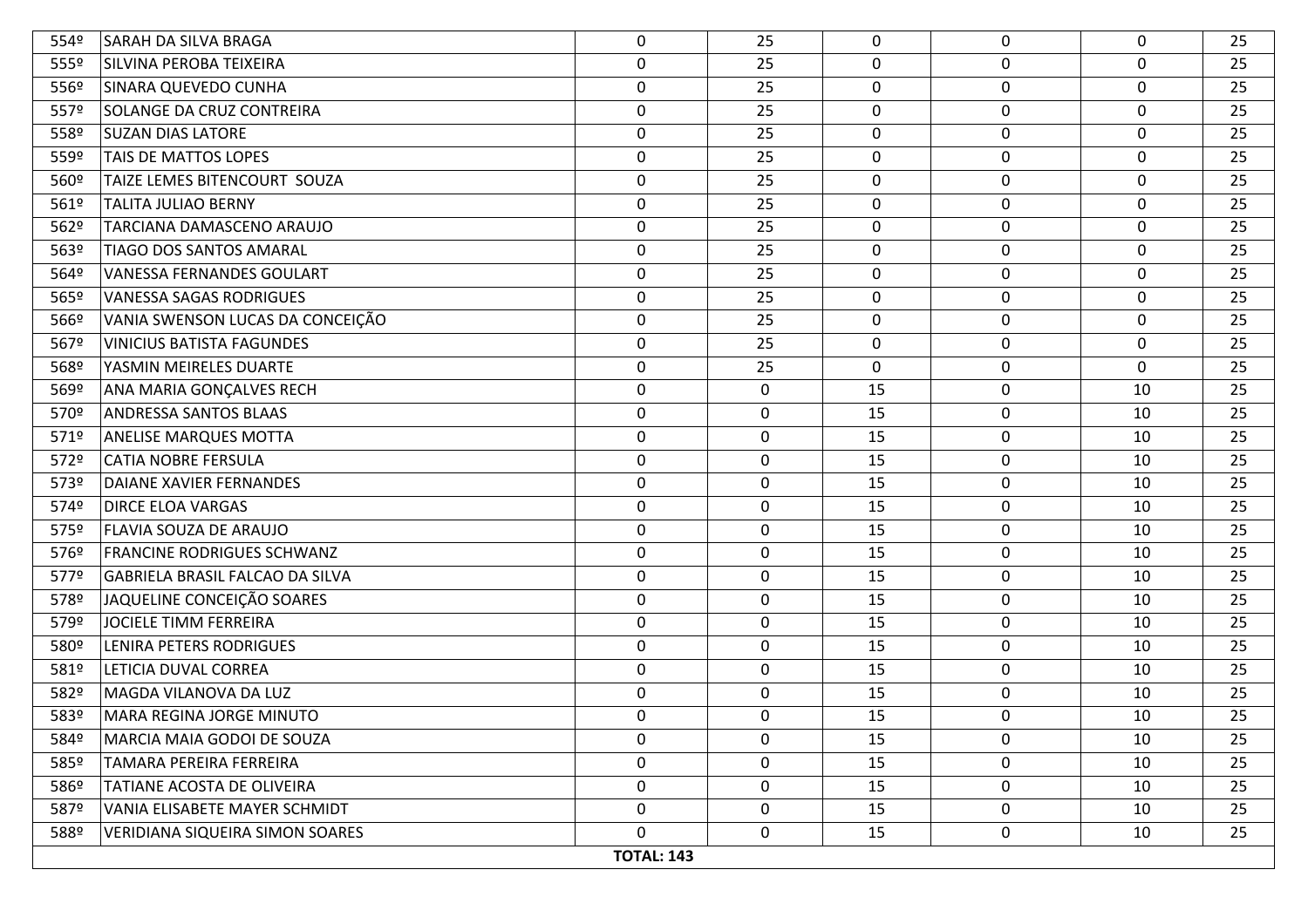| 589º             | <b>BIANCA NOGUEIRA HALFEN</b>          | 15               | 0           | 0           | 0                | 8              | 23 |  |  |  |
|------------------|----------------------------------------|------------------|-------------|-------------|------------------|----------------|----|--|--|--|
| 590 <sup>o</sup> | BEATRIZ PEREIRA DE VASCONCELLOS        | 15               | $\mathbf 0$ | $\mathbf 0$ | 0                | 8              | 23 |  |  |  |
| 591º             | DANIELA ALMEIDA BORGES MARTINS         | $\mathbf 0$      | $\mathbf 0$ | 15          | $\mathbf 0$      | 8              | 23 |  |  |  |
| 592º             | DAURA MELO CONCEIÇÃO                   | $\mathbf 0$      | $\mathbf 0$ | 15          | $\mathbf 0$      | 8              | 23 |  |  |  |
| 593º             | DULCE MARA FARIAS AMARAL               | $\mathbf 0$      | $\mathbf 0$ | 15          | $\mathbf 0$      | 8              | 23 |  |  |  |
| 594º             | <b>ELIZANE VIEIRA</b>                  | $\mathbf 0$      | $\mathbf 0$ | 15          | $\mathbf 0$      | 8              | 23 |  |  |  |
| 595º             | KATIA REJANA ZIEBELL LOUZADA           | $\mathbf 0$      | $\mathbf 0$ | 15          | 0                | 8              | 23 |  |  |  |
| 596º             | <b>LETICIA ZOIA EBERSOL</b>            | $\pmb{0}$        | $\mathbf 0$ | 15          | $\mathbf 0$      | 8              | 23 |  |  |  |
| 597º             | SABRINA SILVEIRA DIAS                  | 0                | $\mathbf 0$ | 15          | 0                | 8              | 23 |  |  |  |
| 598º             | <b>SAMOA NUNES LANER</b>               | $\mathbf 0$      | $\mathbf 0$ | 15          | 0                | 8              | 23 |  |  |  |
| 599º             | SILVIA BRANDAO LUCAS                   | $\mathbf 0$      | $\mathbf 0$ | 15          | $\mathbf 0$      | 8              | 23 |  |  |  |
| 600º             | <b>SUSAN ARAUJO CAVALHEIRO</b>         | $\mathbf 0$      | $\mathbf 0$ | 15          | $\pmb{0}$        | 8              | 23 |  |  |  |
|                  |                                        | <b>TOTAL: 12</b> |             |             |                  |                |    |  |  |  |
| 601º             | <b>ANDRESSA VAZ PAIS</b>               | 20               | $\mathbf 0$ | $\mathbf 0$ | 0                | $2^{\circ}$    | 22 |  |  |  |
| 602º             | <b>CLARISSE DA ROSA PINHEIRO</b>       | 20               | $\mathbf 0$ | $\mathbf 0$ | $\mathbf 0$      | $2^{\circ}$    | 22 |  |  |  |
| 603º             | PRISCILA MACHADO AMARAL                | 20               | $\mathbf 0$ | $\mathbf 0$ | $\mathbf 0$      | $2^{\circ}$    | 22 |  |  |  |
| 604º             | WILLIAN DA SILVA SALGADO               | 20               | $\mathbf 0$ | 0           | 0                | $\overline{2}$ | 22 |  |  |  |
| <b>TOTAL: 04</b> |                                        |                  |             |             |                  |                |    |  |  |  |
| 605º             | ANGELITA CARDOSO XAVIER                | $\mathbf 0$      | $\mathbf 0$ | 15          | $\mathbf 0$      | 6              | 21 |  |  |  |
| 606º             | <b>CAROLINA FARIAS DE BARROS</b>       | $\boldsymbol{0}$ | $\mathbf 0$ | 15          | $\mathbf 0$      | 6              | 21 |  |  |  |
| 607º             | <b>CHARLENE RODRIGUES MEDINA</b>       | 0                | $\mathbf 0$ | 15          | 0                | 6              | 21 |  |  |  |
| 608º             | <b>CLAIR GARCIA</b>                    | $\mathbf 0$      | $\mathbf 0$ | 15          | 0                | 6              | 21 |  |  |  |
| 609º             | <b>ENILZA MARTINS FERNANDES</b>        | $\mathbf 0$      | $\mathbf 0$ | 15          | 0                | 6              | 21 |  |  |  |
| 610º             | JESSICA ROSA DE MEDEIROS               | $\mathbf 0$      | $\mathbf 0$ | 15          | $\mathbf 0$      | 6              | 21 |  |  |  |
| 6119             | JUNIA QUEZIA COSTA PAIVA DA SILVA      | $\mathbf 0$      | $\mathbf 0$ | 15          | 0                | 6              | 21 |  |  |  |
| 612º             | LUCIANE PIRES DA ROSA                  | $\mathbf{0}$     | $\mathbf 0$ | 15          | 0                | 6              | 21 |  |  |  |
|                  |                                        | <b>TOTAL: 08</b> |             |             |                  |                |    |  |  |  |
| 613º             | CLAUDIA ADRIANE BITTENCOURT VIEIRA     | 20               | $\mathbf 0$ | $\mathbf 0$ | 0                | $\mathbf 0$    | 20 |  |  |  |
| 614º             | <b>DENISE PEIXOTO DOS SANTOS</b>       | 20               | $\mathbf 0$ | $\mathbf 0$ | $\mathbf 0$      | 0              | 20 |  |  |  |
| $615^{\circ}$    | ISABEL CRISTINA MACHADO RODRIGUES MOTA | 20               | $\mathbf 0$ | 0           | $\boldsymbol{0}$ | 0              | 20 |  |  |  |
| 616º             | EDNA ALICE DUARTE DA ROCHA             | 10               | 0           | $\mathbf 0$ | 0                | 10             | 20 |  |  |  |
| 617º             | <b>EMERSON DOS SANTOS LOPES</b>        | 10               | 0           | $\mathbf 0$ | 0                | 10             | 20 |  |  |  |
| 618º             | <b>ESTER PEDROSO MOTA</b>              | 10               | 0           | $\mathbf 0$ | 0                | 10             | 20 |  |  |  |
| 619º             | <b>GREICI ALVES SANTOS</b>             | 10               | 0           | $\mathbf 0$ | 0                | 10             | 20 |  |  |  |
| 620º             | RAIANA GULARTE DE LIMA                 | 10               | 0           | $\mathbf 0$ | $\mathbf 0$      | 10             | 20 |  |  |  |
| 6219             | <b>VALERIA FERNANDES LOPES</b>         | 10               | $\mathbf 0$ | $\mathbf 0$ | $\mathbf 0$      | 10             | 20 |  |  |  |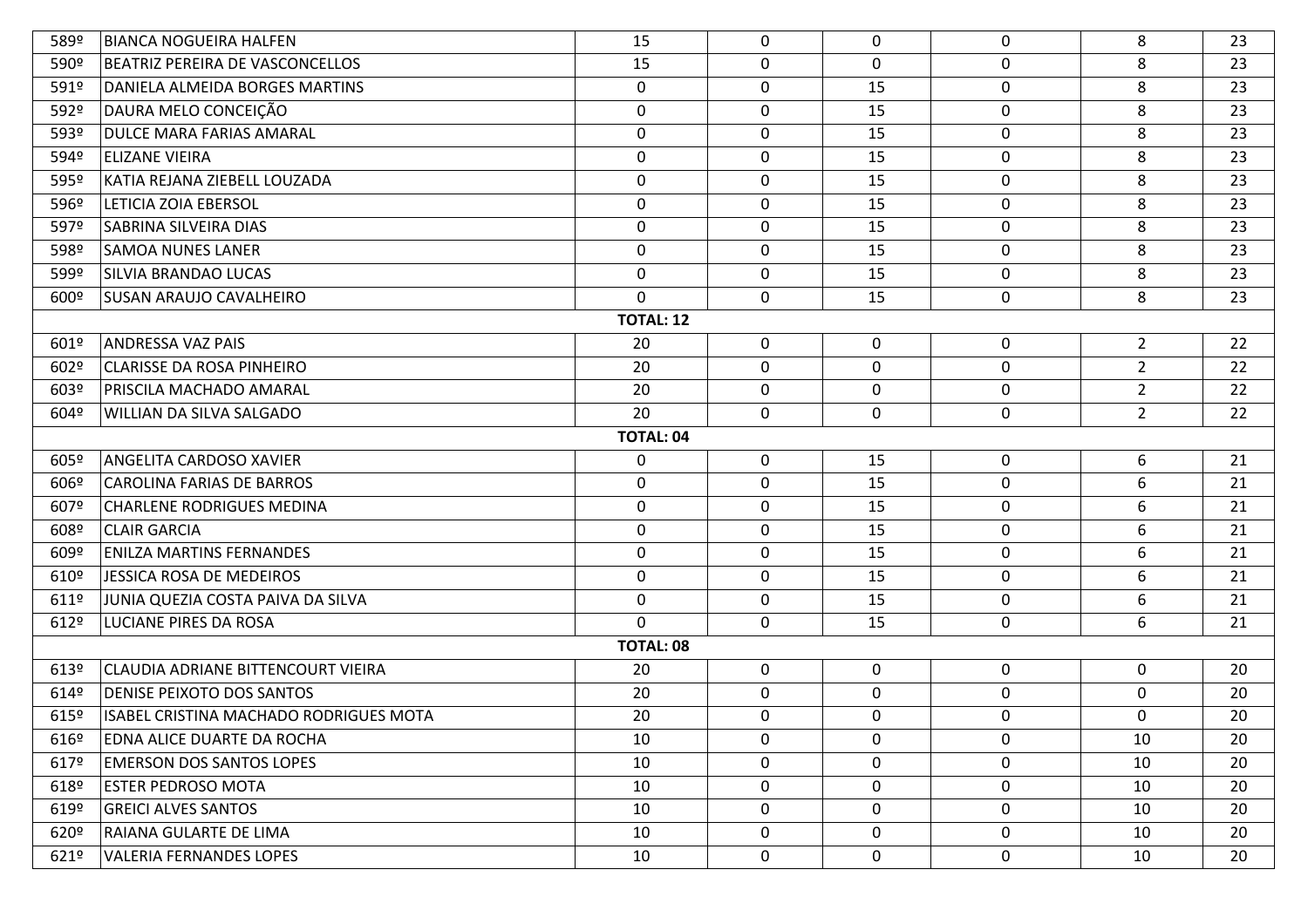| 622º          | <b>WALNER REIS GONÇALVES</b>           | 10               | $\mathbf 0$ | $\mathbf 0$ | $\mathbf 0$      | 10             | 20 |  |  |  |  |
|---------------|----------------------------------------|------------------|-------------|-------------|------------------|----------------|----|--|--|--|--|
| 623º          | <b>CHERLIZE GINAR DOS SANTOS</b>       | 5                | $\mathbf 0$ | 15          | $\mathbf 0$      | $\mathbf 0$    | 20 |  |  |  |  |
| 624º          | <b>LUCIMARA MARTINS AFONSO</b>         | 5                | $\mathbf 0$ | 15          | $\mathbf 0$      | $\mathbf 0$    | 20 |  |  |  |  |
| $625^{\circ}$ | MARA JANE SCHULTZ COSTA                | 5                | $\mathbf 0$ | 15          | $\mathbf 0$      | $\mathbf 0$    | 20 |  |  |  |  |
|               |                                        | <b>TOTAL: 13</b> |             |             |                  |                |    |  |  |  |  |
| 626º          | CARLA RAMOS DA COSTA                   | 0                | $\mathbf 0$ | 15          | $\boldsymbol{0}$ | 4              | 19 |  |  |  |  |
| 627º          | <b>CRISTINA MATHIAS PIRES</b>          | $\boldsymbol{0}$ | $\mathbf 0$ | 15          | $\mathbf 0$      | 4              | 19 |  |  |  |  |
| 628º          | <b>DAIANE LIMA PIRES</b>               | $\pmb{0}$        | $\mathbf 0$ | 15          | $\mathbf 0$      | 4              | 19 |  |  |  |  |
| 629º          | <b>EVA REGINA RODRIGUES NOLASCO</b>    | $\boldsymbol{0}$ | 0           | 15          | $\mathbf 0$      | 4              | 19 |  |  |  |  |
| 630º          | <b>MAGALE ALVES DUARTE</b>             | $\pmb{0}$        | $\mathbf 0$ | 15          | $\mathbf 0$      | $\overline{4}$ | 19 |  |  |  |  |
| 631º          | MARIA ALICE PESTANA VALENTE            | $\boldsymbol{0}$ | 0           | 15          | $\mathbf 0$      | 4              | 19 |  |  |  |  |
| 632º          | MARIANA SARAIVA DE BRITO               | $\boldsymbol{0}$ | $\mathbf 0$ | 15          | $\mathbf 0$      | $\overline{4}$ | 19 |  |  |  |  |
| 633º          | MARQUELE TEIXEIRA DE OLIVEIRA          | $\boldsymbol{0}$ | $\mathbf 0$ | 15          | 0                | 4              | 19 |  |  |  |  |
| 634º          | PATRICIA MACHADO LISBOA                | $\pmb{0}$        | $\mathbf 0$ | 15          | $\mathbf 0$      | 4              | 19 |  |  |  |  |
| 635º          | ROSANGELA DA FROTA LISBOA              | $\pmb{0}$        | $\mathbf 0$ | 15          | $\mathbf 0$      | 4              | 19 |  |  |  |  |
| 636º          | SIRLEI DE CASTRO MORAES                | $\mathbf 0$      | $\mathbf 0$ | 15          | $\mathbf 0$      | 4              | 19 |  |  |  |  |
|               | <b>TOTAL: 11</b>                       |                  |             |             |                  |                |    |  |  |  |  |
| 637º          | ALINE VEIGA DO AMARILHO                | 15               | $\mathbf 0$ | $\mathbf 0$ | $\mathbf 0$      | $2^{\circ}$    | 17 |  |  |  |  |
| 638º          | ELISIANE LIMA ARAUJO DA SILVA          | 15               | 0           | $\mathbf 0$ | $\mathbf 0$      | $2^{\circ}$    | 17 |  |  |  |  |
| 639º          | ADRIA FERREIRA TEIXEIRA                | $\boldsymbol{0}$ | $\mathbf 0$ | 15          | $\mathbf 0$      | $2^{\circ}$    | 17 |  |  |  |  |
| 640º          | <b>BEATRIZ SOARES WARDELMANN</b>       | $\boldsymbol{0}$ | 0           | 15          | 0                | $\overline{2}$ | 17 |  |  |  |  |
| 641º          | <b>BRUNA DA CRUZ OLIVEIRA</b>          | $\pmb{0}$        | $\mathbf 0$ | 15          | $\mathbf 0$      | $2^{\circ}$    | 17 |  |  |  |  |
| 642º          | <b>BRUNA HECKLER RIBEIRO</b>           | $\pmb{0}$        | 0           | 15          | $\mathbf 0$      | $2^{\circ}$    | 17 |  |  |  |  |
| 643º          | CAROLINA GONÇALVES SOARES              | $\boldsymbol{0}$ | $\mathbf 0$ | 15          | $\mathbf 0$      | $2^{\circ}$    | 17 |  |  |  |  |
| 644º          | <b>CLARICE PAIVA GOMES</b>             | $\boldsymbol{0}$ | $\mathbf 0$ | 15          | $\mathbf 0$      | $2^{\circ}$    | 17 |  |  |  |  |
| 645º          | <b>FABIANE GARCIA DA CRUZ SALVADOR</b> | $\pmb{0}$        | $\mathbf 0$ | 15          | $\mathbf 0$      | $2^{\circ}$    | 17 |  |  |  |  |
| 646º          | LAURA REGINA MEDINA AVILA              | $\pmb{0}$        | $\mathbf 0$ | 15          | $\mathbf 0$      | $2^{\circ}$    | 17 |  |  |  |  |
| 647º          | NICOLE SEDRES BILHARVA BOTELHO         | $\boldsymbol{0}$ | $\mathbf 0$ | 15          | $\mathbf 0$      | $2^{\circ}$    | 17 |  |  |  |  |
| 648º          | <b>SUZANA DOS SANTOS SOARES</b>        | $\boldsymbol{0}$ | 0           | 15          | $\mathbf 0$      | $2^{\circ}$    | 17 |  |  |  |  |
| 649º          | THAINA SILVEIRA DOS SANTOS             | $\boldsymbol{0}$ | $\mathbf 0$ | 15          | 0                | $2^{\circ}$    | 17 |  |  |  |  |
| 650º          | <b>VERA LUCIA MORAES</b>               | $\Omega$         | 0           | 15          | $\mathbf 0$      | $2^{\circ}$    | 17 |  |  |  |  |
|               |                                        | <b>TOTAL: 14</b> |             |             |                  |                |    |  |  |  |  |
| 6519          | <b>DENIZIA ELAINE GARCIA</b>           | 10               | 0           | $\mathbf 0$ | $\mathbf 0$      | 6              | 16 |  |  |  |  |
|               |                                        | TOTAL: 01        |             |             |                  |                |    |  |  |  |  |
| 652º          | <b>MARILEI SOUZA DOMINGUES</b>         | 15               | 0           | $\mathbf 0$ | $\mathbf 0$      | $\mathbf 0$    | 15 |  |  |  |  |
| 653º          | <b>BETINA LEMKE PLAMER</b>             | 5                | $\mathbf 0$ | $\mathbf 0$ | $\mathbf 0$      | 10             | 15 |  |  |  |  |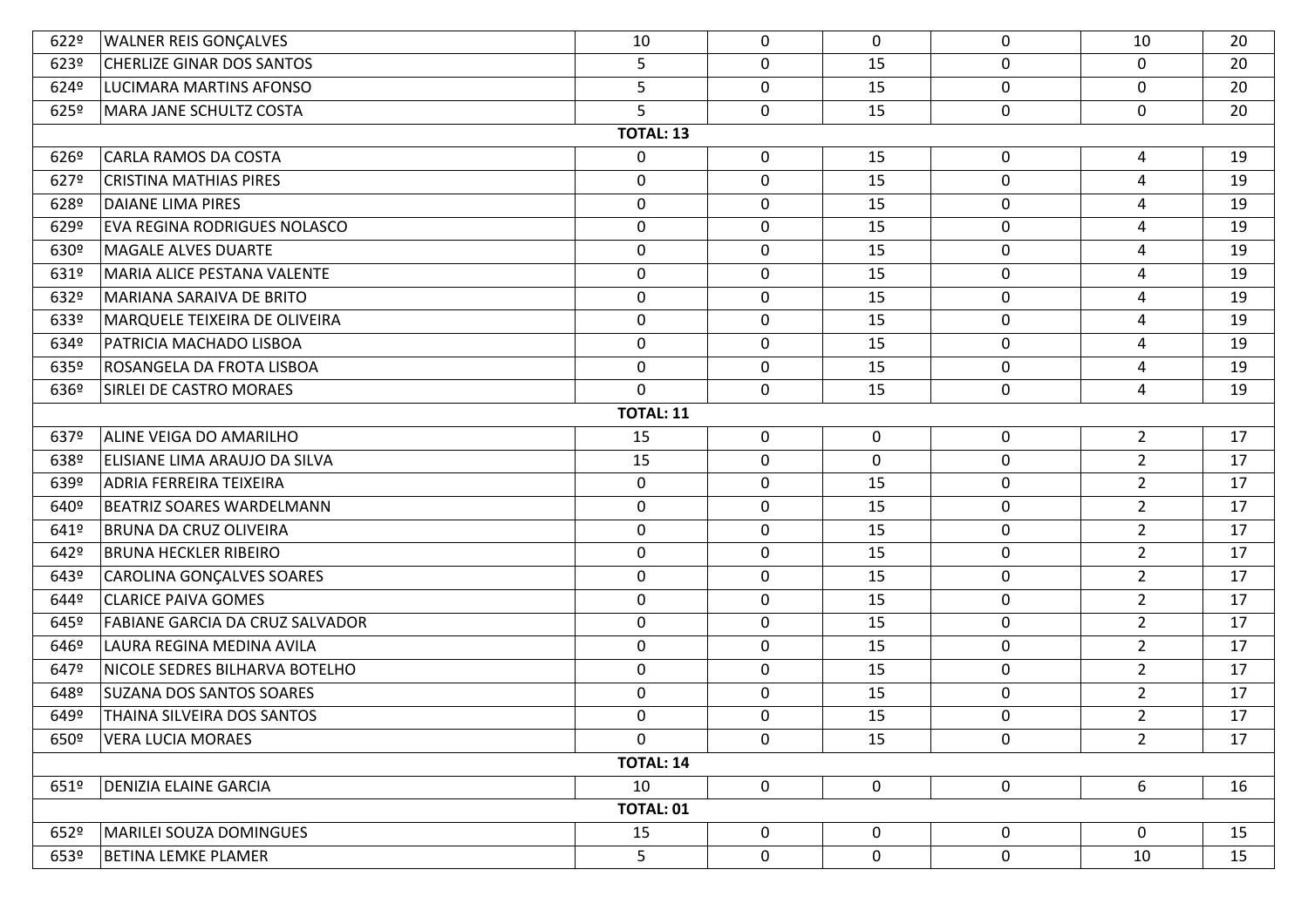| 654º | <b>ELIANE DA SILVA KUTER</b>         | 5                | 0           | $\mathbf{0}$ | 0                | 10           | 15 |
|------|--------------------------------------|------------------|-------------|--------------|------------------|--------------|----|
| 6559 | <b>ELIDA DE OLIVEIRA DA SILVA</b>    | 5                | 0           | 0            | $\mathbf 0$      | 10           | 15 |
| 656º | IARA LUCINDA FARIAS VIEIRA           | 5                | 0           | 0            | $\mathbf 0$      | 10           | 15 |
| 6579 | ANA PAULA LOPES DE OLIVEIRA          | $\boldsymbol{0}$ | $\mathbf 0$ | 15           | $\pmb{0}$        | $\mathbf 0$  | 15 |
| 658º | ANDREA LEMKE DA SILVA MADRUGA        | 0                | 0           | 15           | $\mathbf 0$      | $\mathbf 0$  | 15 |
| 659º | <b>ANDRESSA PAIL MARQUES</b>         | $\boldsymbol{0}$ | 0           | 15           | $\pmb{0}$        | $\mathbf 0$  | 15 |
| 660º | ANITA OLIVEIRA VELEDA                | $\boldsymbol{0}$ | 0           | 15           | 0                | $\mathbf 0$  | 15 |
| 661º | <b>ANTONIA ESCOBAR DE PAULA</b>      | $\boldsymbol{0}$ | 0           | 15           | $\mathbf 0$      | $\mathbf 0$  | 15 |
| 662º | BARBARA MORALES DOBKE                | 0                | 0           | 15           | 0                | $\mathbf 0$  | 15 |
| 663º | BRUNA JANKE DA SILVA ABRAHAO         | $\boldsymbol{0}$ | 0           | 15           | $\pmb{0}$        | $\mathbf 0$  | 15 |
| 664º | <b>BRUNA SAIS SCHULZ</b>             | 0                | 0           | 15           | 0                | $\mathbf 0$  | 15 |
| 665º | BRUNA SOUSA BRUM                     | $\boldsymbol{0}$ | 0           | 15           | $\pmb{0}$        | $\mathbf 0$  | 15 |
| 666º | CARINE MORAES DA SILVEIRA            | 0                | 0           | 15           | 0                | $\mathbf 0$  | 15 |
| 667º | <b>CARINE WIEGAND</b>                | $\boldsymbol{0}$ | 0           | 15           | $\boldsymbol{0}$ | $\mathbf 0$  | 15 |
| 668º | <b>CARLA RODRIGUES FIALHO</b>        | $\boldsymbol{0}$ | 0           | 15           | $\mathbf 0$      | $\mathbf 0$  | 15 |
| 669º | CASSIA INAJARA GOUVEA MARQUES        | $\boldsymbol{0}$ | 0           | 15           | $\mathbf 0$      | $\mathbf 0$  | 15 |
| 670º | CATARINE DIAS FURTADO                | $\boldsymbol{0}$ | 0           | 15           | $\boldsymbol{0}$ | $\mathbf 0$  | 15 |
| 671º | <b>CRISTINA RUSCH COSTA</b>          | $\boldsymbol{0}$ | 0           | 15           | $\pmb{0}$        | $\mathbf 0$  | 15 |
| 672º | DAIANE BARBOSA XAVIER                | $\boldsymbol{0}$ | 0           | 15           | 0                | $\mathbf 0$  | 15 |
| 673º | DANDARA LIMA CARDOSO                 | $\boldsymbol{0}$ | 0           | 15           | $\pmb{0}$        | $\mathbf 0$  | 15 |
| 674º | DANIELA KAUANA DA SILVA JOANOL       | 0                | 0           | 15           | 0                | $\mathbf 0$  | 15 |
| 6759 | DEISE DA SILVA GARCIA                | $\boldsymbol{0}$ | 0           | 15           | $\pmb{0}$        | 0            | 15 |
| 676º | DERLA MARIA MAIA ALVES               | 0                | 0           | 15           | $\mathbf 0$      | $\mathbf 0$  | 15 |
| 6779 | ELAINE DA ROSA DA SILVA              | $\boldsymbol{0}$ | 0           | 15           | $\mathbf 0$      | 0            | 15 |
| 678º | ELIS REGINA FERREIRA GOMES           | $\mathbf 0$      | 0           | 15           | $\mathbf 0$      | $\mathbf 0$  | 15 |
| 679º | <b>FABIANA MAURA TEODOSIO</b>        | $\boldsymbol{0}$ | 0           | 15           | 0                | 0            | 15 |
| 680º | FERNANDA RAQUEL NUNES CARPE GREGORIO | $\mathbf 0$      | 0           | 15           | $\mathbf 0$      | $\mathbf 0$  | 15 |
| 681º | <b>FRANCINE FRECHOU LOPES</b>        | 0                | 0           | 15           | $\mathbf 0$      | 0            | 15 |
| 682º | <b>GREICE DE OLIVEIRA RODRIGUES</b>  | 0                | 0           | 15           | 0                | $\Omega$     | 15 |
| 683º | <b>ITATIARA SOUZA DA SILVEIRA</b>    | 0                | 0           | 15           | 0                | $\Omega$     | 15 |
| 684º | JANETE AMARAL MONTEIRO               | 0                | 0           | 15           | $\mathbf 0$      | 0            | 15 |
| 685º | <b>JANISE DA SILVA</b>               | 0                | 0           | 15           | $\pmb{0}$        | 0            | 15 |
| 686º | JAQUELINE MOTA MACHADO               | 0                | 0           | 15           | $\boldsymbol{0}$ | 0            | 15 |
| 687º | <b>JESSICA AMORIM</b>                | $\mathbf 0$      | 0           | 15           | 0                | 0            | 15 |
| 688º | JESSICA OLIVEIRA DE OLIVEIRA         | 0                | 0           | 15           | $\pmb{0}$        | $\mathbf{0}$ | 15 |
| 689º | JULIANA DE LIMA DE OLIVEIRA          | 0                | 0           | 15           | 0                | 0            | 15 |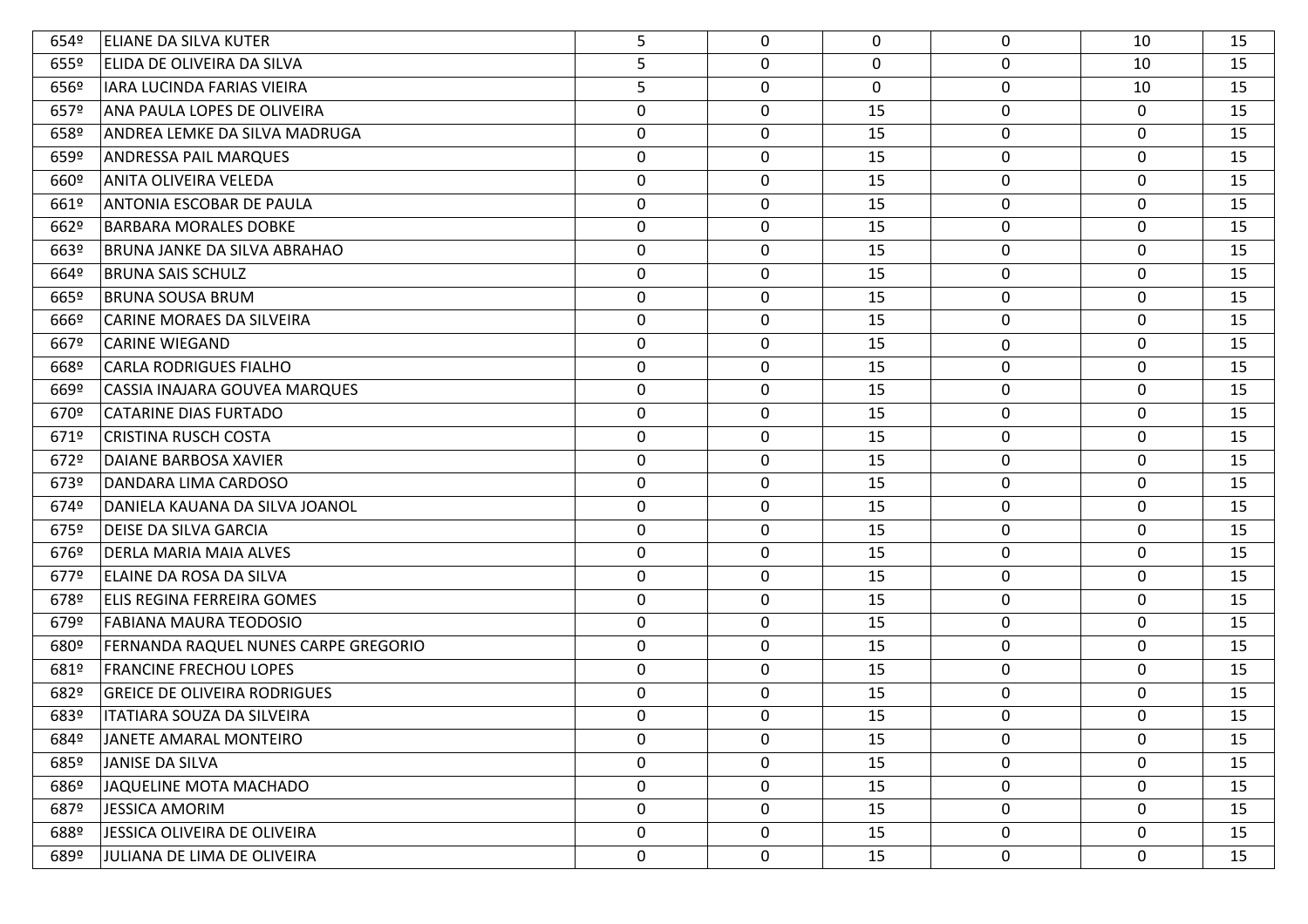| 690º | JULIE ANNE COSTA BRANCO           | 0                | 0           | 15          | $\mathbf 0$      | $\mathbf 0$    | 15 |
|------|-----------------------------------|------------------|-------------|-------------|------------------|----------------|----|
| 691º | LAIS LINDEMANN GRILLO             | $\pmb{0}$        | $\mathbf 0$ | 15          | $\mathbf 0$      | 0              | 15 |
| 692º | LEILA MARIA FERREIRA              | $\mathbf 0$      | $\mathbf 0$ | 15          | $\mathbf 0$      | 0              | 15 |
| 693º | LEONARDO LEAL DIAS                | $\boldsymbol{0}$ | $\mathbf 0$ | 15          | $\pmb{0}$        | 0              | 15 |
| 694º | LILIAN BARBOSA GONÇALVES          | $\mathbf 0$      | $\mathbf 0$ | 15          | 0                | 0              | 15 |
| 695º | LOURDES HELENA DOS SANTOS         | $\mathbf 0$      | $\mathbf 0$ | 15          | $\pmb{0}$        | 0              | 15 |
| 696º | LUCIA ELIANA SANTOS DE SOUZA      | $\mathbf 0$      | $\mathbf 0$ | 15          | 0                | $\mathbf 0$    | 15 |
| 697º | LUCIANA FONSECA                   | $\boldsymbol{0}$ | $\mathbf 0$ | 15          | $\mathbf 0$      | $\mathbf 0$    | 15 |
| 698º | MAICON MADRUGA DA ROSA            | $\boldsymbol{0}$ | $\mathbf 0$ | 15          | 0                | 0              | 15 |
| 699º | MARCELE PEREIRA FIGUEIREDO        | $\pmb{0}$        | $\mathbf 0$ | 15          | $\pmb{0}$        | 0              | 15 |
| 700º | MARIA ANGELA FERNANDEZ RODRIGUES  | $\boldsymbol{0}$ | $\mathbf 0$ | 15          | 0                | 0              | 15 |
| 701º | MARIA LUIZA FAGUNDES DO COUTO     | $\mathbf 0$      | $\mathbf 0$ | 15          | $\pmb{0}$        | 0              | 15 |
| 702º | <b>MARIELE SILVEIRA RODRIGUES</b> | $\mathbf 0$      | $\mathbf 0$ | 15          | 0                | 0              | 15 |
| 703º | MARINNY PEREIRA BASTOS            | $\pmb{0}$        | $\mathbf 0$ | 15          | $\pmb{0}$        | 0              | 15 |
| 704º | MIRELA RODRIGUES PEREIRA          | $\mathbf 0$      | $\mathbf 0$ | 15          | $\mathbf 0$      | $\mathbf 0$    | 15 |
| 705º | MONIQUE BORGES BARBOSA            | $\boldsymbol{0}$ | $\mathbf 0$ | 15          | $\mathbf 0$      | 0              | 15 |
| 706º | NARA ELIZABETE SOUZA DA LUZ       | 0                | 0           | 15          | 0                | 0              | 15 |
| 707º | NATALIA SOARES PRESTES            | $\pmb{0}$        | $\mathbf 0$ | 15          | $\pmb{0}$        | $\mathbf 0$    | 15 |
| 708º | NATALIA TEIXEIRA FERREIRA         | 0                | $\mathbf 0$ | 15          | $\boldsymbol{0}$ | 0              | 15 |
| 709º | PRISCILA FUHRMANN DE LIMA         | $\boldsymbol{0}$ | $\mathbf 0$ | 15          | $\mathbf 0$      | 0              | 15 |
| 710º | <b>REJANE HORNKE LINK</b>         | 0                | $\mathbf 0$ | 15          | 0                | 0              | 15 |
| 711º | RITA DE CASSIA DA SILVA PEREIRA   | $\pmb{0}$        | $\mathbf 0$ | 15          | $\pmb{0}$        | $\mathbf 0$    | 15 |
| 712º | ROSANGELA SABINO XAVIER           | $\pmb{0}$        | $\mathbf 0$ | 15          | 0                | 0              | 15 |
| 713º | <b>ROSELAINE PORTO DE BORBA</b>   | $\boldsymbol{0}$ | $\mathbf 0$ | 15          | $\mathbf 0$      | 0              | 15 |
| 714º | SHAIANE DOMINGUES LESSA           | $\boldsymbol{0}$ | $\mathbf 0$ | 15          | 0                | 0              | 15 |
| 715º | SIDILEIA DA ROSA AZAMBUJA         | $\pmb{0}$        | $\mathbf 0$ | 15          | $\boldsymbol{0}$ | 0              | 15 |
| 716º | SOLENA BRAGA DE BITTENCOURT       | $\boldsymbol{0}$ | $\mathbf 0$ | 15          | 0                | $\mathbf 0$    | 15 |
| 717º | TAINA ALVES COSTA MOREIRA         | $\pmb{0}$        | $\mathbf 0$ | 15          | $\mathbf 0$      | $\mathbf 0$    | 15 |
| 718º | TANIA MARA RODRIGUES ALVES PIOLI  | 0                | $\mathbf 0$ | 15          | 0                | 0              | 15 |
| 719º | <b>TATIANE DUARTE BORGES</b>      | $\mathbf 0$      | 0           | 15          | $\mathbf 0$      | $\mathbf 0$    | 15 |
| 720º | <b>TATIANE ROSINHA LOPES</b>      | 0                | 0           | 15          | $\mathbf 0$      | $\Omega$       | 15 |
| 721º | THIELEN DA SILVA SIGALES          | $\boldsymbol{0}$ | 0           | 15          | $\pmb{0}$        | 0              | 15 |
| 722º | <b>TUANE GOMES VASCONCELOS</b>    | $\mathbf 0$      | $\mathbf 0$ | 15          | 0                | $\mathbf 0$    | 15 |
| 723º | VICTORIA ALVES COSTA              | $\mathbf 0$      | $\mathbf 0$ | 15          | $\mathbf 0$      | 0              | 15 |
|      |                                   | <b>TOTAL: 72</b> |             |             |                  |                |    |
| 724º | <b>BERENICE BLAAS DE CASTRO</b>   | 10               | 0           | $\mathbf 0$ | 0                | $\overline{2}$ | 12 |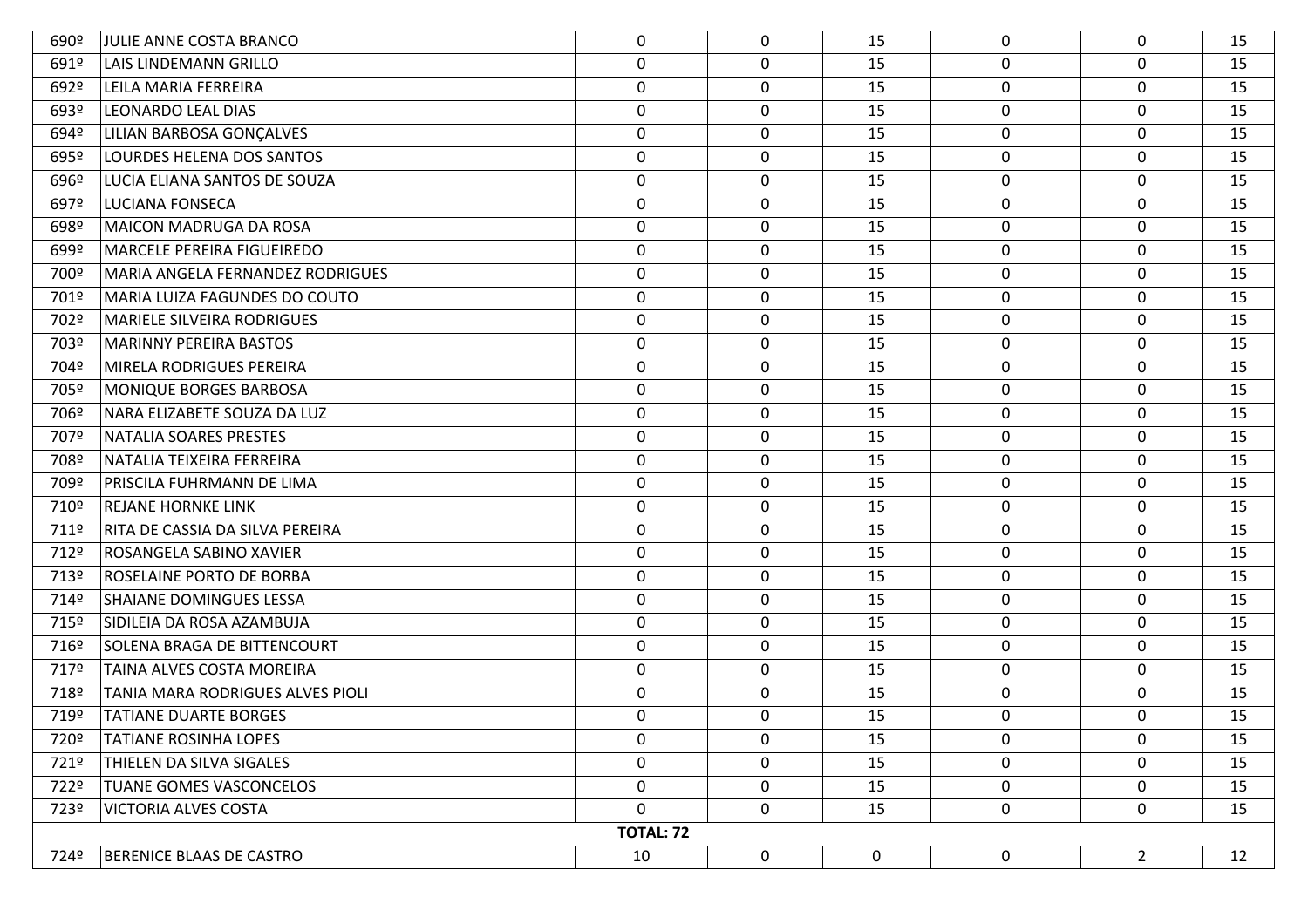| 725º | <b>KYANE FONSECA BOTELHO</b>          | 10               | 0           | $\mathbf{0}$ | 0           | $\overline{2}$ | 12 |
|------|---------------------------------------|------------------|-------------|--------------|-------------|----------------|----|
| 726º | <b>LISIANE TEIXEIRA RUBIRA</b>        | 10               | 0           | 0            | $\mathbf 0$ | $\overline{2}$ | 12 |
| 727º | <b>PAMELA ENGELKES ESTANTE</b>        | 10               | 0           | 0            | 0           | $2^{\circ}$    | 12 |
|      |                                       | <b>TOTAL: 04</b> |             |              |             |                |    |
| 728º | FERNANDA LUIZA MACHADO WEINERT EHLERT | 5                | $\mathbf 0$ | $\mathbf 0$  | 0           | 6              | 11 |
|      |                                       | <b>TOTAL: 01</b> |             |              |             |                |    |
| 729º | <b>FABIANE MOTTA DA SILVA</b>         | 10               | 0           | 0            | 0           | $\mathbf 0$    | 10 |
| 730º | JORDANA MADRUGA VITORIA               | 10               | 0           | $\mathbf 0$  | $\mathbf 0$ | 0              | 10 |
| 731º | LAURA ROSANE ALMEIDA DA SILVA         | 10               | 0           | $\mathbf 0$  | 0           | 0              | 10 |
| 732º | NATHALIA SILVEIRA DANDA               | 10               | 0           | 0            | 0           | 0              | 10 |
| 733º | SIMONE CANEZ MEDEIROS                 | 10               | 0           | 0            | 0           | 0              | 10 |
| 734º | ALESSANDRA MOTA VARGAS                | 0                | 0           | 0            | $\mathbf 0$ | 10             | 10 |
| 735º | ALESSANDRA ROSA BONEMANN              | 0                | 0           | 0            | 0           | 10             | 10 |
| 736º | <b>AMANDA CHAGAS SOARES</b>           | $\mathbf 0$      | 0           | $\mathbf 0$  | 0           | 10             | 10 |
| 737º | ANA CAROLINA FARIAS DA CRUZ           | 0                | 0           | 0            | 0           | 10             | 10 |
| 738º | <b>ANA PAULA BARCELOS</b>             | $\mathbf 0$      | 0           | $\mathbf 0$  | $\mathbf 0$ | 10             | 10 |
| 739º | ANA PAULA SILVA GONÇALVES             | 0                | 0           | 0            | 0           | 10             | 10 |
| 740º | ANTONIO MARCOS CARVALHO DA COSTA      | 0                | 0           | 0            | 0           | 10             | 10 |
| 741º | <b>BRUNA MOTTA MARTINS</b>            | 0                | 0           | 0            | 0           | 10             | 10 |
| 742º | CATIA PATRICIA ISLABAO PINTO          | 0                | 0           | 0            | 0           | 10             | 10 |
| 743º | <b>CATIA XAVIER FERNANDES</b>         | 0                | 0           | 0            | 0           | 10             | 10 |
| 744º | <b>CATIANE FIGUEIREDO BARBIER</b>     | 0                | 0           | 0            | 0           | 10             | 10 |
| 745º | CLAUDIA FERAZ ALMEIDA                 | 0                | 0           | 0            | 0           | 10             | 10 |
| 746º | <b>CLEIA REGINA SIGNORINI</b>         | 0                | 0           | 0            | 0           | 10             | 10 |
| 747º | DAIANA SANTOS MADRUGA                 | 0                | 0           | 0            | 0           | 10             | 10 |
| 748º | DAIANE MADEIRA GARCIA                 | 0                | 0           | 0            | 0           | 10             | 10 |
| 749º | DANIELA SILVEIRA DE CASTRO            | 0                | 0           | 0            | 0           | 10             | 10 |
| 750º | DARA BRAGA DA SILVA                   | 0                | 0           | 0            | 0           | 10             | 10 |
| 751º | <b>DEBORA REGINA RODRIGUES KURZ</b>   | 0                | 0           | 0            | 0           | 10             | 10 |
| 752º | <b>DENISE DOMINGUES DA ROSA</b>       | 0                | 0           | 0            | 0           | 10             | 10 |
| 753º | <b>EDUARDO NOBRE MEDEIROS</b>         | 0                | 0           | 0            | 0           | 10             | 10 |
| 754º | <b>ELAINE MACIEL MADRUGA</b>          | 0                | 0           | $\mathbf 0$  | 0           | 10             | 10 |
| 755º | ELIZANDRA ALDRIGHI PETER              | 0                | 0           | $\mathbf{0}$ | 0           | 10             | 10 |
| 756º | <b>FRANCIELE MEDINA NEVES</b>         | 0                | 0           | $\mathbf 0$  | 0           | 10             | 10 |
| 757º | <b>FRANCINE BORBA MONTEIRO BASTOS</b> | 0                | 0           | $\mathbf 0$  | 0           | 10             | 10 |
| 758º | <b>FRANCINE LUCHE SILVA MODESTO</b>   | 0                | 0           | $\mathbf 0$  | 0           | 10             | 10 |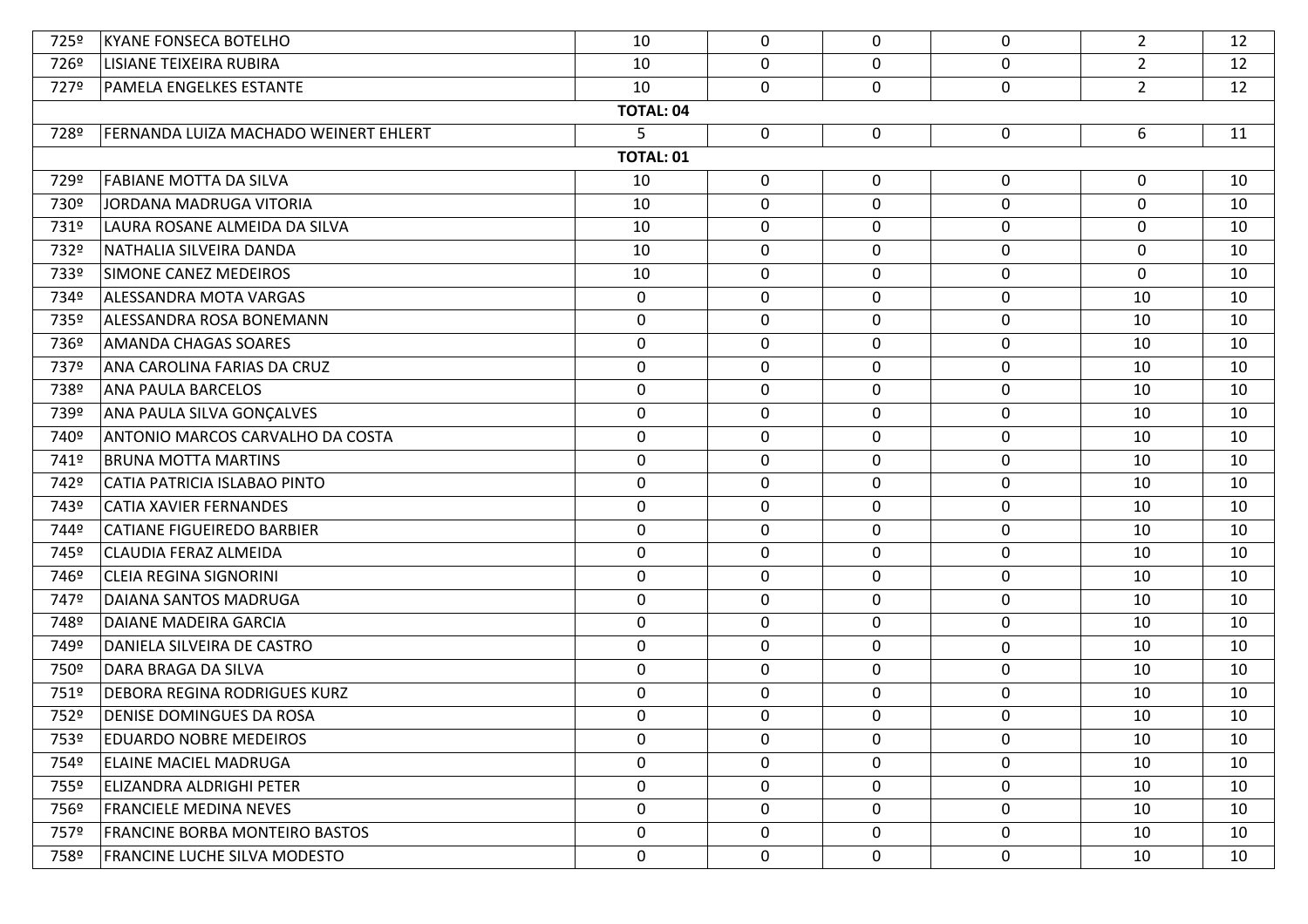| 759º | <b>GABRIELA DO AMARAL BASTOS</b>      | 0                | 0           | $\mathbf{0}$ | 0                | 10 | 10 |
|------|---------------------------------------|------------------|-------------|--------------|------------------|----|----|
| 760º | <b>GESSICA IRIBARREM CARDOSO</b>      | 0                | 0           | 0            | 0                | 10 | 10 |
| 761º | <b>HORTENCIA GARCIA FERNANDES</b>     | $\boldsymbol{0}$ | 0           | 0            | $\pmb{0}$        | 10 | 10 |
| 762º | IEDA MARIA KURTZ DE AZEVEDO           | $\boldsymbol{0}$ | 0           | 0            | $\pmb{0}$        | 10 | 10 |
| 763º | INDIARA DA FONSECA GONÇALVES          | 0                | 0           | 0            | $\mathbf 0$      | 10 | 10 |
| 764º | ISABEL CRISTINA SOARES CORVELO        | $\boldsymbol{0}$ | 0           | 0            | $\pmb{0}$        | 10 | 10 |
| 765º | <b>ISMAEL AZAMBUJA JORGE</b>          | 0                | 0           | 0            | $\pmb{0}$        | 10 | 10 |
| 766º | IZABEL HARTMANN BUSS                  | $\boldsymbol{0}$ | $\mathbf 0$ | 0            | $\mathbf 0$      | 10 | 10 |
| 767º | JAMINE GABRIELLY DOS SANTOS RODRIGUES | 0                | 0           | 0            | $\mathbf 0$      | 10 | 10 |
| 768º | JANAINA SILVA MADRUGA WILLE           | $\boldsymbol{0}$ | 0           | 0            | $\pmb{0}$        | 10 | 10 |
| 769º | JANETE MARINHO RIBEIRO                | 0                | 0           | 0            | $\mathbf 0$      | 10 | 10 |
| 770º | JAQUELINE DA LUZ DE CARVALHO          | $\boldsymbol{0}$ | 0           | 0            | $\pmb{0}$        | 10 | 10 |
| 771º | JESSICA FERREIRA DA ROSA MARTINES     | 0                | 0           | $\mathbf 0$  | 0                | 10 | 10 |
| 772º | JOCIANE RAQUEL SOARES                 | $\boldsymbol{0}$ | 0           | 0            | $\pmb{0}$        | 10 | 10 |
| 773º | <b>KAREN DOS SANTOS COSTA</b>         | 0                | 0           | 0            | $\mathbf 0$      | 10 | 10 |
| 774º | KAREN LAIZ KRAUSE ROMIG               | $\boldsymbol{0}$ | $\mathbf 0$ | 0            | $\mathbf 0$      | 10 | 10 |
| 775º | KLEBER PEREIRA DE MELLO               | 0                | 0           | 0            | $\mathbf 0$      | 10 | 10 |
| 776º | LAISA HELENA SOARES AMARO             | $\boldsymbol{0}$ | 0           | 0            | $\pmb{0}$        | 10 | 10 |
| 777º | LARISSA DA COSTA VALADAO              | 0                | 0           | 0            | $\mathbf 0$      | 10 | 10 |
| 778º | LEINE TRINDADE IZAGUIRRE              | $\boldsymbol{0}$ | 0           | 0            | $\pmb{0}$        | 10 | 10 |
| 779º | LIAMARA MARTINS DA SILVA              | 0                | 0           | 0            | 0                | 10 | 10 |
| 780º | LIANE WICKBOLDT DE OLIVEIRA           | 0                | 0           | 0            | $\mathbf 0$      | 10 | 10 |
| 781º | LILIAN GRACIELA SOUZA PEREIRA         | $\boldsymbol{0}$ | 0           | 0            | $\mathbf 0$      | 10 | 10 |
| 782º | LUANA MACHADO BRITES                  | 0                | 0           | 0            | 0                | 10 | 10 |
| 783º | LUCAS ANDRADE FAGUNDES                | 0                | 0           | 0            | 0                | 10 | 10 |
| 784º | LUCIANE AVILA ALVARIZA                | 0                | 0           | 0            | $\mathbf 0$      | 10 | 10 |
| 785º | LUIZ GUSTAVO DE MEDEIROS FERNANDES    | 0                | 0           | 0            | $\mathbf 0$      | 10 | 10 |
| 786º | LUIZA VANESSA MONTEIRO SILVA          | $\mathbf 0$      | 0           | 0            | $\mathbf 0$      | 10 | 10 |
| 787º | MARCIA PEREIRA DE AVILA DE TUNES      | 0                | 0           | 0            | 0                | 10 | 10 |
| 788º | MARCIA SANTINA DE MELLO LEAO          | 0                | 0           | 0            | 0                | 10 | 10 |
| 789º | MARIA BEATRIZ CORREA DA SILVA         | 0                | 0           | 0            | 0                | 10 | 10 |
| 790º | <b>MARIANA PROHL GARCIA</b>           | 0                | 0           | 0            | 0                | 10 | 10 |
| 791º | MARIANGELA GONÇALVES TESSMANN         | 0                | 0           | 0            | 0                | 10 | 10 |
| 792º | MICHELE CORREA DE OLIVEIRA            | 0                | 0           | 0            | 0                | 10 | 10 |
| 793º | NATALIA BONEMANN BORGES               | 0                | 0           | 0            | $\boldsymbol{0}$ | 10 | 10 |
| 794º | PRISCILA DOS SANTOS SALIMEN           | $\mathbf 0$      | 0           | $\mathbf 0$  | $\pmb{0}$        | 10 | 10 |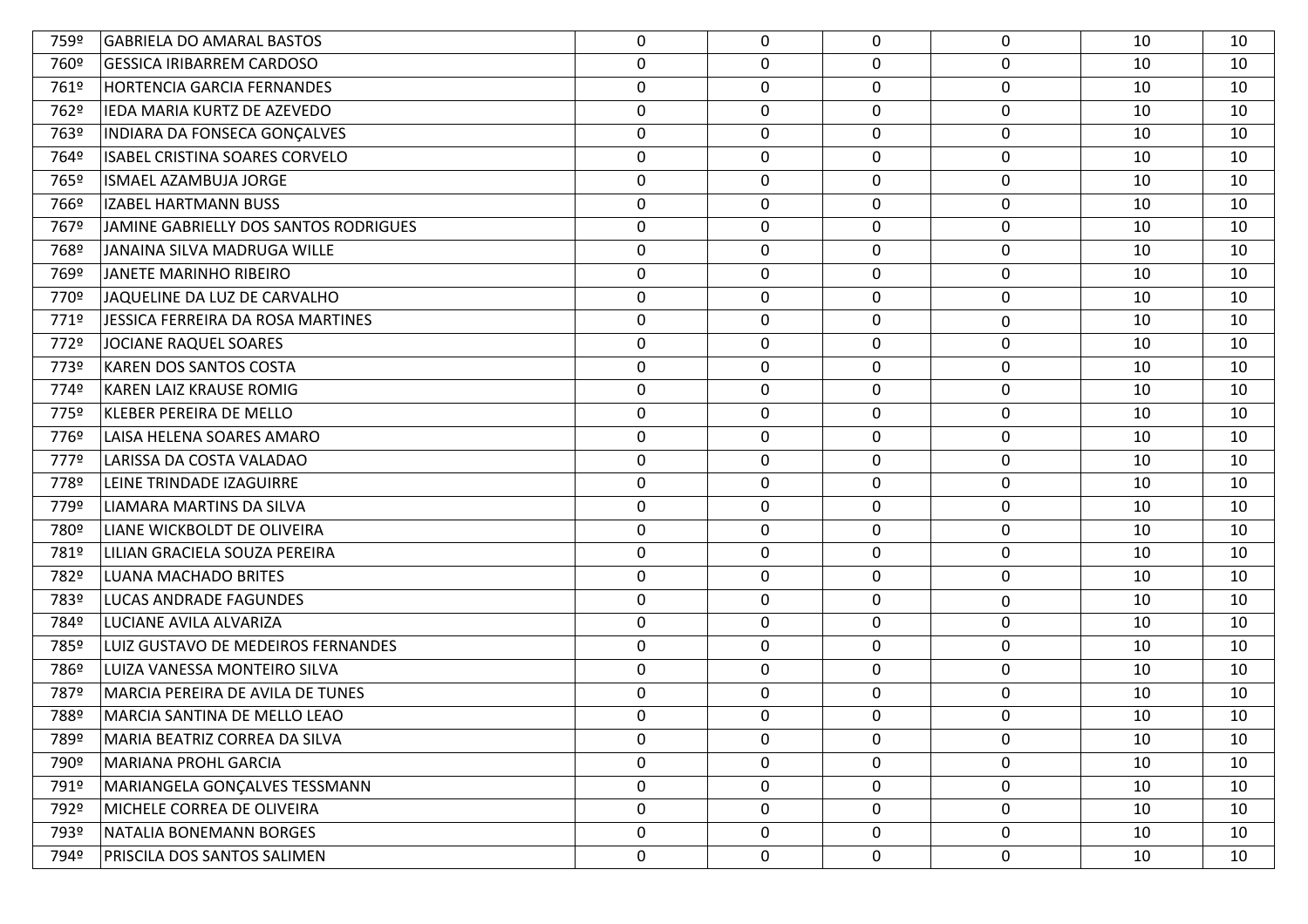| 795º | RAQUEL CASANOVA DOS SANTOS WREGE  | 0                | $\mathbf{0}$ | 0           | $\mathbf 0$      | 10             | 10             |
|------|-----------------------------------|------------------|--------------|-------------|------------------|----------------|----------------|
| 796º | RAQUEL MELO MARTINS RAITUNDE      | $\mathbf 0$      | $\mathbf 0$  | 0           | $\mathbf 0$      | 10             | 10             |
| 797º | RICARDO ALEXANDRE DA SILVA VELEDA | $\mathbf 0$      | $\mathbf 0$  | $\mathbf 0$ | $\mathbf 0$      | 10             | 10             |
| 798º | ROSANGELA DA ROSA DOMINGUES       | $\mathbf 0$      | 0            | $\mathbf 0$ | $\mathbf 0$      | 10             | 10             |
| 799º | ROSELAINE DEMARI KRUGER           | $\mathbf 0$      | 0            | $\mathbf 0$ | $\mathbf 0$      | 10             | 10             |
| 800º | <b>SAMANTA TAVARES ILHA</b>       | 0                | 0            | $\mathbf 0$ | $\boldsymbol{0}$ | 10             | 10             |
| 801º | SHAIANE DE BARROS XAVIER          | $\mathbf 0$      | 0            | $\mathbf 0$ | $\mathbf 0$      | 10             | 10             |
| 802º | SIDELIA QUINTANA LOPES            | $\mathbf 0$      | 0            | $\mathbf 0$ | $\mathbf 0$      | 10             | 10             |
| 803º | TAIS FERREIRA BRAGA               | $\mathbf 0$      | 0            | $\mathbf 0$ | $\mathbf 0$      | 10             | 10             |
| 804º | <b>TANIA SCHMALS SILVEIRA</b>     | $\mathbf 0$      | 0            | $\mathbf 0$ | $\mathbf 0$      | 10             | 10             |
| 805º | TATIANA RODRIGUES SIQUEIRA        | $\mathbf 0$      | $\mathbf 0$  | 0           | $\mathbf 0$      | 10             | 10             |
| 806º | VAGNER CESAR GOULART FERNANDES    | $\mathbf 0$      | $\mathbf 0$  | 0           | $\mathbf 0$      | 10             | 10             |
|      |                                   | <b>TOTAL: 78</b> |              |             |                  |                |                |
| 807º | ANA PAULA CONTREIRA NEVES         | 5                | $\mathbf 0$  | $\mathbf 0$ | $\mathbf 0$      | $\overline{4}$ | 9              |
| 808º | SOLANGE QUADRO DA SILVA           | 5                | 0            | 0           | $\mathbf 0$      | $\overline{4}$ | 9              |
|      |                                   | <b>TOTAL: 02</b> |              |             |                  |                |                |
| 809º | <b>ANDREA BITENCOURT LEIVAS</b>   | 0                | $\mathbf 0$  | 0           | $\mathbf 0$      | 8              | 8              |
| 810º | ANDREA PEDROSA PINHEIRO           | $\mathbf 0$      | 0            | $\mathbf 0$ | $\boldsymbol{0}$ | 8              | 8              |
| 811º | BEATRIZ DA SILVA BEIRO            | $\mathbf 0$      | 0            | $\mathbf 0$ | $\mathbf 0$      | 8              | 8              |
| 812º | <b>BRUNA FERREIRA ALVES</b>       | $\mathbf 0$      | 0            | $\mathbf 0$ | $\mathbf 0$      | 8              | 8              |
| 813º | <b>CATIA NARA SIGNORINI</b>       | $\mathbf 0$      | 0            | $\mathbf 0$ | $\mathbf 0$      | 8              | 8              |
| 814º | DANIANI WOLLENHAUPT SOARES        | $\mathbf 0$      | 0            | 0           | $\boldsymbol{0}$ | 8              | 8              |
| 815º | FERNANDA ECHEVERRIA OLIVEIRA      | $\mathbf 0$      | $\mathbf 0$  | $\mathbf 0$ | $\mathbf 0$      | 8              | 8              |
| 816º | JANETE DA FONSECA VERGARA RAMIRES | $\mathbf 0$      | 0            | $\mathbf 0$ | $\mathbf 0$      | 8              | 8              |
| 817º | JENNIFER KUKHOEFFEL CRUZ          | $\mathbf 0$      | $\mathbf 0$  | $\mathbf 0$ | $\mathbf 0$      | 8              | 8              |
| 818º | <b>JESSICA VIEIRA ALVES</b>       | $\mathbf 0$      | 0            | 0           | $\mathbf 0$      | 8              | 8              |
| 819º | <b>LABRIANI PONTES GUIMARAES</b>  | $\mathbf 0$      | $\mathbf 0$  | $\mathbf 0$ | $\mathbf 0$      | 8              | 8              |
| 820º | MARCIA RAQUEL LUNA SANTANA        | $\mathbf 0$      | $\mathbf 0$  | 0           | $\mathbf 0$      | 8              | 8              |
| 821º | <b>MICHELE OLIVEIRA</b>           | $\mathbf 0$      | $\mathbf 0$  | 0           | $\mathbf 0$      | 8              | 8              |
| 822º | PRISCILA PIRES DOS SANTOS         | $\mathbf 0$      | $\mathbf 0$  | 0           | $\mathbf 0$      | 8              | 8              |
| 823º | ROSELAINE DE LIMA SOUZA           | 0                | $\mathbf 0$  | $\mathbf 0$ | $\mathbf 0$      | 8              | 8              |
| 824º | RUSSEL SANTIS DE OLIVEIRA JUNIOR  | $\mathbf 0$      | 0            | $\mathbf 0$ | $\mathbf 0$      | 8              | 8              |
| 825º | TANIA COUTO DOS SANTOS            | $\mathbf 0$      | $\mathbf 0$  | $\mathbf 0$ | $\mathbf 0$      | 8              | 8              |
|      |                                   | <b>TOTAL: 17</b> |              |             |                  |                |                |
| 826º | <b>CLAIR XAVIER PRIETSCH</b>      | 5                | $\mathbf 0$  | $\mathbf 0$ | $\mathbf 0$      | $\overline{2}$ | $\overline{7}$ |
| 827º | LISIANE BASTOS LEMOS              | 5                | $\mathbf 0$  | $\mathbf 0$ | $\mathbf 0$      | $2^{\circ}$    | $\overline{7}$ |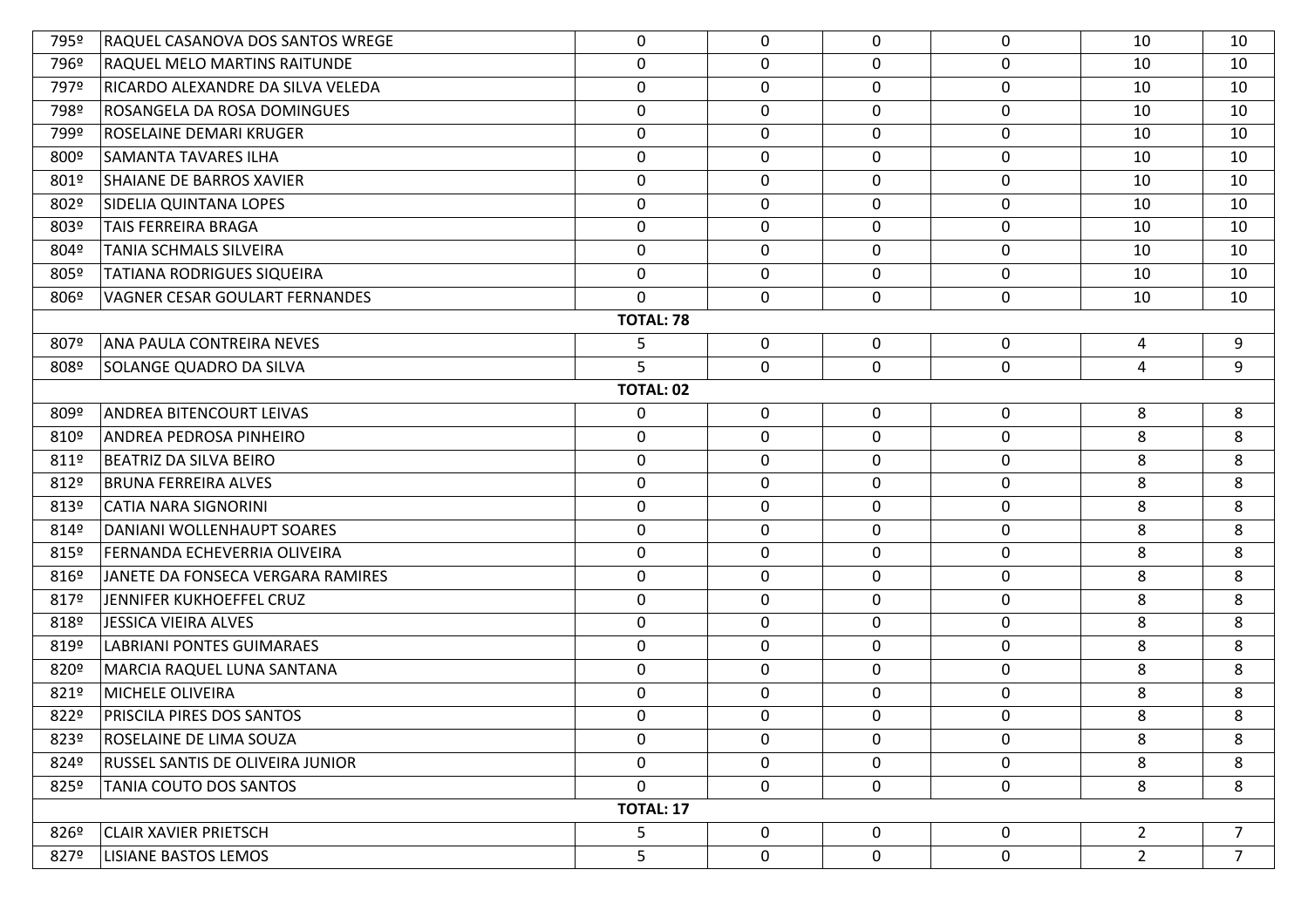|      | TOTAL: 02                           |                  |             |             |                  |                |   |  |  |  |  |
|------|-------------------------------------|------------------|-------------|-------------|------------------|----------------|---|--|--|--|--|
| 828º | ADRIANE CATERINE FERREIRA SILVEIRA  | $\mathbf 0$      | $\mathbf 0$ | 0           | $\mathbf 0$      | 6              | 6 |  |  |  |  |
| 829º | <b>CARINE AMARAL VARGAS</b>         | $\mathbf 0$      | $\mathbf 0$ | $\mathbf 0$ | $\boldsymbol{0}$ | 6              | 6 |  |  |  |  |
| 830º | DORA ELISA DUARTE DA ROCHA          | $\mathbf 0$      | 0           | 0           | $\mathbf 0$      | 6              | 6 |  |  |  |  |
| 831º | DULCEMERI DOMINGUES LAFUENTE        | $\mathbf 0$      | $\mathbf 0$ | 0           | $\mathbf 0$      | 6              | 6 |  |  |  |  |
| 832º | ELISIA ELENA BOTELHO PEIXOTO        | $\mathbf 0$      | $\mathbf 0$ | $\mathbf 0$ | $\mathbf 0$      | 6              | 6 |  |  |  |  |
| 833º | <b>ERICA ESFOLHA FERREIRA</b>       | 0                | $\mathbf 0$ | 0           | $\boldsymbol{0}$ | 6              | 6 |  |  |  |  |
| 834º | <b>FABIANA AREJANO VAZ</b>          | $\mathbf 0$      | $\mathbf 0$ | $\mathbf 0$ | $\mathbf 0$      | 6              | 6 |  |  |  |  |
| 835º | FATIMA RADATZ KICKOFEL              | 0                | 0           | 0           | $\mathbf 0$      | 6              | 6 |  |  |  |  |
| 836º | GABRIELA CAMPOS LEITE               | 0                | 0           | $\mathbf 0$ | 0                | 6              | 6 |  |  |  |  |
| 837º | <b>IGOR TAINA DA ROSA FEIJO</b>     | $\mathbf 0$      | $\mathbf 0$ | 0           | $\mathbf 0$      | 6              | 6 |  |  |  |  |
| 838º | JAIRO GARCIA DE SOUZA               | $\mathbf 0$      | $\mathbf 0$ | 0           | $\mathbf 0$      | 6              | 6 |  |  |  |  |
| 839º | JANICE HOLZ DE VASCONCELOS DA SILVA | 0                | $\mathbf 0$ | 0           | $\boldsymbol{0}$ | 6              | 6 |  |  |  |  |
| 840º | JULIANE MARON SCHEER                | $\mathbf 0$      | $\mathbf 0$ | $\mathbf 0$ | $\pmb{0}$        | 6              | 6 |  |  |  |  |
| 841º | LUCIANA FREITAS DOS SANTOS          | $\mathbf 0$      | 0           | 0           | $\mathbf 0$      | 6              | 6 |  |  |  |  |
| 842º | MARIANA PORTO FOLHA                 | $\mathbf 0$      | $\mathbf 0$ | 0           | $\mathbf 0$      | 6              | 6 |  |  |  |  |
| 843º | MARILIA LEAL DORNELES               | 0                | 0           | 0           | $\boldsymbol{0}$ | 6              | 6 |  |  |  |  |
| 844º | <b>MICHELE SILVA DA SILVA</b>       | 0                | 0           | $\mathbf 0$ | $\boldsymbol{0}$ | 6              | 6 |  |  |  |  |
| 845° | MICHELE SOUZA ARAUJO                | $\mathbf 0$      | $\mathbf 0$ | $\mathbf 0$ | $\mathbf 0$      | 6              | 6 |  |  |  |  |
| 846º | ORAIDA COLVARA FERREIRA             | $\boldsymbol{0}$ | 0           | 0           | $\mathbf 0$      | 6              | 6 |  |  |  |  |
| 847º | PATRICIA FONSECA BUENO              | 0                | 0           | 0           | $\mathbf 0$      | 6              | 6 |  |  |  |  |
| 848º | <b>PAULO ROBERTO GULARTE FARIAS</b> | $\mathbf 0$      | $\mathbf 0$ | $\mathbf 0$ | $\mathbf 0$      | 6              | 6 |  |  |  |  |
| 849º | <b>TAINA DA SILVA PINTO</b>         | $\mathbf 0$      | $\mathbf 0$ | 0           | $\boldsymbol{0}$ | 6              | 6 |  |  |  |  |
| 850º | <b>TAUANE BILHARVA COSTA</b>        | $\mathbf 0$      | $\mathbf 0$ | 0           | $\mathbf 0$      | 6              | 6 |  |  |  |  |
|      |                                     | <b>TOTAL: 23</b> |             |             |                  |                |   |  |  |  |  |
| 851º | ANA ROSA DE PAULA PINHEIRO          | 5                | 0           | $\mathbf 0$ | 0                | 0              | 5 |  |  |  |  |
| 852º | <b>BIANCA FERREIRA ACOSTA</b>       | 5                | $\mathbf 0$ | $\mathbf 0$ | $\mathbf 0$      | 0              | 5 |  |  |  |  |
| 853º | <b>ELISE DUARTE COSTA</b>           | 5                | $\mathbf 0$ | 0           | $\mathbf 0$      | 0              | 5 |  |  |  |  |
| 854º | JOSEANE DA SILVA NUNES              | 5                | $\mathbf 0$ | 0           | $\mathbf 0$      | $\mathbf 0$    | 5 |  |  |  |  |
| 855º | KASSYANNA HENNING PREU DOS SANTOS   | 5                | $\mathbf 0$ | 0           | $\mathbf 0$      | 0              | 5 |  |  |  |  |
| 856º | LETICIA DE FREITAS CLEFF            | 5.               | $\mathbf 0$ | 0           | $\mathbf 0$      | 0              | 5 |  |  |  |  |
|      |                                     | <b>TOTAL: 06</b> |             |             |                  |                |   |  |  |  |  |
| 857º | ADRIANE DE ALMEIDA FERREIRA         | 0                | 0           | $\mathbf 0$ | $\mathbf 0$      | 4              | 4 |  |  |  |  |
| 858º | <b>ALINE DE OLIVEIRA RIBEIRO</b>    | $\mathbf 0$      | $\mathbf 0$ | $\mathbf 0$ | $\mathbf 0$      | $\overline{4}$ | 4 |  |  |  |  |
| 859º | <b>ANDRESSA CHAGAS CARPES</b>       | $\mathbf 0$      | 0           | $\mathbf 0$ | 0                | 4              | 4 |  |  |  |  |
| 860º | ANGELA MARIA FANKA DORNELES         | $\mathbf 0$      | $\mathbf 0$ | $\mathbf 0$ | $\mathbf 0$      | $\overline{4}$ | 4 |  |  |  |  |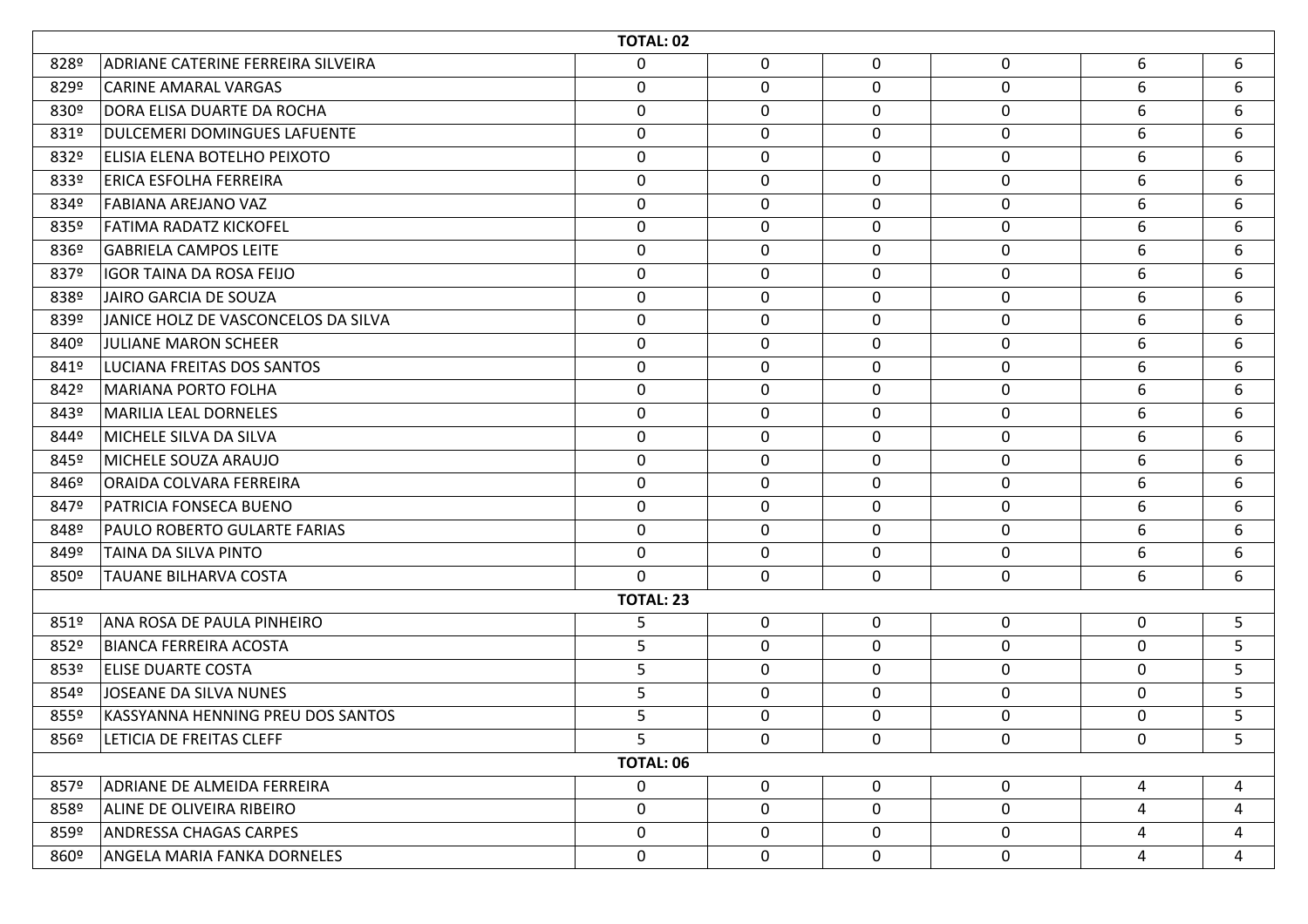| 861º | BARBARA SUELEN DA SILVA PEDROSO     | 0                | 0           | $\Omega$    | 0           | 4 | 4 |
|------|-------------------------------------|------------------|-------------|-------------|-------------|---|---|
| 862º | <b>CARMEN LUCIA SANTOS CARDOSO</b>  | 0                | 0           | 0           | 0           | 4 | 4 |
| 863º | CAROLAI DOS SANTOS SILVEIRA         | 0                | $\mathbf 0$ | 0           | 0           | 4 | 4 |
| 864º | CATIUCIA FERREIRA PEREIRA           | $\boldsymbol{0}$ | $\mathbf 0$ | 0           | 0           | 4 | 4 |
| 865º | CHAIANE GOMES DE PAULA              | 0                | $\mathbf 0$ | 0           | 0           | 4 | 4 |
| 866º | DARA JANE MOURA DE SOUZA            | $\mathbf 0$      | 0           | 0           | 0           | 4 | 4 |
| 867º | DEBORA VALCACIO BARBOSA DOS SANTOS  | $\mathbf 0$      | $\mathbf 0$ | 0           | 0           | 4 | 4 |
| 868º | ELIS REGINA DA ROSA LEITE           | 0                | 0           | 0           | $\mathbf 0$ | 4 | 4 |
| 869º | FERNANDA CAROLINA DA SILVA E SILVA  | $\mathbf 0$      | $\mathbf 0$ | $\mathbf 0$ | 0           | 4 | 4 |
| 870º | <b>FRANCIELE NUNES BRISOLARA</b>    | 0                | 0           | 0           | 0           | 4 | 4 |
| 871º | <b>GRACIELE ROSA BENTO CALLE</b>    | $\mathbf 0$      | $\mathbf 0$ | 0           | 0           | 4 | 4 |
| 872º | JULIA COSTA DE MOURA                | $\boldsymbol{0}$ | $\mathbf 0$ | 0           | 0           | 4 | 4 |
| 873º | LARISSA LIMA DA SILVA               | 0                | $\mathbf 0$ | 0           | 0           | 4 | 4 |
| 874º | LEONICE HERNANDES PEREIRA           | $\mathbf 0$      | 0           | 0           | 0           | 4 | 4 |
| 875º | LETICIA OLIVEIRA VILELA             | $\mathbf 0$      | $\mathbf 0$ | 0           | 0           | 4 | 4 |
| 876º | LUIZ ANTONIO FALCAO RODRIGUES       | $\boldsymbol{0}$ | 0           | 0           | 0           | 4 | 4 |
| 877º | MAILIS IVANA ROSA LUCAS             | $\mathbf 0$      | 0           | $\mathbf 0$ | 0           | 4 | 4 |
| 878º | MARCIA SILVEIRA DE SOUZA            | 0                | 0           | 0           | 0           | 4 | 4 |
| 879º | MARCOS DE SOUZA CANEZ               | $\mathbf 0$      | $\mathbf 0$ | 0           | 0           | 4 | 4 |
| 880º | MARILEIA PEDRA BRISOLARA            | $\boldsymbol{0}$ | $\mathbf 0$ | 0           | 0           | 4 | 4 |
| 881º | PAULA GRACE MADRUGA BERNARDES       | 0                | $\mathbf 0$ | 0           | 0           | 4 | 4 |
| 882º | RENATA PRIMEIRO LIMA ROSA           | 0                | 0           | 0           | 0           | 4 | 4 |
| 883º | ROSAMAR OLIVEIRA DUARTE             | $\mathbf 0$      | $\mathbf 0$ | 0           | 0           | 4 | 4 |
| 884º | ROSANA DE MEDEIROS DIAS             | $\boldsymbol{0}$ | $\mathbf 0$ | 0           | 0           | 4 | 4 |
| 885º | ROSANE MARIA LIMA NOBRE             | $\mathbf 0$      | 0           | $\mathbf 0$ | 0           | 4 | 4 |
| 886º | ROSIANE DA CUNHA CORREIA            | 0                | $\mathbf 0$ | 0           | 0           | 4 | 4 |
| 887º | ROSILAINE SOUZA DE FIGUEIREDO MOURA | $\mathbf 0$      | $\mathbf 0$ | 0           | 0           | 4 | 4 |
| 888º | <b>SAFANE FURTADO PEREIRA</b>       | 0                | 0           | 0           | 0           | 4 | 4 |
| 889º | <b>SHAIANE NUNES FERREIRA</b>       | 0                | 0           | 0           | 0           | 4 | 4 |
| 890º | SILVANA SOUZA PEREIRA               | 0                | 0           | 0           | 0           | 4 | 4 |
| 891º | SUZANE DOS SANTOS PRESTES           | 0                | $\mathbf 0$ | 0           | 0           | 4 | 4 |
| 892º | TAINA BORBA MIRANDA                 | $\mathbf 0$      | 0           | $\mathbf 0$ | 0           | 4 | 4 |
| 893º | TAIS JARDIM DE OLIVEIRA             | $\mathbf 0$      | 0           | $\mathbf 0$ | 0           | 4 | 4 |
| 894º | <b>VALERIA BORGES</b>               | $\mathbf 0$      | 0           | $\mathbf 0$ | 0           | 4 | 4 |
| 895º | VANESSA HETSPER VIEIRA              | $\mathbf 0$      | 0           | $\mathbf 0$ | 0           | 4 | 4 |
| 896º | <b>VANISE SOARES GARCIA</b>         | $\mathbf 0$      | 0           | $\mathbf 0$ | 0           | 4 | 4 |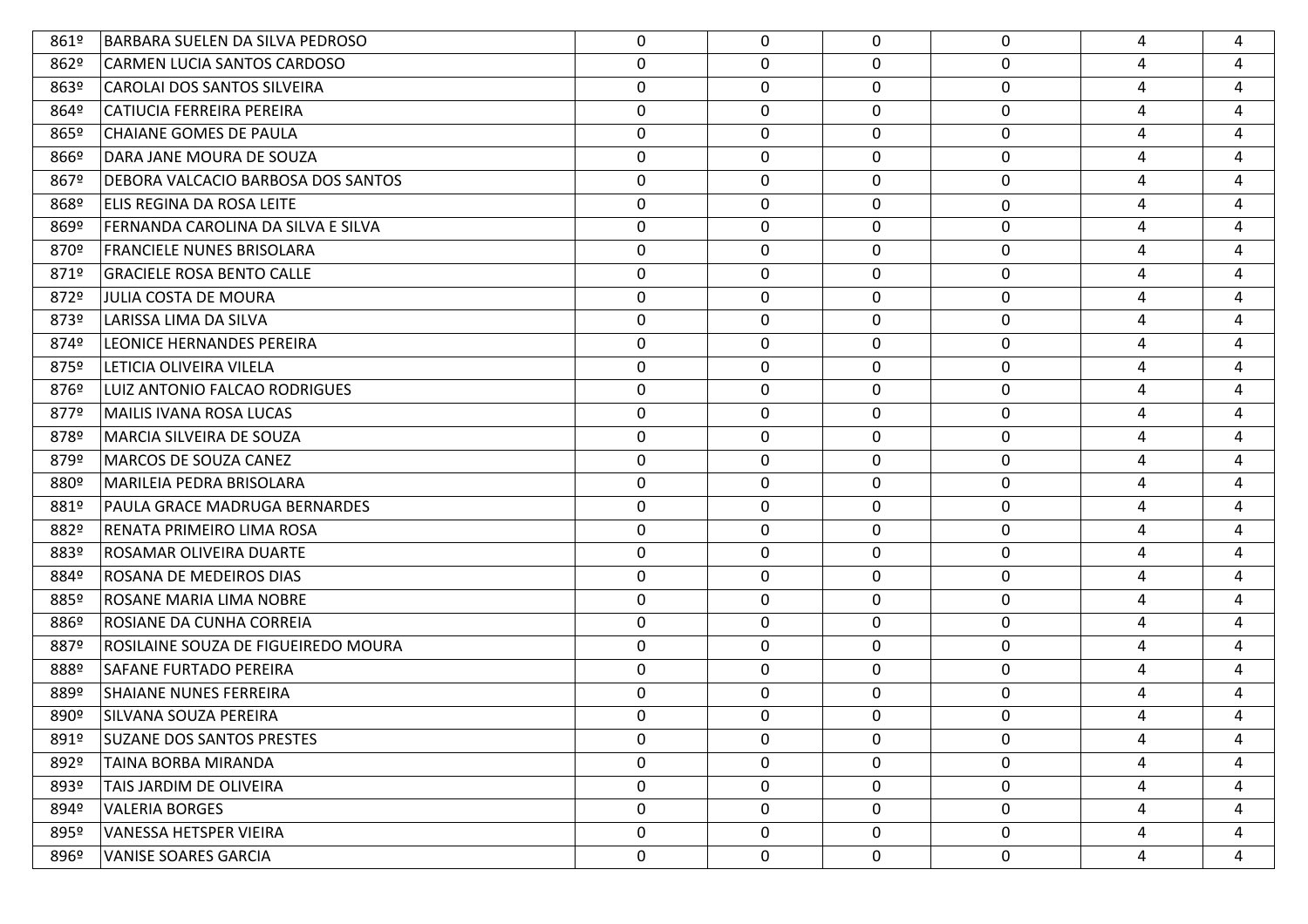| 897º          | YASMIN ESMERIO DE SOUZA               | $\Omega$         | 0           | 0            | 0           | 4              | 4              |
|---------------|---------------------------------------|------------------|-------------|--------------|-------------|----------------|----------------|
|               |                                       | <b>TOTAL: 41</b> |             |              |             |                |                |
| 898º          | ALESSANDRA BARCELLOS CUSTODIO         | 0                | 0           | $\mathbf 0$  | 0           | $\overline{2}$ | $\overline{2}$ |
| 899º          | <b>ALICE FARIAS LOPES</b>             | $\mathbf 0$      | 0           | $\mathbf 0$  | 0           | $\overline{2}$ | $\overline{2}$ |
| 900°          | AMANDA GABRIELA LUCHE GONÇALVES       | 0                | 0           | $\mathbf 0$  | 0           | $\overline{2}$ | $\overline{2}$ |
| 901º          | ANA CAROLINA BARBOZA DE OLIVEIRA      | 0                | 0           | $\mathbf 0$  | 0           | $\overline{2}$ | $\overline{2}$ |
| 902°          | ANA MARIA NUNES CABREIRA              | 0                | 0           | $\mathbf 0$  | 0           | $2^{\circ}$    | $\overline{2}$ |
| 903°          | ANDREIA PEREIRA ZWIERZINSKI           | 0                | 0           | 0            | 0           | $\overline{2}$ | $\overline{2}$ |
| 904º          | <b>ARIADNE FERNANDES</b>              | 0                | 0           | $\mathbf 0$  | 0           | $2^{\circ}$    | $\overline{2}$ |
| 905º          | BIANCA PEREIRA DE SOUZA               | 0                | 0           | $\mathbf 0$  | 0           | $\overline{2}$ | $\overline{2}$ |
| 9069          | <b>CARLA SOLANGE DIAS NOVAK</b>       | 0                | $\mathbf 0$ | $\mathbf 0$  | 0           | $2^{\circ}$    | $\overline{2}$ |
| 907º          | CAROLINA DA SILVA AZAMBUJA            | 0                | 0           | $\mathbf 0$  | 0           | $\overline{2}$ | $\overline{2}$ |
| 908º          | CATIA MARIA BASTOS BUENO              | $\mathbf 0$      | 0           | $\mathbf 0$  | 0           | $2^{\circ}$    | $\overline{2}$ |
| 909º          | CHESLEY NUNES FERREIRA                | 0                | 0           | $\mathbf 0$  | 0           | $\overline{2}$ | $\mathbf{2}$   |
| 910º          | CLARISSE KRUGER NOVACK BOANOVA        | $\mathbf 0$      | 0           | $\mathbf 0$  | 0           | $2^{\circ}$    | $\overline{2}$ |
| 911°          | CLAUDIA MARA BORGES PIRES             | 0                | 0           | 0            | 0           | $\overline{2}$ | $\overline{2}$ |
| 912°          | CLEIA REGINA BANDEIRA WEINERTH        | 0                | $\mathbf 0$ | $\mathbf 0$  | 0           | $\overline{2}$ | $\overline{2}$ |
| 913°          | <b>CRISTIANE SOUZA MORAES</b>         | 0                | 0           | $\mathbf 0$  | 0           | $\overline{2}$ | $\overline{2}$ |
| 914º          | DAIANE DA CRUZ BRIZOLARA              | 0                | 0           | $\mathbf 0$  | 0           | $\overline{2}$ | $\overline{2}$ |
| $915^{\circ}$ | DAIELA NUNES MOREIRA                  | $\mathbf 0$      | 0           | 0            | 0           | $\overline{2}$ | $\overline{2}$ |
| $916^{\circ}$ | DANIELA DA SILVA XAVIER               | 0                | 0           | $\mathbf{0}$ | 0           | $2^{\circ}$    | $\overline{2}$ |
| 917º          | DANIELA DOS SANTOS AMARO              | $\mathbf 0$      | $\mathbf 0$ | $\mathbf 0$  | $\mathbf 0$ | $2^{\circ}$    | $\overline{2}$ |
| 918º          | DANIELA SILVEIRA FARIAS               | 0                | 0           | $\mathbf 0$  | 0           | $2^{\circ}$    | $\overline{2}$ |
| 919º          | <b>DENISE DE ANDRADES BORGES</b>      | $\mathbf 0$      | 0           | $\mathbf 0$  | 0           | $2^{\circ}$    | $\overline{2}$ |
| 920º          | <b>DENISE MARTINS OLIVEIRA</b>        | 0                | 0           | $\mathbf 0$  | 0           | $2^{\circ}$    | $\overline{2}$ |
| $921^{\circ}$ | DIANDRA CRISTINE SOARES SILVEIRA      | 0                | 0           | $\mathbf 0$  | 0           | $2^{\circ}$    | $\overline{2}$ |
| 922°          | ELDA DA MOTA DE SOUZA                 | $\mathbf 0$      | 0           | $\mathbf 0$  | 0           | $2^{\circ}$    | $\overline{2}$ |
| 923º          | <b>ESTHER BOEIRA MARTIN</b>           | 0                | 0           | $\mathbf 0$  | 0           | $\overline{2}$ | $\overline{2}$ |
| 924º          | <b>EVAINE PUYO RODRIGUES NOGUEIRA</b> | $\mathbf 0$      | 0           | 0            | 0           | $2^{\circ}$    | $\overline{2}$ |
| 925º          | FABIANE DA ROSA SARAIVA               | 0                | 0           | $\Omega$     | 0           | $\overline{2}$ | $\overline{2}$ |
| $926^{\circ}$ | <b>FERNANDA DE AZEVEDO DIAS</b>       | 0                | 0           | $\mathbf 0$  | 0           | $2^{\circ}$    | $\overline{2}$ |
| 927º          | <b>FRANCIELE PERES DE SOUZA</b>       | 0                | 0           | $\mathbf 0$  | 0           | $\overline{2}$ | $\mathbf{2}$   |
| 928º          | <b>GABRIELA PEREIRA CARVALHO</b>      | 0                | 0           | $\mathbf 0$  | 0           | $2^{\circ}$    | $\overline{2}$ |
| 929º          | <b>GABRIELE TAVARES OLIVEIRA</b>      | 0                | 0           | $\mathbf 0$  | 0           | $2^{\circ}$    | $\overline{2}$ |
| 930º          | JANAINA FARIAS VIEIRA                 | 0                | 0           | 0            | 0           | $\mathbf{2}$   | $\overline{2}$ |
| 931º          | JANISIA DE MELO GOMES                 | 0                | 0           | $\mathbf 0$  | 0           | $2^{\circ}$    | $\overline{2}$ |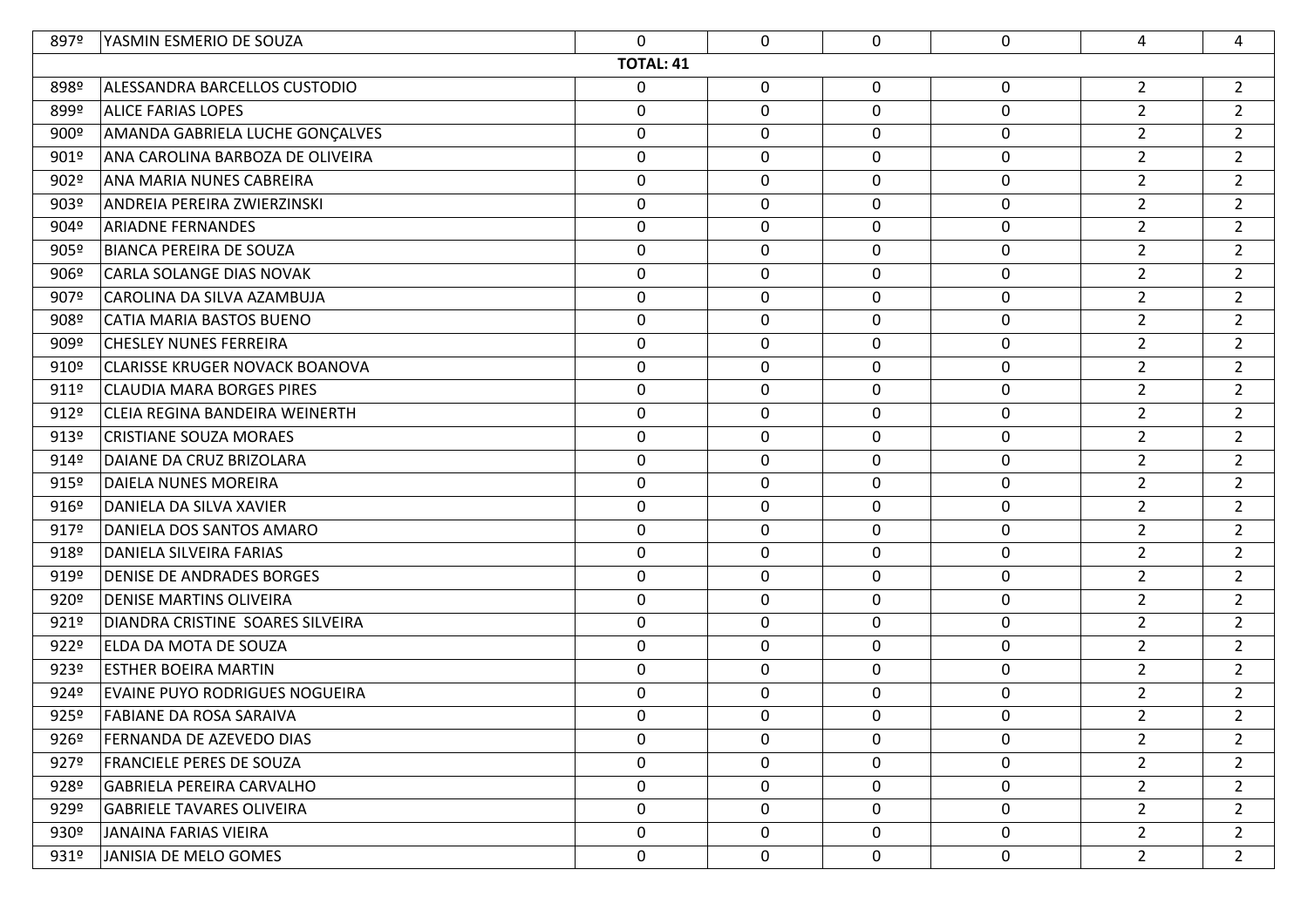| 932º | JENNIFER HELEN ARAUJO BELCHIOR        | 0                | $\mathbf 0$ | $\Omega$    | 0 | $\overline{2}$ | 2              |
|------|---------------------------------------|------------------|-------------|-------------|---|----------------|----------------|
| 933º | JOSIANE THOMSEM DA CUNHA VIEIRA       | 0                | 0           | $\Omega$    | 0 | $\overline{2}$ | $\overline{2}$ |
| 934º | KAUANA LETTNIN DA ROSA                | 0                | $\mathbf 0$ | 0           | 0 | $\overline{2}$ | $\overline{2}$ |
| 935º | <b>MAIARA BITENCOURT CARDOSO</b>      | 0                | 0           | 0           | 0 | $\overline{2}$ | $\overline{2}$ |
| 936º | <b>MAIRA MAGALHAES DA SILVA</b>       | 0                | $\mathbf 0$ | 0           | 0 | $\overline{2}$ | $\overline{2}$ |
| 937º | MARCELA MUNCHOW VIEIRA DO CARMO       | $\mathbf 0$      | 0           | 0           | 0 | $\overline{2}$ | $\overline{2}$ |
| 938º | <b>MARCELE TAIPU LARRE</b>            | 0                | $\mathbf 0$ | 0           | 0 | $\overline{2}$ | $\overline{2}$ |
| 939º | <b>MARCIO ANDERSON LOPES VIEIRA</b>   | $\pmb{0}$        | 0           | 0           | 0 | $\overline{2}$ | $\overline{2}$ |
| 940º | MARIA DE LOURDES DO NASCIMENTO        | 0                | $\mathbf 0$ | 0           | 0 | $\overline{2}$ | $\overline{2}$ |
| 941º | <b>MARIA LUCIANA BAUER MARQUES</b>    | 0                | 0           | 0           | 0 | $\overline{2}$ | $\overline{2}$ |
| 942° | MARIA SOLANGE GOUVEA VARGAS           | 0                | 0           | 0           | 0 | $\overline{2}$ | $\overline{2}$ |
| 943º | MARISA SILVA DA SILVA                 | $\mathbf 0$      | 0           | 0           | 0 | $\overline{2}$ | $\overline{2}$ |
| 944º | <b>MARIZETE RODRIGUES PINHEIRO</b>    | 0                | 0           | 0           | 0 | $\overline{2}$ | $\overline{2}$ |
| 945° | <b>MARTA CAVALHEIRO PEREIRA</b>       | $\mathbf 0$      | 0           | 0           | 0 | $\overline{2}$ | $\overline{2}$ |
| 946º | MONICA DA SILVA MEDINA                | 0                | 0           | 0           | 0 | $\overline{2}$ | $\overline{2}$ |
| 947º | <b>NAIADE RODRIGUES SILVEIRA</b>      | $\pmb{0}$        | 0           | 0           | 0 | $\overline{2}$ | $\overline{2}$ |
| 948º | <b>NATALIA CRUZ GARCIA</b>            | 0                | 0           | 0           | 0 | $\overline{2}$ | $\overline{2}$ |
| 949º | PAOLA ADRIANA COLELLA RODRIGUES ORTIZ | $\pmb{0}$        | 0           | 0           | 0 | $\overline{2}$ | $\overline{2}$ |
| 950º | RAQUEL FUENTES DOS SANTOS             | 0                | 0           | 0           | 0 | $\overline{2}$ | $\overline{2}$ |
| 951º | RENATA CABRAL DE OLIVEIRA             | $\pmb{0}$        | 0           | 0           | 0 | $\overline{2}$ | $\overline{2}$ |
| 952º | RENATA DE SOUZA DE BRITTO             | 0                | 0           | 0           | 0 | $\overline{2}$ | $\overline{2}$ |
| 953º | ROBERTA BORGES CALDEIRA               | 0                | 0           | 0           | 0 | $\overline{2}$ | $\overline{2}$ |
| 954º | ROSA ANDREA NUNES VELEDA FRANCISCO    | 0                | 0           | 0           | 0 | $\overline{2}$ | $\overline{2}$ |
| 955º | ROSANA DIAS DA SILVEIRA LAPUENTE      | 0                | 0           | $\mathbf 0$ | 0 | $\overline{2}$ | $\overline{2}$ |
| 956º | ROSANE GARCIA DO CANTO                | 0                | 0           | 0           | 0 | $\overline{2}$ | $\overline{2}$ |
| 957º | ROSSELE IUNGUE DUARTE                 | 0                | 0           | 0           | 0 | $\overline{2}$ | $\overline{2}$ |
| 958º | SANDRA DA SILVEIRA MALHEIROS          | 0                | 0           | 0           | 0 | $\overline{2}$ | $\overline{2}$ |
| 959º | SHENIA DUARTE DOS SANTOS              | 0                | 0           | 0           | 0 | $\overline{2}$ | $\overline{2}$ |
| 960º | SIMONE MIRANDA DA SILVA               | $\mathbf 0$      | $\mathbf 0$ | $\Omega$    | 0 | $\overline{2}$ | $\overline{2}$ |
| 961º | TAIANE TEIXEIRA DE OLIVEIRA           | $\Omega$         | 0           | $\Omega$    | 0 | $2^{\circ}$    | $\overline{2}$ |
| 962º | <b>TATIANA BONNEMANN MOLINE</b>       | $\mathbf{0}$     | $\mathbf 0$ | $\Omega$    | 0 | $\overline{2}$ | 2              |
| 963º | VANESSA FERREIRA DA ROSA              | 0                | 0           | 0           | 0 | $2^{\circ}$    | $\overline{2}$ |
| 964º | VANESSA RAMM ROSA                     | 0                | 0           | 0           | 0 | $\overline{2}$ | $\overline{2}$ |
| 965º | <b>VANESSA VALENTE FARIAS</b>         | 0                | 0           | 0           | 0 | $\overline{2}$ | $\overline{2}$ |
| 966º | VANIA DUARTE MADEIRA                  | $\mathbf 0$      | 0           | 0           | 0 | $\overline{2}$ | $\mathbf{2}$   |
| 967º | VIRGINIA MOREDA BARBOZA               | $\boldsymbol{0}$ | 0           | $\mathbf 0$ | 0 | $\overline{2}$ | $2^{\circ}$    |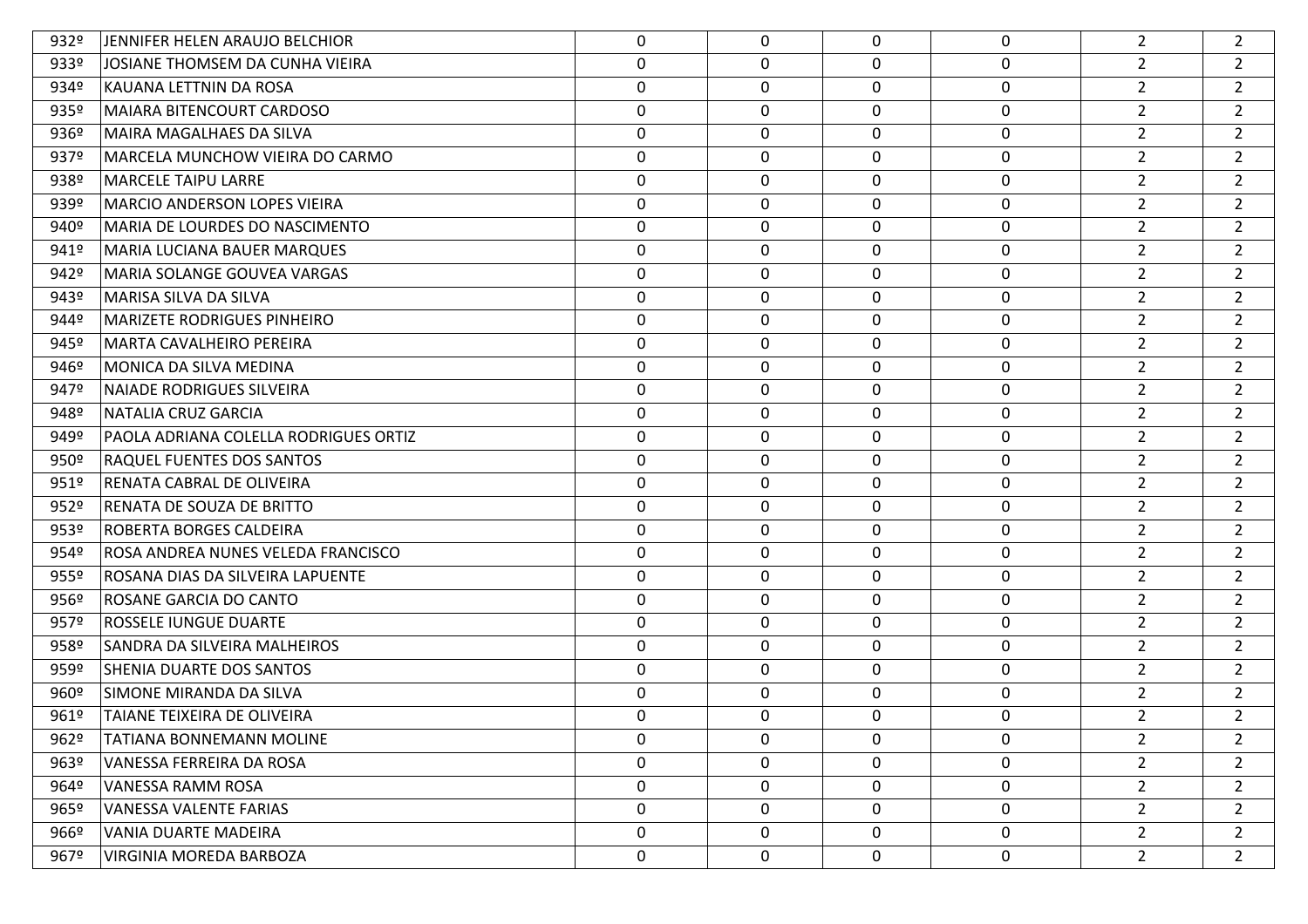|                  | <b>TOTAL: 70</b>                       |                  |             |             |                  |              |              |  |  |  |
|------------------|----------------------------------------|------------------|-------------|-------------|------------------|--------------|--------------|--|--|--|
| 968º             | ADELAIDE APARECIDA DE ANDRADE RAYMUNDO | $\mathbf 0$      | $\mathbf 0$ | $\mathbf 0$ | $\mathbf 0$      | 0            | $\mathbf 0$  |  |  |  |
| 969º             | <b>ADELINO SILVEIRA SOARES JUNIOR</b>  | $\mathbf 0$      | $\mathbf 0$ | 0           | $\boldsymbol{0}$ | 0            | $\mathbf 0$  |  |  |  |
| 970º             | ADRIANA ALDAVES COSTA DE VASCONCELOS   | $\mathbf 0$      | 0           | 0           | $\mathbf 0$      | 0            | $\mathbf 0$  |  |  |  |
| 971º             | ADRIANE BANDEIRA MARQUES               | 0                | 0           | 0           | 0                | 0            | $\mathbf{0}$ |  |  |  |
| 972º             | ADRIANE PIRES DA SILVA                 | $\boldsymbol{0}$ | $\mathbf 0$ | $\mathbf 0$ | $\mathbf 0$      | 0            | $\mathbf 0$  |  |  |  |
| 973º             | AIDA ELISABETE ANTUNES DOS SANTOS      | $\mathbf 0$      | 0           | 0           | $\mathbf 0$      | 0            | $\mathbf 0$  |  |  |  |
| 974º             | <b>AIDA NUNES RIBEIRO</b>              | $\boldsymbol{0}$ | $\mathbf 0$ | $\mathbf 0$ | $\mathbf 0$      | 0            | $\mathbf 0$  |  |  |  |
| 975º             | ALAN ELOI ANTONIETTI DE SIQUEIRA       | 0                | 0           | 0           | 0                | 0            | $\mathbf{0}$ |  |  |  |
| 976º             | <b>ALANA CUNHA DA SILVA</b>            | $\boldsymbol{0}$ | 0           | $\mathbf 0$ | $\boldsymbol{0}$ | $\mathbf 0$  | $\mathbf 0$  |  |  |  |
| 977º             | <b>ALANA DOS SANTOS VIGORITO</b>       | $\mathbf 0$      | $\mathbf 0$ | 0           | $\boldsymbol{0}$ | 0            | $\mathbf 0$  |  |  |  |
| 978º             | ALEJANDRA MARISA NOLA                  | $\boldsymbol{0}$ | 0           | 0           | $\mathbf 0$      | 0            | $\mathbf 0$  |  |  |  |
| 979º             | ALESSANDRA ALVES AVENDANO              | 0                | 0           | 0           | 0                | 0            | $\mathbf{0}$ |  |  |  |
| 980 <sup>o</sup> | ALESSANDRA ARIM DE CARVALHO            | $\boldsymbol{0}$ | $\mathbf 0$ | $\mathbf 0$ | $\pmb{0}$        | 0            | $\mathbf 0$  |  |  |  |
| 981º             | ALESSANDRA DA ROSA CASTRO              | $\mathbf 0$      | 0           | 0           | $\mathbf 0$      | 0            | $\mathbf 0$  |  |  |  |
| 982º             | <b>ALESSANDRA ROSA</b>                 | $\boldsymbol{0}$ | 0           | 0           | $\mathbf 0$      | 0            | $\mathbf 0$  |  |  |  |
| 983º             | ALEXANDRE GOULART NUNES                | 0                | 0           | 0           | 0                | 0            | $\mathbf{0}$ |  |  |  |
| 984º             | <b>ALICE DE BORBA SPIERING</b>         | $\boldsymbol{0}$ | 0           | 0           | $\boldsymbol{0}$ | 0            | $\mathbf 0$  |  |  |  |
| 985º             | <b>ALICE SPECHT TAVARES</b>            | $\mathbf 0$      | $\mathbf 0$ | 0           | $\boldsymbol{0}$ | 0            | $\mathbf 0$  |  |  |  |
| 986º             | ALINE GARCIA DA SILVA                  | $\boldsymbol{0}$ | 0           | 0           | $\mathbf 0$      | 0            | $\mathbf 0$  |  |  |  |
| 987º             | <b>ALINE MONTEIRO MARTHA</b>           | 0                | 0           | 0           | $\mathbf 0$      | $\mathbf 0$  | $\mathbf{0}$ |  |  |  |
| 988º             | ALISSON DA CUNHA E SILVA PORTO         | $\mathbf 0$      | $\mathbf 0$ | $\mathbf 0$ | $\pmb{0}$        | 0            | $\mathbf 0$  |  |  |  |
| 989º             | AMANDA DA SILVA RODEGHEIRO             | $\mathbf 0$      | $\mathbf 0$ | 0           | $\mathbf 0$      | $\mathbf 0$  | $\mathbf 0$  |  |  |  |
| 990º             | AMANDA MINHO ANTUNES                   | $\boldsymbol{0}$ | $\mathbf 0$ | $\mathbf 0$ | $\mathbf 0$      | 0            | $\mathbf 0$  |  |  |  |
| 991º             | AMANDA VICTORIA TEIXEIRA               | $\mathbf 0$      | 0           | 0           | $\mathbf 0$      | $\mathbf 0$  | $\mathbf{0}$ |  |  |  |
| 992º             | AMANDA VINHOLES TUCHTENHAGEN           | $\mathbf 0$      | 0           | 0           | $\boldsymbol{0}$ | 0            | $\mathbf 0$  |  |  |  |
| 993º             | ANA CRISTINA AMARAL PEREIRA            | $\mathbf 0$      | $\mathbf 0$ | $\mathbf 0$ | $\mathbf 0$      | 0            | $\mathbf{0}$ |  |  |  |
| 994º             | ANA LUIZ MOREIRA DE ALMEIDA PEREIRA    | $\mathbf 0$      | $\mathbf 0$ | 0           | $\mathbf 0$      | 0            | $\mathbf{0}$ |  |  |  |
| 995º             | ANA LUIZA BORGES CALDEIRA              | 0                | 0           | 0           | $\mathbf 0$      | $\mathbf{0}$ | $\mathbf{0}$ |  |  |  |
| 996º             | ANA PAULA DA SILVEIRA AULER            | $\mathbf 0$      | $\mathbf 0$ | 0           | $\mathbf 0$      | 0            | $\mathbf 0$  |  |  |  |
| 997º             | ANA PAULA HACKBARTH BARBOSA GOMES      | $\mathbf{0}$     | 0           | 0           | $\mathbf 0$      | $\Omega$     | $\mathbf 0$  |  |  |  |
| 998º             | ANA PAULA RECHEIGIEL PEVERADA          | $\mathbf 0$      | $\pmb{0}$   | 0           | $\mathbf 0$      | 0            | $\mathbf 0$  |  |  |  |
| 999º             | ANA PAULA RIBEIRO DOS SANTOS GUIMARAES | $\mathbf 0$      | 0           | 0           | $\mathbf 0$      | 0            | $\mathbf{0}$ |  |  |  |
| 1000º            | ANA PAULA URGUIA COSTA DOS SANTOS      | $\mathbf 0$      | 0           | $\mathbf 0$ | $\mathbf 0$      | 0            | $\mathbf{0}$ |  |  |  |
| 1001º            | <b>ANDERSON COSTA MORAES</b>           | 0                | 0           | 0           | 0                | 0            | $\mathbf{0}$ |  |  |  |
|                  | 1002º   ANDERSON DA COSTA NASCIMENTO   | 0                | 0           | $\mathbf 0$ | 0                | 0            | $\mathbf 0$  |  |  |  |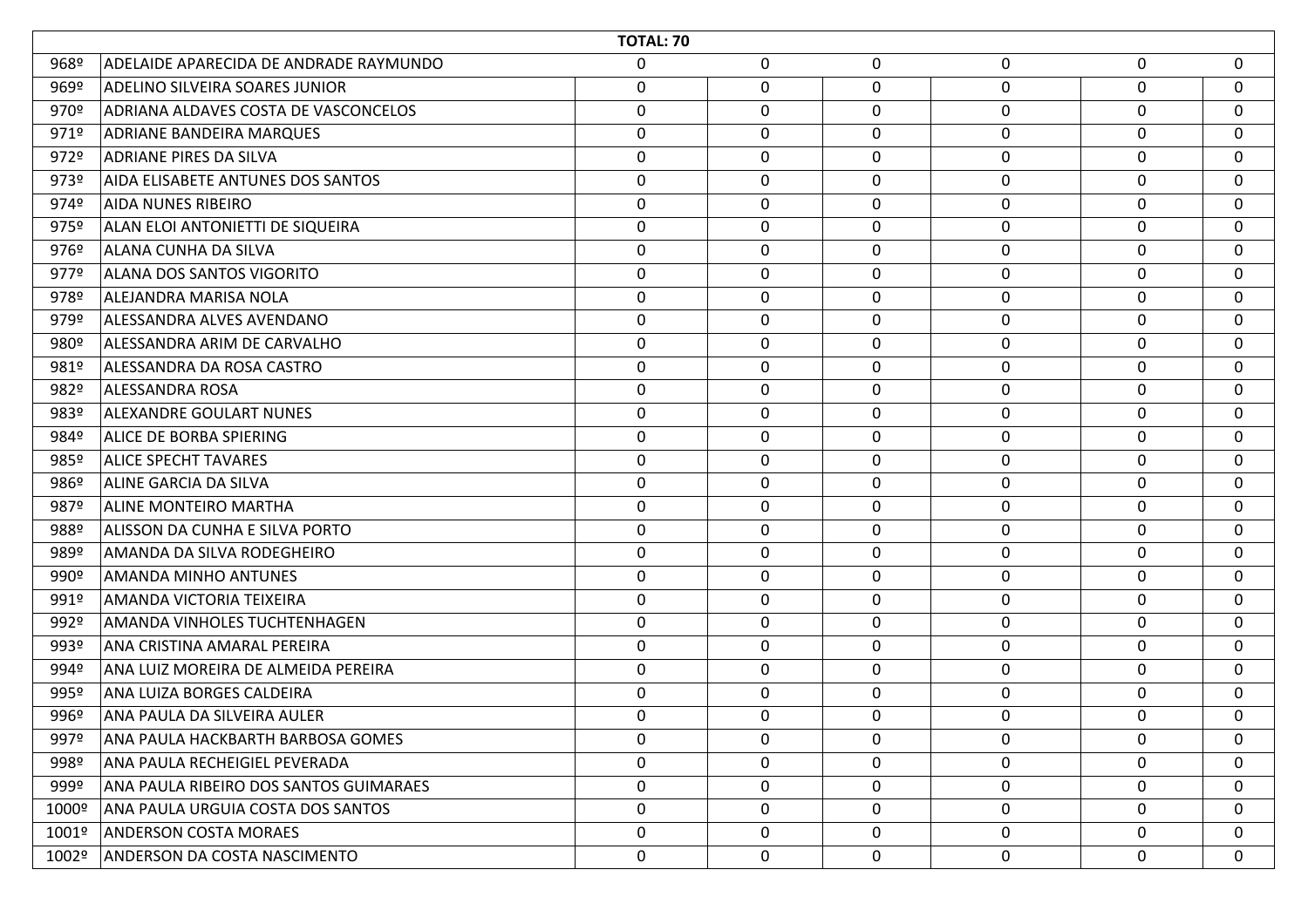| 1003º | ANDERSON DA ROSA CARDOSO                | 0                | 0                | $\Omega$     | 0 | $\Omega$     | $\Omega$    |
|-------|-----------------------------------------|------------------|------------------|--------------|---|--------------|-------------|
| 1004º | <b>ANDERSON LUIS XAVIEL ALVES</b>       | 0                | 0                | $\Omega$     | 0 | 0            | 0           |
| 1005º | ANDREANA MILECH OLIOSI DA SILVEIRA      | $\boldsymbol{0}$ | $\boldsymbol{0}$ | 0            | 0 | 0            | 0           |
| 1006º | <b>ANDREIA MENDES DOS SANTOS</b>        | $\boldsymbol{0}$ | 0                | 0            | 0 | 0            | 0           |
| 1007º | ANDREIA OLIVEIRA LOPES                  | 0                | $\mathbf 0$      | 0            | 0 | 0            | 0           |
| 1008º | ANDRESSA BARBOSA FERREIRA               | $\boldsymbol{0}$ | $\pmb{0}$        | 0            | 0 | 0            | 0           |
| 1009º | ANDRESSA CUNHA PEREIRA                  | 0                | $\mathbf 0$      | 0            | 0 | $\mathbf 0$  | $\mathbf 0$ |
| 1010º | <b>ANDRESSA DA FONSECA HERGER</b>       | $\mathbf 0$      | $\boldsymbol{0}$ | 0            | 0 | 0            | 0           |
| 1011º | ANDRESSA DA SILVA D'AVILA               | 0                | $\mathbf 0$      | 0            | 0 | 0            | $\mathbf 0$ |
| 1012º | ANDRESSA DE MOURA BANDEIRA              | $\boldsymbol{0}$ | $\pmb{0}$        | 0            | 0 | 0            | $\mathbf 0$ |
| 1013º | ANDRESSA DIAS DOS SANTOS                | 0                | $\mathbf 0$      | 0            | 0 | 0            | $\mathbf 0$ |
| 1014º | <b>ANDRESSA PEREIRA MACHADO</b>         | $\boldsymbol{0}$ | $\boldsymbol{0}$ | 0            | 0 | 0            | 0           |
| 1015º | <b>ANDRESSA PORTO DE LIMA</b>           | $\mathbf 0$      | $\mathbf 0$      | 0            | 0 | 0            | 0           |
| 1016º | ANDRESSA RUBIRA DA SILVA                | $\boldsymbol{0}$ | 0                | 0            | 0 | 0            | $\mathbf 0$ |
| 1017º | ANDRESSA VARGAS NORNBERG                | 0                | $\mathbf 0$      | 0            | 0 | 0            | 0           |
| 1018º | <b>ANDREZA DE MENEZES MACIEL</b>        | $\mathbf 0$      | $\boldsymbol{0}$ | 0            | 0 | 0            | 0           |
| 1019º | ANDREZA DE SOUZA TEIXEIRA               | 0                | $\mathbf 0$      | 0            | 0 | $\mathbf 0$  | $\mathbf 0$ |
| 1020º | <b>ANDRIELE GARCIA RODRIGUES</b>        | 0                | $\pmb{0}$        | 0            | 0 | 0            | 0           |
| 1021º | ANDRIELE GONÇALVES LEAL                 | 0                | $\mathbf 0$      | 0            | 0 | $\mathbf 0$  | $\mathbf 0$ |
| 1022º | ANGELA BEATRIZ HOFFMANN DOS PASSOS      | $\boldsymbol{0}$ | 0                | 0            | 0 | 0            | 0           |
| 1023º | ANGELA MADRUGA LOUZADA BORGES           | 0                | $\mathbf 0$      | 0            | 0 | 0            | 0           |
| 1024º | <b>ANGELICA LEAL DOS SANTOS</b>         | 0                | 0                | 0            | 0 | $\mathbf 0$  | 0           |
| 1025º | ANGELITA ISLABAO VIEIRA MARTINS         | 0                | 0                | 0            | 0 | 0            | 0           |
| 1026º | <b>ANGELO MARCIO GRILLO SILVEIRA</b>    | 0                | 0                | 0            | 0 | $\mathbf 0$  | 0           |
| 1027º | ANIDIA LOPES DAMASCENO                  | 0                | 0                | 0            | 0 | 0            | 0           |
| 1028º | <b>ANITA FABRES CAMACHO</b>             | 0                | 0                | 0            | 0 | 0            | 0           |
| 1029º | <b>ARACHANE LOPES PEREIRA</b>           | 0                | 0                | 0            | 0 | 0            | $\mathbf 0$ |
| 1030º | <b>ARIADNE DE SOUZA CUIMBRA</b>         | 0                | 0                | 0            | 0 | 0            | 0           |
| 1031º | <b>ARIADNE LEAL BARBOSA</b>             | 0                | $\mathbf 0$      | $\Omega$     | 0 | $\mathbf 0$  | $\mathbf 0$ |
| 1032º | <b>ARIELY ROSA DOS SANTOS SILVA</b>     | $\Omega$         | 0                | 0            | 0 | $\Omega$     | $\mathbf 0$ |
| 1033º | <b>ARMANDO RODRIGUES CORREA TAVARES</b> | $\mathbf{0}$     | 0                | $\Omega$     | 0 | $\Omega$     | 0           |
| 1034º | <b>ARMANDO SILVA FREITAS</b>            | $\mathbf{0}$     | 0                | $\mathbf{0}$ | 0 | $\mathbf{0}$ | $\mathbf 0$ |
| 1035º | ARTHUR OZI WINTER DA ROSA               | 0                | 0                | 0            | 0 | $\mathbf 0$  | $\mathbf 0$ |
| 1036º | <b>BARBARA DE MOURA AZEVEDO MACIEL</b>  | 0                | 0                | 0            | 0 | $\mathbf 0$  | $\mathbf 0$ |
| 1037º | <b>BEATRIZ GODINHO TIMM</b>             | 0                | 0                | 0            | 0 | $\mathbf 0$  | 0           |
| 1038º | <b>BIANCA PINHEIRO MARQUES</b>          | $\mathbf 0$      | 0                | 0            | 0 | $\mathbf 0$  | $\mathbf 0$ |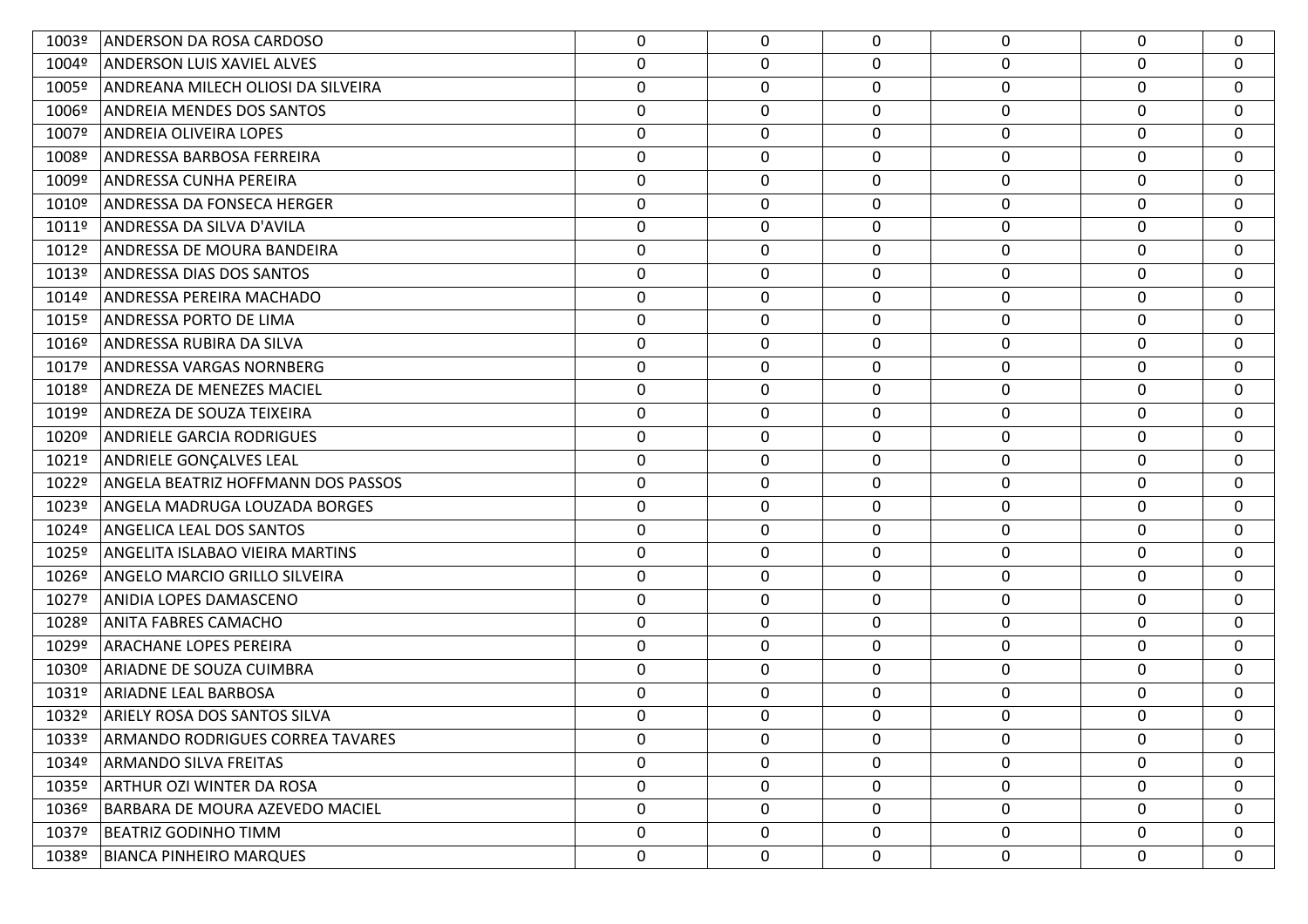| 1039º | BIATRIZ CAETANO DE CAETANO              | 0                | 0           | $\mathbf{0}$     | 0                | $\mathbf 0$ | $\mathbf 0$      |
|-------|-----------------------------------------|------------------|-------------|------------------|------------------|-------------|------------------|
| 1040º | <b>BRENDA JEANINE DA SILVA BANDEIRA</b> | $\pmb{0}$        | 0           | $\mathbf 0$      | $\pmb{0}$        | 0           | $\mathbf 0$      |
| 1041º | <b>BRIELI MEIRELES SILVEIRA</b>         | $\boldsymbol{0}$ | $\mathbf 0$ | $\mathbf 0$      | $\boldsymbol{0}$ | 0           | $\mathbf 0$      |
| 1042º | <b>BRUNA CEZAR CUSTODIO</b>             | $\boldsymbol{0}$ | 0           | 0                | $\pmb{0}$        | 0           | $\mathbf 0$      |
| 1043º | <b>BRUNA DUARTE DA SILVEIRA</b>         | $\boldsymbol{0}$ | $\mathbf 0$ | 0                | 0                | 0           | $\mathbf{0}$     |
| 1044º | BRUNA FELDMANN DAS NEVES                | $\pmb{0}$        | $\mathbf 0$ | $\mathbf 0$      | $\boldsymbol{0}$ | $\mathbf 0$ | $\mathbf 0$      |
| 1045º | <b>BRUNA GERALD VILLAR</b>              | $\boldsymbol{0}$ | $\mathbf 0$ | 0                | 0                | 0           | 0                |
| 1046º | <b>BRUNA RAMOS VIEIRA</b>               | $\boldsymbol{0}$ | 0           | $\mathbf 0$      | $\boldsymbol{0}$ | 0           | $\mathbf 0$      |
| 1047º | <b>BRUNA RODRIGUES CHAGAS</b>           | $\boldsymbol{0}$ | $\mathbf 0$ | 0                | 0                | 0           | $\mathbf 0$      |
| 1048º | <b>BRUNA VOLZ BARALDI</b>               | $\pmb{0}$        | 0           | $\mathbf 0$      | $\pmb{0}$        | 0           | $\mathbf 0$      |
| 1049º | <b>BRUNO CONTREIRA BROCHADO</b>         | $\boldsymbol{0}$ | $\mathbf 0$ | 0                | 0                | 0           | $\mathbf 0$      |
| 1050º | <b>BRUNO LUIS DIAS MONTEIRO</b>         | $\boldsymbol{0}$ | 0           | $\mathbf 0$      | $\pmb{0}$        | 0           | $\mathbf 0$      |
| 1051º | CACILDA ARAUJO OLIVEIRA                 | $\boldsymbol{0}$ | $\mathbf 0$ | $\mathbf 0$      | 0                | 0           | $\mathbf{0}$     |
| 1052º | CALLEN ORTIZ GONÇALVES                  | $\pmb{0}$        | 0           | $\mathbf 0$      | $\pmb{0}$        | $\mathbf 0$ | $\mathbf 0$      |
| 1053º | <b>CAMILA BECKER CAMES</b>              | $\boldsymbol{0}$ | $\mathbf 0$ | 0                | $\boldsymbol{0}$ | 0           | $\mathbf 0$      |
| 1054º | CAMILA MENDES KOLOSQUE                  | $\boldsymbol{0}$ | 0           | 0                | $\boldsymbol{0}$ | 0           | $\mathbf 0$      |
| 1055º | <b>CAMILA PINHEIRO GUIMARAES</b>        | 0                | 0           | 0                | 0                | 0           | $\mathbf{0}$     |
| 1056º | CAMILA XAVIER HERNANDES                 | $\pmb{0}$        | 0           | $\boldsymbol{0}$ | $\pmb{0}$        | $\mathbf 0$ | $\mathbf 0$      |
| 1057º | <b>CAREN ROCHA DUARTE BARCELOS</b>      | 0                | $\mathbf 0$ | $\mathbf 0$      | $\boldsymbol{0}$ | $\mathbf 0$ | 0                |
| 1058º | CARINA HOFFMANN ROJAHN                  | $\boldsymbol{0}$ | 0           | $\mathbf 0$      | $\boldsymbol{0}$ | 0           | $\mathbf 0$      |
| 1059º | CARLA ALESSANDRA DA SILVA DE SOUZA      | 0                | $\mathbf 0$ | 0                | 0                | 0           | $\mathbf 0$      |
| 1060º | CARLA DOMINGUES DOS ANJOS               | $\pmb{0}$        | 0           | $\boldsymbol{0}$ | $\pmb{0}$        | $\mathbf 0$ | $\mathbf 0$      |
| 1061º | CARLA DOS SANTOS MADRUGA                | $\boldsymbol{0}$ | $\mathbf 0$ | 0                | 0                | $\mathbf 0$ | $\mathbf 0$      |
| 1062º | CARLA REJANE REIS MARTINS               | $\boldsymbol{0}$ | 0           | 0                | 0                | 0           | $\mathbf{0}$     |
| 1063º | <b>CARLOS EVANDRO CARDOSO CORREA</b>    | $\boldsymbol{0}$ | $\mathbf 0$ | 0                | 0                | 0           | $\mathbf{0}$     |
| 1064º | <b>CARMEM SILVIA ROCHA</b>              | $\pmb{0}$        | $\mathbf 0$ | $\mathbf 0$      | $\boldsymbol{0}$ | $\mathbf 0$ | $\mathbf 0$      |
| 1065º | CARMEN MIRANDA DA CUNHA                 | $\boldsymbol{0}$ | $\mathbf 0$ | 0                | 0                | 0           | $\mathbf{0}$     |
| 1066º | CARMEN REGINA DOS SANTOS QUINTANA       | $\boldsymbol{0}$ | 0           | 0                | $\boldsymbol{0}$ | 0           | $\mathbf{0}$     |
| 1067º | <b>CARMEN SIMONE SANTOS DE FREITAS</b>  | 0                | $\mathbf 0$ | 0                | 0                | 0           | 0                |
| 1068º | CARMIRANDA DA ROSA MACHADO              | $\mathbf 0$      | 0           | $\mathbf 0$      | $\mathbf 0$      | $\mathbf 0$ | $\mathbf 0$      |
| 1069º | CAROLINA CESTITO DE ARAUJO              | $\mathbf 0$      | $\mathbf 0$ | 0                | 0                | $\mathbf 0$ | $\mathbf 0$      |
| 1070º | <b>CAROLINA COSTA RODRIGUES</b>         | 0                | 0           | $\mathbf 0$      | $\pmb{0}$        | $\mathbf 0$ | $\mathbf 0$      |
| 1071º | CAROLINA DO AMARAL DUARTE               | $\mathbf 0$      | 0           | $\mathbf 0$      | 0                | 0           | $\mathbf 0$      |
| 1072º | <b>CAROLINA MACIEL RIBEIRO</b>          | 0                | 0           | $\mathbf 0$      | $\pmb{0}$        | $\mathbf 0$ | $\mathbf 0$      |
| 1073º | CAROLINA MAICH PAULSEN                  | 0                | $\mathbf 0$ | $\mathbf 0$      | 0                | $\mathbf 0$ | $\mathbf 0$      |
| 1074º | <b>CAROLINA PETER PRIBERNOW</b>         | 0                | 0           | $\mathbf 0$      | $\pmb{0}$        | 0           | $\boldsymbol{0}$ |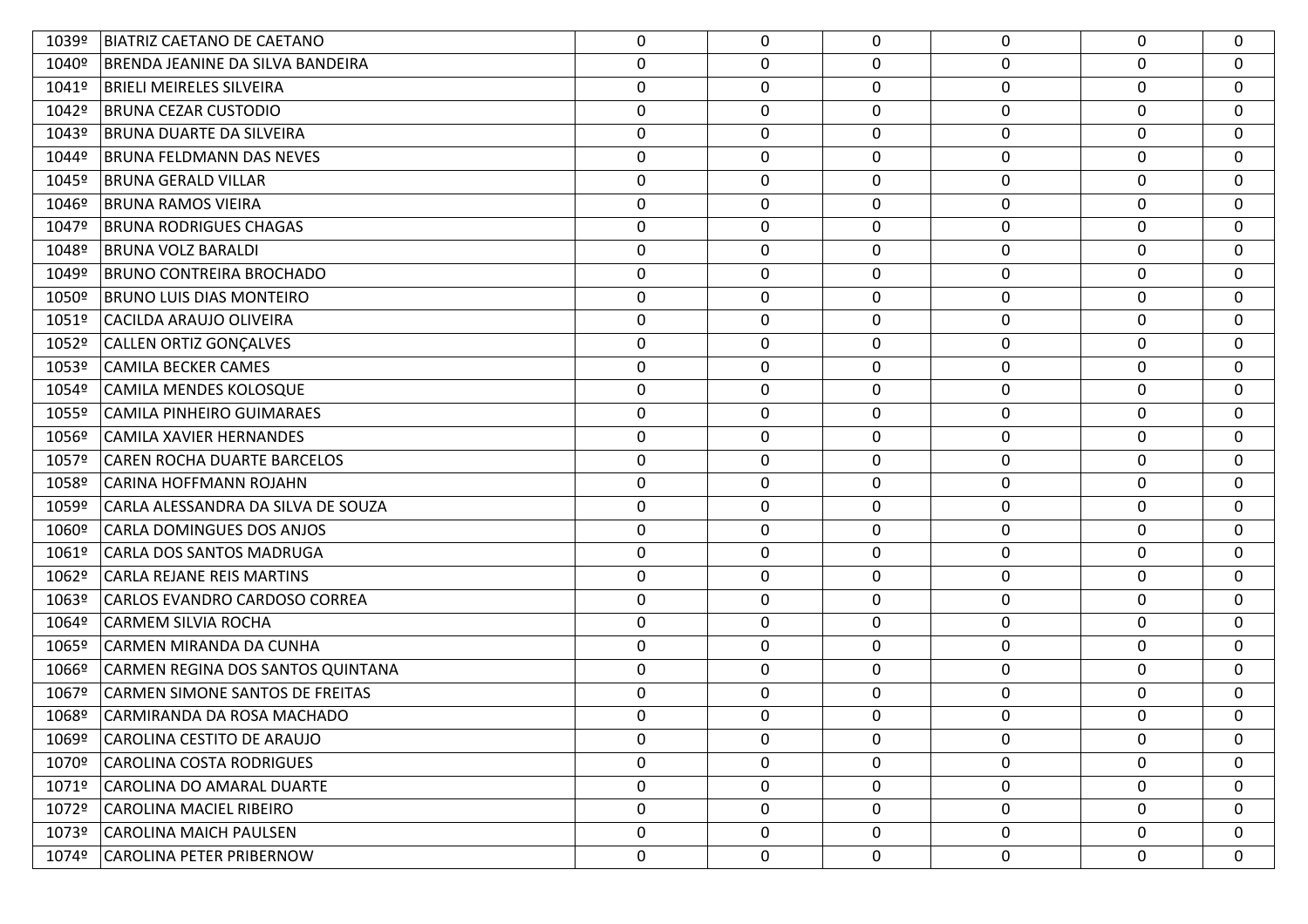| 1075º | <b>CAROLINE FARIAS SILVA</b>         | 0                | 0 | $\mathbf{0}$ | $\mathbf 0$      | 0                | $\mathbf 0$ |
|-------|--------------------------------------|------------------|---|--------------|------------------|------------------|-------------|
| 1076º | <b>CAROLINE PESTANA VALENTE</b>      | $\boldsymbol{0}$ | 0 | 0            | 0                | 0                | $\mathbf 0$ |
| 1077º | <b>CAROLINE PIRES DUARTE</b>         | 0                | 0 | 0            | 0                | 0                | $\mathbf 0$ |
| 1078º | <b>CAROLINE PONTES FERREIRA</b>      | $\boldsymbol{0}$ | 0 | 0            | $\boldsymbol{0}$ | 0                | $\mathbf 0$ |
| 1079º | <b>CAROLINE PORCIUNCULA DILLE</b>    | 0                | 0 | 0            | 0                | 0                | $\mathbf 0$ |
| 1080º | <b>CAROLINE RODRIGUES DA FONSECA</b> | 0                | 0 | 0            | 0                | 0                | 0           |
| 1081º | <b>CAROLINE SCHMALS SILVEIRA</b>     | 0                | 0 | 0            | $\mathbf 0$      | 0                | $\mathbf 0$ |
| 1082º | <b>CASSIA MACIEL RIBEIRO</b>         | 0                | 0 | 0            | $\mathbf 0$      | 0                | $\mathbf 0$ |
| 1083º | <b>CATHERINE COELHO MOREIRA</b>      | 0                | 0 | 0            | 0                | 0                | $\mathbf 0$ |
| 1084º | CATIA ADRIANA FELIX SOARES           | 0                | 0 | 0            | $\boldsymbol{0}$ | $\boldsymbol{0}$ | 0           |
| 1085º | CATIA DA CUNHA OLIVEIRA DOS SANTOS   | 0                | 0 | $\mathbf 0$  | $\mathbf 0$      | 0                | $\mathbf 0$ |
| 1086º | CATIA ELIANE FEIJO VALADAO           | $\boldsymbol{0}$ | 0 | 0            | $\boldsymbol{0}$ | 0                | $\mathbf 0$ |
| 1087º | CATIA JANAINA VIEGAS PEREIRA         | 0                | 0 | 0            | 0                | 0                | $\mathbf 0$ |
| 1088º | <b>CECILIA WERLANG GARCIA</b>        | $\boldsymbol{0}$ | 0 | 0            | 0                | $\mathbf 0$      | $\mathbf 0$ |
| 1089º | CELIA EVALD KALB DA SILVA            | 0                | 0 | $\mathbf 0$  | $\mathbf 0$      | $\mathbf 0$      | $\mathbf 0$ |
| 1090º | CENI DA ROCHA HENZEL                 | 0                | 0 | 0            | 0                | $\mathbf 0$      | $\mathbf 0$ |
| 1091º | <b>CHAIANA BRAVOS ACOSTA</b>         | $\boldsymbol{0}$ | 0 | 0            | 0                | 0                | $\mathbf 0$ |
| 1092º | <b>CHAIANE COSTA DOS SANTOS</b>      | 0                | 0 | 0            | $\boldsymbol{0}$ | $\mathbf 0$      | 0           |
| 1093º | <b>CHAIENE ARNOLD BOTELHO</b>        | $\mathbf 0$      | 0 | 0            | $\mathbf 0$      | $\mathbf 0$      | $\mathbf 0$ |
| 1094º | <b>CHARLENE DA ROSA PORTO</b>        | $\boldsymbol{0}$ | 0 | 0            | 0                | 0                | $\mathbf 0$ |
| 1095º | CHARLENE DE SOUZA MALLUE             | 0                | 0 | 0            | 0                | $\mathbf 0$      | $\mathbf 0$ |
| 1096º | <b>CHARLENE HENZEL FRANCK</b>        | $\boldsymbol{0}$ | 0 | 0            | $\pmb{0}$        | $\mathbf 0$      | $\mathbf 0$ |
| 1097º | CHRISTIAN FERNANDO BARROS NOGUEIRA   | 0                | 0 | $\mathbf 0$  | $\mathbf 0$      | $\mathbf 0$      | $\mathbf 0$ |
| 1098º | <b>CINDY COUTO BERNEIRA</b>          | $\boldsymbol{0}$ | 0 | 0            | $\boldsymbol{0}$ | 0                | $\mathbf 0$ |
| 1099º | CINTIA DA SILVA PEVERADA             | 0                | 0 | 0            | $\mathbf 0$      | 0                | $\mathbf 0$ |
| 1100º | CINTIA LIMA DOS SANTOS DA SILVA      | $\boldsymbol{0}$ | 0 | $\mathbf 0$  | $\boldsymbol{0}$ | 0                | $\mathbf 0$ |
| 1101º | <b>CIRCE SOARES MONTEIRO</b>         | $\boldsymbol{0}$ | 0 | $\mathbf 0$  | $\mathbf 0$      | $\mathbf 0$      | $\mathbf 0$ |
| 1102º | CLARA ALMEIDA DA SILVA SANTO         | $\boldsymbol{0}$ | 0 | 0            | 0                | 0                | $\mathbf 0$ |
| 1103º | <b>CLARICE LEIA RATTO GONÇALVES</b>  | 0                | 0 | 0            | 0                | 0                | $\mathbf 0$ |
| 1104º | CLAUDIA BEATRIZ SOUZA DA ROSA        | 0                | 0 | $\mathbf{0}$ | 0                | 0                | 0           |
| 1105º | CLAUDIA BITENCOURT HAMID ZARDA       | 0                | 0 | $\mathbf{0}$ | $\mathbf 0$      | $\mathbf 0$      | $\mathbf 0$ |
| 1106º | <b>CLAUDIA DOS SANTOS PINTANELL</b>  | 0                | 0 | 0            | $\boldsymbol{0}$ | 0                | $\mathbf 0$ |
| 1107º | <b>CLAUDIA MOTTA CARVALHO</b>        | 0                | 0 | $\mathbf 0$  | $\boldsymbol{0}$ | 0                | $\mathbf 0$ |
| 1108º | <b>CLAUDIA RAMOS CORREA</b>          | $\mathbf 0$      | 0 | $\mathbf 0$  | $\mathbf 0$      | 0                | $\mathbf 0$ |
| 1109º | CLAUDIA ROSANA MACHADO MEDINA        | 0                | 0 | 0            | $\mathbf 0$      | 0                | $\mathbf 0$ |
| 1110º | CLAUDIA ROSANE RIBEIRO SALABERRY     | 0                | 0 | 0            | $\boldsymbol{0}$ | 0                | $\bf{0}$    |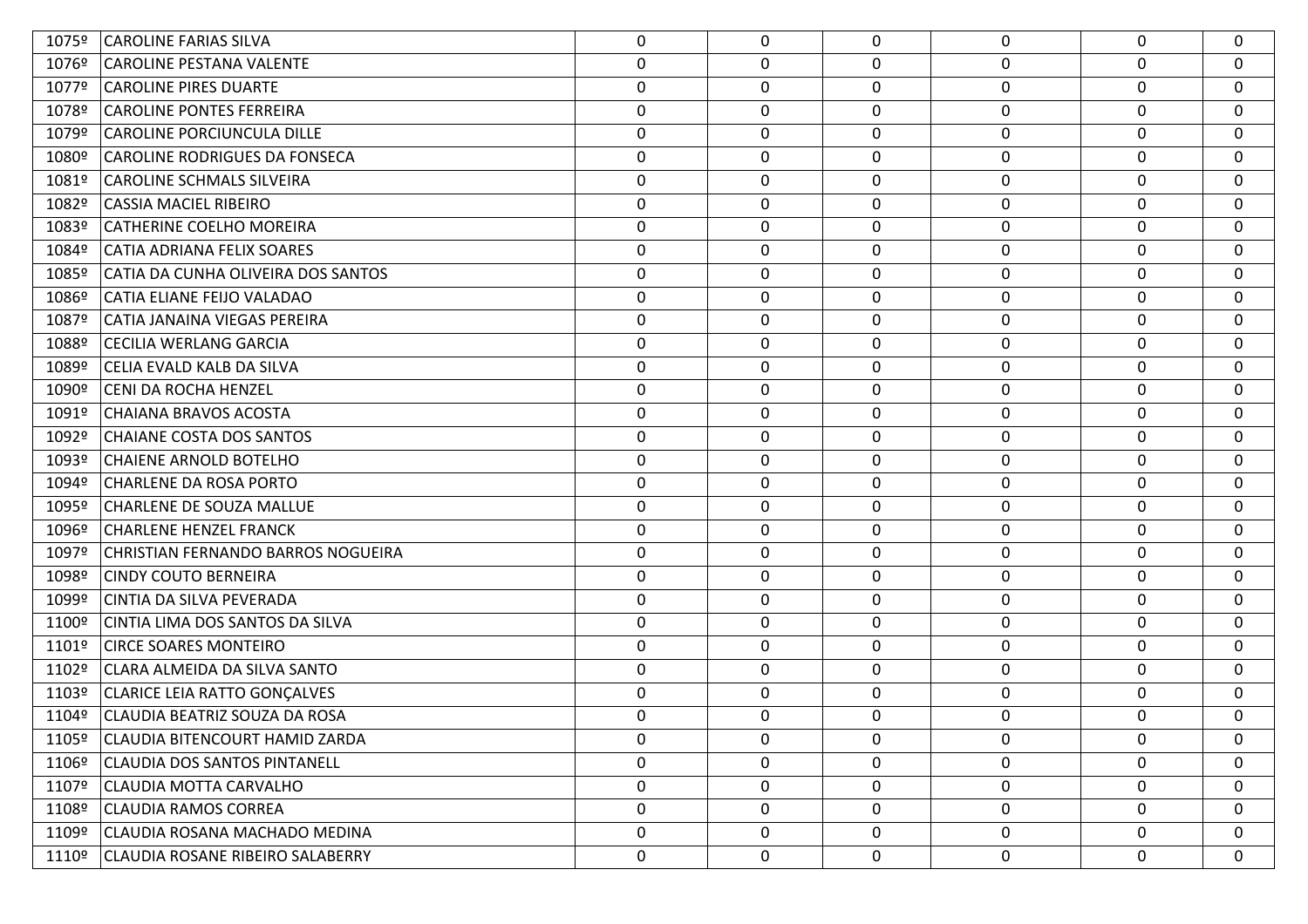| 1111º | <b>CLAUDIANE VIANA SOARES</b>          | 0                | 0           | 0           | 0                | $\Omega$    | $\mathbf 0$ |
|-------|----------------------------------------|------------------|-------------|-------------|------------------|-------------|-------------|
| 1112º | <b>CLEUSA MARIA BRUNETO</b>            | $\boldsymbol{0}$ | 0           | 0           | $\pmb{0}$        | 0           | $\mathbf 0$ |
| 1113º | <b>CLEUSA MARIA NEUTZLING LIERMANN</b> | $\boldsymbol{0}$ | 0           | 0           | $\boldsymbol{0}$ | 0           | 0           |
|       | 1114º CLEUSA REGINA QUINZEN ALMADA     | $\boldsymbol{0}$ | 0           | 0           | 0                | 0           | $\mathbf 0$ |
| 1115º | <b>CRISETE DOS PASSOS VAZ</b>          | $\boldsymbol{0}$ | 0           | 0           | 0                | 0           | 0           |
| 1116º | CRISTIAN CARDOZO AZEVEDO               | $\boldsymbol{0}$ | 0           | 0           | 0                | 0           | $\mathbf 0$ |
| 1117º | <b>CRISTIANE ANTUARTE DA LUZ</b>       | 0                | 0           | 0           | 0                | 0           | 0           |
| 1118º | <b>CRISTIANE DE OLIVEIRA BATTISTI</b>  | $\boldsymbol{0}$ | 0           | 0           | $\boldsymbol{0}$ | 0           | 0           |
| 1119º | <b>CRISTIANE DIAS FURTADO</b>          | 0                | 0           | 0           | 0                | 0           | 0           |
| 1120º | <b>CRISTIANE DIAS PORCIUNCULA</b>      | $\boldsymbol{0}$ | 0           | 0           | $\boldsymbol{0}$ | 0           | $\mathbf 0$ |
| 1121º | <b>CRISTIANE LOPES SILVEIRA</b>        | 0                | 0           | 0           | 0                | 0           | 0           |
| 1122º | <b>CRISTIANE MASCARENHAS SCHWANZ</b>   | $\boldsymbol{0}$ | 0           | 0           | 0                | 0           | $\mathbf 0$ |
| 1123º | CRISTIANE PEREIRA RODRIGUES DE SOUZA   | $\boldsymbol{0}$ | 0           | 0           | 0                | 0           | 0           |
| 1124º | <b>CRISTIANE TEDESCO SCHMIDT</b>       | 0                | 0           | 0           | $\boldsymbol{0}$ | 0           | 0           |
| 1125º | CRISTINA SILVEIRA DOS SANTOS           | $\boldsymbol{0}$ | 0           | 0           | 0                | 0           | $\mathbf 0$ |
| 1126º | DAIANA FERREZ BITTENCOURT              | $\boldsymbol{0}$ | 0           | 0           | 0                | 0           | $\mathbf 0$ |
| 1127º | DAIANE AVILA RODRIGUES                 | 0                | 0           | 0           | 0                | 0           | 0           |
| 1128º | DAIANE BOHMECKE SOUZA SAMPIETRO        | $\boldsymbol{0}$ | 0           | 0           | $\boldsymbol{0}$ | 0           | $\mathbf 0$ |
| 1129º | DAIANE DA SILVA MARCILI                | 0                | 0           | 0           | 0                | 0           | 0           |
| 1130º | DAIANE DUARTE DE SOUZA                 | $\boldsymbol{0}$ | 0           | 0           | $\boldsymbol{0}$ | 0           | 0           |
| 1131º | DAIANE FAGUNDES VARGAS                 | 0                | 0           | 0           | 0                | 0           | 0           |
| 1132º | DAIANE MACHADO CORREA                  | $\boldsymbol{0}$ | 0           | 0           | $\pmb{0}$        | 0           | $\mathbf 0$ |
| 1133º | DAIANE PINTO DUARTE                    | $\boldsymbol{0}$ | 0           | 0           | 0                | $\mathbf 0$ | 0           |
| 1134º | DAIANE TEIXEIRA DE MOURA               | $\boldsymbol{0}$ | 0           | 0           | $\mathbf 0$      | $\mathbf 0$ | $\mathbf 0$ |
| 1135º | DANATIELI DA SILVA ULGUIM DOS SANTOS   | $\boldsymbol{0}$ | 0           | 0           | 0                | $\mathbf 0$ | 0           |
| 1136º | DANIELA ALVINA WONGLON DA ROSA         | $\boldsymbol{0}$ | 0           | 0           | $\boldsymbol{0}$ | 0           | $\mathbf 0$ |
| 1137º | DANIELA DA SILVEIRA CARDOZO            | $\boldsymbol{0}$ | 0           | 0           | $\mathbf 0$      | $\mathbf 0$ | 0           |
| 1138º | DANIELA MARQUES LEITE                  | $\boldsymbol{0}$ | 0           | 0           | $\pmb{0}$        | 0           | $\mathbf 0$ |
| 1139º | <b>DANIELA NUNES RIBEIRO</b>           | 0                | 0           | 0           | 0                | $\Omega$    | 0           |
| 1140º | DANIELA OLIVEIRA VOSER                 | $\mathbf 0$      | $\mathbf 0$ | 0           | 0                | $\Omega$    | $\mathbf 0$ |
| 1141º | DANIELA ROCHA INOKI                    | 0                | 0           | 0           | 0                | $\Omega$    | 0           |
| 1142º | DANIELA SILVA DA SILVA                 | $\mathbf 0$      | 0           | 0           | $\pmb{0}$        | 0           | $\mathbf 0$ |
| 1143º | DANIELE FARIAS ANSELMO                 | 0                | 0           | 0           | 0                | 0           | 0           |
| 1144º | DANIELE FERREIRA GUERREIRO             | $\mathbf 0$      | 0           | 0           | $\boldsymbol{0}$ | 0           | $\mathbf 0$ |
| 1145º | DANIELE MACEDO BARRETO GARCIAS         | 0                | 0           | $\mathbf 0$ | $\mathbf 0$      | 0           | 0           |
|       | 1146º   DANIELE MORAES GOMES           | 0                | 0           | 0           | 0                | 0           | 0           |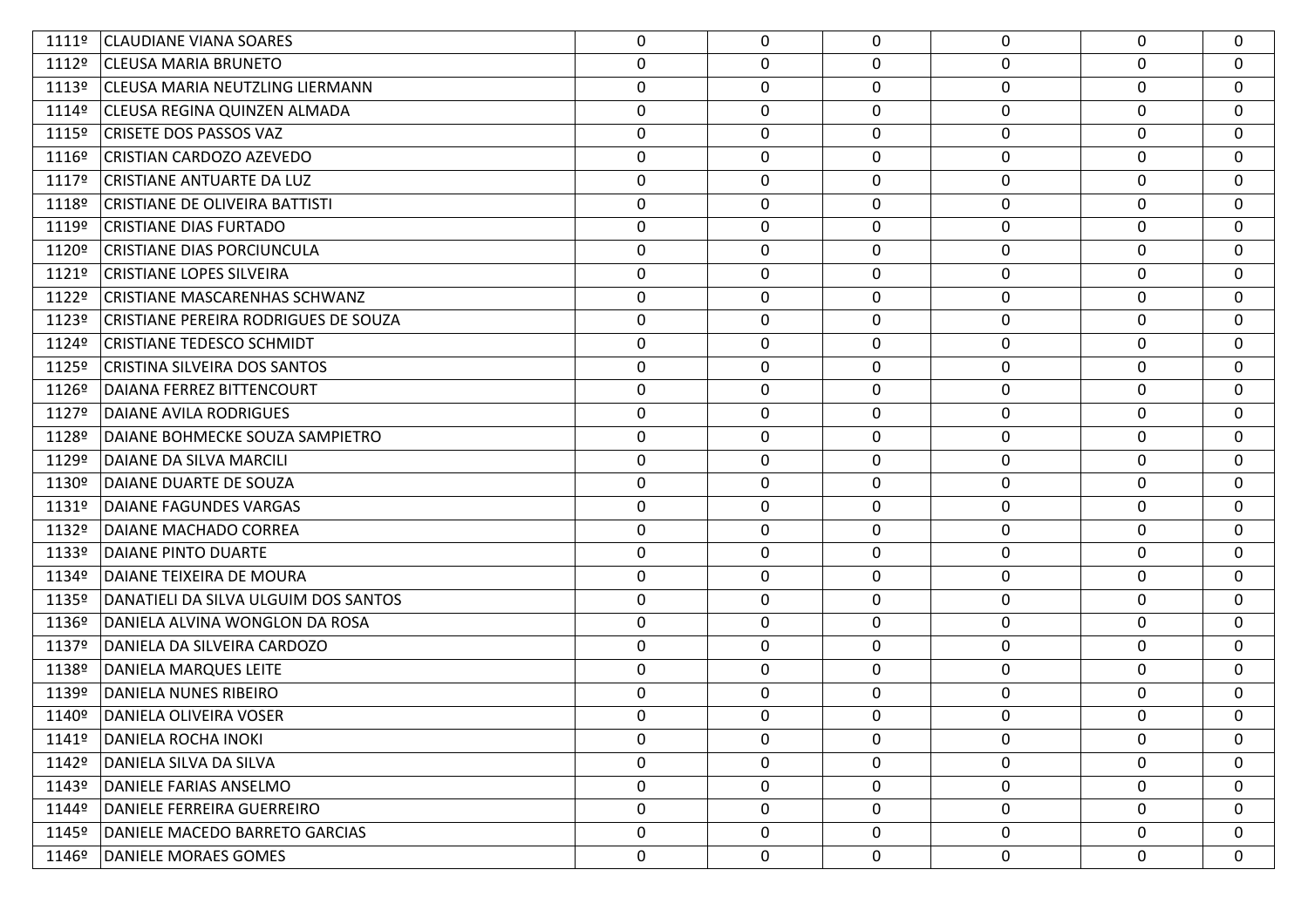| 1147º | DANIELI KLUG GEOTZKE                       | 0                | 0           | 0           | 0                | $\mathbf 0$ | $\mathbf 0$      |
|-------|--------------------------------------------|------------------|-------------|-------------|------------------|-------------|------------------|
| 1148º | <b>DANIELLE GARCIA RODRIGUES</b>           | $\pmb{0}$        | $\pmb{0}$   | 0           | $\boldsymbol{0}$ | 0           | $\mathbf 0$      |
| 1149º | <b>DANUBIO SILVA</b>                       | $\boldsymbol{0}$ | $\mathbf 0$ | $\mathbf 0$ | $\boldsymbol{0}$ | 0           | $\mathbf 0$      |
| 1150º | DARIANE LUCAS COIMBRA                      | $\pmb{0}$        | 0           | 0           | $\pmb{0}$        | 0           | $\mathbf 0$      |
| 1151º | DARLENE CRISTINA DA SILVA TORRES RODRIGUES | $\boldsymbol{0}$ | $\mathbf 0$ | $\mathbf 0$ | $\boldsymbol{0}$ | 0           | $\mathbf 0$      |
| 1152º | DAUZA GONÇALVES                            | $\pmb{0}$        | $\pmb{0}$   | 0           | $\boldsymbol{0}$ | 0           | $\mathbf 0$      |
| 1153º | DAYANA CORDOVA CUNHA ARNOLD                | $\pmb{0}$        | $\mathbf 0$ | $\mathbf 0$ | $\boldsymbol{0}$ | 0           | 0                |
| 1154º | <b>DEBORA BORBA PEREIRA</b>                | $\pmb{0}$        | 0           | 0           | $\boldsymbol{0}$ | 0           | $\mathbf 0$      |
| 1155º | DEBORA DA CUNHA SILVA FERREIRA             | $\boldsymbol{0}$ | $\mathbf 0$ | 0           | $\boldsymbol{0}$ | 0           | $\mathbf 0$      |
| 1156º | <b>DEBORA RENATA DA SILVEIRA</b>           | $\pmb{0}$        | $\pmb{0}$   | 0           | $\pmb{0}$        | 0           | $\boldsymbol{0}$ |
| 1157º | <b>DEBORA ROLOFF TEIXEIRA</b>              | $\boldsymbol{0}$ | $\mathbf 0$ | $\mathbf 0$ | $\boldsymbol{0}$ | 0           | $\mathbf 0$      |
| 1158º | <b>DENISE HELLWIG MARASCA CARVALHO</b>     | $\pmb{0}$        | 0           | 0           | $\pmb{0}$        | 0           | $\mathbf 0$      |
| 1159º | <b>DENIZE FERREIRA</b>                     | $\boldsymbol{0}$ | $\mathbf 0$ | 0           | 0                | 0           | 0                |
| 1160º | DIANDRA DRAWANZ BOSEL                      | $\pmb{0}$        | $\pmb{0}$   | 0           | $\boldsymbol{0}$ | $\mathbf 0$ | $\mathbf 0$      |
| 1161º | DIEGO KIESOW DE MACEDO                     | $\boldsymbol{0}$ | 0           | $\mathbf 0$ | $\boldsymbol{0}$ | 0           | $\mathbf 0$      |
| 1162º | <b>DIELI GONÇALVES EINHARDT</b>            | $\pmb{0}$        | 0           | $\mathbf 0$ | $\boldsymbol{0}$ | 0           | $\mathbf 0$      |
| 1163º | DINA MARCIA SILVEIRA PARKER                | $\boldsymbol{0}$ | $\mathbf 0$ | 0           | $\boldsymbol{0}$ | 0           | $\mathbf 0$      |
| 1164º | DIOGO DO AMARAL BOHNS DA SILVA             | $\pmb{0}$        | 0           | 0           | $\pmb{0}$        | $\mathbf 0$ | $\mathbf 0$      |
| 1165º | <b>DIONISE SCHIMMELPFENNIG</b>             | $\pmb{0}$        | $\mathbf 0$ | $\mathbf 0$ | $\boldsymbol{0}$ | 0           | $\mathbf 0$      |
| 1166º | <b>DORIS HOLZ SCHLESENER</b>               | $\boldsymbol{0}$ | 0           | $\mathbf 0$ | $\mathbf 0$      | 0           | $\mathbf 0$      |
| 1167º | <b>DOUGLAS DE LIMA RODRIGUES</b>           | 0                | $\mathbf 0$ | 0           | 0                | 0           | 0                |
| 1168º | DOUGLAS RODRIGUES ARAUJO                   | $\pmb{0}$        | $\pmb{0}$   | $\mathbf 0$ | $\boldsymbol{0}$ | $\mathbf 0$ | $\mathbf 0$      |
| 1169º | EDICARLO ABELAIRA DA SILVA                 | $\pmb{0}$        | $\mathbf 0$ | $\mathbf 0$ | $\mathbf 0$      | 0           | 0                |
| 1170º | <b>EDILAINE KURZ CRUZ</b>                  | $\pmb{0}$        | $\mathbf 0$ | $\mathbf 0$ | $\boldsymbol{0}$ | 0           | $\mathbf 0$      |
| 1171º | <b>EDNA MARIA MEDINA</b>                   | $\boldsymbol{0}$ | $\mathbf 0$ | 0           | $\mathbf 0$      | 0           | 0                |
| 1172º | <b>EDSON MASCARELLO FRANCESCATTO</b>       | $\pmb{0}$        | $\pmb{0}$   | $\mathbf 0$ | $\pmb{0}$        | $\mathbf 0$ | $\mathbf 0$      |
| 1173º | EDUARDA DA SILVEIRA DONIA                  | $\pmb{0}$        | $\mathbf 0$ | $\mathbf 0$ | $\boldsymbol{0}$ | $\mathbf 0$ | $\mathbf 0$      |
| 1174º | <b>EDUARDA DO AMARAL CARVALHO</b>          | $\pmb{0}$        | $\mathbf 0$ | $\mathbf 0$ | $\pmb{0}$        | 0           | 0                |
| 1175º | <b>EDUARDA RIBEIRO ROSA</b>                | 0                | $\mathbf 0$ | 0           | 0                | 0           | 0                |
| 1176º | <b>ELEN ALDRIGHI SARAIVA</b>               | 0                | $\mathbf 0$ | 0           | $\mathbf 0$      | $\mathbf 0$ | $\mathbf 0$      |
|       | 1177º   ELENA DE FREITAS BALDEZ DUARTE     | $\mathbf{0}$     | 0           | 0           | 0                | 0           | $\mathbf 0$      |
|       | 1178º ELEYNE GASSO KEGLIS                  | $\mathbf 0$      | $\pmb{0}$   | $\mathbf 0$ | $\mathbf 0$      | 0           | $\mathbf 0$      |
| 1179º | ELIANA ROCHA GUILHERME                     | $\mathbf 0$      | 0           | $\mathbf 0$ | $\mathbf 0$      | 0           | $\mathbf{0}$     |
|       | 1180º ELIANDRA VIEIRA PINHEIRO             | $\mathbf 0$      | 0           | $\mathbf 0$ | $\mathbf 0$      | 0           | $\mathbf 0$      |
|       | 1181º   ELIANE DOS SANTOS PRESTES          | 0                | 0           | $\mathbf 0$ | 0                | 0           | $\mathbf 0$      |
|       | 1182º ELIANE SILVEIRA SILVEIRA             | $\mathbf 0$      | 0           | 0           | $\mathbf 0$      | 0           | 0                |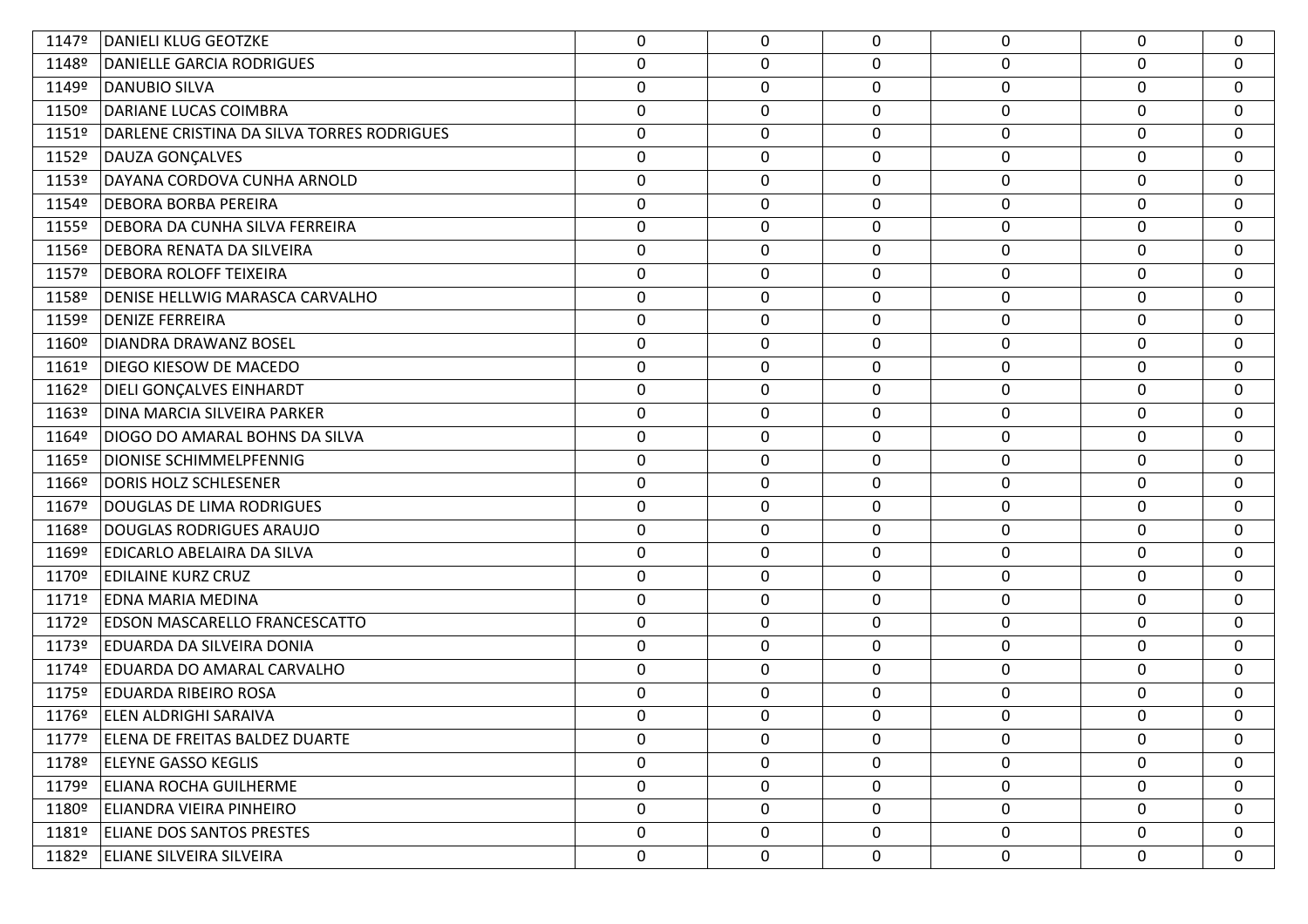| 1183º | <b>ELISABETE FONSECA PEREIRA</b>       | 0                | $\mathbf 0$ | $\Omega$    | 0                | $\Omega$     | 0                |
|-------|----------------------------------------|------------------|-------------|-------------|------------------|--------------|------------------|
| 1184º | <b>ELISANE CATARINA MONTEIRO</b>       | $\boldsymbol{0}$ | 0           | 0           | 0                | 0            | $\mathbf 0$      |
| 1185º | <b>ELISANE DIAS PACHECO</b>            | $\boldsymbol{0}$ | $\mathbf 0$ | 0           | $\boldsymbol{0}$ | $\mathbf 0$  | 0                |
| 1186º | ELIZABETE FARIAS DA ROSA               | $\boldsymbol{0}$ | 0           | 0           | $\mathbf 0$      | 0            | $\mathbf 0$      |
| 1187º | <b>ELIZANE SILVA DE MEDEIROS</b>       | $\boldsymbol{0}$ | 0           | 0           | $\mathbf 0$      | 0            | $\mathbf 0$      |
| 1188º | <b>ELIZANGELA MACHADO BORGES</b>       | $\mathbf 0$      | 0           | 0           | $\boldsymbol{0}$ | 0            | $\mathbf 0$      |
| 1189º | <b>ELIZETE BRAGA REDISS</b>            | $\boldsymbol{0}$ | 0           | 0           | $\mathbf 0$      | 0            | $\mathbf 0$      |
| 1190º | <b>EMA FERREIRA SOUZA</b>              | $\mathbf 0$      | 0           | 0           | $\mathbf 0$      | 0            | $\mathbf 0$      |
| 1191º | EMANUELE ABRILINA DE CARVALHO NUNES    | $\boldsymbol{0}$ | 0           | 0           | $\mathbf 0$      | $\mathbf 0$  | 0                |
| 1192º | <b>ERICA FRANCINE GOUVEIA DA SILVA</b> | $\boldsymbol{0}$ | 0           | 0           | $\mathbf 0$      | 0            | $\mathbf 0$      |
| 1193º | <b>ERICA SCHNEIDER BECKER</b>          | $\boldsymbol{0}$ | 0           | 0           | $\mathbf 0$      | $\mathbf 0$  | $\mathbf 0$      |
| 1194º | <b>ESTELA JANICE RIBEIRO HENRIQUE</b>  | $\boldsymbol{0}$ | 0           | 0           | $\mathbf 0$      | 0            | $\mathbf 0$      |
| 1195º | <b>ESTELA NORNBERG</b>                 | $\boldsymbol{0}$ | 0           | 0           | $\mathbf 0$      | 0            | $\mathbf 0$      |
| 1196º | <b>ESTER FARIAS DE SOUZA</b>           | $\mathbf 0$      | 0           | 0           | $\boldsymbol{0}$ | 0            | 0                |
| 1197º | <b>ESTHER BECKER</b>                   | $\boldsymbol{0}$ | 0           | 0           | $\mathbf 0$      | 0            | $\mathbf 0$      |
| 1198º | EUNICE MORAES SCHAF                    | $\mathbf 0$      | 0           | 0           | $\mathbf 0$      | 0            | $\mathbf 0$      |
| 1199º | EVANA PADILHA DEL PINO                 | 0                | 0           | 0           | $\mathbf 0$      | $\mathbf 0$  | 0                |
| 1200º | <b>EVANDRO LEAL FERREIRA</b>           | $\mathbf 0$      | 0           | 0           | $\mathbf 0$      | 0            | $\mathbf 0$      |
| 1201º | EVELIN DE ALMEIDA DA COSTA             | $\boldsymbol{0}$ | 0           | 0           | $\mathbf 0$      | 0            | $\mathbf 0$      |
|       | 1202º FABIANA BELLO ALVES FRANÇA       | $\mathbf 0$      | 0           | 0           | $\mathbf 0$      | 0            | $\mathbf 0$      |
| 1203º | <b>FABIANA FARIAS SILVEIRA</b>         | $\boldsymbol{0}$ | $\mathbf 0$ | 0           | $\mathbf 0$      | 0            | $\mathbf 0$      |
|       | 1204º   FABIANE CHAVES DE CARVALHO     | $\boldsymbol{0}$ | 0           | 0           | $\pmb{0}$        | 0            | $\mathbf 0$      |
| 1205º | <b>FABIANE NUNES LOURENÇO</b>          | $\boldsymbol{0}$ | $\mathbf 0$ | $\mathbf 0$ | $\pmb{0}$        | 0            | $\mathbf 0$      |
| 1206º | <b>FABIANE TAVARES GOMES</b>           | $\boldsymbol{0}$ | 0           | 0           | $\mathbf 0$      | 0            | $\mathbf 0$      |
| 1207º | <b>FABIO LOURENÇO TEIXEIRA</b>         | 0                | 0           | 0           | $\mathbf 0$      | 0            | 0                |
| 1208º | <b>FABRICIA FERREIRA FARIAS</b>        | $\boldsymbol{0}$ | 0           | 0           | $\mathbf 0$      | 0            | $\mathbf 0$      |
| 1209º | FERNANDA CAROLINE LEAL GARCIA          | $\boldsymbol{0}$ | 0           | 0           | $\mathbf 0$      | 0            | $\mathbf 0$      |
| 1210º | <b>FERNANDA LARROSSA ALECIO</b>        | $\boldsymbol{0}$ | 0           | 0           | $\mathbf 0$      | 0            | $\mathbf 0$      |
| 1211º | <b>FERNANDA MEDEIROS ALVES</b>         | $\boldsymbol{0}$ | $\mathbf 0$ | 0           | $\mathbf 0$      | $\Omega$     | 0                |
| 1212º | <b>FERNANDA SOARES PORTO</b>           | 0                | 0           | $\Omega$    | 0                | $\Omega$     | $\mathbf 0$      |
| 1213º | <b>FLAVIA TERRACCIANO VILLELA</b>      | 0                | 0           | 0           | $\mathbf 0$      | 0            | 0                |
| 1214º | <b>FRANCIELE DE MELLO GONÇALVES</b>    | $\mathbf 0$      | 0           | $\mathbf 0$ | $\mathbf 0$      | $\Omega$     | $\mathbf 0$      |
| 1215º | <b>FRANCIELE MENDES DE MOURA</b>       | 0                | 0           | 0           | $\boldsymbol{0}$ | $\mathbf{0}$ | 0                |
| 1216º | <b>FRANCIELLE GOULART DORNELLES</b>    | $\mathbf 0$      | 0           | $\mathbf 0$ | $\boldsymbol{0}$ | 0            | 0                |
| 1217º | <b>FRANCINE DUARTE RODRIGUES</b>       | $\mathbf 0$      | 0           | $\mathbf 0$ | $\pmb{0}$        | $\mathbf 0$  | $\mathbf 0$      |
|       | 1218º   FRANCINE MARIA VIEGAS OLIVEIRA | 0                | 0           | 0           | $\mathbf 0$      | 0            | $\boldsymbol{0}$ |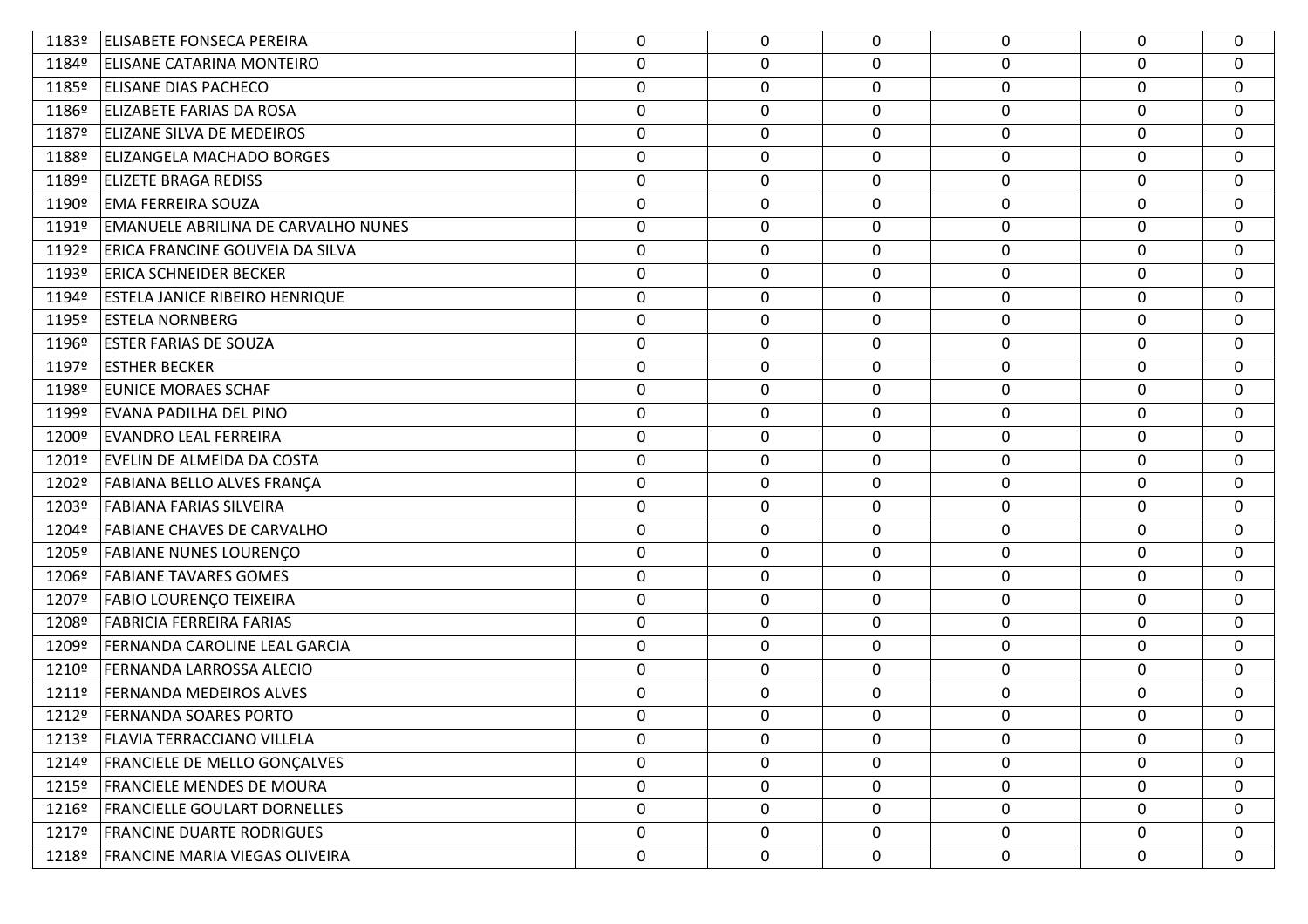| 1219º | <b>FRANCINE MULLER RODRIGUES</b>             | 0                | $\mathbf 0$ | $\Omega$ | 0                | $\mathbf{0}$ | $\Omega$    |
|-------|----------------------------------------------|------------------|-------------|----------|------------------|--------------|-------------|
| 1220º | <b>FRANCINE PACHECO MACEDO</b>               | 0                | 0           | 0        | $\mathbf 0$      | $\Omega$     | 0           |
| 1221º | <b>GABRIEL XAVIER DE VASCONCELOS</b>         | $\boldsymbol{0}$ | 0           | 0        | $\mathbf 0$      | 0            | 0           |
| 1222º | GABRIELA AZEVEDO DA ROSA                     | $\boldsymbol{0}$ | 0           | 0        | $\mathbf 0$      | 0            | 0           |
| 1223º | GABRIELA BRASIL DE ALCANTARA                 | $\boldsymbol{0}$ | 0           | 0        | $\mathbf 0$      | 0            | $\mathbf 0$ |
| 1224º | <b>GABRIELA DOS SANTOS GARCIA</b>            | $\mathbf 0$      | 0           | 0        | $\mathbf 0$      | 0            | $\mathbf 0$ |
| 1225º | <b>GABRIELA GARCIA SILVEIRA</b>              | 0                | 0           | 0        | $\mathbf 0$      | $\mathbf 0$  | 0           |
| 1226º | <b>GABRIELA GOMES COUTO</b>                  | $\boldsymbol{0}$ | 0           | 0        | $\mathbf 0$      | 0            | 0           |
| 1227º | <b>GABRIELA HERGER PINTO</b>                 | $\boldsymbol{0}$ | 0           | 0        | $\mathbf 0$      | 0            | 0           |
| 1228º | <b>GABRIELA SOARES FREITAS</b>               | $\mathbf 0$      | 0           | 0        | $\boldsymbol{0}$ | 0            | $\mathbf 0$ |
| 1229º | <b>GABRIELE VOLZ BARALDI</b>                 | $\boldsymbol{0}$ | 0           | 0        | $\mathbf 0$      | 0            | 0           |
| 1230º | <b>GABRIELLE ANDRADE DE OLIVEIRA GULARTE</b> | $\boldsymbol{0}$ | 0           | 0        | $\mathbf 0$      | 0            | 0           |
| 1231º | <b>GENI SELL PETER</b>                       | $\boldsymbol{0}$ | 0           | 0        | $\mathbf 0$      | 0            | $\mathbf 0$ |
| 1232º | <b>GENICE DA SILVA ZSCHORNACK</b>            | $\mathbf 0$      | 0           | 0        | $\mathbf 0$      | 0            | $\mathbf 0$ |
| 1233º | <b>GEORGINA BEHLING DE MELLO</b>             | $\boldsymbol{0}$ | 0           | 0        | $\mathbf 0$      | 0            | 0           |
| 1234º | <b>GERSON MANZKE MENA</b>                    | $\mathbf 0$      | 0           | 0        | $\mathbf 0$      | 0            | 0           |
| 1235º | <b>GESSIELE DA SILVA CORREA</b>              | $\boldsymbol{0}$ | $\mathbf 0$ | 0        | $\mathbf 0$      | 0            | 0           |
| 1236º | <b>GICELA DOMINGUES NUNES</b>                | $\mathbf 0$      | 0           | 0        | $\mathbf 0$      | 0            | $\mathbf 0$ |
| 1237º | <b>GILIARDI OTT REZENDA</b>                  | $\boldsymbol{0}$ | 0           | 0        | $\mathbf 0$      | 0            | 0           |
| 1238º | GIOVANA ARAUJO DE VASCONCELLOS               | $\mathbf 0$      | 0           | 0        | $\mathbf 0$      | 0            | 0           |
| 1239º | GIOVANA DE PINHO HAERTEL                     | 0                | 0           | 0        | $\mathbf 0$      | $\mathbf 0$  | $\mathbf 0$ |
| 1240º | GIOVANA KLUG DA SILVA                        | $\boldsymbol{0}$ | 0           | 0        | 0                | 0            | $\mathbf 0$ |
| 1241º | <b>GIOVANA PEGORARO SCHIAVON</b>             | 0                | 0           | 0        | $\mathbf 0$      | $\mathbf 0$  | 0           |
| 1242º | <b>GISELE NUNES VIEIRA</b>                   | 0                | 0           | 0        | $\mathbf 0$      | 0            | 0           |
| 1243º | GLAUCIA SOARES LULHIER                       | 0                | 0           | 0        | $\mathbf 0$      | 0            | 0           |
| 1244º | <b>GRACE SOUZA OLIVEIRA</b>                  | 0                | 0           | 0        | $\mathbf 0$      | $\mathbf 0$  | 0           |
| 1245º | <b>GRACIELE DA SILVA LOPES</b>               | $\boldsymbol{0}$ | 0           | 0        | $\mathbf 0$      | 0            | 0           |
| 1246º | <b>GRACIELE GONÇALVES CARDOSO</b>            | $\boldsymbol{0}$ | 0           | 0        | $\mathbf 0$      | 0            | 0           |
| 1247º | <b>GREGORIA BERNARDINA DE SOUZA</b>          | 0                | 0           | 0        | 0                | $\mathbf 0$  | $\mathbf 0$ |
| 1248º | <b>GREICE BEZERRA BAST</b>                   | 0                | 0           | $\Omega$ | $\Omega$         | $\mathbf{0}$ | $\mathbf 0$ |
| 1249º | <b>GREICE SEDREZ CARVALHO</b>                | 0                | $\mathbf 0$ | $\Omega$ | 0                | $\Omega$     | 0           |
| 1250º | <b>HELEN TRINDADE DUTRA</b>                  | 0                | 0           | 0        | 0                | $\mathbf{0}$ | $\mathbf 0$ |
| 1251º | <b>HELENA COUTO MOLINA</b>                   | 0                | 0           | 0        | 0                | $\mathbf 0$  | 0           |
| 1252º | HONORINA DOMINGUES DE MOURA                  | 0                | 0           | 0        | 0                | 0            | 0           |
| 1253º | IASMIN TEIXEIRA SOARES                       | 0                | 0           | 0        | 0                | $\mathbf 0$  | 0           |
| 1254º | INAJARA MAR FERNANDES LAHUTTE                | 0                | 0           | 0        | $\pmb{0}$        | 0            | $\mathbf 0$ |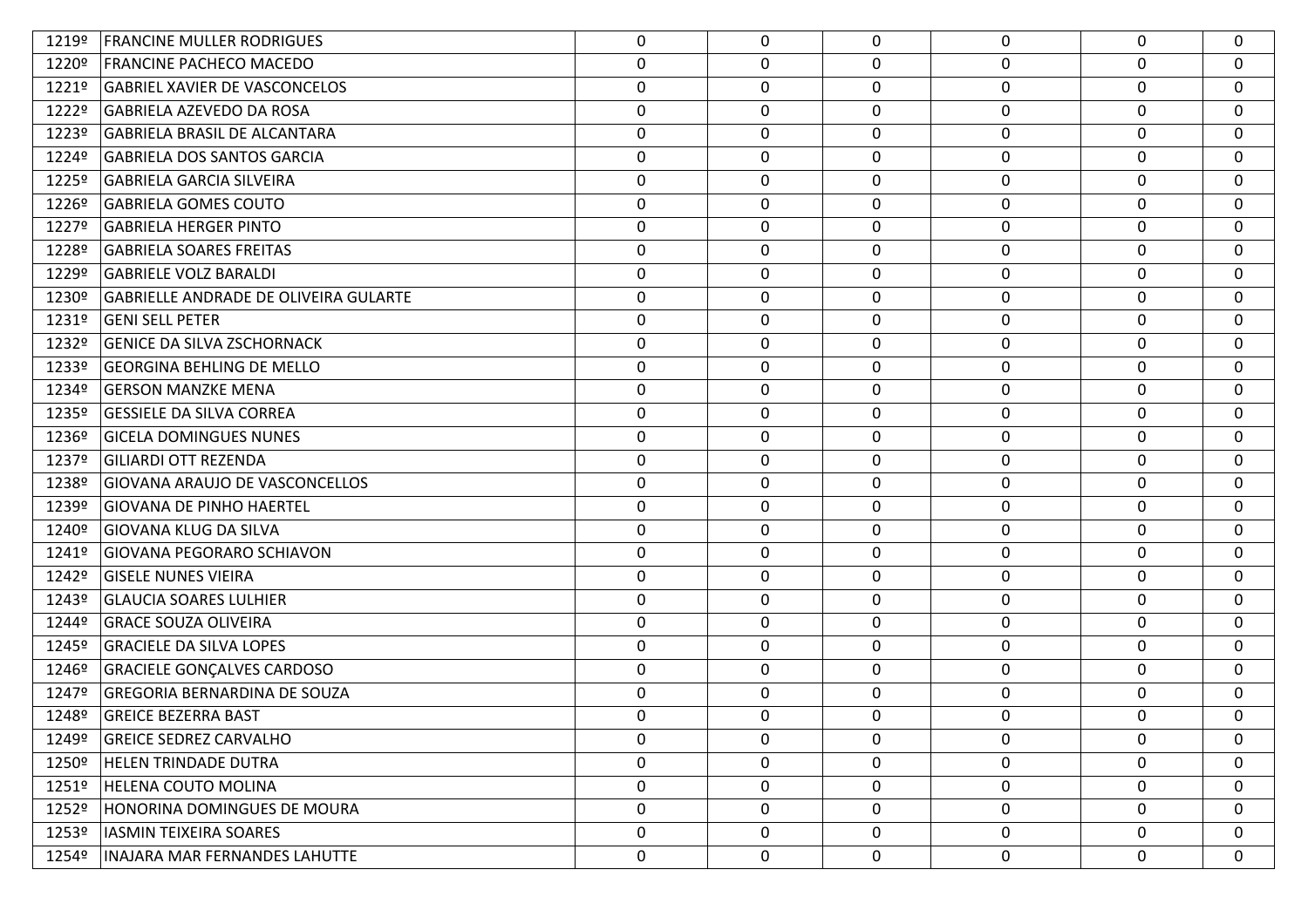| 1255º | INES ALMEIDA DA SILVA                | 0                | 0           | $\Omega$     | 0                | $\mathbf 0$  | $\Omega$         |
|-------|--------------------------------------|------------------|-------------|--------------|------------------|--------------|------------------|
| 1256º | <b>INES BOHRER FERNANDES</b>         | $\boldsymbol{0}$ | 0           | 0            | 0                | 0            | $\mathbf{0}$     |
| 1257º | INGRID AIRES PADILHA                 | $\boldsymbol{0}$ | $\mathbf 0$ | $\mathbf 0$  | 0                | 0            | $\mathbf 0$      |
| 1258º | <b>INGRID LAPSCHIES DA SILVA</b>     | $\pmb{0}$        | 0           | $\mathbf 0$  | $\boldsymbol{0}$ | 0            | $\mathbf 0$      |
| 1259º | INGRID SARAIVA DE CARVALHO           | 0                | $\mathbf 0$ | $\mathbf 0$  | 0                | $\mathbf 0$  | $\mathbf 0$      |
| 1260º | <b>INGRID XAVIER DE BRITTO</b>       | 0                | 0           | $\mathbf 0$  | 0                | 0            | $\mathbf{0}$     |
| 1261º | <b>INGRID ZAHN KOMS</b>              | 0                | $\mathbf 0$ | $\mathbf 0$  | 0                | 0            | $\mathbf 0$      |
| 1262º | IRENE IVONE DUARTE GOULART           | $\mathbf 0$      | 0           | $\mathbf 0$  | 0                | 0            | $\mathbf{0}$     |
| 1263º | IRIANE CORDEIRO JARDIM               | 0                | $\mathbf 0$ | $\mathbf 0$  | 0                | $\mathbf 0$  | $\mathbf 0$      |
| 1264º | ISABEL CRISTINA CUNHA MACEDO         | $\pmb{0}$        | 0           | $\mathbf 0$  | $\boldsymbol{0}$ | $\mathbf 0$  | $\mathbf 0$      |
| 1265º | <b>ITACIANE VARGAS DOS SANTOS</b>    | 0                | $\mathbf 0$ | $\mathbf 0$  | 0                | 0            | $\mathbf 0$      |
| 1266º | ITAIMARA FEITOSA DOS SANTOS OLIVEIRA | $\pmb{0}$        | 0           | $\mathbf 0$  | $\boldsymbol{0}$ | 0            | $\mathbf 0$      |
| 1267º | ITARAJANE GARCIA VIEIRA              | 0                | $\mathbf 0$ | 0            | 0                | $\mathbf 0$  | 0                |
| 1268º | IVANA ALMEIDA SILVEIRA               | $\pmb{0}$        | 0           | $\mathbf 0$  | $\boldsymbol{0}$ | $\mathbf 0$  | $\mathbf{0}$     |
| 1269º | <b>IVONETE DOS SANTOS PERES</b>      | 0                | $\mathbf 0$ | $\mathbf 0$  | $\mathbf 0$      | $\mathbf 0$  | $\mathbf 0$      |
| 1270º | <b>IVONETE FONSECA LARROQUE</b>      | 0                | 0           | $\mathbf 0$  | 0                | 0            | $\mathbf{0}$     |
| 1271º | IZABEL CRISTINA DE QUADROS SEGOVIA   | $\boldsymbol{0}$ | $\mathbf 0$ | $\mathbf 0$  | 0                | 0            | $\mathbf 0$      |
| 1272º | <b>IZABEL PEREIRA OLIVEIRA</b>       | $\mathbf 0$      | 0           | $\mathbf 0$  | $\boldsymbol{0}$ | $\mathbf 0$  | $\boldsymbol{0}$ |
| 1273º | JACI MARA MARQUES DA SILVA           | $\boldsymbol{0}$ | $\mathbf 0$ | $\mathbf 0$  | 0                | 0            | $\mathbf 0$      |
| 12749 | JAIANE CHAGAS PEREIRA                | $\pmb{0}$        | 0           | $\mathbf 0$  | $\boldsymbol{0}$ | 0            | $\mathbf 0$      |
| 1275º | JAMILE BARCELLOS PIRES MARQUES       | 0                | $\mathbf 0$ | $\mathbf 0$  | 0                | $\mathbf 0$  | $\mathbf{0}$     |
| 1276º | JANAINA COSTA DA SILVEIRA PINHEIRO   | $\boldsymbol{0}$ | 0           | 0            | $\pmb{0}$        | $\mathbf 0$  | $\boldsymbol{0}$ |
| 1277º | JANAINA DE MORAES                    | 0                | $\mathbf 0$ | $\mathbf 0$  | 0                | $\mathbf 0$  | $\mathbf{0}$     |
| 1278º | JANAINA DUARTE DOMINGUES             | $\pmb{0}$        | 0           | 0            | $\boldsymbol{0}$ | 0            | $\mathbf 0$      |
| 1279º | JANE PRESTES VIEIRA                  | 0                | $\mathbf 0$ | $\mathbf 0$  | 0                | $\mathbf 0$  | $\mathbf{0}$     |
| 1280º | JANICE SIMOES DA CRUZ                | $\boldsymbol{0}$ | 0           | $\mathbf 0$  | 0                | 0            | $\mathbf 0$      |
| 1281º | JANIRA DOS SANTOS DA LUZ             | $\boldsymbol{0}$ | $\mathbf 0$ | $\mathbf 0$  | $\mathbf 0$      | 0            | $\mathbf{0}$     |
| 1282º | JAQUELINE AYRES                      | $\pmb{0}$        | 0           | $\mathbf 0$  | 0                | 0            | $\mathbf{0}$     |
| 1283º | JAQUELINE NEUSCHRANK SÁ BRITTO       | 0                | $\mathbf 0$ | $\mathbf{0}$ | 0                | 0            | $\mathbf 0$      |
| 1284º | JAQUELINE STIGGER BEHLING            | 0                | 0           | $\mathbf{0}$ | 0                | $\Omega$     | 0                |
| 1285º | JAQUELINE TEIXEIRA DA SILVA          | $\mathbf{0}$     | 0           | $\Omega$     | 0                | $\Omega$     | $\mathbf 0$      |
| 1286º | JEAN CARLOS AYRES DOS SANTOS         | $\mathbf 0$      | 0           | $\mathbf 0$  | $\mathbf 0$      | $\mathbf{0}$ | $\mathbf 0$      |
| 1287º | JEANDRIA JACQUES DA SILVA DE MELO    | $\mathbf 0$      | 0           | 0            | 0                | $\mathbf 0$  | $\mathbf{0}$     |
| 1288º | JEFERSON COSTA DA SILVEIRA           | $\mathbf 0$      | 0           | $\mathbf 0$  | $\mathbf 0$      | 0            | $\mathbf 0$      |
| 1289º | JENIFER VENDRUSCULO                  | $\mathbf 0$      | 0           | 0            | 0                | $\mathbf 0$  | $\boldsymbol{0}$ |
| 1290º | JENNIFER BOZEMBECKER VAZ             | 0                | 0           | 0            | 0                | 0            | $\boldsymbol{0}$ |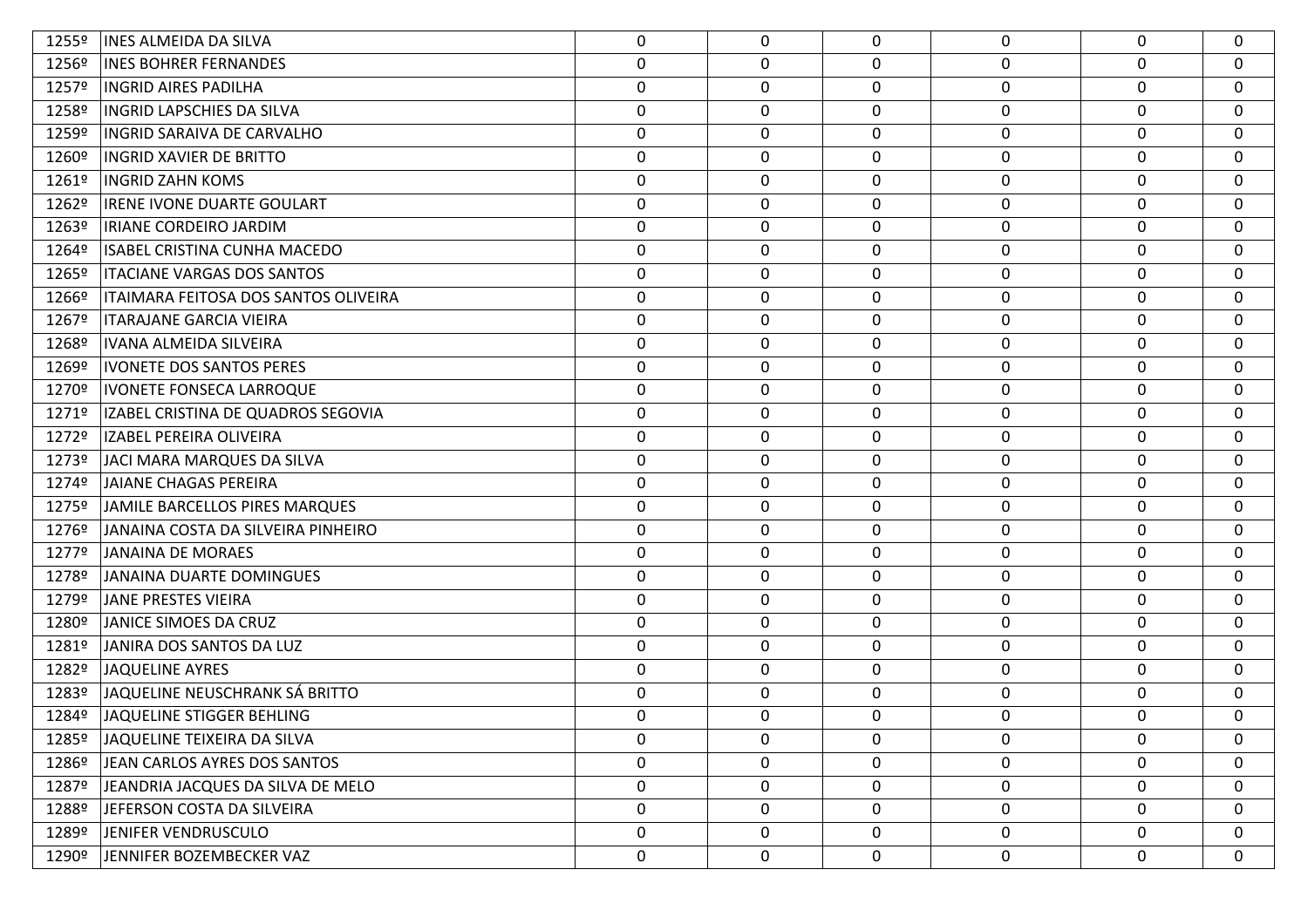| 1291º | JENNIFER DA SILVA NOGUEIRA                | 0                | $\mathbf 0$ | 0                | 0                | $\mathbf{0}$ | $\mathbf 0$ |
|-------|-------------------------------------------|------------------|-------------|------------------|------------------|--------------|-------------|
| 1292º | JENNIFER GOULART SANTANA                  | $\boldsymbol{0}$ | 0           | $\mathbf 0$      | $\boldsymbol{0}$ | 0            | $\mathbf 0$ |
| 1293º | JENNIFER MACHADO DO NASCIMENTO TEIXEIRA   | $\pmb{0}$        | 0           | $\mathbf 0$      | $\mathbf 0$      | 0            | $\mathbf 0$ |
| 1294º | JERUSA GOES SALVO                         | $\boldsymbol{0}$ | 0           | 0                | $\mathbf 0$      | 0            | $\mathbf 0$ |
| 1295º | JESSICA AMARAL DA FONSECA                 | $\boldsymbol{0}$ | $\mathbf 0$ | $\mathbf 0$      | 0                | 0            | $\mathbf 0$ |
| 1296º | JESSICA DA SILVA GIMENES                  | $\boldsymbol{0}$ | 0           | $\mathbf 0$      | $\boldsymbol{0}$ | 0            | $\mathbf 0$ |
| 1297º | JESSICA DE OLIVEIRA PREMERLI              | $\boldsymbol{0}$ | 0           | $\mathbf 0$      | 0                | 0            | $\mathbf 0$ |
| 1298º | JESSICA DOLINSKI                          | $\pmb{0}$        | 0           | $\mathbf 0$      | $\mathbf 0$      | $\mathbf 0$  | $\mathbf 0$ |
| 1299º | JESSICA DUARTE BIGLIARDI REGIS            | $\boldsymbol{0}$ | 0           | 0                | 0                | 0            | $\mathbf 0$ |
| 1300º | JESSICA DUTRA DE FREITAS                  | $\boldsymbol{0}$ | 0           | $\mathbf 0$      | $\pmb{0}$        | 0            | $\mathbf 0$ |
| 1301º | JESSICA HOBUSS FONTOURA                   | $\boldsymbol{0}$ | 0           | 0                | 0                | 0            | $\mathbf 0$ |
| 1302º | JESSICA PORTO DOS SANTOS                  | $\boldsymbol{0}$ | 0           | $\mathbf 0$      | $\mathbf 0$      | 0            | $\mathbf 0$ |
| 1303º | JESSICA PRESTES COELHO                    | $\boldsymbol{0}$ | 0           | $\mathbf 0$      | 0                | 0            | $\mathbf 0$ |
| 1304º | JESSICA RADMANN SCAGLIONI                 | $\boldsymbol{0}$ | 0           | $\mathbf 0$      | $\boldsymbol{0}$ | 0            | $\mathbf 0$ |
| 1305º | JOANA VITORIA CONCEIÇÃO DE ARAUJO PEREIRA | $\boldsymbol{0}$ | 0           | $\mathbf 0$      | $\boldsymbol{0}$ | 0            | $\mathbf 0$ |
| 1306º | JOELMA PEREIRA DE OLIVEIRA                | $\boldsymbol{0}$ | 0           | 0                | $\mathbf 0$      | 0            | $\mathbf 0$ |
| 1307º | JOIANE LIMA DE MEDEIROS                   | $\boldsymbol{0}$ | 0           | 0                | 0                | 0            | $\mathbf 0$ |
| 1308º | JOICE IARA TERRES SILVA                   | $\boldsymbol{0}$ | 0           | $\mathbf 0$      | $\boldsymbol{0}$ | $\mathbf 0$  | $\mathbf 0$ |
| 1309º | JONES FERNANDO DA SILVA DIAS              | $\boldsymbol{0}$ | 0           | $\mathbf 0$      | 0                | 0            | $\mathbf 0$ |
| 1310º | JORDANA FURTADO DA SILVA                  | $\boldsymbol{0}$ | 0           | $\mathbf 0$      | $\boldsymbol{0}$ | 0            | $\mathbf 0$ |
| 1311º | JORDHANA BATISTA DA SILVA                 | $\boldsymbol{0}$ | 0           | 0                | 0                | 0            | $\mathbf 0$ |
| 1312º | JOSE CARLOS DUARTE SOARES                 | $\boldsymbol{0}$ | 0           | $\mathbf 0$      | $\mathbf 0$      | 0            | $\mathbf 0$ |
| 1313º | JOSIANE BANDEIRA CHAGAS                   | $\boldsymbol{0}$ | 0           | $\mathbf 0$      | 0                | 0            | $\mathbf 0$ |
| 1314º | JOSIELI CORREA MARQUES                    | $\boldsymbol{0}$ | 0           | 0                | $\mathbf 0$      | 0            | $\mathbf 0$ |
| 1315º | JUCIELEN LIMA DA SILVA                    | $\boldsymbol{0}$ | 0           | $\mathbf 0$      | 0                | 0            | $\mathbf 0$ |
| 1316º | JULCIANE GARCIA DE AZEVEDO SERRAT         | $\boldsymbol{0}$ | 0           | $\mathbf 0$      | $\boldsymbol{0}$ | 0            | $\mathbf 0$ |
| 1317º | JULIA DE FARIAS BRAGA                     | $\boldsymbol{0}$ | 0           | $\mathbf 0$      | $\mathbf 0$      | 0            | $\mathbf 0$ |
| 1318º | JULIA MORAES DOS SANTOS                   | $\boldsymbol{0}$ | 0           | $\boldsymbol{0}$ | $\mathbf 0$      | 0            | $\mathbf 0$ |
| 1319º | JULIANA CAVALHEIRO ALVES                  | $\boldsymbol{0}$ | 0           | 0                | $\mathbf 0$      | 0            | $\mathbf 0$ |
| 1320º | JULIANA DA SILVA                          | $\boldsymbol{0}$ | 0           | 0                | $\mathbf 0$      | 0            | $\mathbf 0$ |
|       | 1321º JULIANA DOS SANTOS SILVA            | 0                | 0           | 0                | 0                | $\mathbf{0}$ | 0           |
|       | 1322º JULIANA FARIAS RODRIGUES            | $\mathbf 0$      | 0           | $\mathbf 0$      | $\pmb{0}$        | $\mathbf 0$  | $\mathbf 0$ |
|       | 1323º JULIANA GIMENES CASSANA             | 0                | 0           | 0                | 0                | $\mathbf{0}$ | 0           |
|       | 1324º JULIANA SILVA ROSA                  | $\mathbf 0$      | 0           | $\mathbf 0$      | $\mathbf 0$      | $\mathbf 0$  | $\mathbf 0$ |
|       | 1325º JULIANA SILVEIRA DA ROSA            | $\mathbf 0$      | 0           | $\mathbf 0$      | 0                | $\mathbf{0}$ | $\mathbf 0$ |
|       | 1326º JULIANE JORGE DIAS                  | 0                | 0           | 0                | $\mathbf 0$      | 0            | $\bf{0}$    |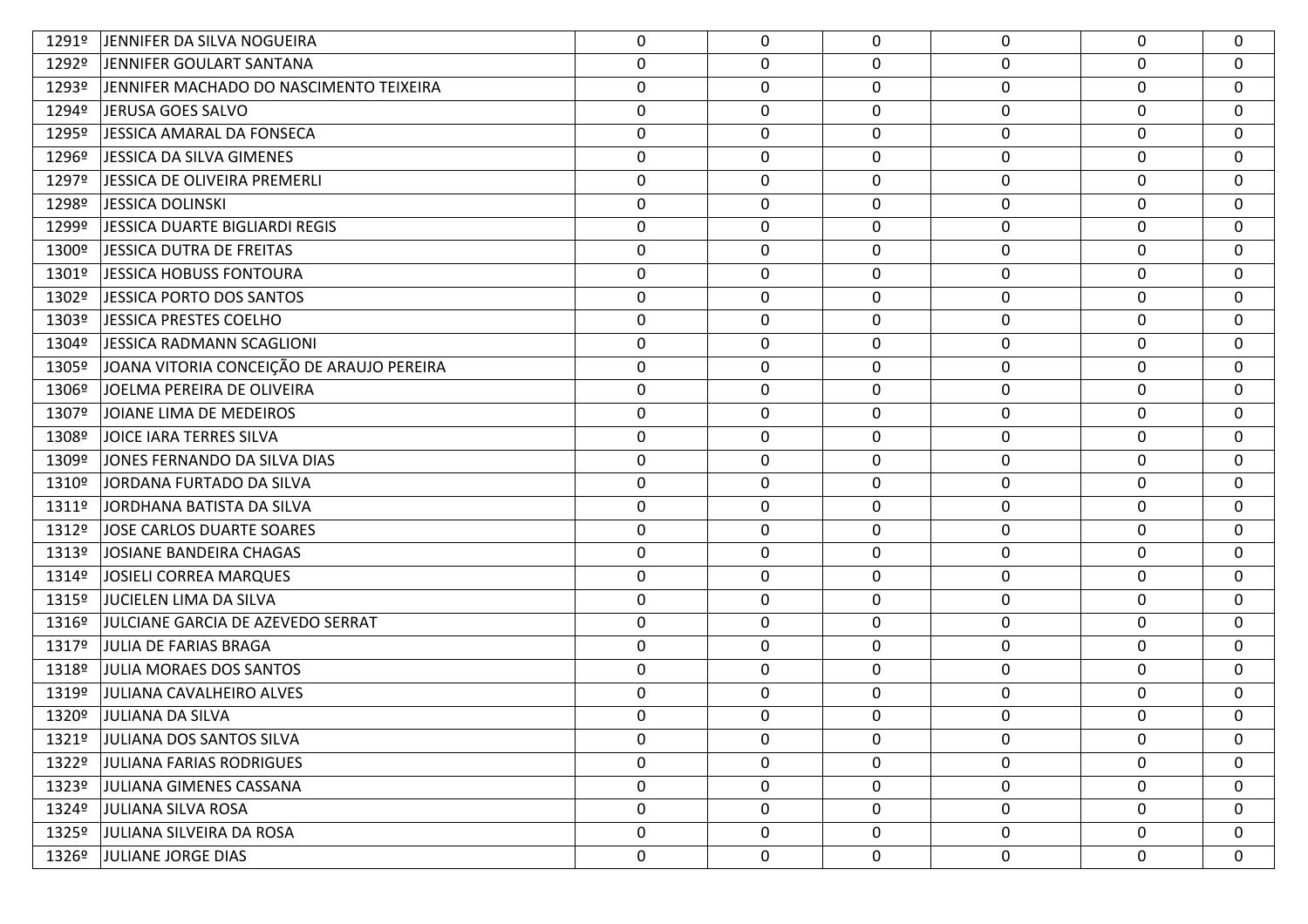| 1327º | JULIANE RODRIGUES BUCHWEITZ      | 0                | 0           | $\Omega$    | 0                | $\mathbf{0}$ | 0           |
|-------|----------------------------------|------------------|-------------|-------------|------------------|--------------|-------------|
| 1328º | JULIE DA SILVEIRA SANTIAGO       | $\boldsymbol{0}$ | 0           | 0           | 0                | 0            | $\mathbf 0$ |
| 1329º | <b>JULY RIBEIRO SCHEER</b>       | $\boldsymbol{0}$ | 0           | 0           | 0                | 0            | 0           |
| 1330º | <b>KARINA DE BARROS TEIXEIRA</b> | $\boldsymbol{0}$ | $\mathbf 0$ | 0           | 0                | 0            | $\mathbf 0$ |
| 1331º | KARINA SANTIAGO GIUSTI FREITAS   | $\boldsymbol{0}$ | 0           | 0           | 0                | 0            | $\mathbf 0$ |
| 1332º | KARINE JULIANA GONÇALVES LOBATO  | $\boldsymbol{0}$ | 0           | 0           | 0                | 0            | $\mathbf 0$ |
| 1333º | <b>KARINE WACHOLZ FERAZ</b>      | $\boldsymbol{0}$ | 0           | 0           | 0                | 0            | $\mathbf 0$ |
| 1334º | <b>KATIA FARIAS</b>              | $\boldsymbol{0}$ | 0           | 0           | $\pmb{0}$        | 0            | $\mathbf 0$ |
| 1335º | KATIA JUSSARA VASQUES DA SILVA   | $\boldsymbol{0}$ | 0           | 0           | $\pmb{0}$        | 0            | 0           |
| 1336º | KATILENE LIMA DILÉLIO RODRIGUES  | $\boldsymbol{0}$ | 0           | 0           | 0                | 0            | $\mathbf 0$ |
| 1337º | KAUANE DA SILVA CAMARGO          | $\boldsymbol{0}$ | 0           | 0           | 0                | $\mathbf 0$  | $\mathbf 0$ |
| 1338º | KAUHAN MOTA DA SILVEIRA          | $\boldsymbol{0}$ | $\mathbf 0$ | 0           | 0                | 0            | $\mathbf 0$ |
| 1339º | <b>KELLIFER SEBAGE CARDOSO</b>   | $\mathbf 0$      | 0           | 0           | 0                | 0            | 0           |
| 1340º | <b>KELLY FONSECA</b>             | $\boldsymbol{0}$ | 0           | 0           | 0                | 0            | $\mathbf 0$ |
| 1341º | KETHLIN PRESTES DA SILVA         | $\boldsymbol{0}$ | 0           | 0           | 0                | 0            | $\mathbf 0$ |
| 1342º | KIMBERLY CARDOSO SILVEIRA        | $\boldsymbol{0}$ | 0           | 0           | $\pmb{0}$        | 0            | $\mathbf 0$ |
| 1343º | <b>LAIS NORENBERG</b>            | $\boldsymbol{0}$ | $\mathbf 0$ | 0           | 0                | 0            | $\mathbf 0$ |
| 1344º | LAIS SILVA DE BITTENCOURT        | $\boldsymbol{0}$ | 0           | 0           | 0                | 0            | $\mathbf 0$ |
| 1345º | <b>LAIS TAVARES DA SILVA</b>     | $\boldsymbol{0}$ | $\mathbf 0$ | $\mathbf 0$ | 0                | 0            | $\mathbf 0$ |
| 1346º | LARISSA AVILA RODRIGUES          | $\boldsymbol{0}$ | $\mathbf 0$ | 0           | 0                | 0            | $\mathbf 0$ |
| 1347º | LARISSA FARIAS                   | 0                | 0           | 0           | $\mathbf 0$      | $\mathbf 0$  | 0           |
| 1348º | LARISSA SCHULZ KLUG              | $\boldsymbol{0}$ | 0           | 0           | 0                | 0            | $\mathbf 0$ |
| 1349º | LAURA BARBOSA MACHADO            | $\boldsymbol{0}$ | 0           | 0           | $\pmb{0}$        | 0            | $\mathbf 0$ |
| 1350º | LAUREN HENCKE COSTA              | $\boldsymbol{0}$ | $\mathbf 0$ | 0           | 0                | 0            | $\mathbf 0$ |
| 1351º | LAUREN SOFIA BLANK ALTENBURG     | 0                | 0           | 0           | $\mathbf 0$      | 0            | $\mathbf 0$ |
| 1352º | LAZARO IURY AFONSO GOUVEA        | $\boldsymbol{0}$ | 0           | 0           | 0                | 0            | $\mathbf 0$ |
| 1353º | LEANDRA ALI ODES BUBOLZ          | $\boldsymbol{0}$ | $\mathbf 0$ | $\mathbf 0$ | $\pmb{0}$        | 0            | $\mathbf 0$ |
| 1354º | LEANDRA GRUNEWALD DA COSTA       | $\boldsymbol{0}$ | $\mathbf 0$ | 0           | 0                | 0            | $\mathbf 0$ |
| 1355º | LEANDRO DA SILVA BELEM           | $\boldsymbol{0}$ | $\mathbf 0$ | 0           | $\pmb{0}$        | $\Omega$     | 0           |
| 1356º | LEANDRO RODRIGUES CARRET         | $\mathbf 0$      | 0           | 0           | 0                | $\Omega$     | $\mathbf 0$ |
| 1357º | LEONARDO AMARAL LESTON           | 0                | 0           | 0           | $\mathbf 0$      | $\Omega$     | 0           |
| 1358º | <b>LETICIA BORGES MENDES</b>     | $\mathbf 0$      | 0           | 0           | 0                | 0            | $\mathbf 0$ |
| 1359º | LETICIA MOTA FERREIRA            | 0                | 0           | 0           | $\boldsymbol{0}$ | 0            | 0           |
| 1360º | LETIELLE CUIMBRA DE SOUZA        | $\boldsymbol{0}$ | 0           | 0           | 0                | 0            | 0           |
| 1361º | LICIANE VELLEDA GARIBALDI        | 0                | 0           | 0           | 0                | 0            | 0           |
| 1362º | LIDIANE DE ANDRADE BARBOSA       | 0                | 0           | 0           | $\pmb{0}$        | 0            | 0           |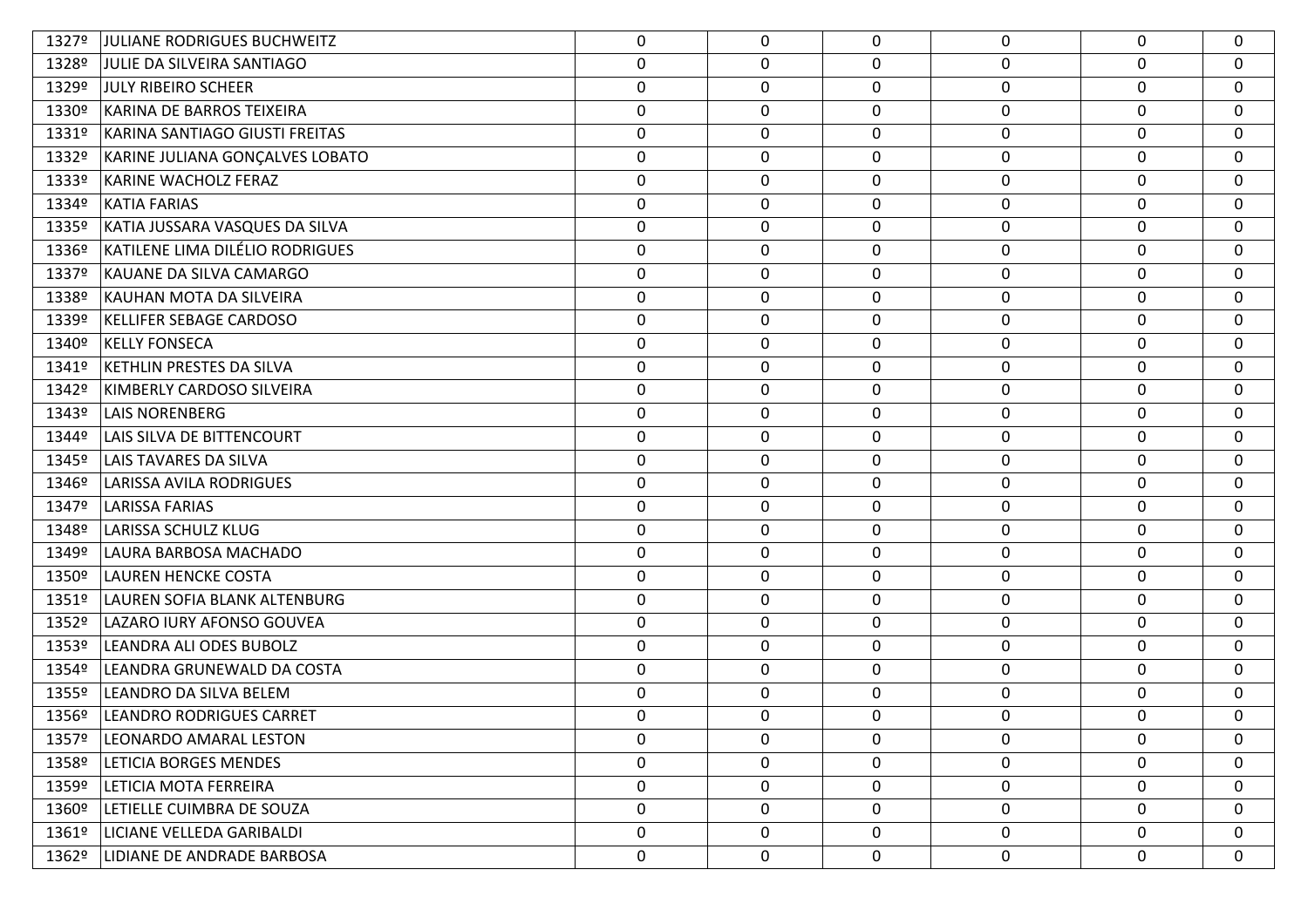| 1363º | LIDIANE DE LIMA OLIVEIRA            | 0                | 0           | 0           | 0                | $\Omega$ | 0           |
|-------|-------------------------------------|------------------|-------------|-------------|------------------|----------|-------------|
| 1364º | <b>LIDIANE DOS SANTOS RITTA</b>     | $\boldsymbol{0}$ | 0           | 0           | 0                | 0        | $\mathbf 0$ |
| 1365º | LIDIANE TAVARES DE SOUZA            | $\boldsymbol{0}$ | 0           | 0           | 0                | 0        | $\mathbf 0$ |
| 1366º | <b>LIDORINE GAMA CRISPA</b>         | $\boldsymbol{0}$ | 0           | 0           | $\pmb{0}$        | 0        | $\mathbf 0$ |
| 1367º | LILIA NUNES MORAES LIMA             | $\boldsymbol{0}$ | 0           | 0           | $\boldsymbol{0}$ | 0        | $\mathbf 0$ |
| 1368º | LILIAN LEMOS DA SILVA               | $\boldsymbol{0}$ | 0           | 0           | $\pmb{0}$        | 0        | 0           |
| 1369º | <b>LILIANE FREITAS PEREIRA</b>      | $\boldsymbol{0}$ | 0           | 0           | $\pmb{0}$        | 0        | $\mathbf 0$ |
| 1370º | <b>LILIANE GABRIEL LOPES</b>        | $\boldsymbol{0}$ | $\mathbf 0$ | 0           | $\pmb{0}$        | 0        | $\mathbf 0$ |
| 1371º | LILIANE OLIVEIRA DA SILVA           | $\boldsymbol{0}$ | 0           | 0           | $\boldsymbol{0}$ | 0        | $\mathbf 0$ |
| 1372º | <b>LILIANE SABIO DA SILVA</b>       | $\boldsymbol{0}$ | 0           | 0           | $\pmb{0}$        | 0        | $\mathbf 0$ |
| 1373º | LISIANE BEATRIZ DE AVILA FARIAS     | $\boldsymbol{0}$ | 0           | 0           | $\pmb{0}$        | 0        | $\mathbf 0$ |
| 1374º | LISIANE REGINA PINTO DE MENEZES     | $\boldsymbol{0}$ | 0           | 0           | $\boldsymbol{0}$ | 0        | $\mathbf 0$ |
| 1375º | LORENA RETZLAFF                     | $\boldsymbol{0}$ | 0           | 0           | $\boldsymbol{0}$ | 0        | $\mathbf 0$ |
| 1376º | LOURDES HELENA SANTOS DE JESUS      | $\boldsymbol{0}$ | 0           | 0           | $\pmb{0}$        | 0        | 0           |
| 1377º | <b>LUA RODRIGUES SILVEIRA</b>       | $\boldsymbol{0}$ | 0           | 0           | $\pmb{0}$        | 0        | $\mathbf 0$ |
| 1378º | LUANA DA SILVA RIBEIRO              | $\boldsymbol{0}$ | 0           | 0           | $\pmb{0}$        | 0        | $\mathbf 0$ |
| 1379º | LUANA FURTADO                       | 0                | 0           | 0           | $\mathbf 0$      | 0        | 0           |
| 1380º | LUANA SOUZA COELHO                  | $\boldsymbol{0}$ | 0           | 0           | $\pmb{0}$        | 0        | $\mathbf 0$ |
| 1381º | <b>LUANDA LEMES SANCHES</b>         | $\boldsymbol{0}$ | 0           | 0           | $\pmb{0}$        | 0        | $\mathbf 0$ |
| 1382º | <b>LUCAS DE LIMA NUNES</b>          | $\boldsymbol{0}$ | $\mathbf 0$ | 0           | $\pmb{0}$        | 0        | $\mathbf 0$ |
| 1383º | <b>LUCAS LEMOS FERNANDES</b>        | $\boldsymbol{0}$ | 0           | 0           | 0                | 0        | $\mathbf 0$ |
| 1384º | <b>LUCAS PEREIRA BOTELHO</b>        | $\boldsymbol{0}$ | 0           | 0           | $\pmb{0}$        | 0        | 0           |
| 1385º | LUCIA SILVA DE OLIVEIRA             | $\boldsymbol{0}$ | 0           | 0           | 0                | 0        | $\mathbf 0$ |
| 1386º | LUCIANA AMARAL AMARO                | $\boldsymbol{0}$ | 0           | 0           | $\pmb{0}$        | 0        | $\mathbf 0$ |
| 1387º | LUCIANA AMARAL MULLER               | $\boldsymbol{0}$ | 0           | 0           | $\boldsymbol{0}$ | 0        | $\mathbf 0$ |
| 1388º | LUCIANA BLANK KLEIN                 | $\boldsymbol{0}$ | 0           | 0           | $\pmb{0}$        | 0        | 0           |
| 1389º | LUCIANA CAETANO GONÇALVES           | $\boldsymbol{0}$ | 0           | 0           | $\pmb{0}$        | 0        | $\mathbf 0$ |
| 1390º | LUCIANA FLOOR DA SILVA              | $\boldsymbol{0}$ | 0           | 0           | $\pmb{0}$        | 0        | $\mathbf 0$ |
| 1391º | LUCIANA GOMES MACHADO               | $\boldsymbol{0}$ | 0           | 0           | $\mathbf 0$      | 0        | $\mathbf 0$ |
| 1392º | LUCIANA VIANA NOGUES                | $\boldsymbol{0}$ | $\mathbf 0$ | 0           | 0                | 0        | $\mathbf 0$ |
| 1393º | <b>LUCIANE RODRIGUES DE ANDRADE</b> | 0                | 0           | 0           | 0                | $\Omega$ | 0           |
|       | 1394º   LUCIANE ROSA DA COSTA       | $\mathbf 0$      | 0           | 0           | $\pmb{0}$        | 0        | 0           |
| 1395º | <b>LUCIANE SILVA RODRIGUES</b>      | 0                | 0           | $\mathbf 0$ | 0                | 0        | 0           |
|       | 1396º   LUCIARA DE MOURA RESENDE    | $\mathbf 0$      | 0           | 0           | $\pmb{0}$        | 0        | $\mathbf 0$ |
|       | 1397º   LUCIELE FURTADO DE FURTADO  | 0                | 0           | 0           | 0                | 0        | 0           |
|       | 1398º   LUCIENE GOMES DA SILVA      | 0                | 0           | 0           | $\mathbf 0$      | 0        | 0           |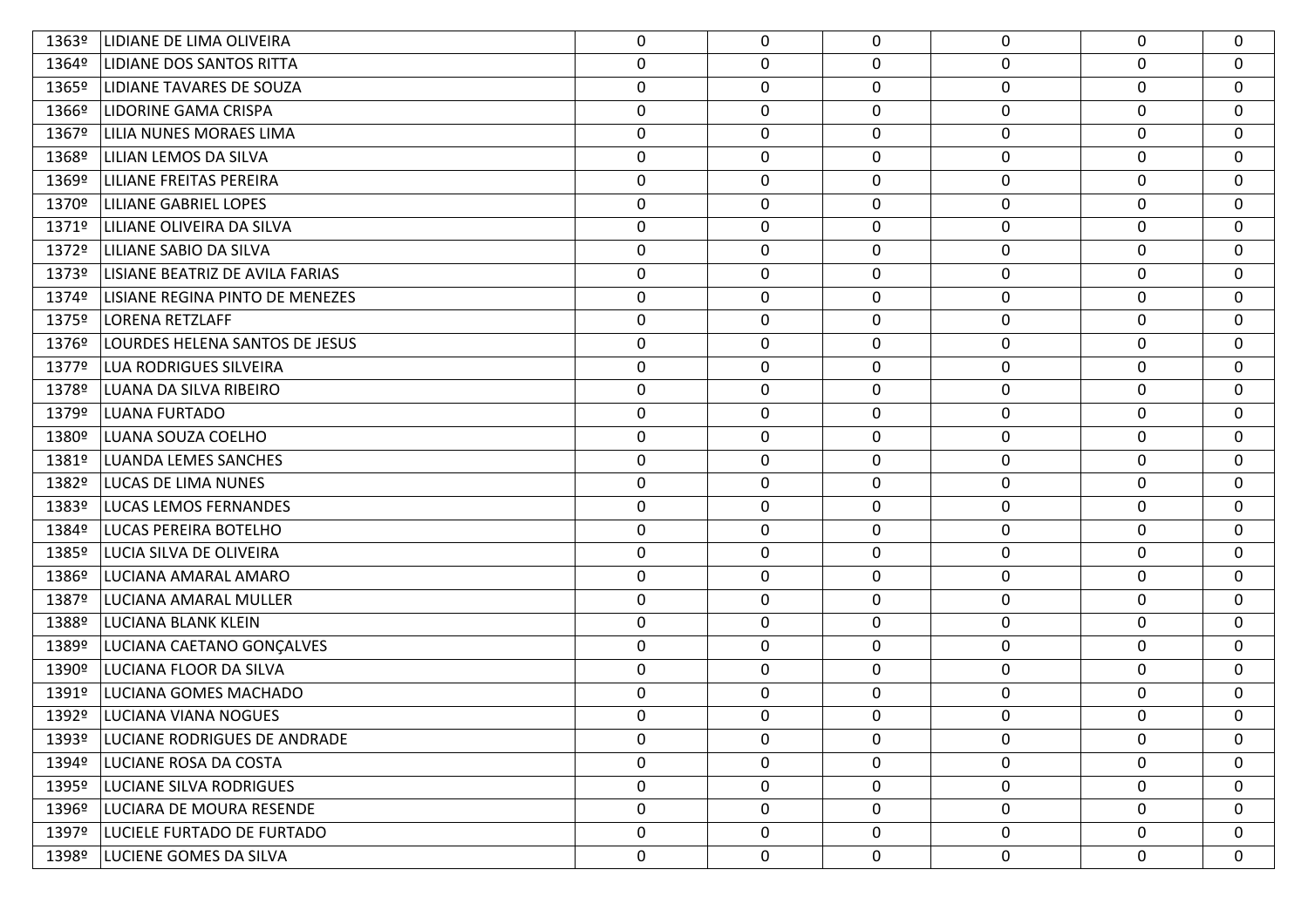| 1399º | LUCIMAR PISKE RATTUNDE                | 0                | 0           | $\Omega$    | $\mathbf 0$      | $\mathbf 0$ | $\Omega$         |
|-------|---------------------------------------|------------------|-------------|-------------|------------------|-------------|------------------|
| 1400º | LUCIMARA ANDINA SILVEIRA              | $\boldsymbol{0}$ | 0           | 0           | 0                | 0           | $\mathbf{0}$     |
| 1401º | LUIS CARLOS CAETANO FILHO             | $\boldsymbol{0}$ | 0           | 0           | 0                | 0           | $\mathbf 0$      |
| 1402º | LUIS ROGERIO DIAS VIEIRA              | $\pmb{0}$        | 0           | 0           | $\boldsymbol{0}$ | 0           | $\mathbf 0$      |
| 1403º | LUIZA CHAGAS SOARES                   | 0                | $\mathbf 0$ | 0           | 0                | $\mathbf 0$ | $\mathbf 0$      |
| 1404º | LUIZA DA SILVA FLORIO                 | 0                | 0           | 0           | 0                | 0           | $\mathbf{0}$     |
| 1405º | LUIZA DA SILVA TEIXEIRA               | 0                | $\mathbf 0$ | $\mathbf 0$ | 0                | $\mathbf 0$ | $\mathbf 0$      |
| 1406º | LUMA GABRIELE COSTA TEIXEIRA          | $\mathbf 0$      | 0           | 0           | 0                | 0           | $\mathbf{0}$     |
| 1407º | LURIAN DE SOUZA SIQUEIRA              | 0                | $\mathbf 0$ | 0           | 0                | $\mathbf 0$ | $\mathbf 0$      |
| 1408º | MAGDA DE LIMA GOMES                   | $\pmb{0}$        | 0           | 0           | $\boldsymbol{0}$ | $\mathbf 0$ | 0                |
| 1409º | MAIARA CHAGAS PASSOS                  | 0                | $\mathbf 0$ | $\mathbf 0$ | 0                | 0           | $\mathbf 0$      |
| 1410º | MAIDE FERREIRA DE CASTRO              | $\pmb{0}$        | 0           | 0           | $\boldsymbol{0}$ | 0           | $\mathbf 0$      |
| 1411º | MAIRA JANAINA DA SILVA MEDEIROS       | 0                | $\mathbf 0$ | 0           | 0                | $\mathbf 0$ | 0                |
| 1412º | <b>MAITE SANTOS DE LIMA</b>           | $\boldsymbol{0}$ | 0           | 0           | 0                | $\mathbf 0$ | $\mathbf{0}$     |
| 1413º | MANOELA CORREA DE CASTRO              | 0                | $\mathbf 0$ | $\mathbf 0$ | 0                | $\mathbf 0$ | $\mathbf 0$      |
| 1414º | MANOELA MACEDO DOS SANTOS             | $\boldsymbol{0}$ | 0           | $\mathbf 0$ | 0                | 0           | $\mathbf{0}$     |
| 1415º | MANOELA THIEL MARTINS                 | 0                | $\mathbf 0$ | 0           | 0                | 0           | $\mathbf 0$      |
| 1416º | MANOELLA GUILHERME DA SILVA           | $\pmb{0}$        | 0           | 0           | $\boldsymbol{0}$ | $\mathbf 0$ | $\mathbf 0$      |
| 1417º | MANUELA PETER MILECH                  | $\boldsymbol{0}$ | $\mathbf 0$ | $\mathbf 0$ | 0                | $\mathbf 0$ | $\mathbf 0$      |
| 1418º | MARA ELANDA VERGARA FERREIRA          | $\pmb{0}$        | 0           | 0           | $\boldsymbol{0}$ | 0           | $\mathbf 0$      |
| 1419º | MARA GIANE CORREIA GOULART            | 0                | $\mathbf 0$ | $\mathbf 0$ | 0                | $\mathbf 0$ | $\mathbf{0}$     |
| 1420º | MARA JULIA PADILHA                    | $\boldsymbol{0}$ | 0           | 0           | $\boldsymbol{0}$ | $\mathbf 0$ | $\mathbf 0$      |
| 1421º | MARA REGINA GAMA DA ROSA              | 0                | $\mathbf 0$ | $\mathbf 0$ | 0                | $\mathbf 0$ | $\mathbf{0}$     |
| 1422º | MARA ROSANGELA DOROW PALADINO         | $\pmb{0}$        | 0           | 0           | $\boldsymbol{0}$ | 0           | $\mathbf 0$      |
| 1423º | MARCELA BRUM MACHADO                  | 0                | $\mathbf 0$ | $\mathbf 0$ | 0                | $\mathbf 0$ | $\mathbf{0}$     |
| 1424º | MARCELA POLLNOW                       | $\boldsymbol{0}$ | 0           | 0           | 0                | 0           | $\mathbf 0$      |
| 1425º | <b>MARCELE ROSA PEDRA</b>             | $\boldsymbol{0}$ | $\mathbf 0$ | $\mathbf 0$ | 0                | 0           | $\mathbf{0}$     |
| 1426º | MARCIA BLANK MACHADO                  | $\pmb{0}$        | 0           | 0           | 0                | 0           | $\mathbf{0}$     |
| 1427º | MARCIA DOMINGUES GUILHAMILHO          | 0                | $\mathbf 0$ | 0           | 0                | 0           | $\mathbf 0$      |
| 1428º | MARCIA GABRIELA LUCAS CORDIEL CORDIEL | 0                | 0           | $\Omega$    | 0                | $\Omega$    | 0                |
| 1429º | <b>MARCIA LAURA MORALES NUNES</b>     | 0                | $\mathbf 0$ | $\Omega$    | 0                | 0           | 0                |
| 1430º | MARCIA LIADIANE GONÇALVES             | $\mathbf 0$      | 0           | $\mathbf 0$ | $\mathbf 0$      | 0           | $\mathbf 0$      |
| 1431º | <b>MARCIELE BERNARDES FERREIRA</b>    | $\mathbf 0$      | 0           | 0           | 0                | 0           | $\mathbf 0$      |
| 1432º | MARCIELE SOUZA DE SOUSA               | $\boldsymbol{0}$ | 0           | $\mathbf 0$ | $\mathbf 0$      | 0           | $\mathbf 0$      |
| 1433º | MARCOS VINICIUS ALMEIDA FERREIRA      | 0                | $\mathbf 0$ | 0           | 0                | $\mathbf 0$ | $\mathbf 0$      |
| 1434º | MARGARETE RODRIGUES SOUZA             | 0                | 0           | 0           | 0                | 0           | $\boldsymbol{0}$ |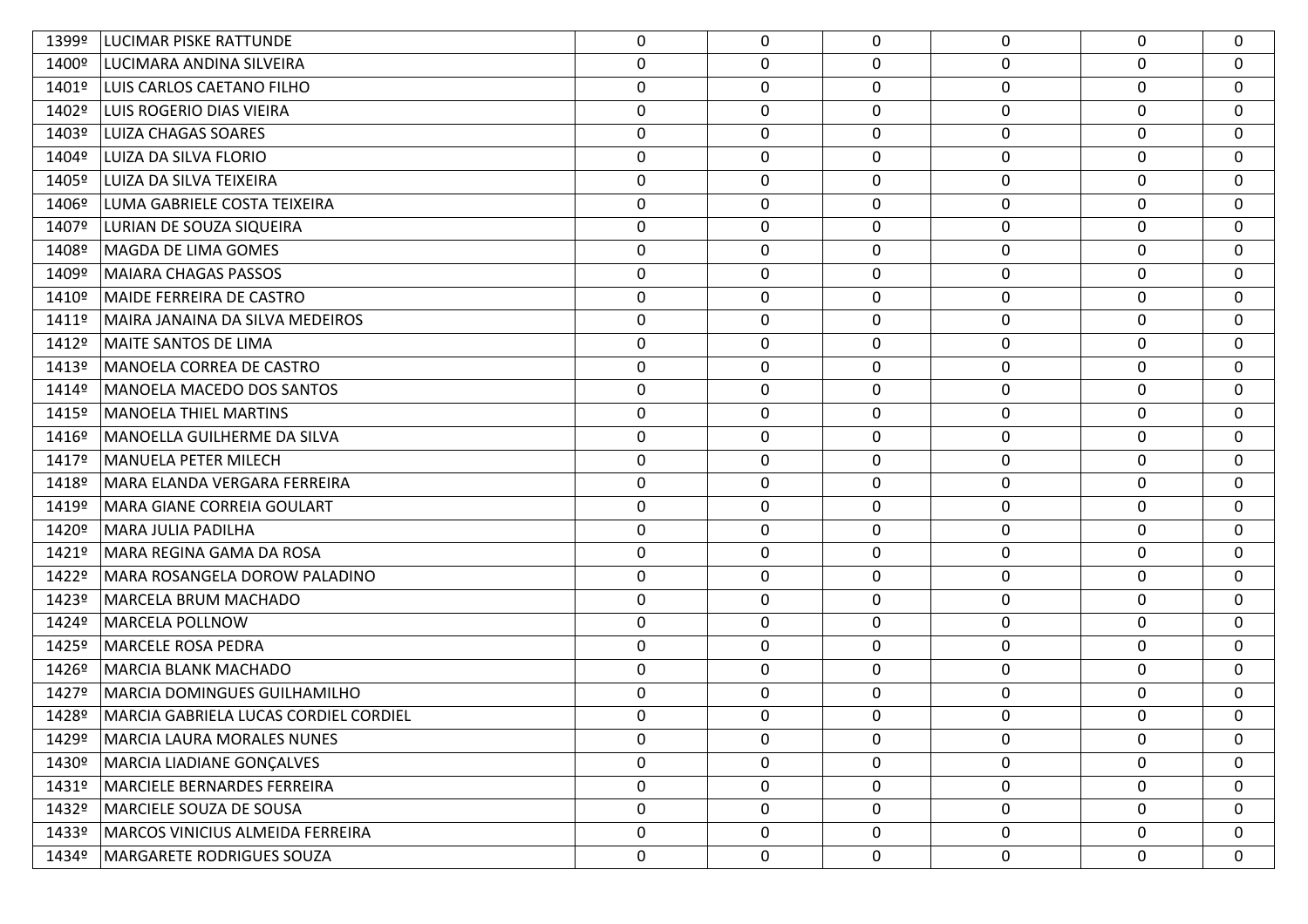| 1435º | <b>MARGARETE VITORIA NETO</b>           | 0                | 0           | $\Omega$     | 0                | 0           | $\mathbf 0$      |
|-------|-----------------------------------------|------------------|-------------|--------------|------------------|-------------|------------------|
| 1436º | MARI DENISE MARTINS DOS SANTOS          | $\pmb{0}$        | 0           | 0            | 0                | 0           | $\mathbf 0$      |
| 1437º | <b>MARI LUSIA GIESEL</b>                | $\boldsymbol{0}$ | $\mathbf 0$ | 0            | 0                | 0           | $\mathbf 0$      |
| 1438º | MARIA CAMILA DA SILVA BRUM              | $\pmb{0}$        | 0           | 0            | $\boldsymbol{0}$ | 0           | $\mathbf 0$      |
| 1439º | MARIA CELESTE DOS SANTOS DIAS           | $\mathbf 0$      | $\mathbf 0$ | 0            | 0                | $\mathbf 0$ | $\mathbf 0$      |
| 1440º | MARIA DA GRAÇA PONTES DOS SANTOS        | $\mathbf 0$      | 0           | 0            | 0                | 0           | 0                |
| 1441º | MARIA DAS GRAÇAS CARDOSO DE OLIVEIRA    | $\boldsymbol{0}$ | $\mathbf 0$ | 0            | 0                | 0           | $\mathbf 0$      |
| 1442º | MARIA EDUARDA TEIXEIRA DE TEIXEIRA      | $\mathbf 0$      | 0           | 0            | 0                | 0           | $\mathbf 0$      |
| 1443º | MARIA ELISA KLASSEN MARTINS             | 0                | $\mathbf 0$ | 0            | 0                | $\mathbf 0$ | $\mathbf 0$      |
| 1444º | MARIA HELENA CARDOZO DE ARAUJO          | $\pmb{0}$        | 0           | 0            | $\boldsymbol{0}$ | 0           | 0                |
| 1445° | MARIA MARTINS REIES                     | 0                | 0           | 0            | 0                | 0           | $\mathbf 0$      |
| 1446º | MARIA RAQUEL GOUVEIA RODRIGUES          | $\pmb{0}$        | 0           | 0            | $\boldsymbol{0}$ | 0           | $\mathbf 0$      |
| 1447º | MARIA RODRIGUES FERREIRA                | $\mathbf 0$      | $\mathbf 0$ | 0            | 0                | $\mathbf 0$ | $\mathbf 0$      |
| 1448º | MARIA SIMONE NEITZEL UECKER             | $\pmb{0}$        | 0           | $\mathbf 0$  | $\boldsymbol{0}$ | $\mathbf 0$ | $\mathbf 0$      |
| 1449º | <b>MARIA VALESKA MARQUES DE MARQUES</b> | 0                | $\mathbf 0$ | 0            | 0                | $\mathbf 0$ | $\mathbf 0$      |
| 1450º | MARIA VERONICA RIBAS AMARO              | $\pmb{0}$        | 0           | 0            | $\boldsymbol{0}$ | 0           | $\mathbf 0$      |
| 1451º | MARIANA DA ROCHA FURTADO                | $\boldsymbol{0}$ | $\mathbf 0$ | 0            | $\boldsymbol{0}$ | 0           | $\mathbf 0$      |
| 1452º | MARIANA DE SOUSA FERREIRA               | $\pmb{0}$        | 0           | 0            | $\boldsymbol{0}$ | $\mathbf 0$ | 0                |
| 1453º | <b>MARIANA KIESOW CANTOS</b>            | $\boldsymbol{0}$ | $\mathbf 0$ | $\mathbf 0$  | $\boldsymbol{0}$ | 0           | $\mathbf 0$      |
| 1454º | MARIANA MEDEIROS CHAVES                 | $\pmb{0}$        | 0           | 0            | $\boldsymbol{0}$ | 0           | $\mathbf 0$      |
| 1455º | MARIO AUGUSTO MATEUS RAMALHO            | 0                | 0           | 0            | 0                | $\mathbf 0$ | $\mathbf 0$      |
| 1456º | MARISA PAIVA VILELA                     | $\pmb{0}$        | 0           | $\mathbf 0$  | $\pmb{0}$        | 0           | $\mathbf 0$      |
| 1457º | MARISTELA BERGMANN                      | 0                | 0           | 0            | 0                | 0           | $\mathbf 0$      |
| 1458º | MARKIELE JESKE SILVA                    | $\pmb{0}$        | 0           | $\mathbf 0$  | $\boldsymbol{0}$ | 0           | $\mathbf 0$      |
| 1459º | MARLI CUNHA DE MELLO                    | 0                | $\mathbf 0$ | $\mathbf 0$  | 0                | 0           | $\mathbf 0$      |
| 1460º | MARLI DA ROSA RUTZ                      | $\pmb{0}$        | 0           | $\mathbf 0$  | $\boldsymbol{0}$ | 0           | $\mathbf 0$      |
| 1461º | MARTA ROSA DE SOUZA                     | $\boldsymbol{0}$ | $\mathbf 0$ | 0            | $\boldsymbol{0}$ | 0           | $\mathbf 0$      |
| 1462º | MATEUS DE MOURA PEREIRA                 | $\pmb{0}$        | 0           | 0            | 0                | 0           | $\mathbf 0$      |
| 1463º | <b>MAURICIO AVILA DE OLIVEIRA</b>       | $\mathbf 0$      | $\mathbf 0$ | $\mathbf{0}$ | $\boldsymbol{0}$ | 0           | $\mathbf 0$      |
| 1464º | MERY ELLEN REGO MESQUITA                | 0                | 0           | $\Omega$     | $\mathbf 0$      | $\Omega$    | 0                |
| 1465º | MICAELA CAROLINE DE SOUZA SUBTIL        | 0                | 0           | $\Omega$     | $\mathbf 0$      | $\Omega$    | $\mathbf 0$      |
| 1466º | MICHELE COSTA MACHADO                   | 0                | 0           | $\mathbf 0$  | $\mathbf 0$      | 0           | $\mathbf 0$      |
| 1467º | MICHELE DA ROCHA                        | $\mathbf 0$      | 0           | 0            | 0                | 0           | $\mathbf 0$      |
| 1468º | MICHELE NUNES RODRIGUES                 | $\boldsymbol{0}$ | 0           | $\mathbf 0$  | $\mathbf 0$      | 0           | $\mathbf 0$      |
| 1469º | MICHELE PEGORARO DA SILVA               | $\mathbf 0$      | 0           | 0            | 0                | $\mathbf 0$ | $\mathbf 0$      |
| 1470º | MICHELE RODRIGUES DAS NEVES             | 0                | 0           | $\mathbf 0$  | 0                | 0           | $\boldsymbol{0}$ |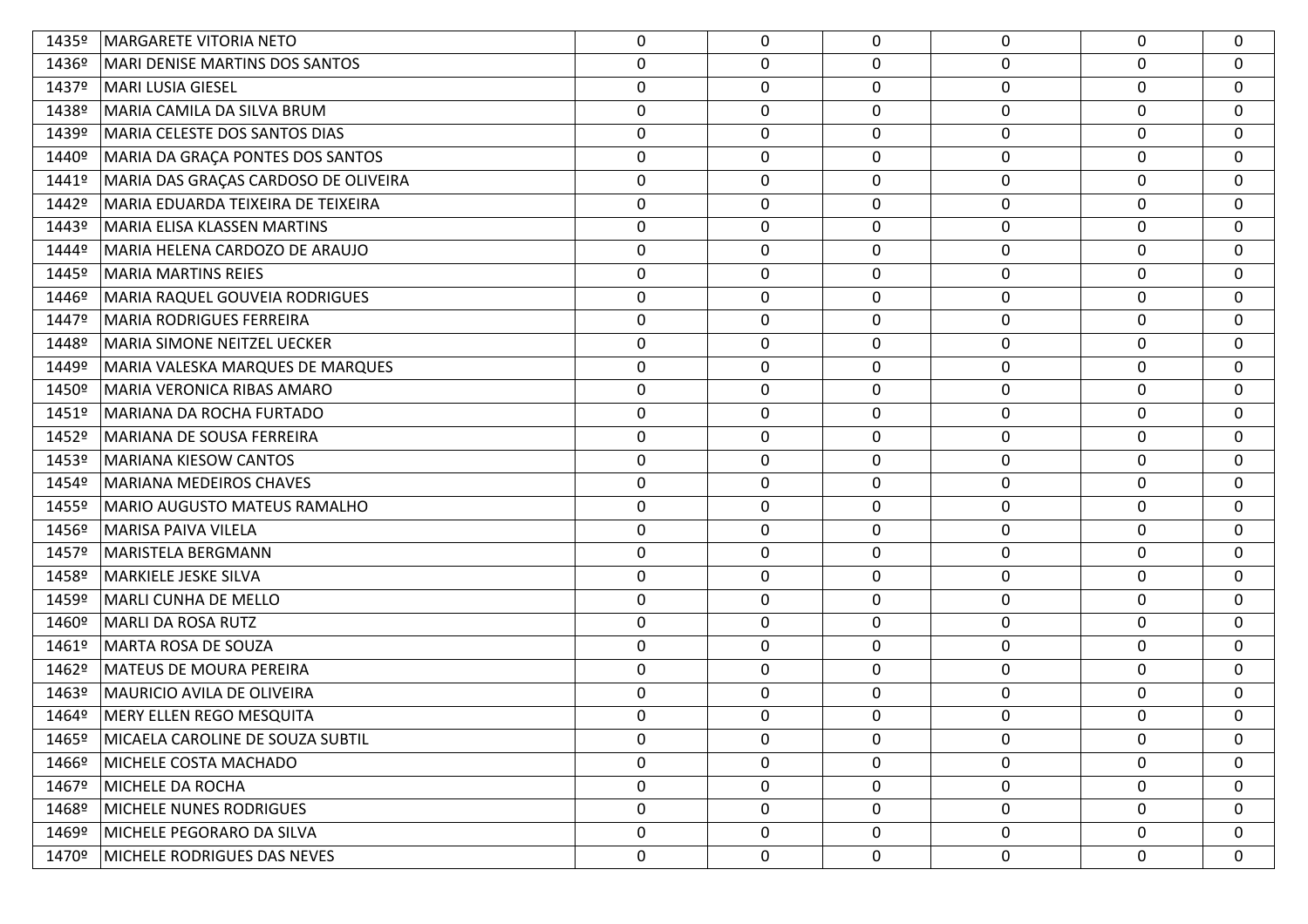| 1471º | MICHELE SAMPAIO                   | 0                | 0           | $\Omega$         | 0                | 0           | $\mathbf 0$      |
|-------|-----------------------------------|------------------|-------------|------------------|------------------|-------------|------------------|
| 1472º | MICHELE WILLRICH CARUCCIO         | $\pmb{0}$        | 0           | $\mathbf 0$      | $\pmb{0}$        | $\mathbf 0$ | $\mathbf 0$      |
| 1473º | MICKE MENDES DE SOUZA             | $\pmb{0}$        | $\mathbf 0$ | $\mathbf 0$      | $\boldsymbol{0}$ | $\mathbf 0$ | $\mathbf 0$      |
| 1474º | MILENA EDUARDA VIEIRA DA HORA     | $\pmb{0}$        | 0           | $\mathbf 0$      | $\pmb{0}$        | 0           | $\mathbf 0$      |
| 1475º | MILENE FLORES GONÇALVES           | $\boldsymbol{0}$ | $\mathbf 0$ | $\mathbf 0$      | $\boldsymbol{0}$ | 0           | $\mathbf 0$      |
| 1476º | MILVIA CRISTINA MATTOS VAZ        | $\pmb{0}$        | $\mathbf 0$ | $\mathbf 0$      | $\pmb{0}$        | $\mathbf 0$ | $\mathbf 0$      |
| 1477º | MIRIAM SCHELLIN KERN              | $\boldsymbol{0}$ | $\mathbf 0$ | $\boldsymbol{0}$ | $\pmb{0}$        | 0           | $\mathbf 0$      |
| 1478º | MONICA DEMARI KRUGER              | $\pmb{0}$        | 0           | $\mathbf 0$      | $\boldsymbol{0}$ | $\mathbf 0$ | $\mathbf 0$      |
| 1479º | MONICA LOPES SANTANA              | $\boldsymbol{0}$ | $\mathbf 0$ | $\mathbf 0$      | 0                | 0           | $\mathbf 0$      |
| 1480º | MONIQUE MEIRELES DA SILVA         | $\pmb{0}$        | 0           | $\mathbf 0$      | $\pmb{0}$        | $\mathbf 0$ | $\mathbf 0$      |
| 1481º | MONISE PLAMER MACHADO             | $\boldsymbol{0}$ | $\mathbf 0$ | $\mathbf 0$      | $\boldsymbol{0}$ | 0           | $\mathbf 0$      |
| 1482º | MYCAELA FARIAS HENRIQUE           | $\pmb{0}$        | 0           | $\mathbf 0$      | $\pmb{0}$        | $\mathbf 0$ | $\mathbf 0$      |
| 1483º | NAIR REGINA NEVES RODRIGUES       | $\boldsymbol{0}$ | $\mathbf 0$ | $\mathbf 0$      | $\boldsymbol{0}$ | 0           | $\mathbf 0$      |
| 1484º | NAJILA MARRONI NUNES              | $\pmb{0}$        | 0           | $\mathbf 0$      | $\pmb{0}$        | $\mathbf 0$ | $\boldsymbol{0}$ |
| 1485º | NARA REJANE LEANDRO SILVEIRA      | $\pmb{0}$        | $\mathbf 0$ | $\boldsymbol{0}$ | $\boldsymbol{0}$ | $\mathbf 0$ | $\mathbf 0$      |
| 1486º | NATALIA ACOSTA DOS SANTOS         | $\boldsymbol{0}$ | 0           | $\mathbf 0$      | $\boldsymbol{0}$ | 0           | $\mathbf 0$      |
| 1487º | NATALIA AQUINO GONÇALVES          | $\boldsymbol{0}$ | $\mathbf 0$ | $\mathbf 0$      | 0                | 0           | $\mathbf 0$      |
| 1488º | NATALIA DA SILVA HESS             | $\pmb{0}$        | 0           | $\pmb{0}$        | $\pmb{0}$        | $\mathbf 0$ | $\mathbf 0$      |
| 1489º | NATALIA DEL PINO SILVEIRA         | $\boldsymbol{0}$ | $\mathbf 0$ | $\mathbf 0$      | $\pmb{0}$        | $\mathbf 0$ | $\mathbf 0$      |
| 1490º | NATALIA MELO DA SILVA             | $\pmb{0}$        | 0           | $\mathbf 0$      | $\boldsymbol{0}$ | $\mathbf 0$ | $\mathbf 0$      |
| 1491º | NATASHA DUARTE MEDINA             | $\boldsymbol{0}$ | $\mathbf 0$ | $\mathbf 0$      | $\boldsymbol{0}$ | 0           | $\mathbf 0$      |
| 1492º | NATASHA ROCHA FREDES              | $\pmb{0}$        | 0           | $\boldsymbol{0}$ | $\pmb{0}$        | $\mathbf 0$ | $\mathbf 0$      |
| 1493º | <b>NATHA CASTRO</b>               | $\boldsymbol{0}$ | $\mathbf 0$ | $\mathbf 0$      | $\boldsymbol{0}$ | $\mathbf 0$ | 0                |
| 1494º | NATHALIA DE DIAS COSTA            | $\pmb{0}$        | 0           | $\mathbf 0$      | $\boldsymbol{0}$ | 0           | $\mathbf 0$      |
| 1495º | NATHALIA LEIVAS VAZ               | $\boldsymbol{0}$ | $\mathbf 0$ | $\mathbf 0$      | $\boldsymbol{0}$ | 0           | $\mathbf 0$      |
| 1496º | NATHAN D'AVILA SILVA              | $\pmb{0}$        | 0           | $\mathbf 0$      | $\pmb{0}$        | $\mathbf 0$ | $\mathbf 0$      |
| 1497º | NATHANAEL DUTRA BARBOSA           | $\boldsymbol{0}$ | $\mathbf 0$ | $\boldsymbol{0}$ | $\boldsymbol{0}$ | $\mathbf 0$ | $\mathbf 0$      |
| 1498º | NATIELE MOURA DA LUZ              | $\pmb{0}$        | 0           | $\mathbf 0$      | $\boldsymbol{0}$ | 0           | $\mathbf 0$      |
| 1499º | NEUZA HELENA HARTWIG              | $\boldsymbol{0}$ | $\mathbf 0$ | 0                | 0                | 0           | 0                |
| 1500º | NILTON FERNANDO COUTO DA SILVA    | $\mathbf 0$      | 0           | $\mathbf 0$      | $\mathbf 0$      | $\mathbf 0$ | $\mathbf 0$      |
| 1501º | NURIAN MARIA OLIVEIRA DE AZAMBUJA | $\mathbf 0$      | 0           | $\mathbf{0}$     | 0                | $\mathbf 0$ | $\mathbf 0$      |
| 1502º | <b>PABLO SAMPAIO STURBELLE</b>    | 0                | 0           | $\mathbf 0$      | $\pmb{0}$        | 0           | $\mathbf 0$      |
| 1503º | PAMELA BEATRIZ DIAS CAMPOS        | $\mathbf 0$      | 0           | 0                | 0                | $\mathbf 0$ | $\mathbf 0$      |
| 1504º | PAMELA GOUVEA MORTAGUA            | 0                | 0           | 0                | 0                | 0           | $\mathbf 0$      |
| 1505º | <b>PAMELA LEAL RIBEIRO</b>        | 0                | $\mathbf 0$ | 0                | 0                | $\mathbf 0$ | 0                |
| 1506º | <b>PAMELA PACHECO DA SILVA</b>    | 0                | 0           | 0                | 0                | 0           | $\boldsymbol{0}$ |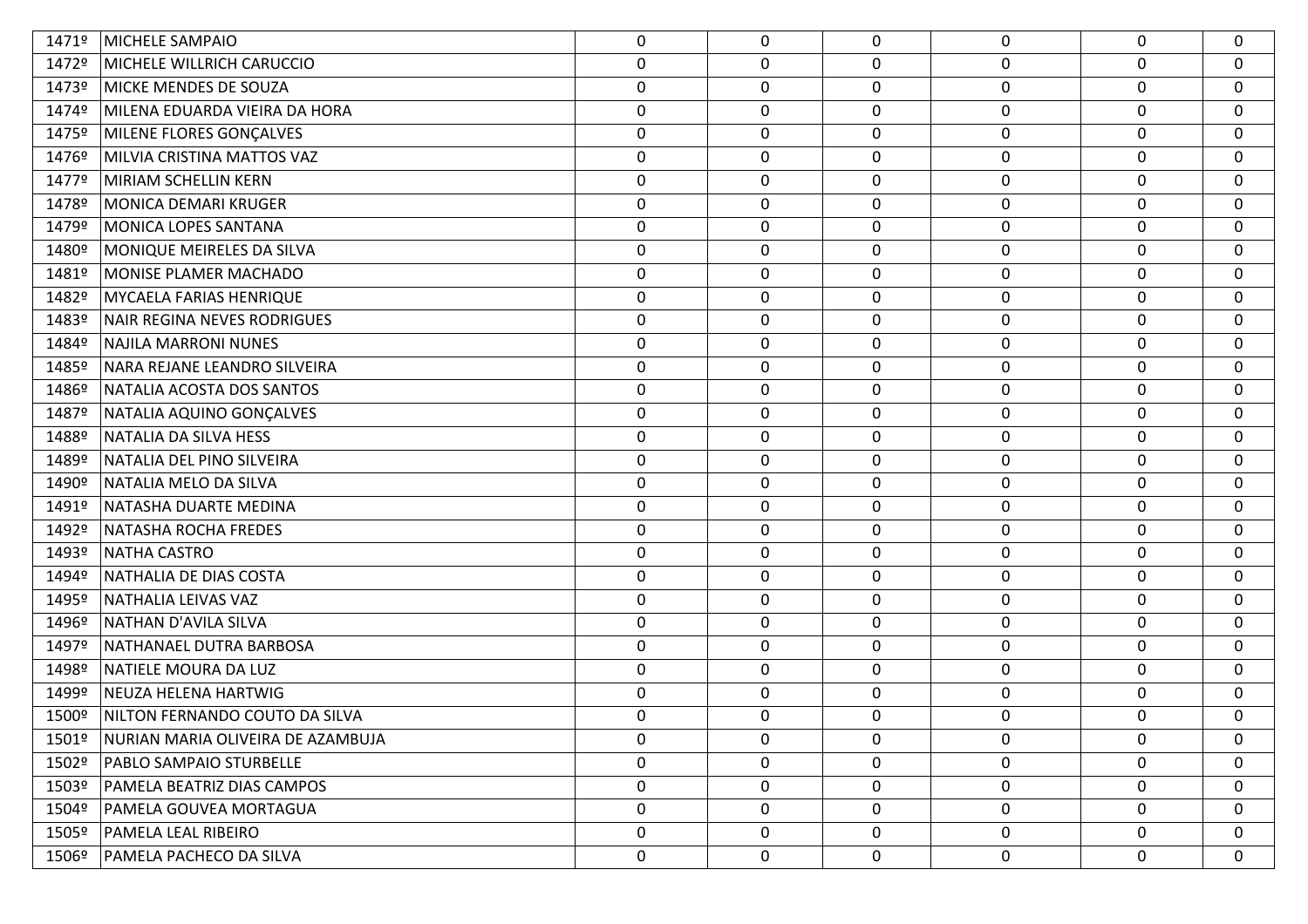| 1507º             | PAMELA RIBEIRO COUTINHO                   | 0                | 0                | $\Omega$     | 0                | $\Omega$     | 0           |
|-------------------|-------------------------------------------|------------------|------------------|--------------|------------------|--------------|-------------|
| 1508º             | PATRICIA ANCELMO DIAS                     | $\pmb{0}$        | 0                | 0            | 0                | 0            | $\mathbf 0$ |
| 1509º             | PATRICIA ANDERSEN RAMM                    | $\boldsymbol{0}$ | $\mathbf 0$      | 0            | 0                | $\mathbf 0$  | 0           |
| 1510º             | PATRICIA FERREIRA DE MELLO                | $\boldsymbol{0}$ | $\boldsymbol{0}$ | 0            | 0                | 0            | 0           |
| 1511º             | PATRICIA GOMES DE CASTRO                  | 0                | $\mathbf 0$      | 0            | $\boldsymbol{0}$ | $\mathbf 0$  | 0           |
| 1512º             | PATRICIA KAEZYNSKI FARIAS                 | $\boldsymbol{0}$ | 0                | 0            | 0                | 0            | $\mathbf 0$ |
| 1513º             | PATRICIE AJANIR LEMOS SILVA               | $\boldsymbol{0}$ | $\mathbf 0$      | $\mathbf 0$  | 0                | $\mathbf 0$  | $\mathbf 0$ |
| 1514º             | <b>PATRICK GOMES DA SILVA</b>             | $\boldsymbol{0}$ | $\pmb{0}$        | 0            | $\boldsymbol{0}$ | $\mathbf 0$  | $\mathbf 0$ |
| 1515º             | PAULA GERUSA ARAUJO GOULART RODRIGUES     | 0                | $\mathbf 0$      | 0            | 0                | $\mathbf 0$  | 0           |
| 1516º             | <b>PAULA JANDT BASCHI</b>                 | $\pmb{0}$        | 0                | 0            | 0                | 0            | $\mathbf 0$ |
| 1517º             | PAULA OLIVEIRA DA COSTA DA SILVA          | $\boldsymbol{0}$ | $\mathbf 0$      | 0            | 0                | $\mathbf 0$  | 0           |
| 1518º             | <b>PAULO VINICIUS DOS SANTOS SALDANHA</b> | $\boldsymbol{0}$ | $\boldsymbol{0}$ | 0            | 0                | 0            | 0           |
| 1519º             | PERLA PERRET DE FARIAS                    | 0                | $\mathbf 0$      | 0            | 0                | $\mathbf 0$  | 0           |
| 1520º             | <b>PRICILA LOPES ARMESTO</b>              | $\pmb{0}$        | 0                | $\mathbf 0$  | 0                | 0            | $\mathbf 0$ |
| 1521º             | <b>PRISCILA BORGES RODRIGUES</b>          | $\boldsymbol{0}$ | $\mathbf 0$      | $\mathbf 0$  | 0                | $\mathbf 0$  | $\mathbf 0$ |
| 1522º             | <b>PRISCILA LIMA DE SOUZA</b>             | $\pmb{0}$        | $\pmb{0}$        | 0            | 0                | $\mathbf 0$  | $\mathbf 0$ |
| 1523º             | <b>PRISCILA RAKOW BARROS</b>              | $\boldsymbol{0}$ | $\mathbf 0$      | 0            | 0                | 0            | 0           |
| 1524º             | QUEZIA GALARÇA DE OLIVEIRA                | $\pmb{0}$        | 0                | 0            | 0                | $\mathbf 0$  | $\mathbf 0$ |
| 1525º             | <b>RAFAEL DA CRUZ OLIVEIRA</b>            | $\boldsymbol{0}$ | $\mathbf 0$      | $\mathbf 0$  | 0                | 0            | $\mathbf 0$ |
| 1526º             | <b>RAFAEL DA ROSA SILVA</b>               | $\boldsymbol{0}$ | $\boldsymbol{0}$ | 0            | 0                | 0            | $\mathbf 0$ |
| 1527º             | RAFAEL DEONISIO NOGUEIRA DA SILVA         | 0                | $\mathbf 0$      | 0            | 0                | $\mathbf 0$  | 0           |
| 1528º             | <b>RAFAEL QUINZEN DA SILVA</b>            | $\pmb{0}$        | $\pmb{0}$        | 0            | 0                | 0            | $\mathbf 0$ |
| 1529º             | <b>RAFAEL SILVEIRA PARKER</b>             | $\boldsymbol{0}$ | $\mathbf 0$      | 0            | 0                | 0            | $\mathbf 0$ |
| 1530º             | RAFAELA DA SILVEIRA NETHER DOS SANTOS     | $\boldsymbol{0}$ | $\boldsymbol{0}$ | 0            | 0                | 0            | 0           |
| 1531º             | <b>RAIANE DOS SANTOS VIGORITO</b>         | 0                | $\mathbf 0$      | 0            | 0                | 0            | 0           |
| 1532º             | <b>RAQUEL ALVES JARDIM</b>                | $\boldsymbol{0}$ | 0                | 0            | 0                | 0            | $\mathbf 0$ |
| 1533º             | RAQUEL BONEMMANN SILVEIRA                 | $\boldsymbol{0}$ | $\mathbf 0$      | $\mathbf 0$  | $\boldsymbol{0}$ | 0            | $\mathbf 0$ |
| 1534º             | <b>RAQUEL CASTILHO GUNSCH</b>             | $\boldsymbol{0}$ | $\boldsymbol{0}$ | 0            | 0                | 0            | $\mathbf 0$ |
| 1535º             | <b>RAQUIEL HERGER PINTO</b>               | 0                | $\mathbf 0$      | 0            | $\boldsymbol{0}$ | $\mathbf{0}$ | 0           |
| 1536 <sup>o</sup> | <b>REGIANE SILVEIRA MUNHOZ</b>            | 0                | $\mathbf 0$      | 0            | 0                | $\Omega$     | $\mathbf 0$ |
| 1537º             | RENATA BEATRIZ BILHALVA DUARTE            | 0                | $\mathbf 0$      | $\mathbf{0}$ | 0                | $\Omega$     | 0           |
| 1538º             | <b>RENATA LOPES EVALDT</b>                | 0                | 0                | $\mathbf 0$  | 0                | $\Omega$     | $\mathbf 0$ |
| 1539º             | RENATA MERIANE FERNANDES BARBOSA          | 0                | 0                | 0            | 0                | $\mathbf 0$  | 0           |
| 1540º             | RICARDO BORBA CARVALHO                    | $\mathbf 0$      | $\mathbf 0$      | $\mathbf 0$  | 0                | 0            | 0           |
| 1541º             | <b>RITA ORAIDA MORAES ALVES</b>           | $\mathbf 0$      | 0                | 0            | 0                | $\mathbf 0$  | 0           |
| 1542º             | ROBERTA DA SILVA DE AVILA                 | 0                | 0                | 0            | 0                | 0            | 0           |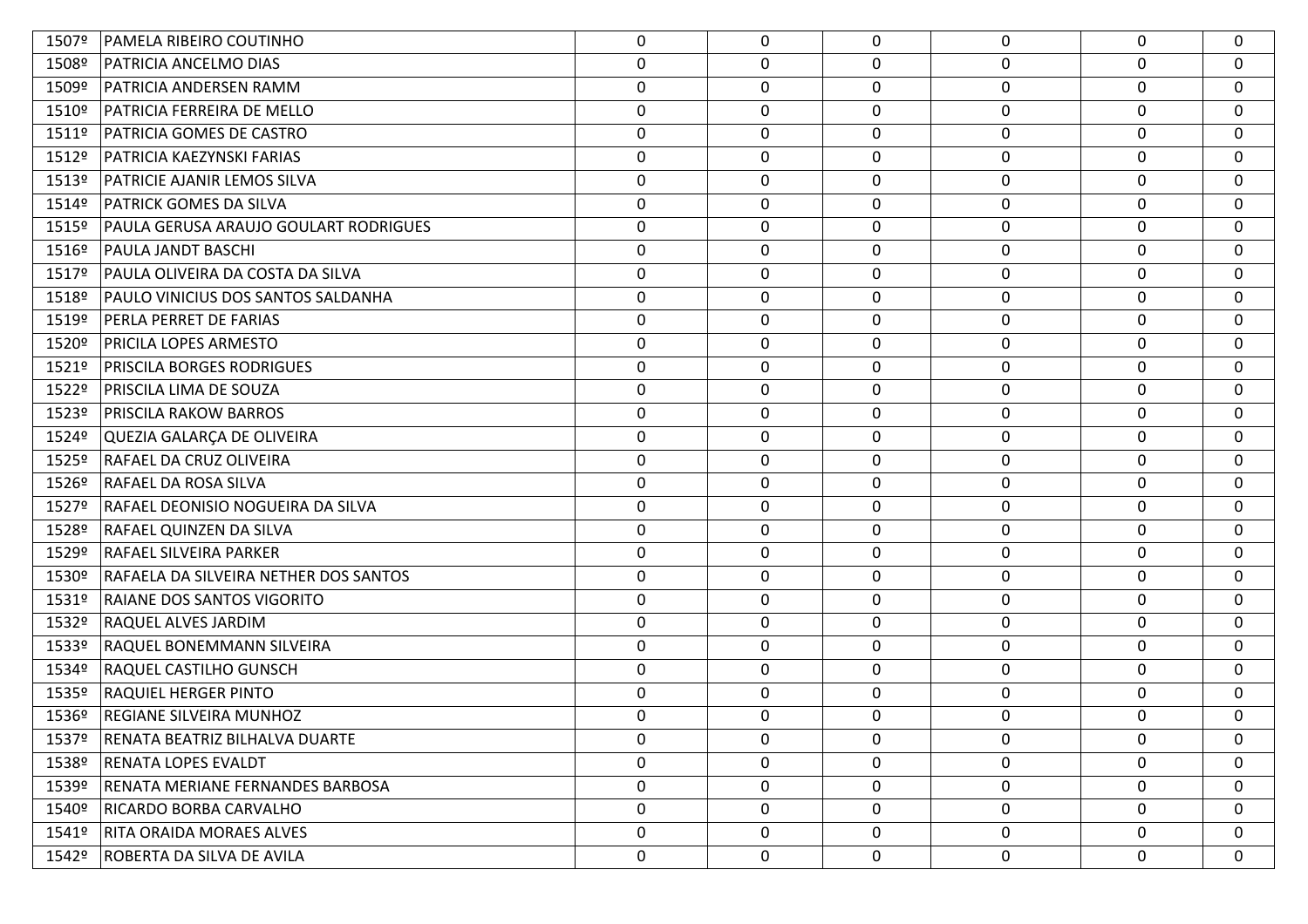| 1543º | ROBERTA SANTANA VIEIRA                  | 0                | 0 | $\mathbf{0}$ | $\mathbf 0$      | $\mathbf 0$ | $\mathbf 0$      |
|-------|-----------------------------------------|------------------|---|--------------|------------------|-------------|------------------|
| 1544º | ROCHELE DE FATIMA MACHADO CALDERIPE     | 0                | 0 | $\mathbf 0$  | $\boldsymbol{0}$ | $\mathbf 0$ | $\mathbf 0$      |
| 1545° | ROCHELE RODRIGUES PEREIRA               | $\mathbf 0$      | 0 | 0            | $\boldsymbol{0}$ | 0           | $\mathbf 0$      |
| 1546º | RODRIGO DA SILVA PENEDO                 | 0                | 0 | 0            | 0                | 0           | $\mathbf 0$      |
| 1547º | <b>RODRIGO DOS SANTOS BIGLIARDI</b>     | $\mathbf 0$      | 0 | $\mathbf 0$  | 0                | 0           | $\mathbf 0$      |
| 1548º | ROGERIO VLADMIR LAFUENTE BITTENCOURT    | 0                | 0 | 0            | $\boldsymbol{0}$ | $\mathbf 0$ | $\mathbf 0$      |
| 1549º | ROSANA MEDINA RODRIGUES                 | 0                | 0 | 0            | 0                | 0           | 0                |
| 1550º | ROSANGELA BRITZIUS CAVALHEIRO           | $\boldsymbol{0}$ | 0 | $\mathbf 0$  | $\boldsymbol{0}$ | 0           | $\mathbf 0$      |
| 1551º | ROSANGELA FREITAS FONSECA               | 0                | 0 | 0            | 0                | 0           | $\mathbf 0$      |
| 1552º | ROSANGELA MARIA CHARAO TEIXEIRA         | 0                | 0 | $\mathbf 0$  | $\pmb{0}$        | $\mathbf 0$ | $\mathbf 0$      |
| 1553º | ROSELAINE FURTADO DOMINGUES             | 0                | 0 | 0            | 0                | 0           | $\mathbf 0$      |
| 1554º | ROSEMERI OLIVEIRA DE LIMA               | $\mathbf 0$      | 0 | 0            | $\boldsymbol{0}$ | 0           | $\mathbf 0$      |
| 1555º | RUZIETE FREITAS DOS SANTOS MARTHA       | 0                | 0 | 0            | 0                | 0           | $\mathbf 0$      |
| 1556º | <b>SABRINA CAMARGO</b>                  | 0                | 0 | 0            | $\boldsymbol{0}$ | 0           | $\mathbf 0$      |
| 1557º | <b>SABRINA CARNIERE RODRIGUES</b>       | $\mathbf 0$      | 0 | 0            | $\boldsymbol{0}$ | 0           | $\mathbf 0$      |
| 1558º | SABRINA LESSA SILVA                     | 0                | 0 | 0            | 0                | 0           | $\mathbf 0$      |
| 1559º | <b>SABRINA LOPES XAVIER</b>             | 0                | 0 | 0            | 0                | $\mathbf 0$ | $\mathbf 0$      |
| 1560º | <b>SABRINA NEUBERGER</b>                | $\boldsymbol{0}$ | 0 | $\mathbf 0$  | $\boldsymbol{0}$ | 0           | $\mathbf 0$      |
| 1561º | SABRINA SILVA GONÇALVES                 | 0                | 0 | 0            | 0                | 0           | 0                |
| 1562º | <b>SABRINA TAVARES MULLET</b>           | $\boldsymbol{0}$ | 0 | $\mathbf 0$  | $\boldsymbol{0}$ | 0           | $\mathbf 0$      |
| 1563º | SAMANTHA BARBOSA FERREIRA               | 0                | 0 | 0            | 0                | 0           | $\mathbf 0$      |
| 1564º | SAMIRA BAADE SILVA DA SILVA             | $\boldsymbol{0}$ | 0 | $\mathbf 0$  | $\boldsymbol{0}$ | 0           | $\mathbf 0$      |
| 1565º | SAMUEL TUCHTENHAGEN DA VARA             | $\mathbf 0$      | 0 | 0            | 0                | 0           | $\mathbf 0$      |
| 1566º | <b>SANDRA IVANA GOMES VARGAS</b>        | 0                | 0 | 0            | $\mathbf 0$      | 0           | $\mathbf 0$      |
| 1567º | <b>SARAI RODRIGUES</b>                  | $\mathbf 0$      | 0 | 0            | 0                | 0           | $\mathbf{0}$     |
| 1568º | SHAIANE ALMEIDA DA SILVA                | 0                | 0 | 0            | $\boldsymbol{0}$ | $\mathbf 0$ | $\mathbf 0$      |
| 1569º | <b>SHAIANE DA SILVA SOARES</b>          | $\mathbf 0$      | 0 | 0            | 0                | 0           | $\mathbf 0$      |
| 1570º | <b>SHEILA DUARTE ACEREDO</b>            | $\boldsymbol{0}$ | 0 | 0            | $\mathbf 0$      | 0           | $\mathbf{0}$     |
| 1571º | SILVANA COSTA BRIAO                     | 0                | 0 | $\mathbf{0}$ | 0                | 0           | $\mathbf 0$      |
| 1572º | SILVANA SOUZA BOTELHO                   | 0                | 0 | $\Omega$     | 0                | $\mathbf 0$ | $\mathbf 0$      |
|       | 1573º SILVIA DAIANE DE SOUZA SCHIAVON   | 0                | 0 | $\mathbf{0}$ | 0                | $\mathbf 0$ | $\mathbf 0$      |
|       | 1574º SILVIA LETICIA DA SILVEIRA TANHOT | 0                | 0 | 0            | $\mathbf 0$      | 0           | $\mathbf 0$      |
|       | 1575º SILVIA PATRICIA CAVALCANTE BRAGA  | 0                | 0 | 0            | $\mathbf 0$      | 0           | $\mathbf 0$      |
|       | 1576º SILVIA RODRIGUES RIBEIRO          | 0                | 0 | 0            | $\boldsymbol{0}$ | $\mathbf 0$ | $\boldsymbol{0}$ |
|       | 1577º SIMONE DA CUNHA COELHO            | 0                | 0 | 0            | $\mathbf 0$      | $\mathbf 0$ | $\boldsymbol{0}$ |
|       | 1578º SIMONE DA SILVA PINTO             | 0                | 0 | 0            | $\boldsymbol{0}$ | 0           | $\boldsymbol{0}$ |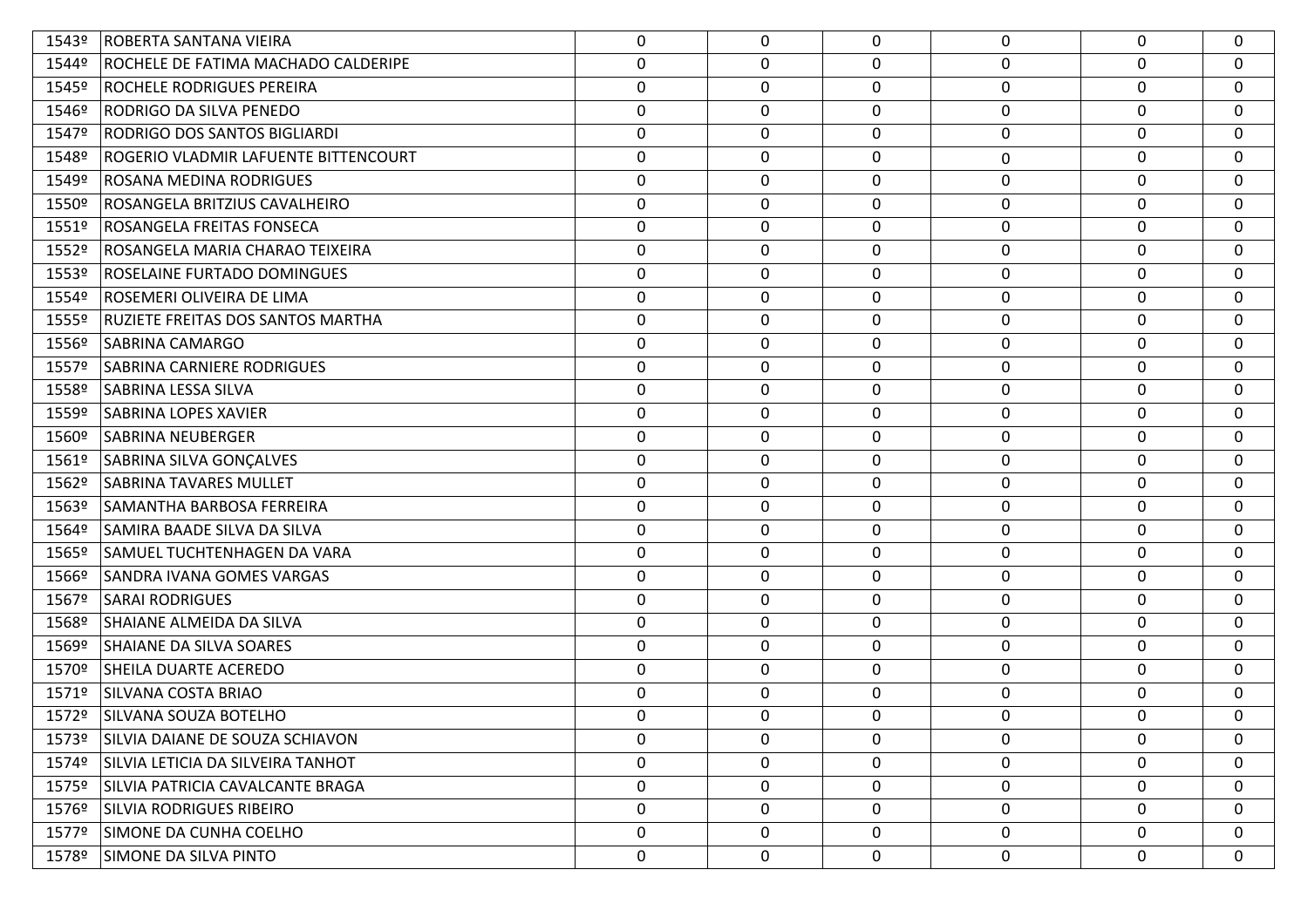| 1579º             | SIMONE DE SOUZA SIQUEIRA         | 0                | 0           | $\mathbf{0}$     | 0                | 0           | 0                |
|-------------------|----------------------------------|------------------|-------------|------------------|------------------|-------------|------------------|
| 1580º             | SIMONE FIGUEIREDO DA SILVA       | $\pmb{0}$        | 0           | $\mathbf 0$      | $\pmb{0}$        | 0           | $\mathbf 0$      |
| 1581º             | SIMONE MELLO MONTEIRO            | $\boldsymbol{0}$ | 0           | 0                | $\boldsymbol{0}$ | $\mathbf 0$ | 0                |
| 1582º             | SIMONE NORONHA DE CONCEIÇÃO      | $\pmb{0}$        | 0           | $\mathbf 0$      | $\boldsymbol{0}$ | $\mathbf 0$ | $\mathbf 0$      |
| 1583º             | SIMONE TAVARES DE OLIVEIRA       | $\pmb{0}$        | $\mathbf 0$ | 0                | 0                | $\mathbf 0$ | $\mathbf 0$      |
| 1584º             | <b>SIMONI PETER</b>              | $\pmb{0}$        | 0           | $\boldsymbol{0}$ | $\pmb{0}$        | $\mathbf 0$ | $\mathbf 0$      |
| 1585º             | SINGLAIR BENTO MASCARENHAS       | $\boldsymbol{0}$ | $\mathbf 0$ | $\boldsymbol{0}$ | $\boldsymbol{0}$ | $\mathbf 0$ | $\mathbf 0$      |
| 1586º             | <b>SONIA RAFFI RICKES</b>        | $\pmb{0}$        | 0           | 0                | $\boldsymbol{0}$ | 0           | $\mathbf 0$      |
| 1587º             | <b>STEFANI SILVERIO DA SILVA</b> | $\boldsymbol{0}$ | $\mathbf 0$ | 0                | 0                | 0           | $\mathbf 0$      |
| 1588º             | STEFANIE DA ROSA ROSA            | $\pmb{0}$        | 0           | $\boldsymbol{0}$ | $\pmb{0}$        | $\mathbf 0$ | $\mathbf 0$      |
| 1589 <sup>o</sup> | <b>SUELEM VAZ DA SILVA ALVES</b> | $\boldsymbol{0}$ | $\mathbf 0$ | $\mathbf 0$      | $\boldsymbol{0}$ | $\mathbf 0$ | 0                |
| 1590º             | <b>SUELEN BRASIL TAJES</b>       | $\pmb{0}$        | 0           | $\mathbf 0$      | $\boldsymbol{0}$ | $\mathbf 0$ | $\mathbf 0$      |
| 1591º             | <b>SUELEN COELHO LIMA</b>        | $\mathbf 0$      | $\mathbf 0$ | 0                | 0                | 0           | $\mathbf 0$      |
| 1592 <sup>o</sup> | <b>SUELEN DAIANE GONÇALVES</b>   | $\pmb{0}$        | 0           | $\boldsymbol{0}$ | $\pmb{0}$        | $\mathbf 0$ | $\mathbf 0$      |
| 1593º             | <b>SUELEN DOS REIS ANDRADE</b>   | $\pmb{0}$        | $\mathbf 0$ | $\boldsymbol{0}$ | $\boldsymbol{0}$ | $\mathbf 0$ | $\mathbf 0$      |
| 1594º             | <b>SUELEN WIENKE</b>             | $\pmb{0}$        | 0           | 0                | $\pmb{0}$        | $\mathbf 0$ | $\mathbf 0$      |
| 1595º             | <b>SUSANE SILVEIRA DA SILVA</b>  | $\boldsymbol{0}$ | $\mathbf 0$ | $\mathbf 0$      | $\boldsymbol{0}$ | 0           | $\mathbf 0$      |
| 1596 <sup>o</sup> | <b>SUZANA BUENO VETROMILE</b>    | $\pmb{0}$        | 0           | $\boldsymbol{0}$ | $\pmb{0}$        | $\mathbf 0$ | 0                |
| 1597º             | <b>SUZANA SCHAUN SAM MARTINS</b> | $\boldsymbol{0}$ | $\mathbf 0$ | $\mathbf 0$      | $\boldsymbol{0}$ | $\mathbf 0$ | $\mathbf 0$      |
| 1598º             | <b>SUZETE ROSA BATISTA</b>       | $\pmb{0}$        | 0           | $\mathbf 0$      | $\boldsymbol{0}$ | $\mathbf 0$ | $\mathbf 0$      |
| 1599º             | <b>TABATA ELISA CHAVES DIAS</b>  | 0                | $\mathbf 0$ | 0                | 0                | 0           | $\mathbf 0$      |
| 1600º             | TAIANE AMARAL OLIVEIRA           | $\pmb{0}$        | 0           | $\boldsymbol{0}$ | $\pmb{0}$        | $\mathbf 0$ | $\mathbf 0$      |
| 1601º             | TAILINE BERGMANN DUTRA           | $\pmb{0}$        | $\pmb{0}$   | $\mathbf 0$      | $\boldsymbol{0}$ | $\mathbf 0$ | $\mathbf 0$      |
| 1602º             | TAINA COIMBRA FARIAS             | $\pmb{0}$        | 0           | $\mathbf 0$      | $\boldsymbol{0}$ | 0           | $\mathbf 0$      |
| 1603º             | TAIS DE ARAUJO                   | 0                | $\mathbf 0$ | 0                | 0                | 0           | $\mathbf 0$      |
| 1604º             | TALITA CAETANO PEIXOTO           | $\pmb{0}$        | 0           | $\mathbf 0$      | $\pmb{0}$        | 0           | $\mathbf 0$      |
| 1605º             | TALITHA CRUGER DE ALMEIDA        | $\boldsymbol{0}$ | $\mathbf 0$ | $\boldsymbol{0}$ | $\boldsymbol{0}$ | $\mathbf 0$ | $\mathbf 0$      |
| 1606º             | TAMISE MADRUGA DOS SANTOS        | $\pmb{0}$        | 0           | $\mathbf 0$      | $\boldsymbol{0}$ | 0           | $\mathbf 0$      |
| 1607º             | TANISE DE ALMEIDA CABALDI        | $\pmb{0}$        | $\mathbf 0$ | $\mathbf 0$      | $\boldsymbol{0}$ | 0           | $\mathbf 0$      |
| 1608º             | <b>TATIANA LOBEIRA FONSECA</b>   | $\mathbf 0$      | 0           | 0                | $\mathbf 0$      | 0           | $\mathbf 0$      |
| 1609º             | TATIANA RODRIGUES SIQUEIRA       | 0                | $\mathbf 0$ | $\Omega$         | 0                | 0           | 0                |
| 1610º             | TATIANA VAZ PICANÇO              | $\boldsymbol{0}$ | 0           | $\mathbf 0$      | $\pmb{0}$        | 0           | $\mathbf 0$      |
| 1611º             | TATIANE DA SILVEIRA ALVES        | $\mathbf 0$      | $\mathbf 0$ | 0                | 0                | 0           | $\boldsymbol{0}$ |
| 1612º             | TAUANE SILVA JAMBEIRO            | $\boldsymbol{0}$ | 0           | $\mathbf 0$      | $\pmb{0}$        | 0           | $\mathbf 0$      |
| 1613º             | TEREZA FREITAS DE FARIAS         | 0                | 0           | 0                | $\pmb{0}$        | 0           | $\boldsymbol{0}$ |
| 1614º             | THAINA LORENÇON DE JESUS         | $\pmb{0}$        | 0           | 0                | $\pmb{0}$        | 0           | 0                |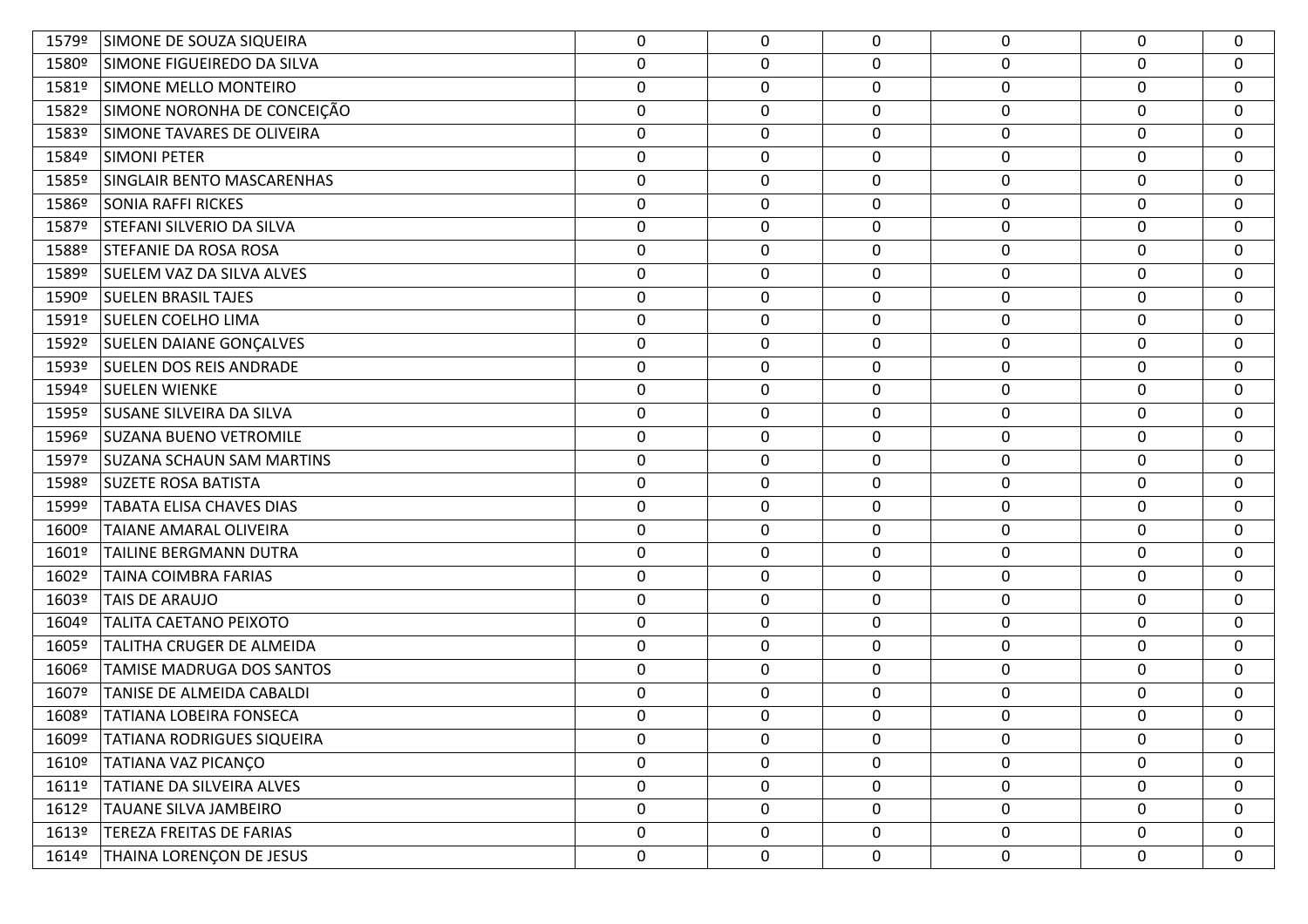| 1615º             | THAIS ALVES DE MELLO                        | 0                | 0           | $\Omega$         | 0                | 0                | $\mathbf 0$  |
|-------------------|---------------------------------------------|------------------|-------------|------------------|------------------|------------------|--------------|
| 1616 <sup>o</sup> | THAIS DOMINGUES DE SOUZA                    | $\pmb{0}$        | 0           | 0                | $\boldsymbol{0}$ | $\mathbf 0$      | $\mathbf 0$  |
| 1617º             | <b>THAIS NUNES SILVEIRA</b>                 | $\boldsymbol{0}$ | 0           | $\mathbf 0$      | $\mathbf 0$      | $\boldsymbol{0}$ | 0            |
| 1618º             | THAISE ROCHA DA ROCHA                       | $\boldsymbol{0}$ | 0           | 0                | $\mathbf 0$      | $\mathbf 0$      | $\mathbf 0$  |
| 1619º             | THALIA CARDOSO INSAURRIAGA                  | $\boldsymbol{0}$ | $\mathbf 0$ | 0                | $\mathbf 0$      | $\boldsymbol{0}$ | $\mathbf 0$  |
| 1620º             | THALIA DOS SANTOS BALHEGO                   | $\pmb{0}$        | 0           | 0                | $\mathbf 0$      | $\boldsymbol{0}$ | 0            |
| 1621º             | THATYANY DANIELA NASCIMENTO BARBOSA QUEIROZ | $\boldsymbol{0}$ | $\mathbf 0$ | $\mathbf 0$      | $\mathbf 0$      | $\mathbf 0$      | $\mathbf 0$  |
| 1622º             | THAUANE VIGORITTO DIAS                      | $\pmb{0}$        | 0           | 0                | $\mathbf 0$      | $\boldsymbol{0}$ | 0            |
| 1623º             | <b>THAYLON VARGAS CORREA</b>                | $\boldsymbol{0}$ | $\mathbf 0$ | 0                | $\mathbf 0$      | $\mathbf 0$      | $\mathbf 0$  |
| 1624º             | THIAGO TANHOTE DE FREITAS                   | $\boldsymbol{0}$ | 0           | 0                | $\boldsymbol{0}$ | $\boldsymbol{0}$ | 0            |
| 1625º             | <b>TIAGO DUARTE BARBOSA</b>                 | $\boldsymbol{0}$ | 0           | $\mathbf 0$      | $\mathbf 0$      | $\mathbf 0$      | 0            |
| 1626º             | <b>TIANE CUNHA DUARTE</b>                   | $\mathbf 0$      | 0           | 0                | $\mathbf 0$      | $\mathbf 0$      | $\mathbf 0$  |
| 1627º             | UIARA LISIANE TEIXEIRA PIRES                | $\boldsymbol{0}$ | 0           | 0                | $\mathbf 0$      | 0                | $\mathbf 0$  |
| 1628º             | <b>VALERIA BICHET MULLER</b>                | $\pmb{0}$        | 0           | 0                | $\mathbf 0$      | $\boldsymbol{0}$ | $\mathbf 0$  |
| 1629º             | <b>VALERIA SILVEIRA GOMES</b>               | $\pmb{0}$        | $\mathbf 0$ | $\mathbf 0$      | $\mathbf 0$      | $\boldsymbol{0}$ | $\mathbf 0$  |
| 1630º             | VALERIA SOARES DA SILVEIRA                  | $\pmb{0}$        | 0           | 0                | $\mathbf 0$      | $\boldsymbol{0}$ | $\mathbf 0$  |
| 1631º             | <b>VALESSA FERREIRA BARCELLOS</b>           | $\boldsymbol{0}$ | $\mathbf 0$ | $\mathbf 0$      | $\mathbf 0$      | 0                | $\mathbf 0$  |
| 1632º             | VANESSA ALBUQUERQUE ARAUJO                  | $\boldsymbol{0}$ | 0           | 0                | $\boldsymbol{0}$ | $\boldsymbol{0}$ | 0            |
| 1633º             | VANESSA BOLDT GONÇALVES                     | $\boldsymbol{0}$ | $\mathbf 0$ | $\mathbf 0$      | $\mathbf 0$      | 0                | $\mathbf 0$  |
| 1634º             | VANESSA MEDINA GONÇALVES                    | $\mathbf 0$      | 0           | 0                | $\mathbf 0$      | $\boldsymbol{0}$ | $\mathbf 0$  |
| 1635º             | <b>VANESSA RODRIGUES MEIRELES</b>           | 0                | $\mathbf 0$ | 0                | $\mathbf 0$      | $\mathbf 0$      | $\mathbf 0$  |
| 1636º             | VANIA ALDACI DE OLIVEIRA FERREIRA           | $\pmb{0}$        | 0           | $\boldsymbol{0}$ | $\pmb{0}$        | 0                | $\mathbf 0$  |
| 1637º             | <b>VANIA GUAITES MOREIRA</b>                | $\boldsymbol{0}$ | 0           | $\mathbf 0$      | $\mathbf 0$      | 0                | $\mathbf 0$  |
| 1638º             | <b>VANIA NUNES TEIXEIRA</b>                 | $\boldsymbol{0}$ | 0           | 0                | $\boldsymbol{0}$ | 0                | $\mathbf 0$  |
| 1639º             | VANUZA MESQUITA FISS                        | 0                | $\mathbf 0$ | 0                | $\mathbf 0$      | 0                | $\mathbf 0$  |
| 1640°             | VANUZIA DIAS DE FREITAS                     | $\boldsymbol{0}$ | 0           | $\mathbf 0$      | $\boldsymbol{0}$ | 0                | $\mathbf 0$  |
| 1641º             | VERA LUCIA POLLNOW BONINI                   | $\boldsymbol{0}$ | $\mathbf 0$ | $\mathbf 0$      | $\mathbf 0$      | 0                | $\mathbf 0$  |
| 1642º             | <b>VERIDIANA AIRES BORGES</b>               | $\mathbf 0$      | 0           | 0                | $\mathbf 0$      | 0                | $\mathbf 0$  |
| 1643º             | <b>VERIDIANA ISQUIERDO RIBEIRO</b>          | $\boldsymbol{0}$ | $\mathbf 0$ | 0                | $\mathbf 0$      | 0                | $\mathbf 0$  |
| 1644º             | <b>VERIDIANA SILVEIRA NUNES</b>             | $\mathbf 0$      | 0           | $\Omega$         | 0                | 0                | 0            |
| 1645º             | <b>VERONICA MACIEL RIBEIRO</b>              | $\mathbf{0}$     | 0           | $\Omega$         | $\mathbf 0$      | $\mathbf{0}$     | $\mathbf 0$  |
| 1646º             | VICTORIA FELSCHE DE ALMEIDA                 | $\mathbf 0$      | 0           | $\Omega$         | $\mathbf 0$      | 0                | $\mathbf 0$  |
| 1647º             | VICTORIA TAINA PIRES DE MEDEIROS            | 0                | 0           | 0                | $\boldsymbol{0}$ | 0                | $\mathbf{0}$ |
| 1648º             | VITORIA DA SILVA FREDA                      | 0                | 0           | $\Omega$         | $\mathbf 0$      | 0                | $\mathbf 0$  |
| 1649º             | <b>VIVIAN FOUCHY DE CAMPOS</b>              | 0                | 0           | 0                | $\mathbf 0$      | $\mathbf 0$      | $\mathbf{0}$ |
| $1650^{\circ}$    | <b>VIVIANE CARAPINA</b>                     | 0                | 0           | 0                | $\boldsymbol{0}$ | 0                | $\mathbf 0$  |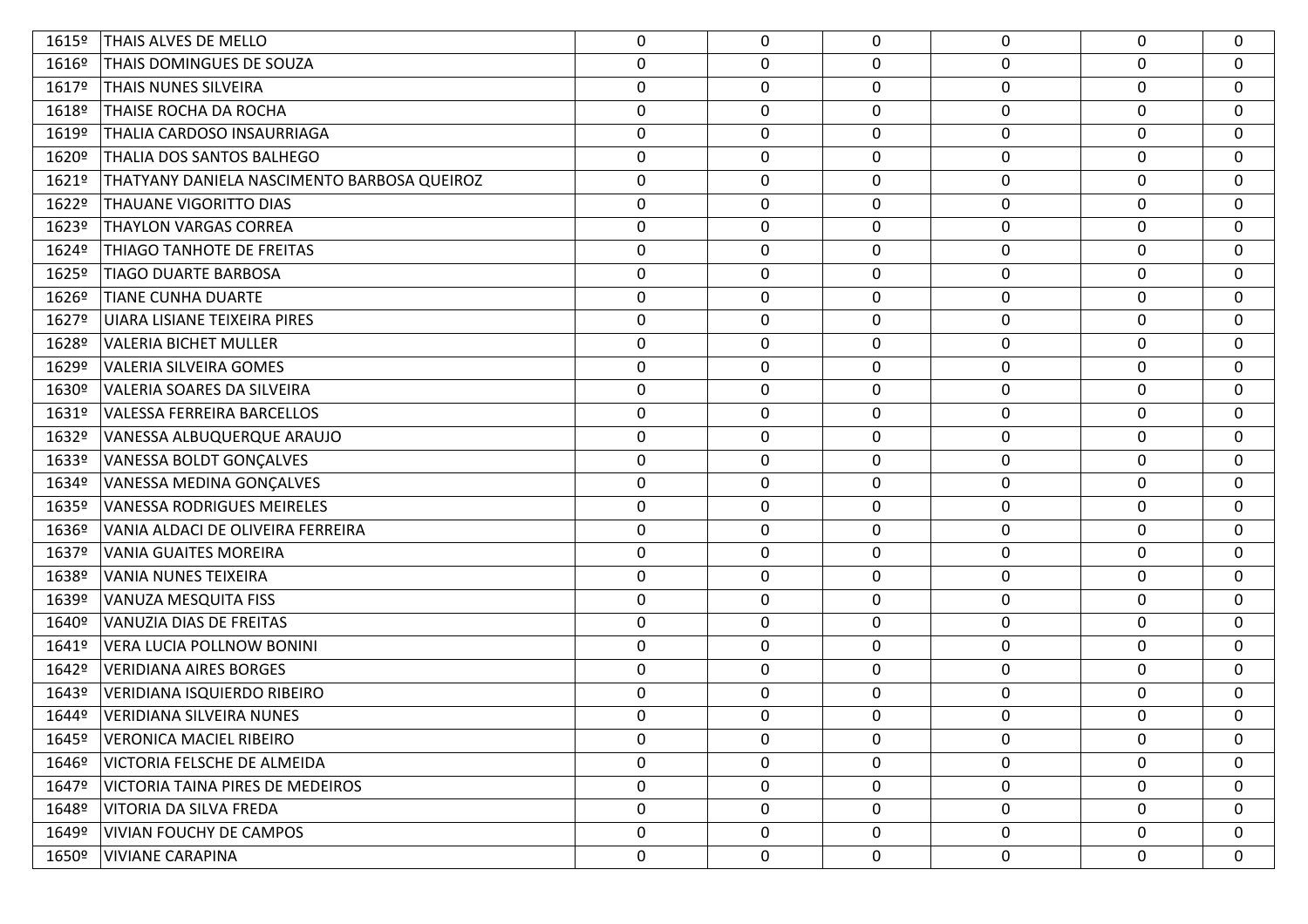| 1651º                    | VIVIANE DE OLIVEIRA AZAMBUJA   | 0        | 0 |  |  |  | 0        |
|--------------------------|--------------------------------|----------|---|--|--|--|----------|
| 1652º                    | VIVIANE FURTADO DOMINGUES      | 0        | 0 |  |  |  | $\Omega$ |
| 1653º                    | VIVIANE SIMOES GROSS           | 0        | 0 |  |  |  | $\Omega$ |
| 1654º                    | VIVIANE VARGAS GUIMARAES       | 0        |   |  |  |  | $\Omega$ |
| 1655º                    | VIVIANE VIEIRA SILVA           | 0        | 0 |  |  |  | $\Omega$ |
| 1656º                    | <b>WALISON LIMA GULARTE</b>    | 0        | 0 |  |  |  | $\Omega$ |
| 1657º                    | <b>WELLINGTON VARGAS RAMOS</b> | 0        | 0 |  |  |  | $\Omega$ |
| 1658º                    | WILLIAM RENATO ALVES DA SILVA  | 0        | 0 |  |  |  | $\Omega$ |
| 1659º                    | YASMIN CROCHEMORE HELLWIG      | $\Omega$ | 0 |  |  |  | $\Omega$ |
| 1660º                    | YASMIN NUNES MACHADO           | $\Omega$ | 0 |  |  |  | $\Omega$ |
| <b>TOTAL: 693</b>        |                                |          |   |  |  |  |          |
| <b>TOTAL GERAL: 1660</b> |                                |          |   |  |  |  |          |

| CURRÍCULOS DESCLASSIFICADOS DO PROCESSO DE SELEÇÃO |                                  |                                                                    |  |  |  |  |
|----------------------------------------------------|----------------------------------|--------------------------------------------------------------------|--|--|--|--|
| Nº                                                 | <b>NOME</b>                      | <b>MOTIVO</b>                                                      |  |  |  |  |
| 1                                                  | ADRIANE PEREIRA XAVIER           | Não apresentou comprovante de escolaridade conforme exige o edital |  |  |  |  |
| $\overline{2}$                                     | ALINE DIAS RIBEIRO               | Não apresentou comprovante de escolaridade conforme exige o edital |  |  |  |  |
| 3                                                  | BRUNO THOMAZ PEREIRA DE OLIVEIRA | Não apresentou comprovante de escolaridade conforme exige o edital |  |  |  |  |
| 4                                                  | CAROLINE CAPUA MUNCHOW           | Não apresentou comprovante de escolaridade conforme exige o edital |  |  |  |  |
| 5                                                  | DENIZIA MARIA FISCHER            | Não apresentou comprovante de escolaridade conforme exige o edital |  |  |  |  |
| 6                                                  | FERNANDA DA CRUZ BALDEZ          | Não apresentou comprovante de escolaridade conforme exige o edital |  |  |  |  |
| 7                                                  | <b>GISLAINE COSTA CHAVES</b>     | Não apresentou comprovante de escolaridade conforme exige o edital |  |  |  |  |
| 8                                                  | <b>JACIARA GARCIA MORALES</b>    | Não apresentou comprovante de escolaridade conforme exige o edital |  |  |  |  |
| 9                                                  | JANAINA CARDOSO DE CARDOSO       | Não apresentou comprovante de escolaridade conforme exige o edital |  |  |  |  |
| 10                                                 | MARISOL PERLEBERG BOSENBECKER    | Não apresentou comprovante de escolaridade conforme exige o edital |  |  |  |  |
| 11                                                 | PRISCILA TEIXEIRA MARQUES        | Não apresentou comprovante de escolaridade conforme exige o edital |  |  |  |  |
| 12                                                 | RAFAEL TEIXEIRA CHAVES           | Não apresentou comprovante de escolaridade conforme exige o edital |  |  |  |  |
| 13                                                 | RODRIGO DA CUNHA MAX             | Não apresentou comprovante de escolaridade conforme exige o edital |  |  |  |  |
| 14                                                 | ROSANGELA AVILA MELLO            | Não apresentou comprovante de escolaridade conforme exige o edital |  |  |  |  |
| 15                                                 | THAIANE FIGUEIRA MATTOS          | Não apresentou comprovante de escolaridade conforme exige o edital |  |  |  |  |
| 16                                                 | <b>WESLEY VELLEDA</b>            | Não apresentou comprovante de escolaridade conforme exige o edital |  |  |  |  |

Pelotas, 06 de junho de 2018

Comissão Especial de Avaliação e Seleção Pública: Portaria nº 024/2018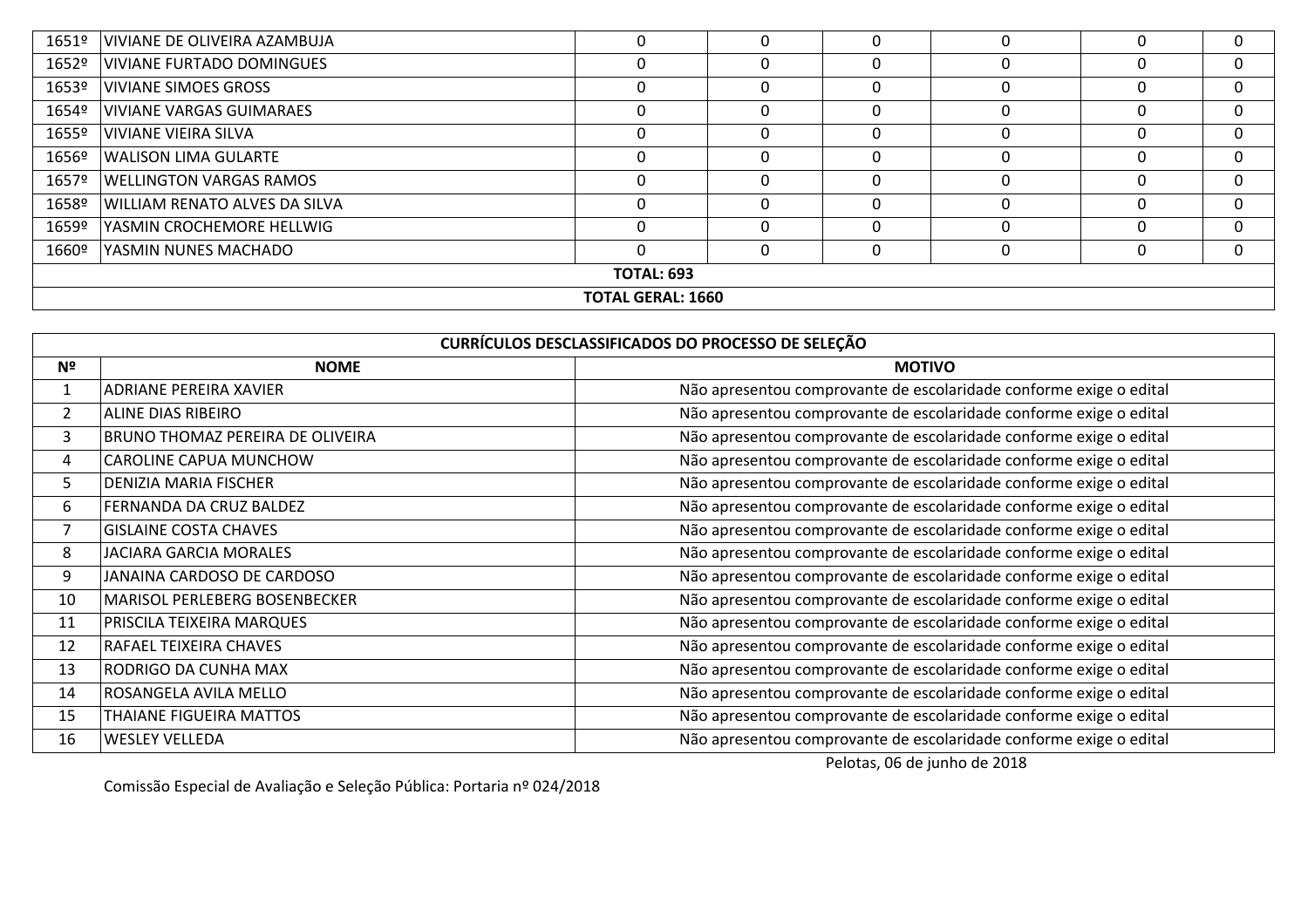Berenice Martinez Nunes **Sergio Luis de Andrade** 

John Christian da Silva de Jesus